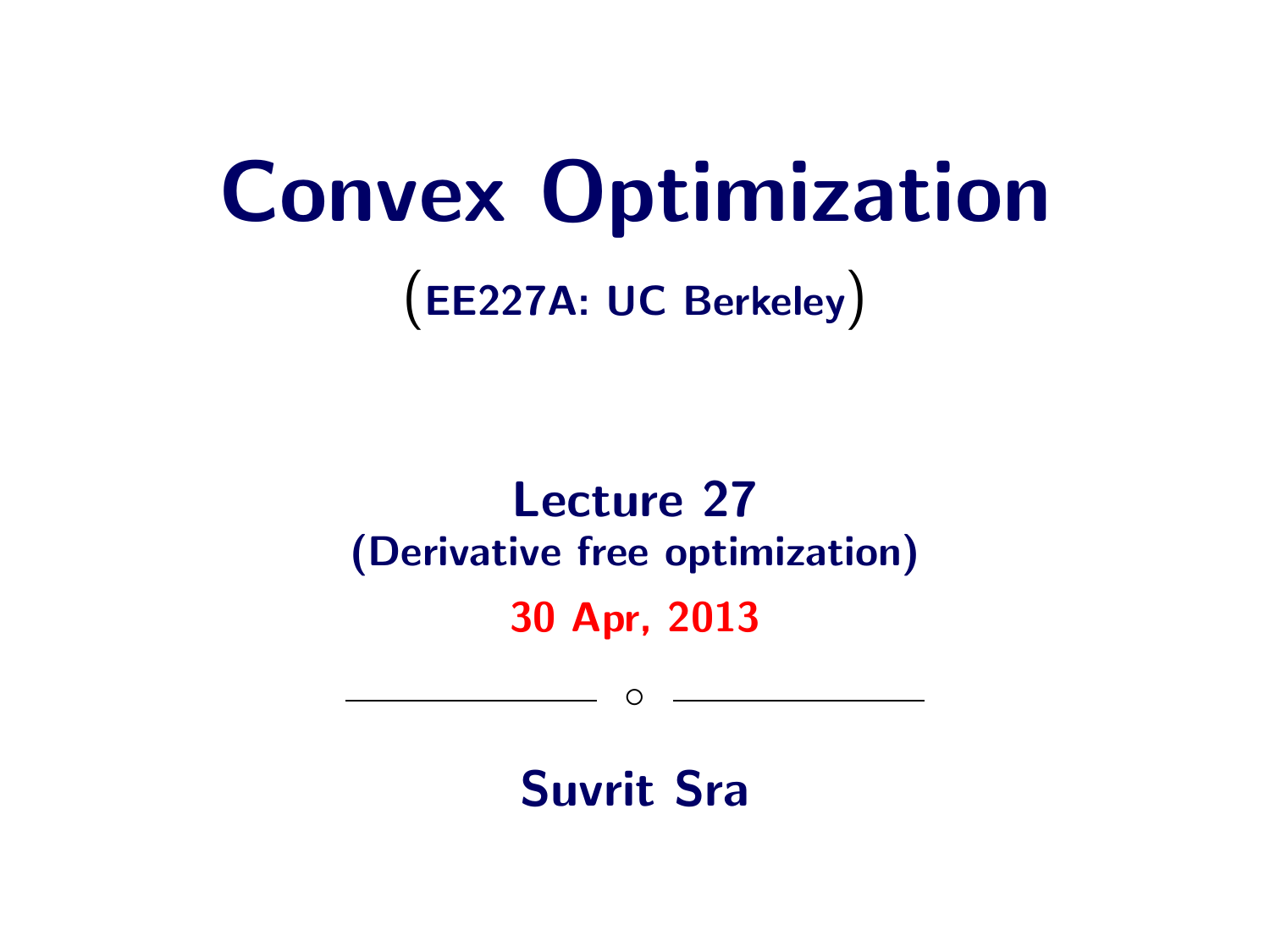| $\sim$ |  |
|--------|--|
|--------|--|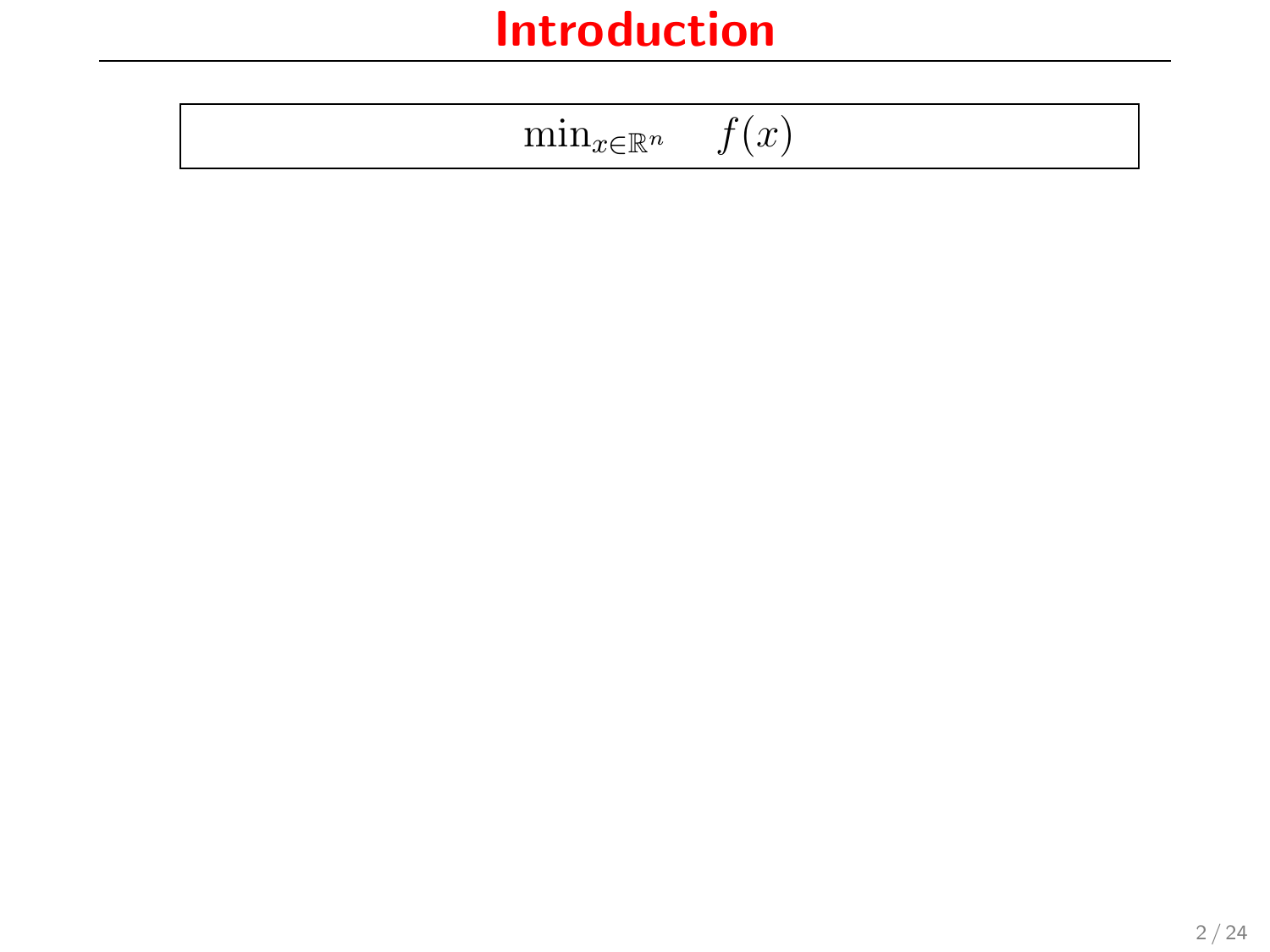$$
\min\nolimits_{x \in \mathbb{R}^n} \quad f(x)
$$

#### Optimizing without derivatives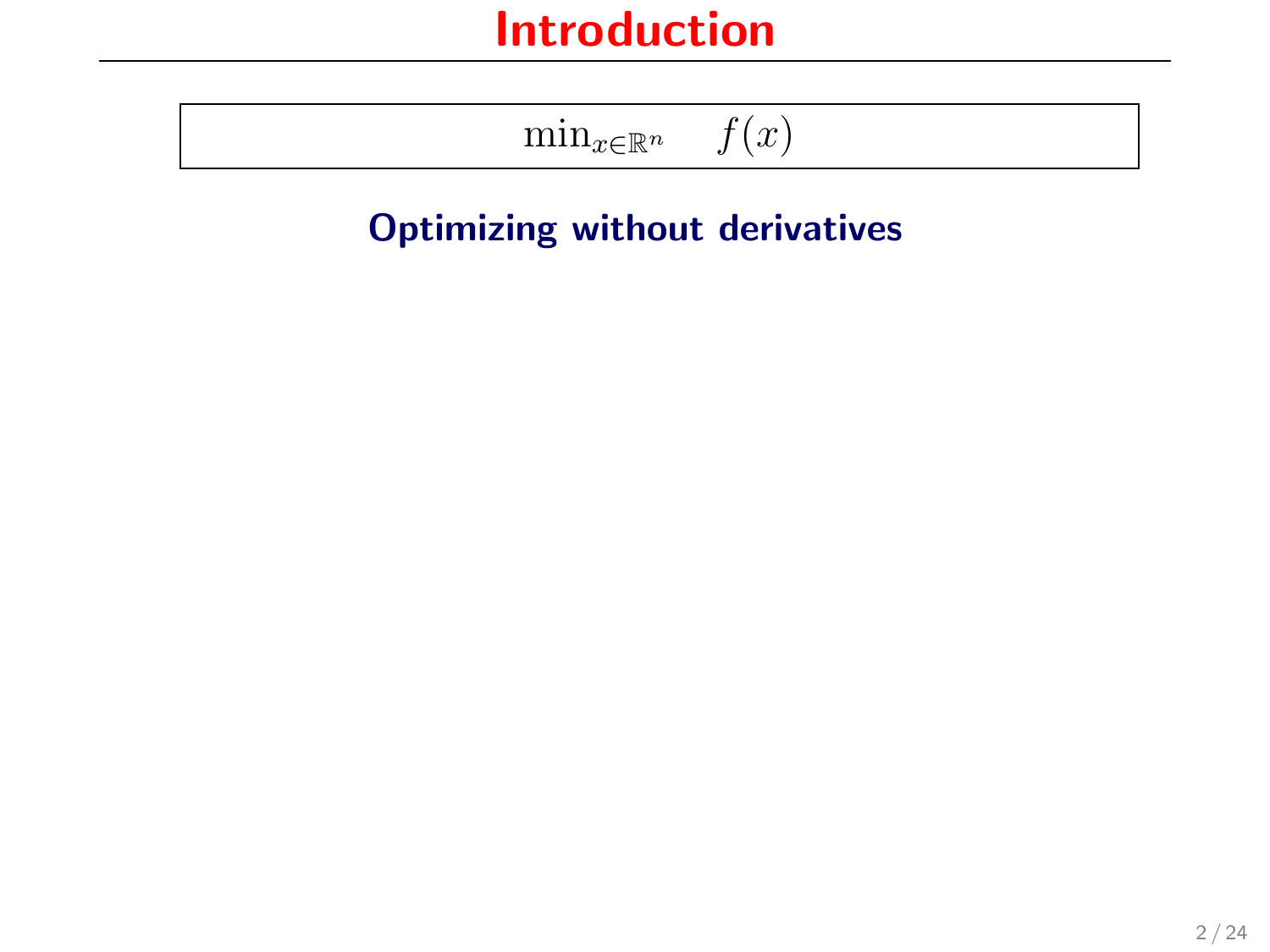$$
\min_{x \in \mathbb{R}^n} \quad f(x)
$$

#### Optimizing without derivatives

(CD):  $x_j^{k+1} \leftarrow \operatorname{argmin}_{x_j} f(\ldots, x_j, \ldots)$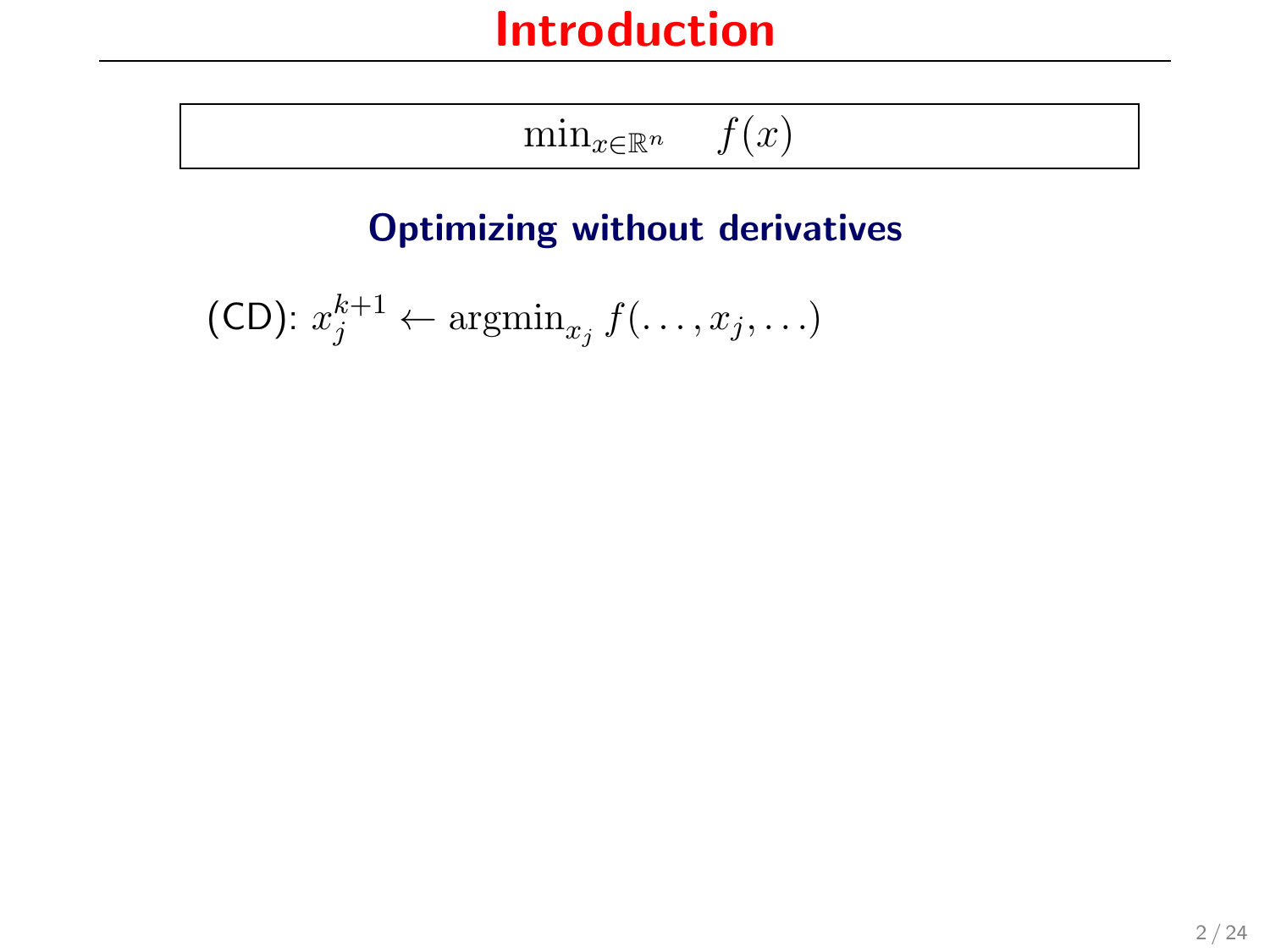$\min_{x \in \mathbb{R}^n}$   $f(x)$ 

#### Optimizing without derivatives

(CD):  $x_j^{k+1} \leftarrow \operatorname{argmin}_{x_j} f(\ldots, x_j, \ldots)$ 

- Requires **subroutine** to solve for each coordinate, or
- $\blacktriangleright$  explicit access to f, or
- $\blacktriangleright$  ability to restrict computation to *j*th coordinate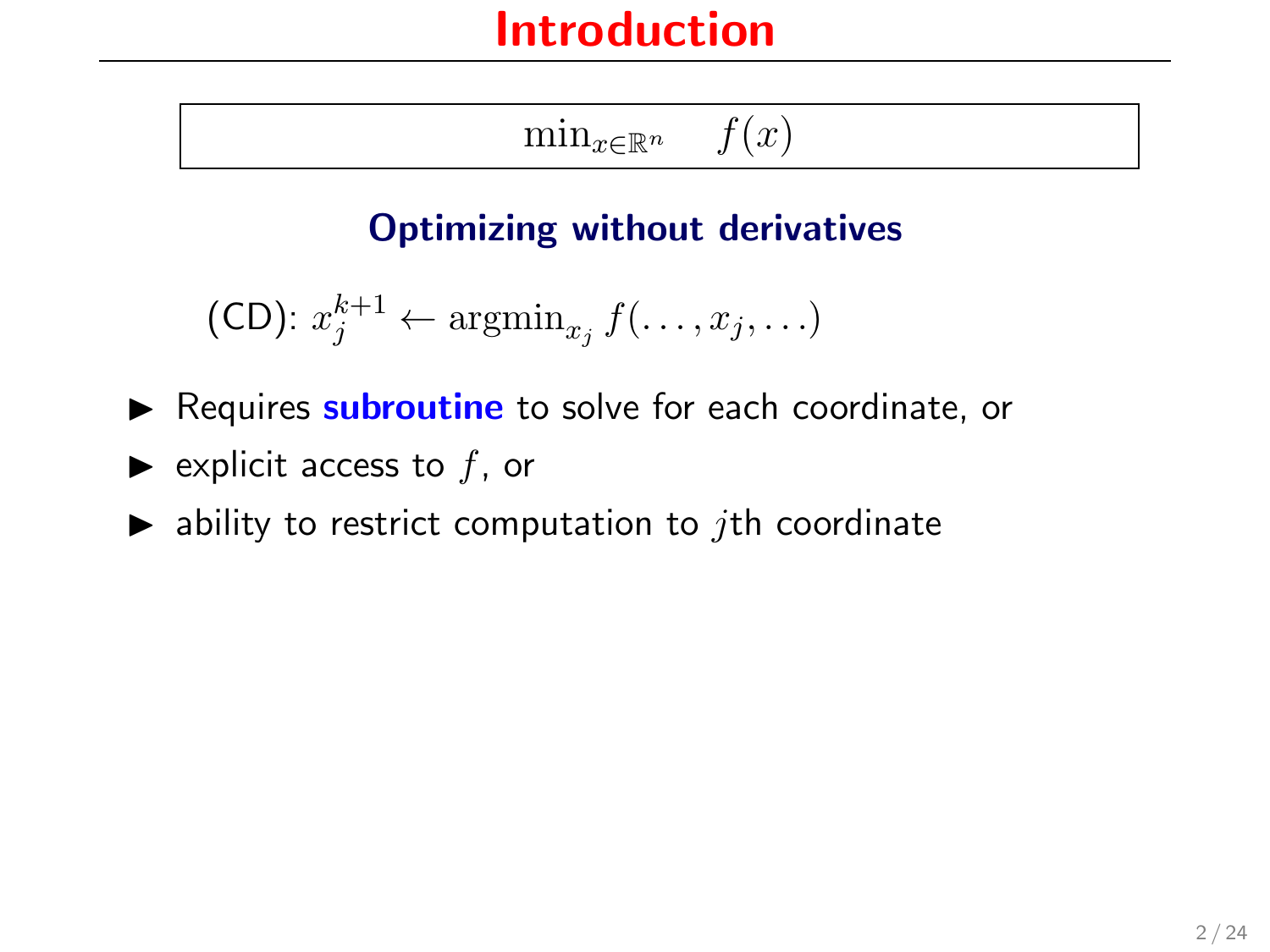$\min_{x \in \mathbb{R}^n}$   $f(x)$ 

#### Optimizing without derivatives

(CD):  $x_j^{k+1} \leftarrow \operatorname{argmin}_{x_j} f(\ldots, x_j, \ldots)$ 

- Requires **subroutine** to solve for each coordinate, or
- $\blacktriangleright$  explicit access to f, or
- $\blacktriangleright$  ability to restrict computation to *j*th coordinate

Sometimes may not be possible / practical!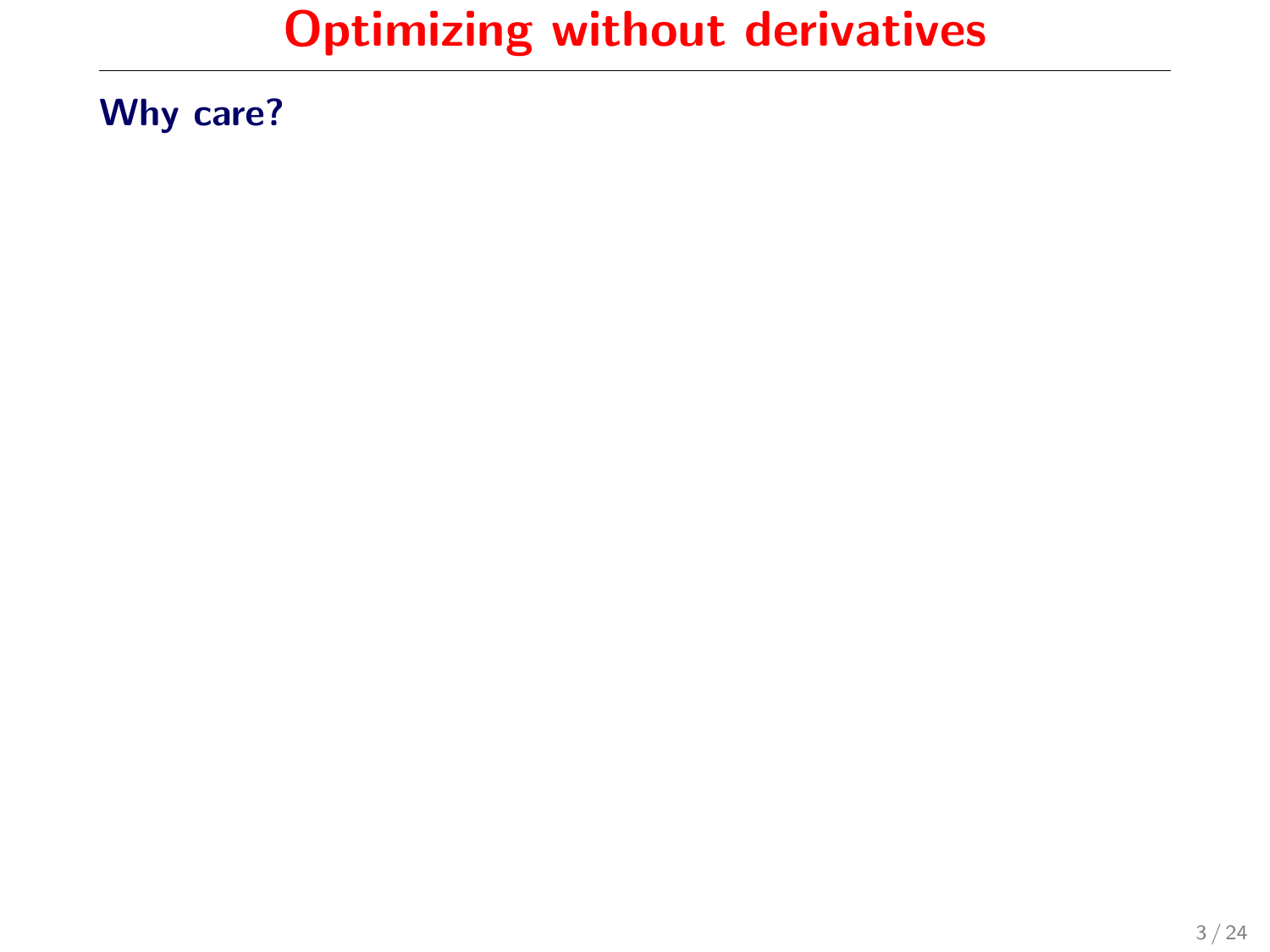#### Why care?

 $\blacktriangleright$  Legacy code, access to executables only, ...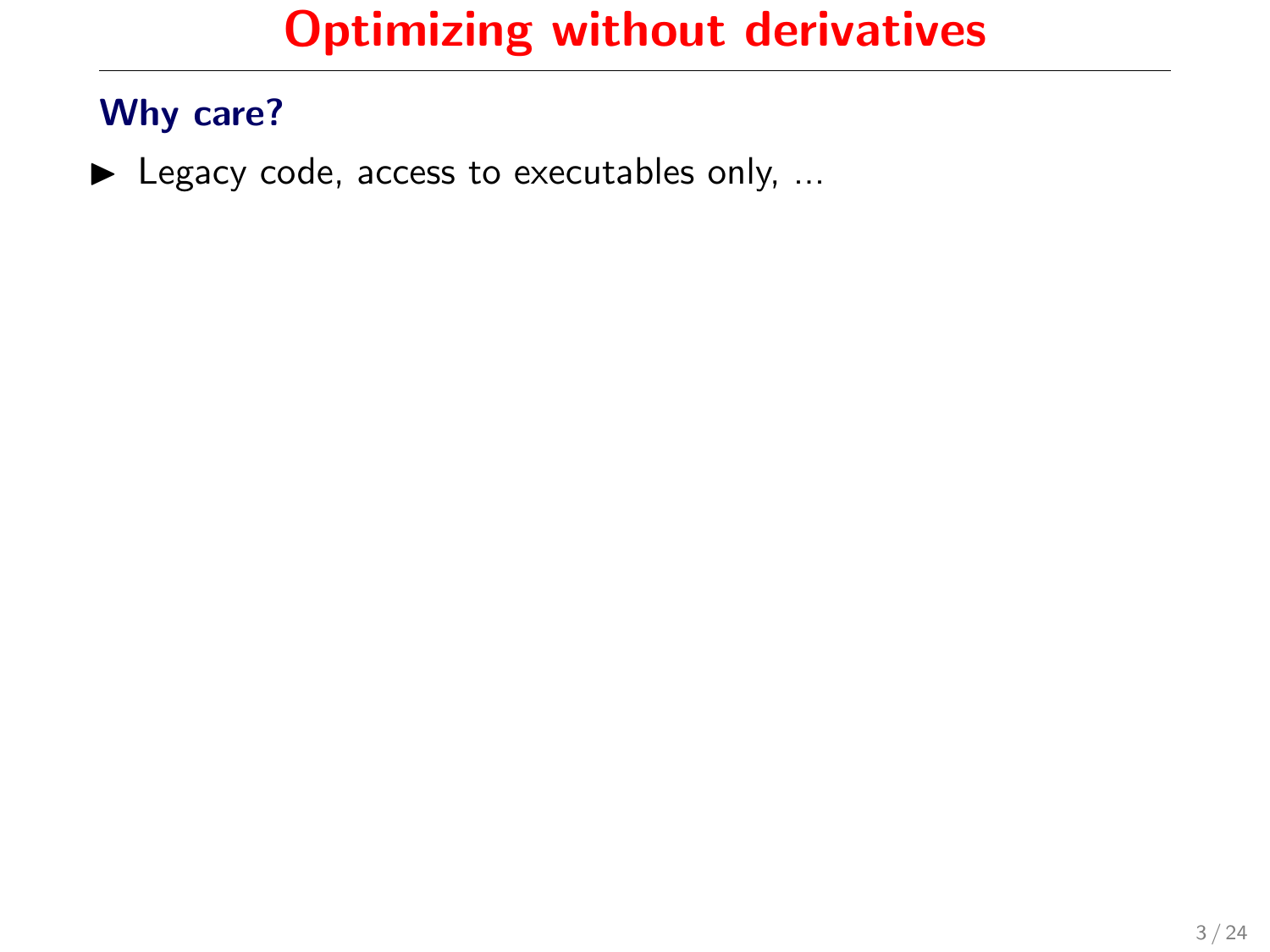- $\blacktriangleright$  Legacy code, access to executables only, ...
- $\blacktriangleright$  Burden of mathematical modelling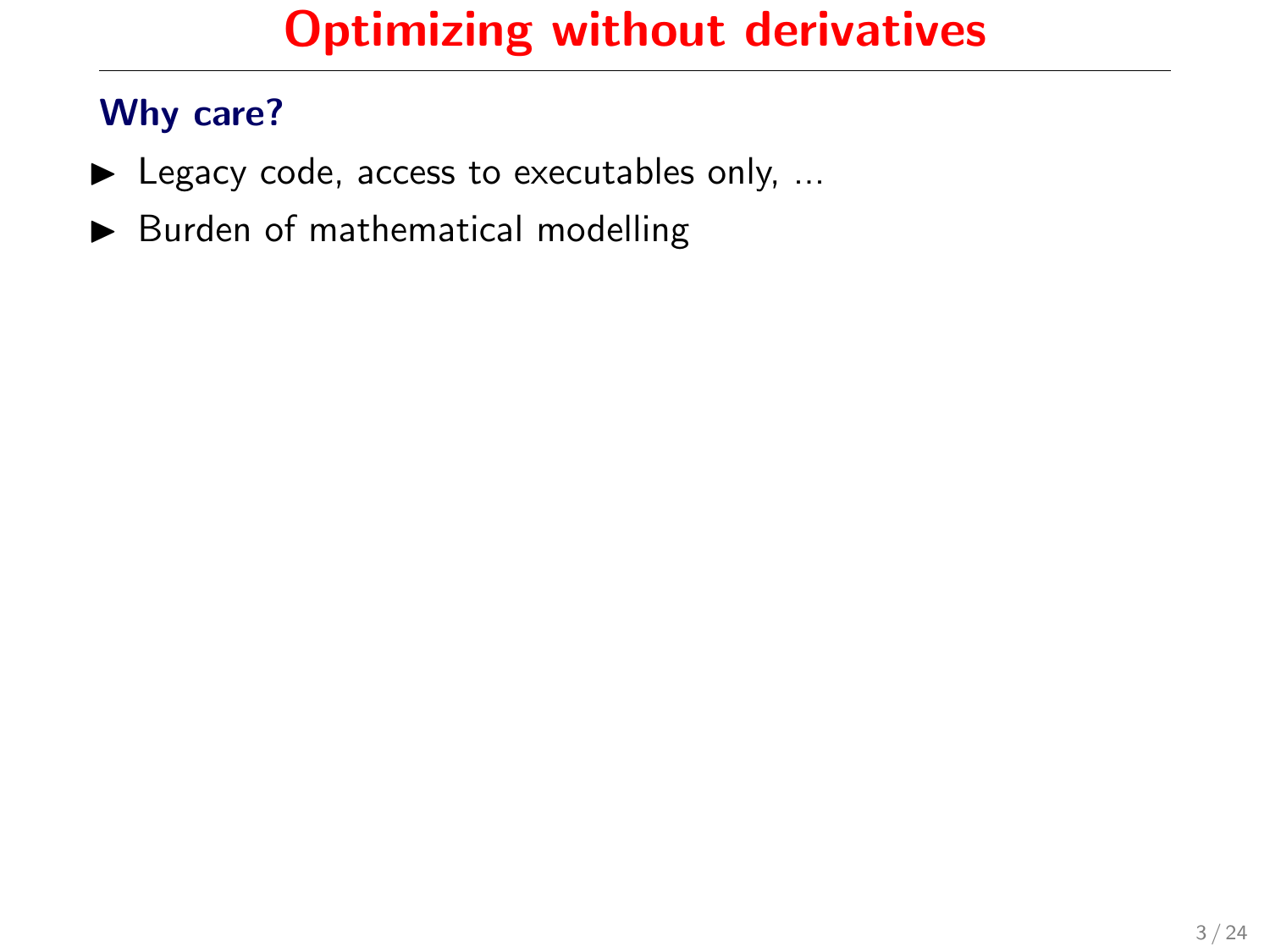- $\blacktriangleright$  Legacy code, access to executables only, ...
- $\blacktriangleright$  Burden of mathematical modelling
- $\blacktriangleright$  Programmer time vs computer time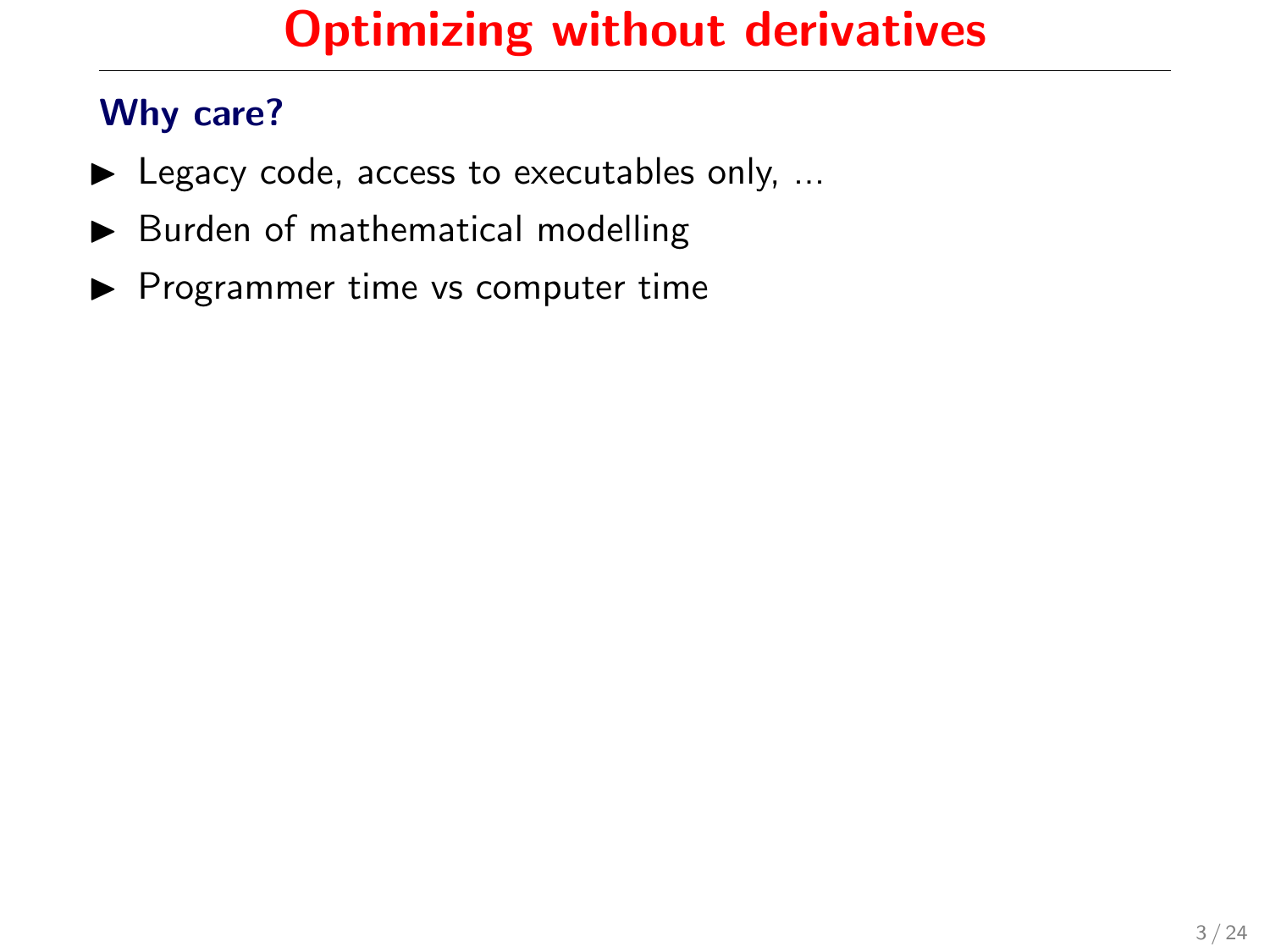- $\blacktriangleright$  Legacy code, access to executables only, ...
- $\blacktriangleright$  Burden of mathematical modelling
- $\blacktriangleright$  Programmer time vs computer time
- $\blacktriangleright$  Extra storage needed by Fast Differentiation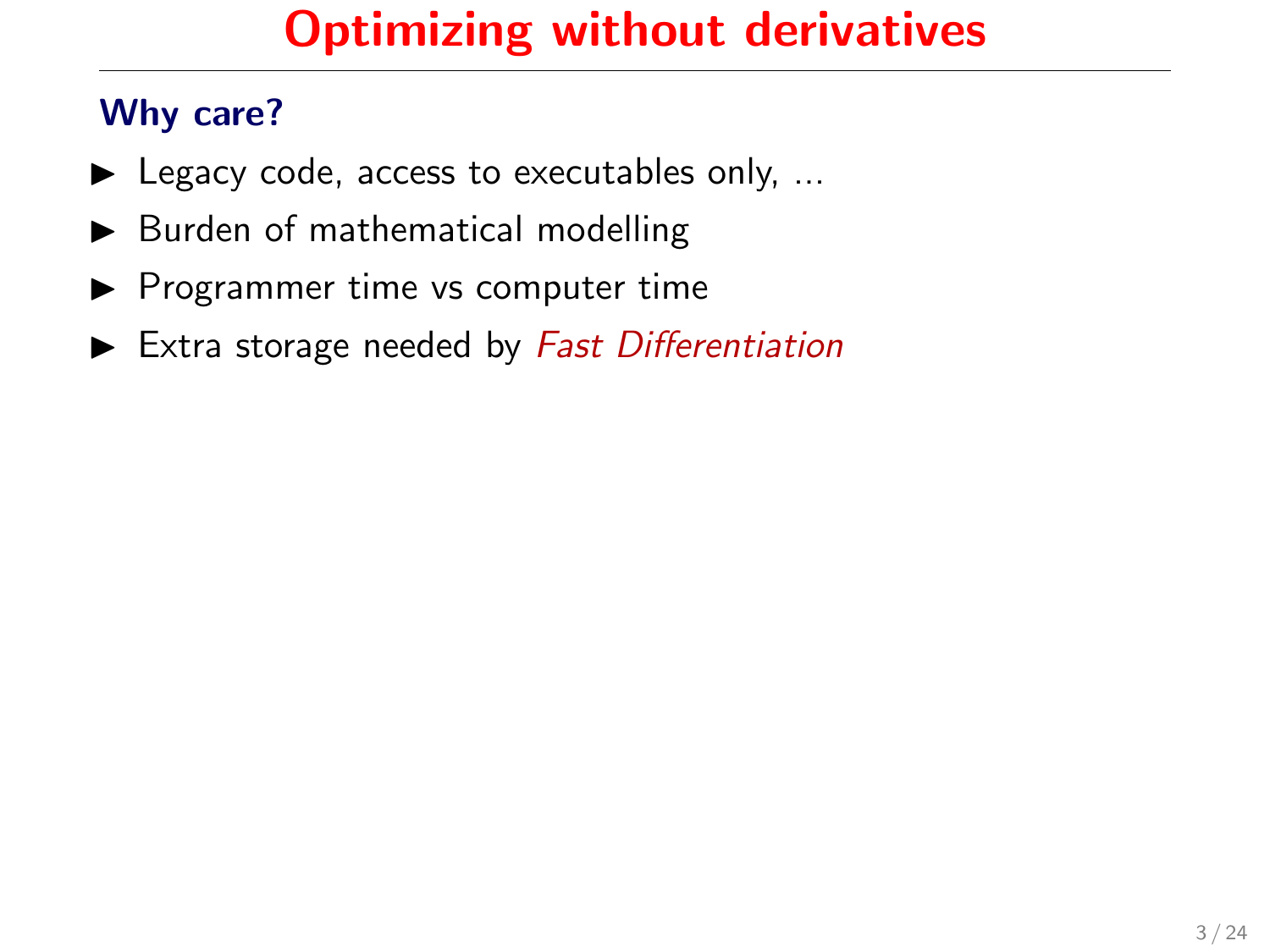- $\blacktriangleright$  Legacy code, access to executables only, ...
- $\blacktriangleright$  Burden of mathematical modelling
- $\blacktriangleright$  Programmer time vs computer time
- $\blacktriangleright$  Extra storage needed by Fast Differentiation
- $\triangleright$  Dealing with nonsmooth, nonconvex functions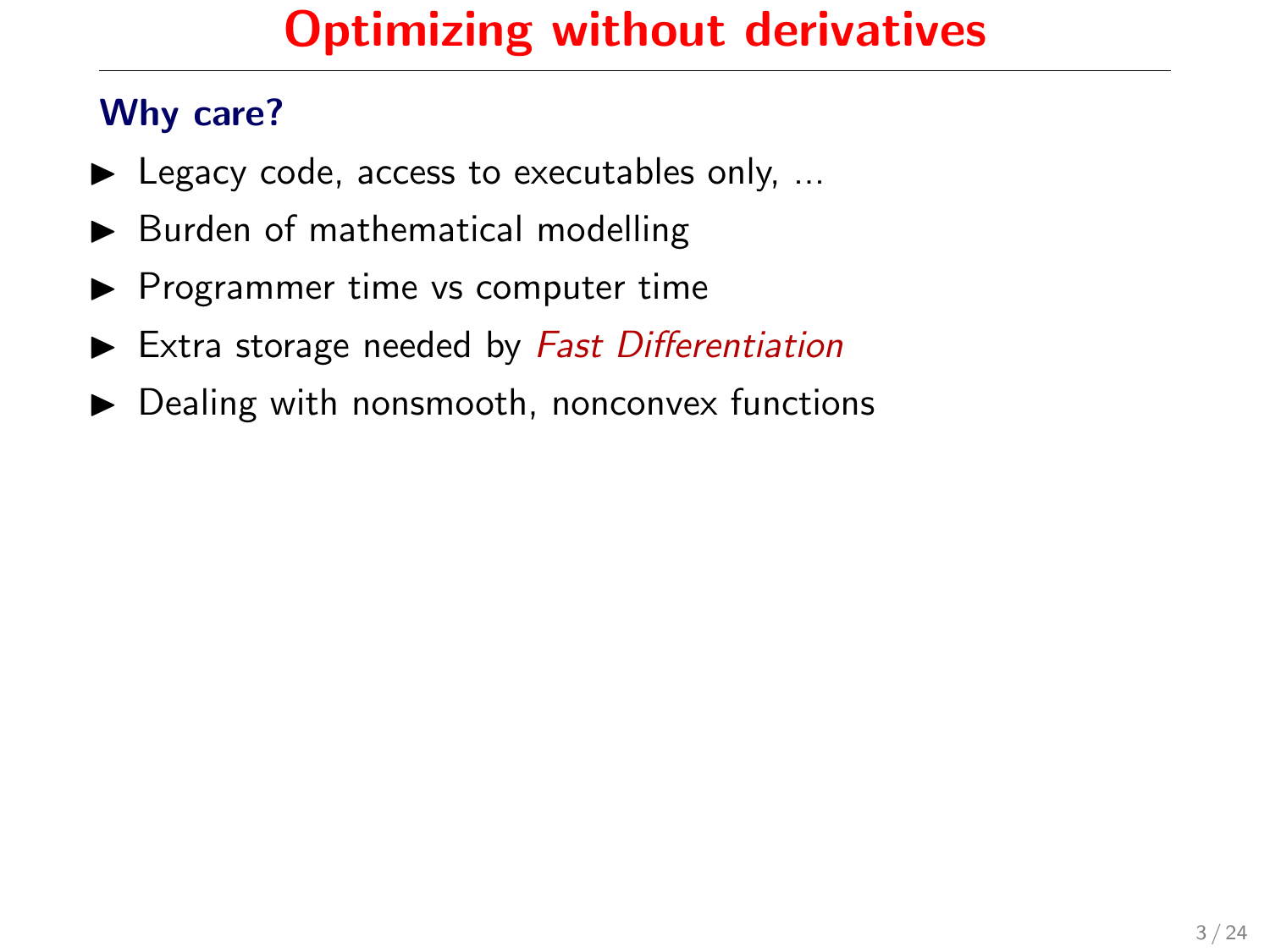- $\blacktriangleright$  Legacy code, access to executables only, ...
- $\blacktriangleright$  Burden of mathematical modelling
- $\blacktriangleright$  Programmer time vs computer time
- $\blacktriangleright$  Extra storage needed by Fast Differentiation
- $\triangleright$  Dealing with nonsmooth, nonconvex functions
- $\blacktriangleright$  Ease of use, laziness?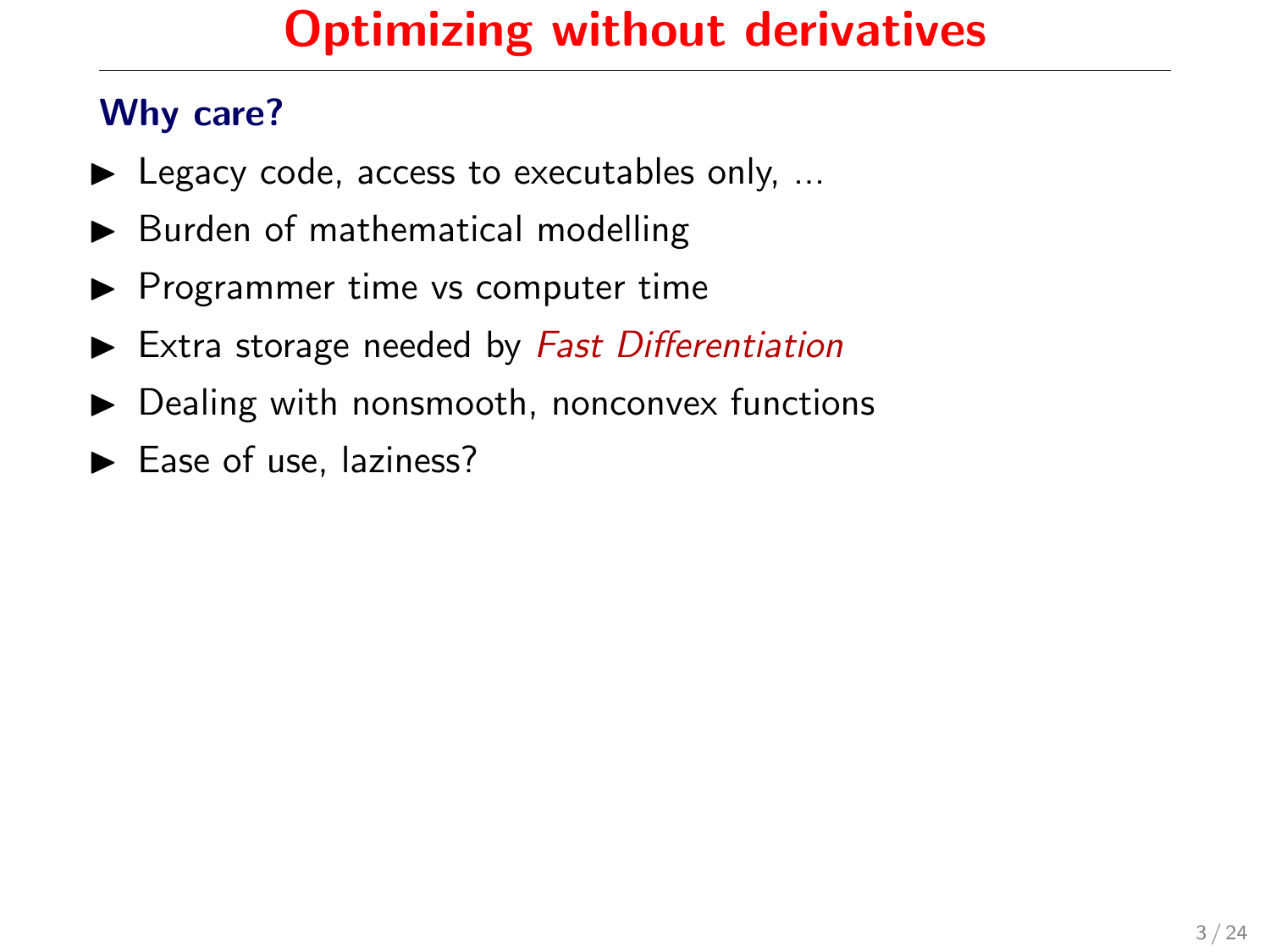#### Why care?

- $\blacktriangleright$  Legacy code, access to executables only, ...
- $\blacktriangleright$  Burden of mathematical modelling
- $\blacktriangleright$  Programmer time vs computer time
- $\blacktriangleright$  Extra storage needed by Fast Differentiation
- $\triangleright$  Dealing with nonsmooth, nonconvex functions
- $\blacktriangleright$  Ease of use, laziness?

Derivative free optimization (DFO)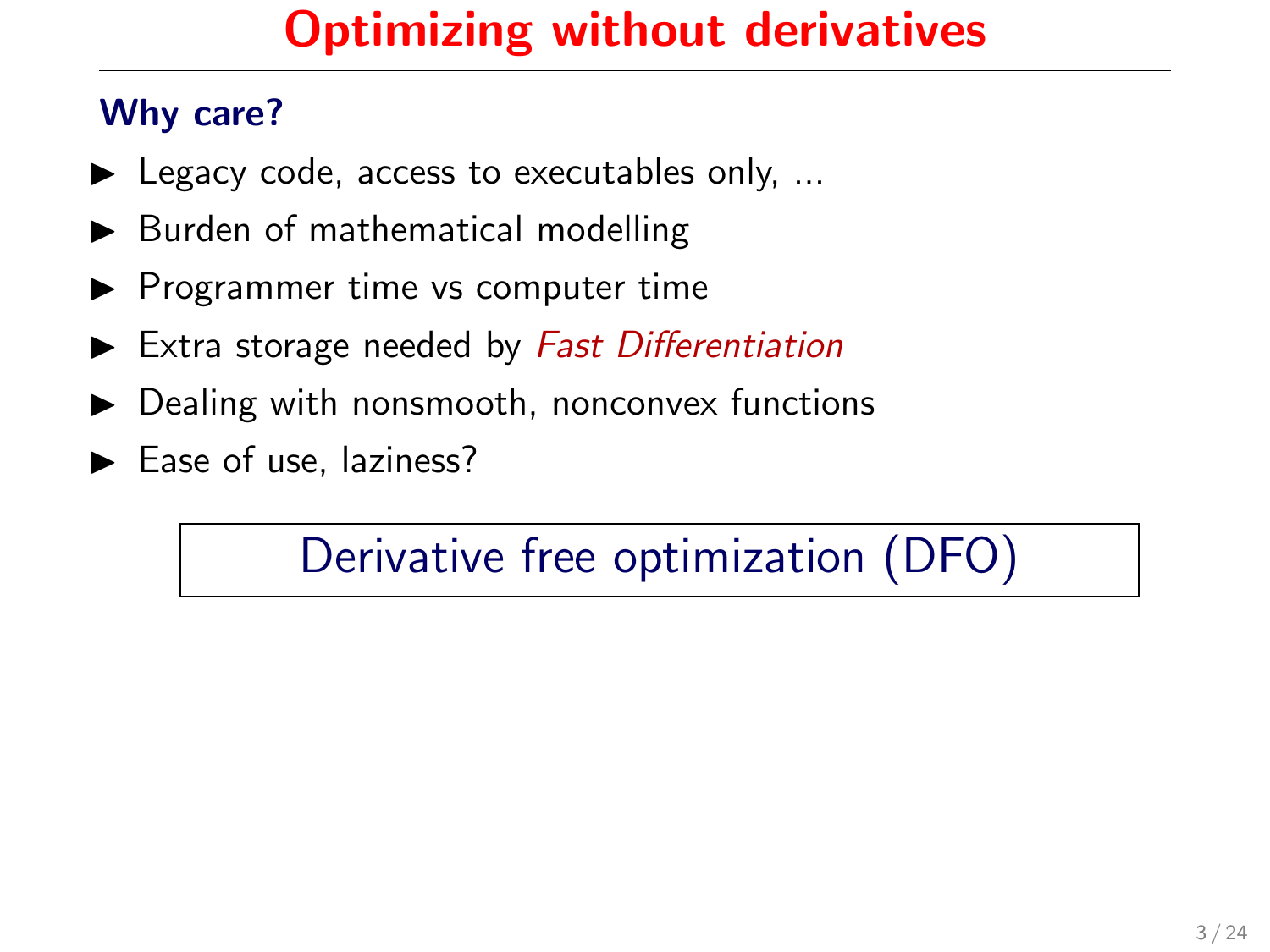If you can somehow obtain derivatives, use them. Turn to DFO if derivatives too expensive or impossible to get!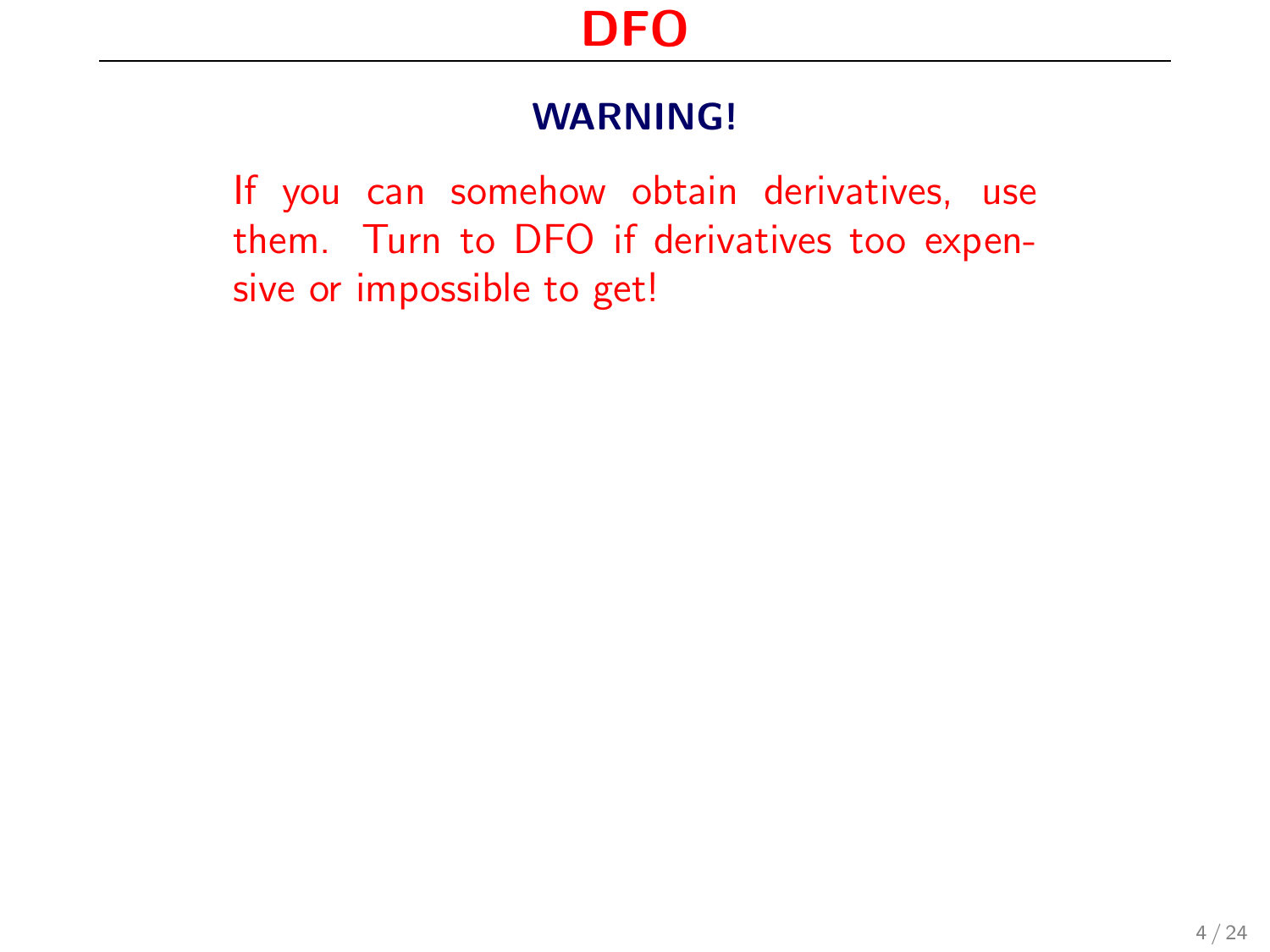If you can somehow obtain derivatives, use them. Turn to DFO if derivatives too expensive or impossible to get!

#### Not discussing today

♣ Automatic differentiation [\(http://www.autodiff.org\)](http://www.autodiff.org)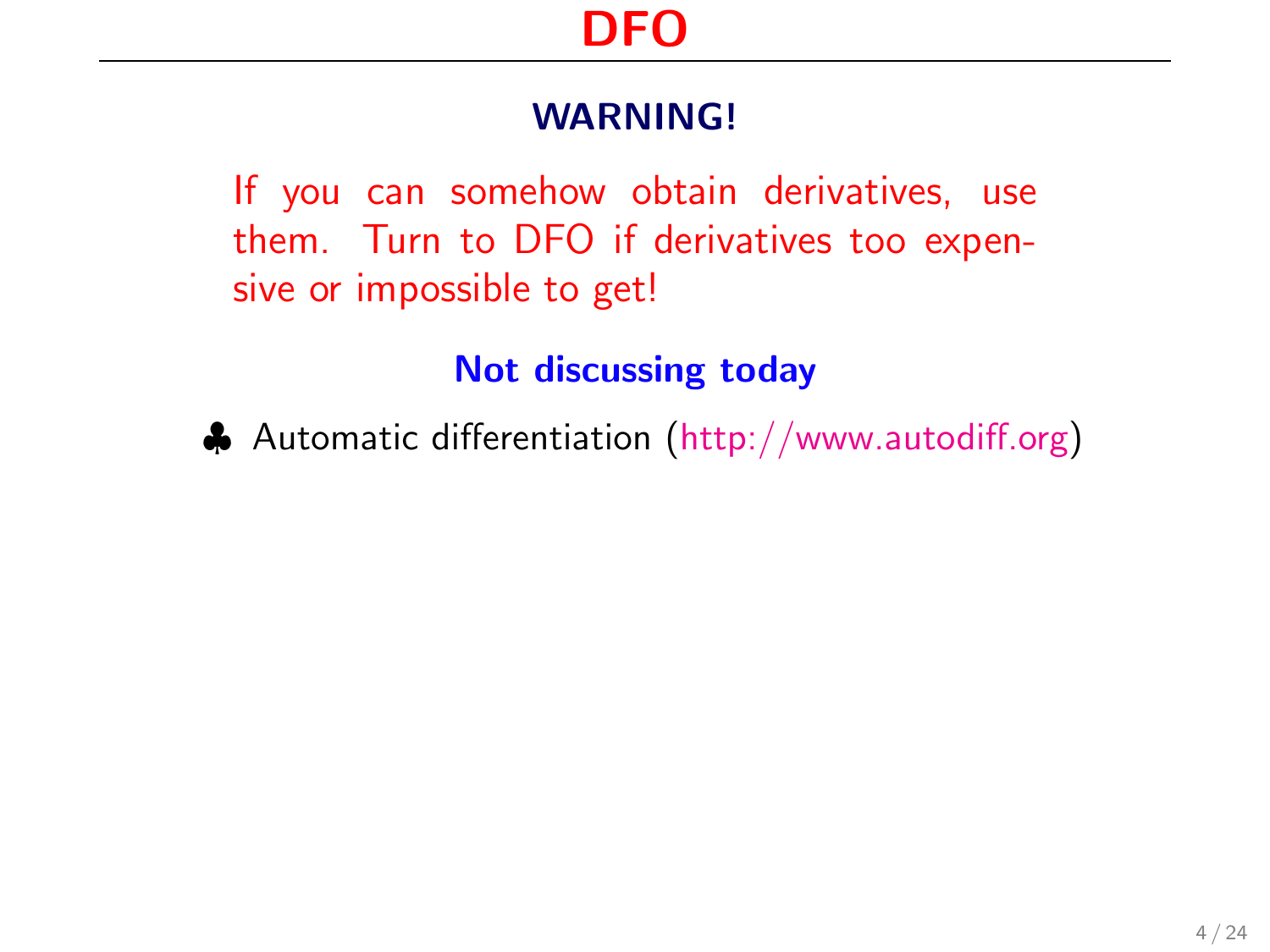If you can somehow obtain derivatives, use them. Turn to DFO if derivatives too expensive or impossible to get!

#### Not discussing today

- ♣ Automatic differentiation [\(http://www.autodiff.org\)](http://www.autodiff.org)
- $\clubsuit$  Fast Differentiation cost( $\nabla f$ ) ≤ 4cost( $f$ ).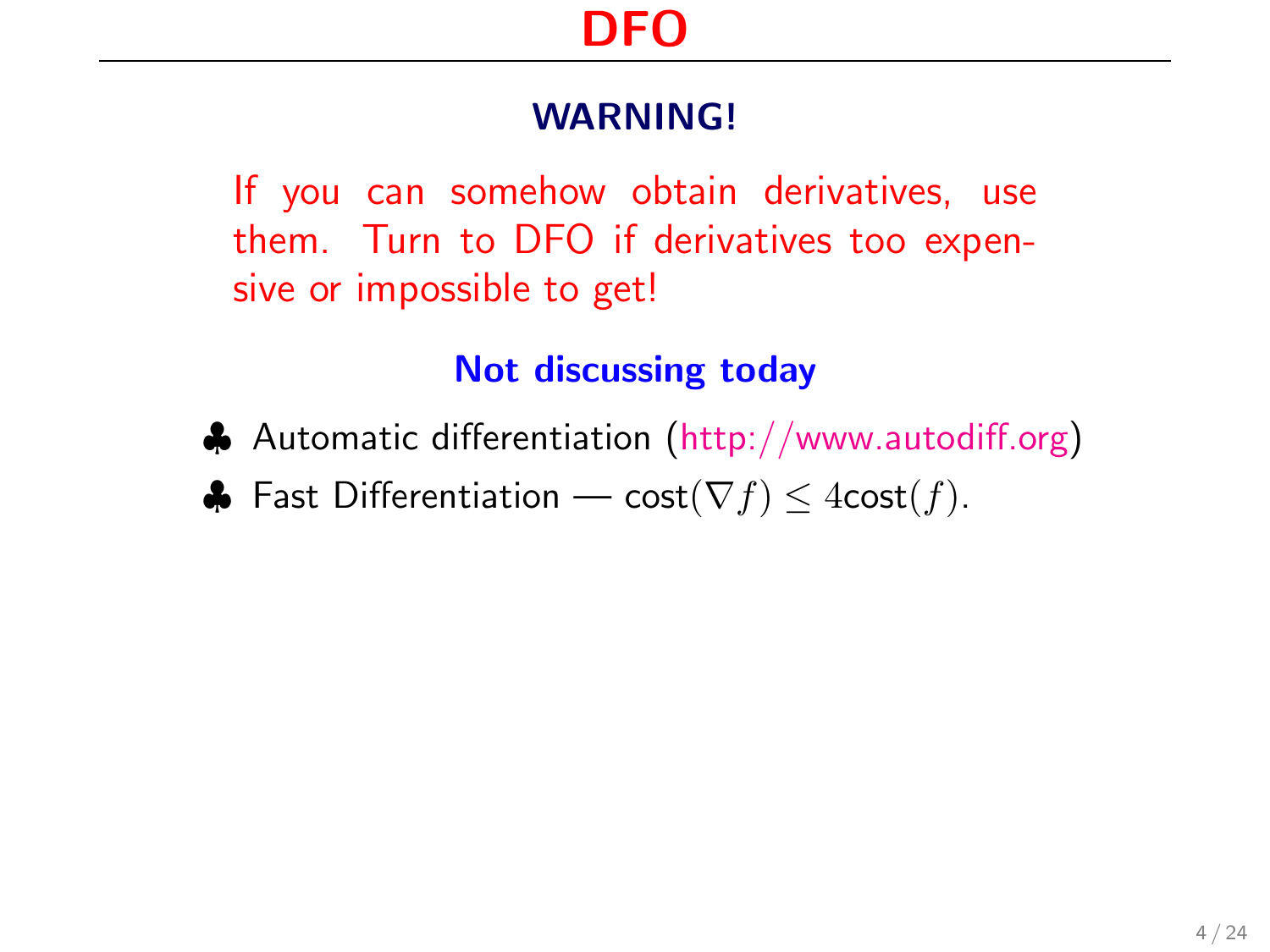If you can somehow obtain derivatives, use them. Turn to DFO if derivatives too expensive or impossible to get!

#### Not discussing today

- ♣ Automatic differentiation [\(http://www.autodiff.org\)](http://www.autodiff.org)
- $\clubsuit$  Fast Differentiation cost( $\nabla f$ ) ≤ 4cost(f).
- ♣ Various finite differencing techniques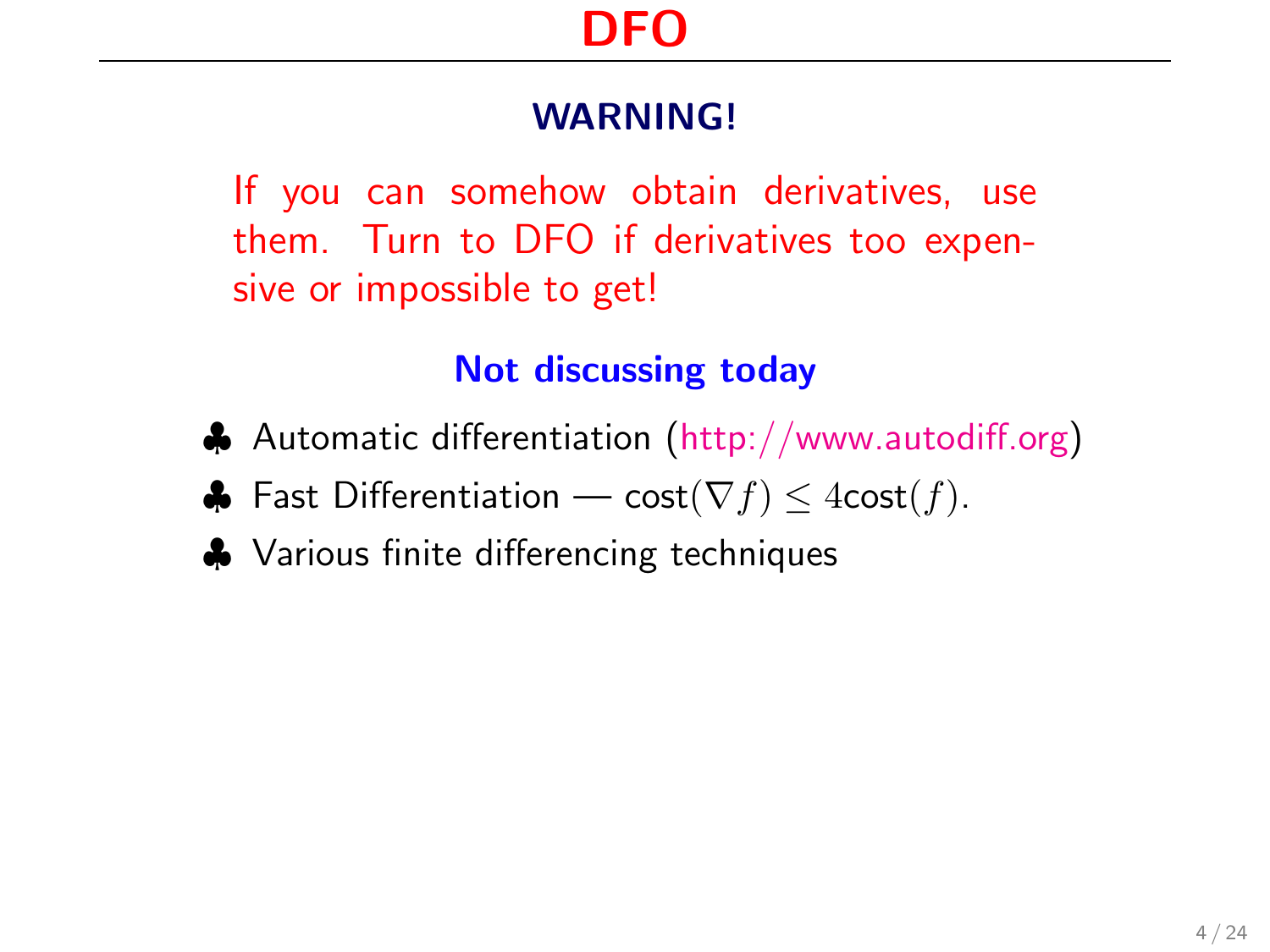If you can somehow obtain derivatives, use them. Turn to DFO if derivatives too expensive or impossible to get!

#### Not discussing today

- ♣ Automatic differentiation [\(http://www.autodiff.org\)](http://www.autodiff.org)
- $\clubsuit$  Fast Differentiation cost( $\nabla f$ ) ≤ 4cost( $f$ ).
- ♣ Various finite differencing techniques
- ♣ Nonconvex DFO
- ♣ See recent book: "Introduction to Derivative-Free Optimization" by A. Conn, K. Scheinberg, and L. N. Vicente (MPS-SIAM, 2009).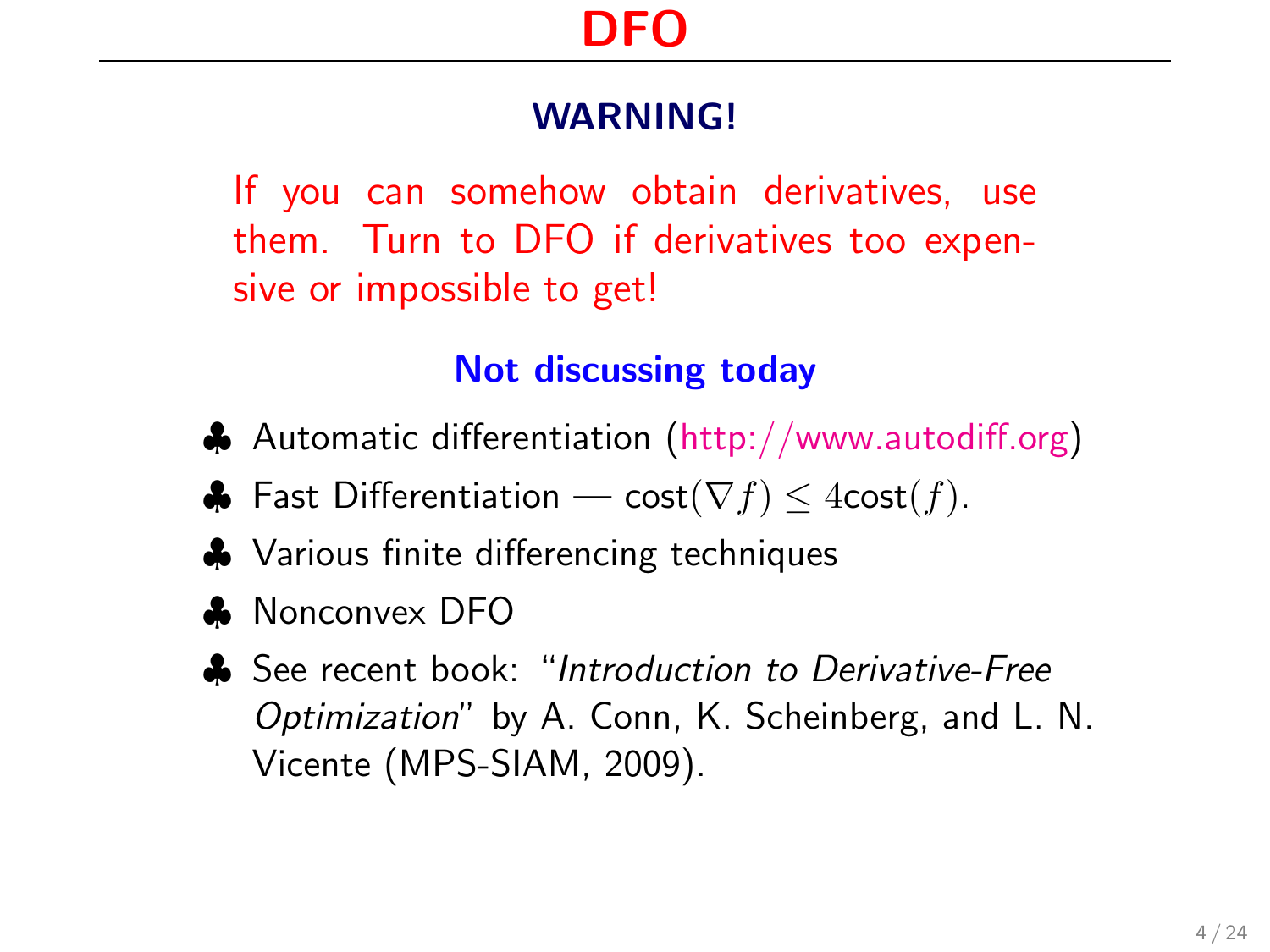$$
\min \quad f(x)
$$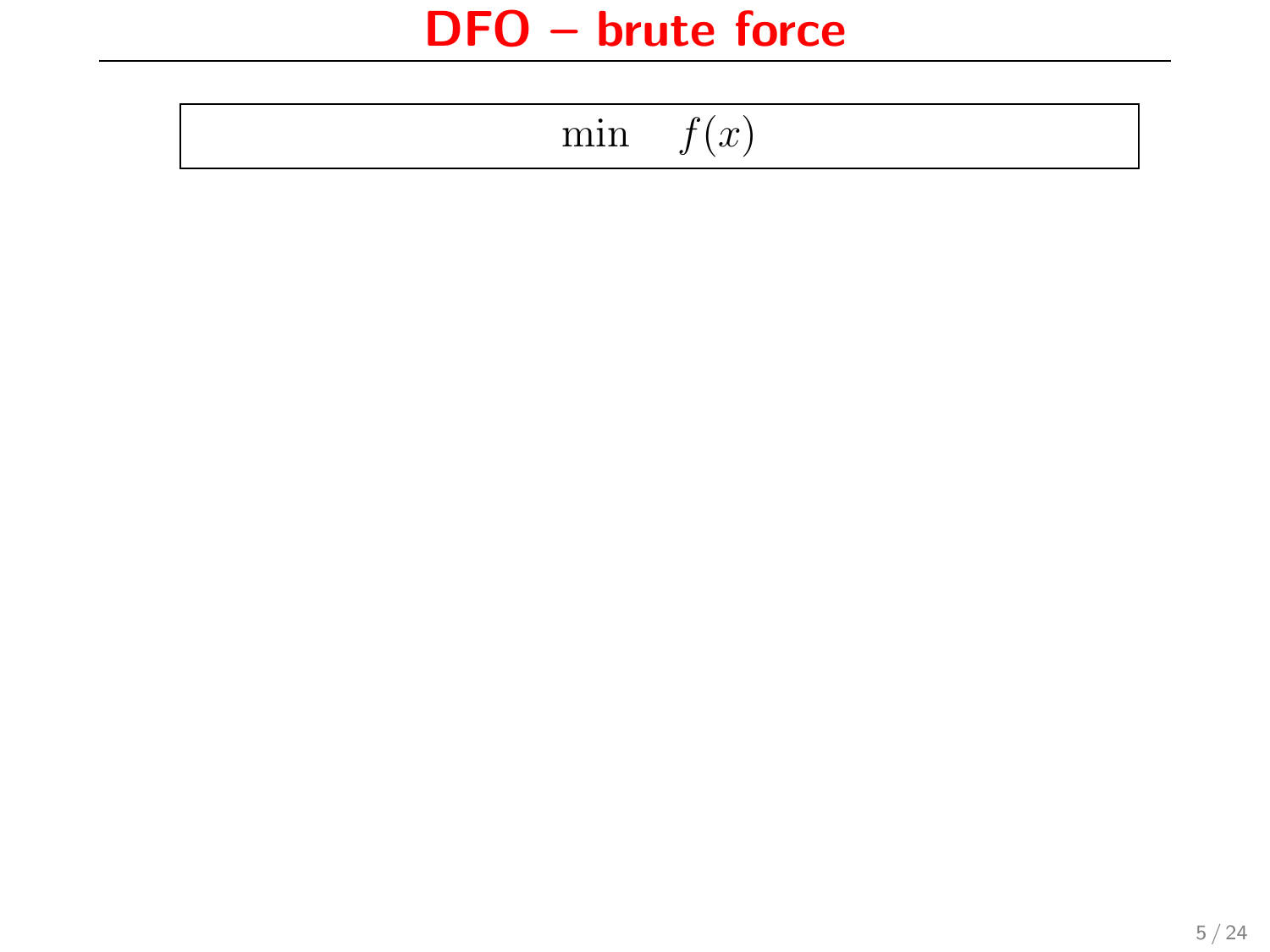|--|--|

#### Brute force method

• Start at  $x_0 \in \mathbb{R}^n$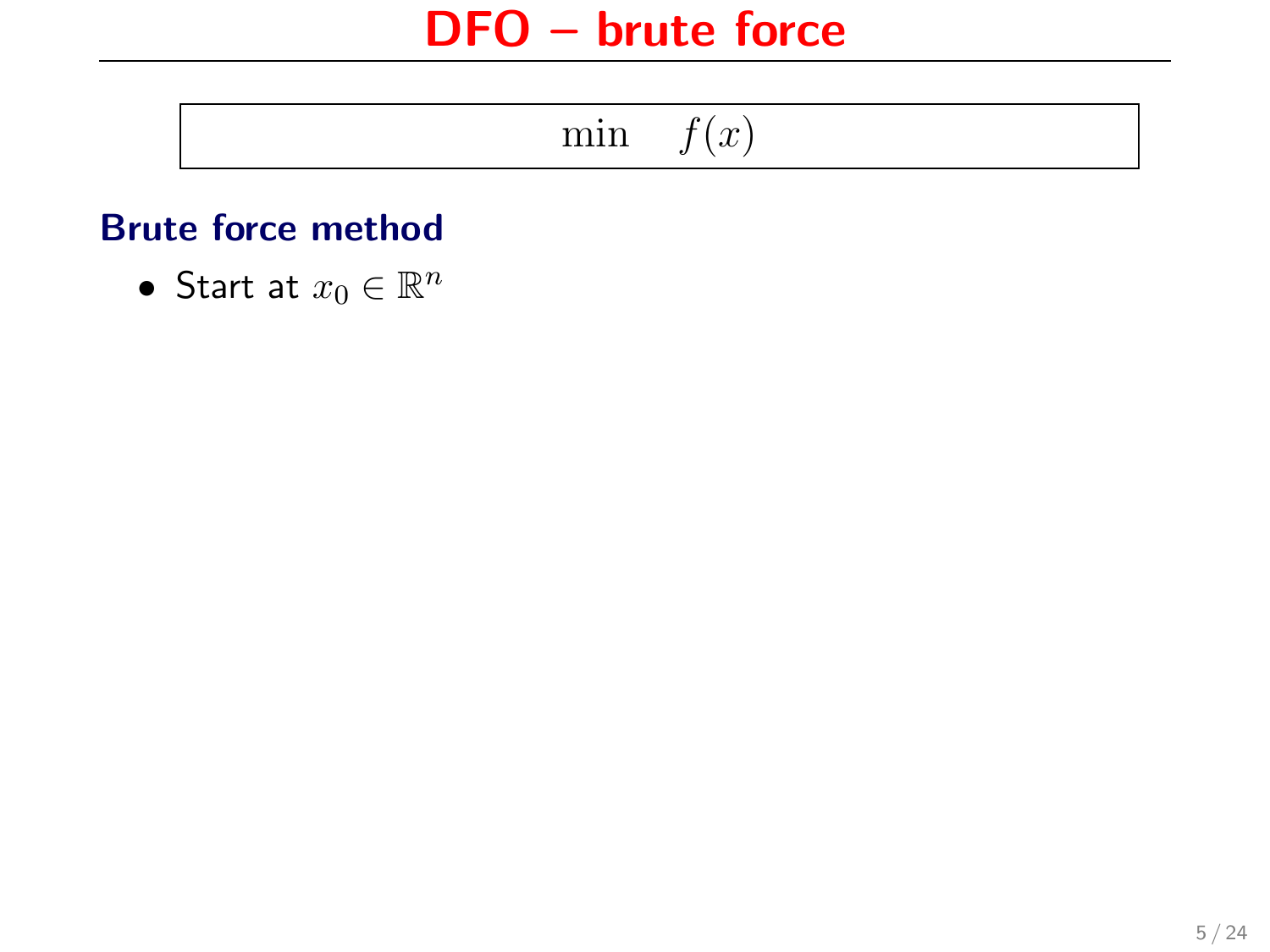$$
\min \quad f(x)
$$

#### Brute force method

- Start at  $x_0 \in \mathbb{R}^n$
- At iteration  $k \geq 0$ :

 $\mathcal{F}$  Sample a point y from  $\mathcal{N}(x_k, \Sigma_k)$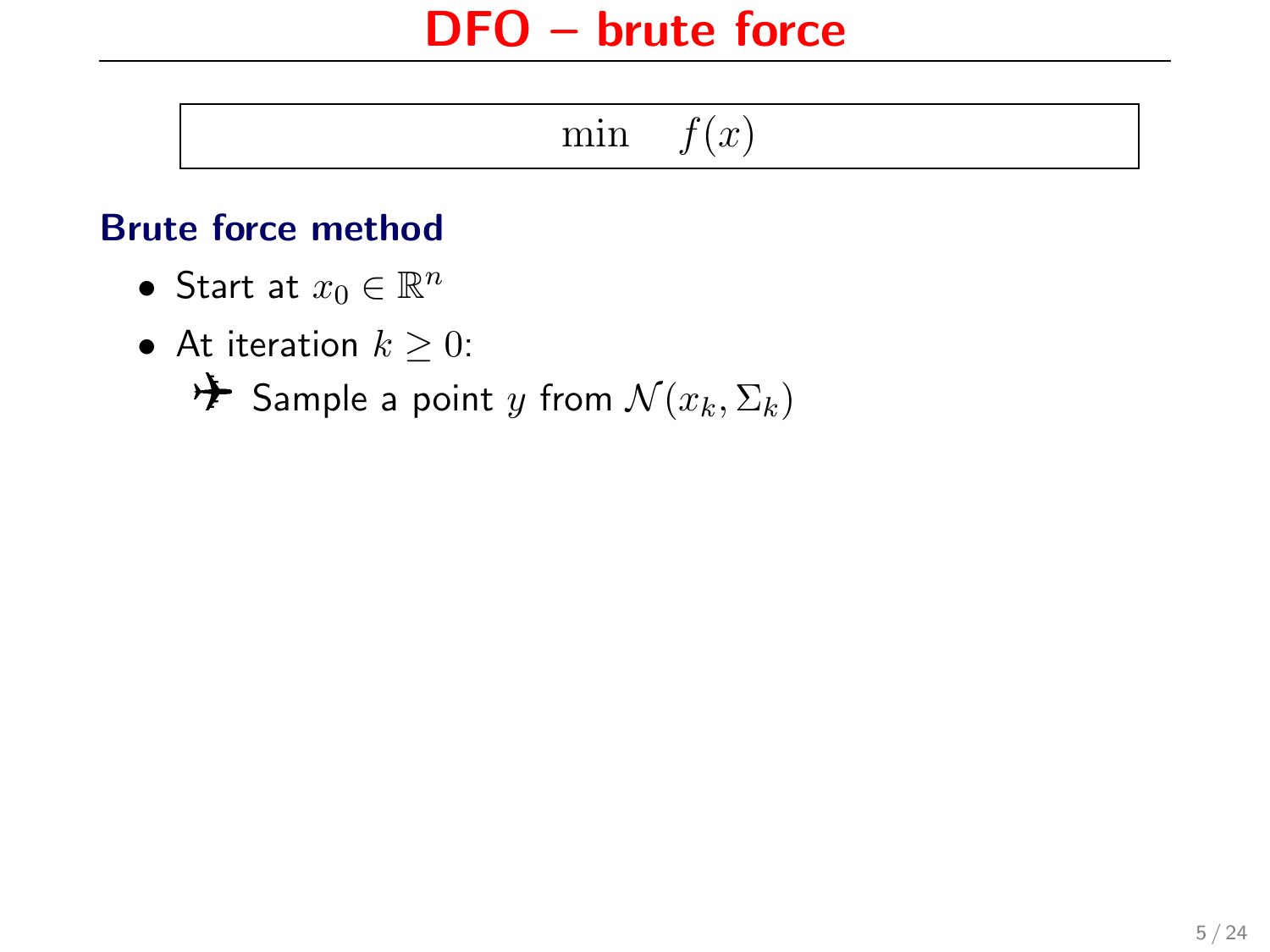$$
\min \quad f(x)
$$

#### Brute force method

- Start at  $x_0 \in \mathbb{R}^n$
- At iteration  $k > 0$ :  $\star$  Sample a point y from  $\mathcal{N}(x_k, \Sigma_k)$ **If**  $f(y) < f(x_k)$ , then  $x_{k+1} \leftarrow y$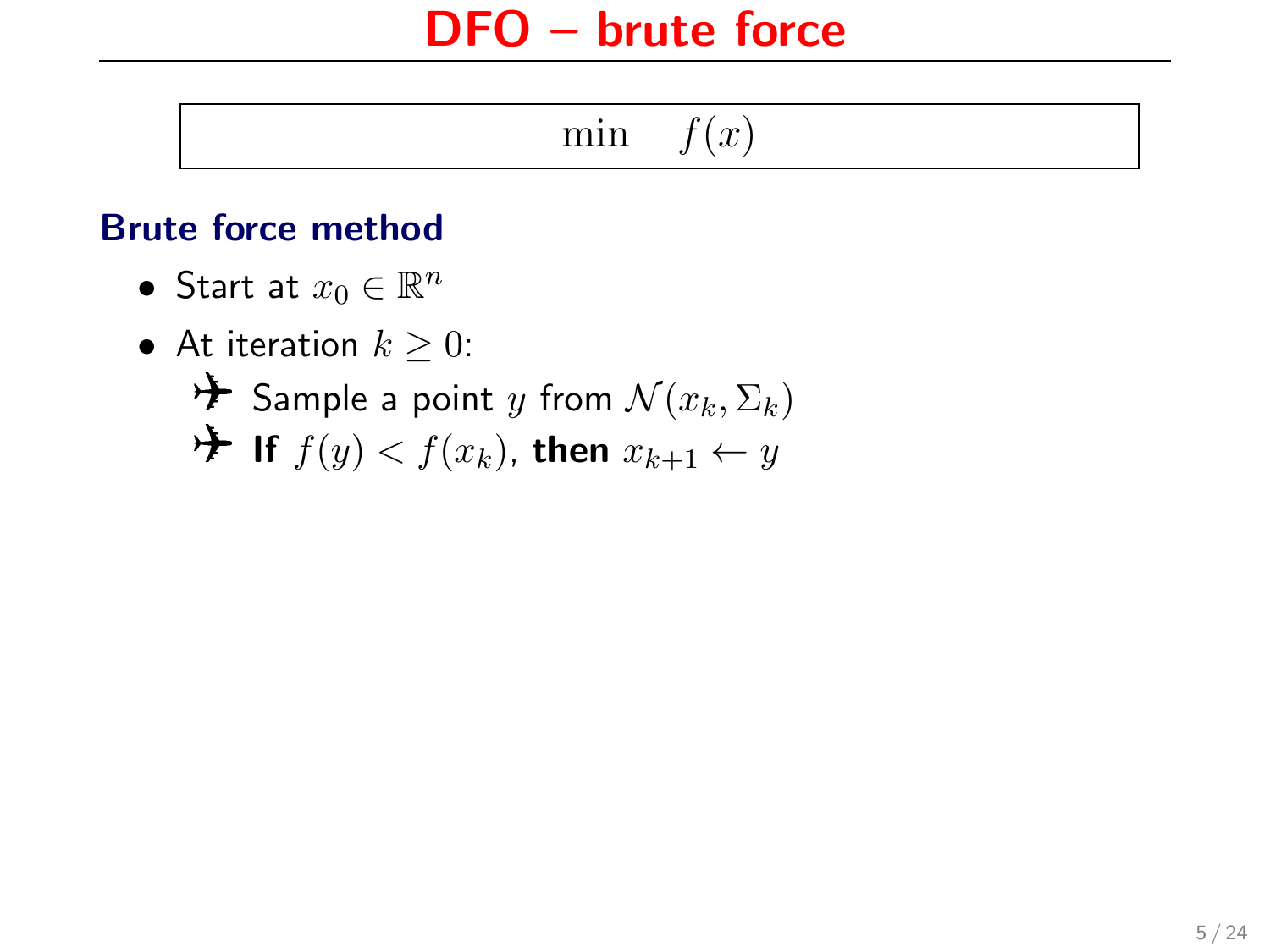$$
\min \quad f(x)
$$

#### Brute force method

- Start at  $x_0 \in \mathbb{R}^n$
- At iteration  $k > 0$ :  $\mathcal{F}$  Sample a point y from  $\mathcal{N}(x_k, \Sigma_k)$  $\star$  If  $f(y) < f(x_k)$ , then  $x_{k+1} \leftarrow y$  $\rightarrow \bullet$  otherwise  $x_{k+1} \leftarrow x_k$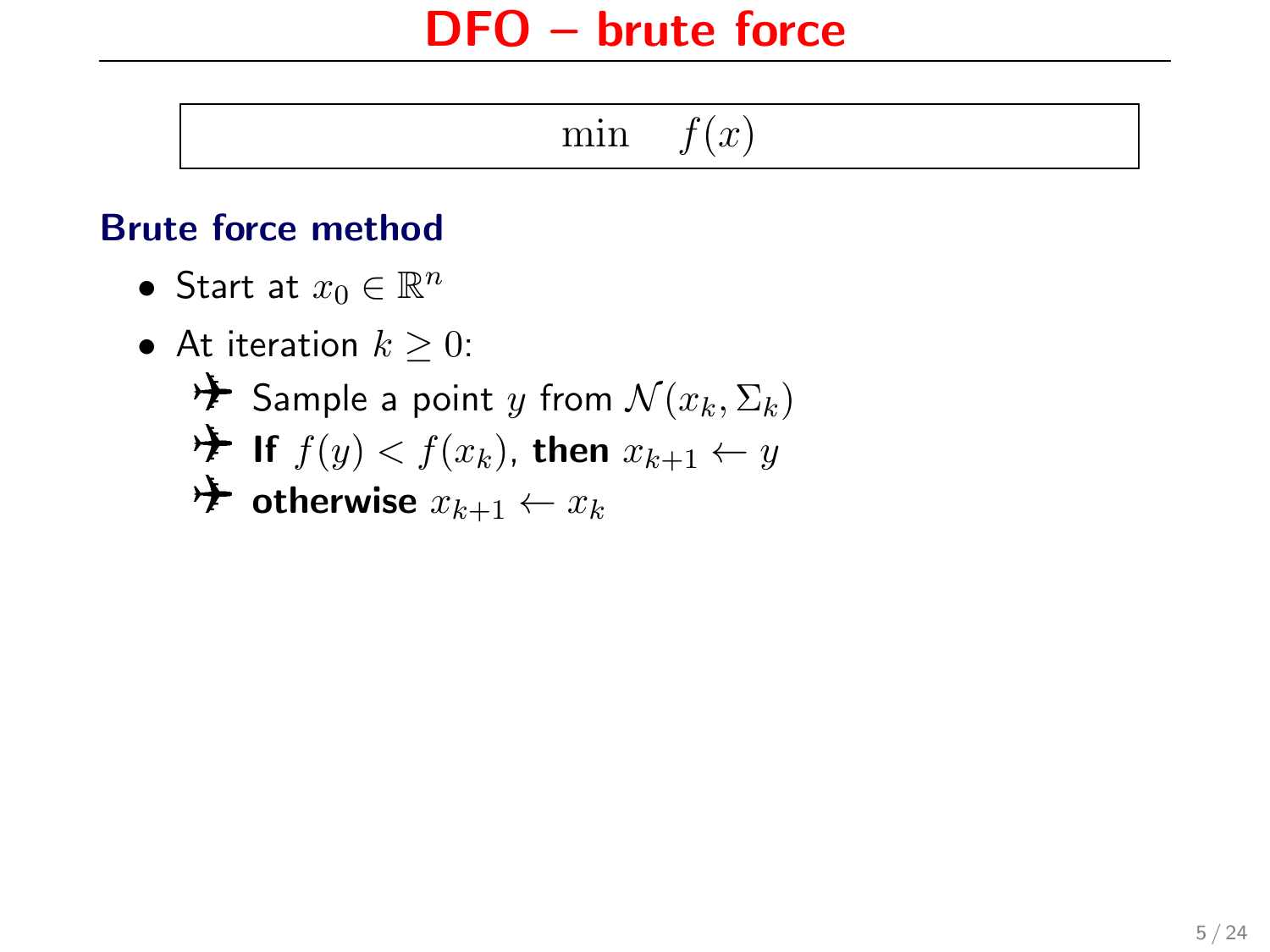min  $f(x)$ 

#### Brute force method

- Start at  $x_0 \in \mathbb{R}^n$
- At iteration  $k > 0$ :  $\mathcal{F}$  Sample a point y from  $\mathcal{N}(x_k, \Sigma_k)$ **If**  $f(y) < f(x_k)$ , then  $x_{k+1} \leftarrow y$  $\rightarrow$  otherwise  $x_{k+1} \leftarrow x_k$
- repeat above procedure until tired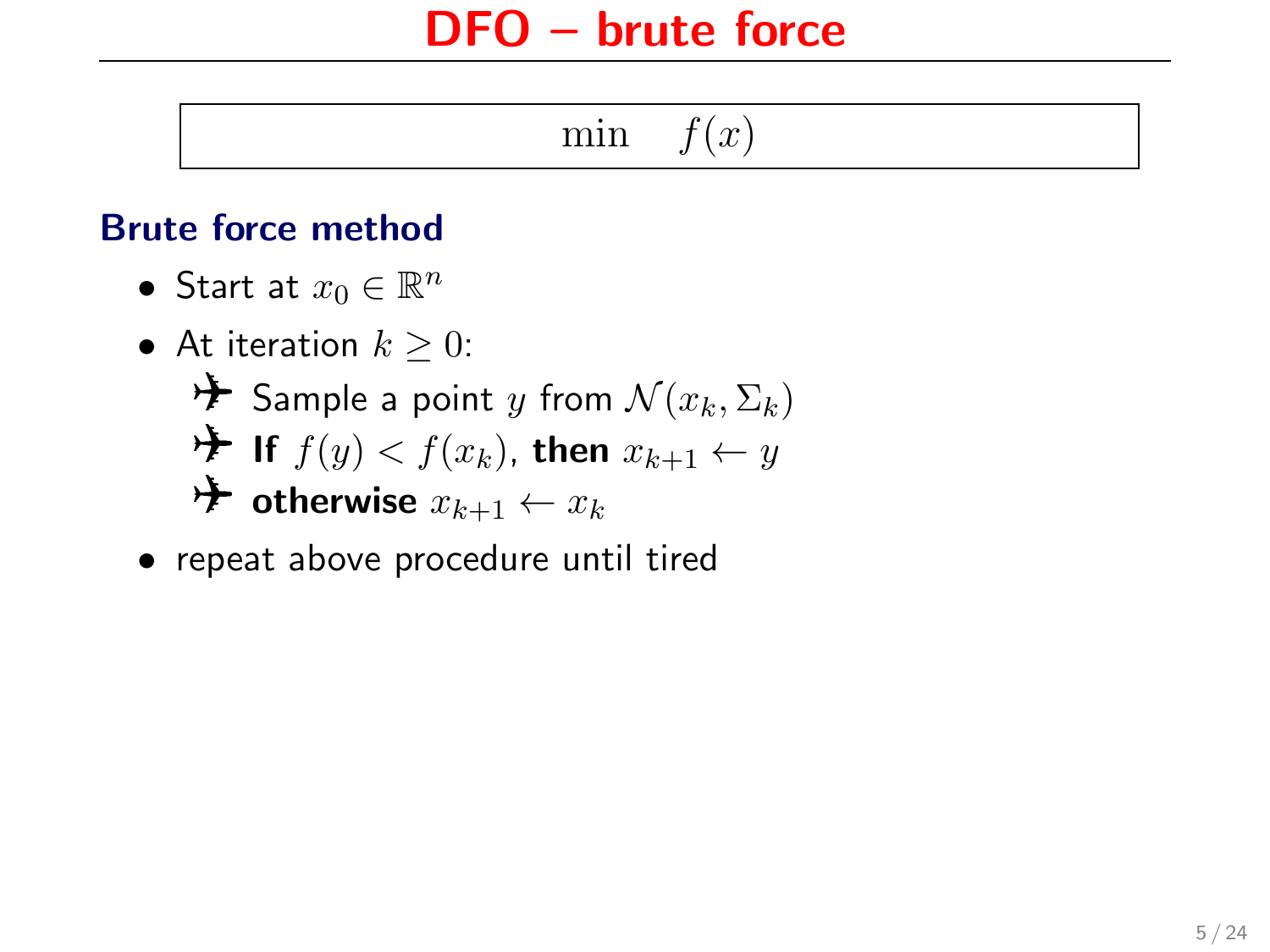min  $f(x)$ 

#### Brute force method

- Start at  $x_0 \in \mathbb{R}^n$
- At iteration  $k \geq 0$ :  $\mathcal{F}$  Sample a point y from  $\mathcal{N}(x_k, \Sigma_k)$ **If**  $f(y) < f(x_k)$ , then  $x_{k+1} \leftarrow y$ **Example 1** otherwise  $x_{k+1} \leftarrow x_k$
- repeat above procedure until tired

Nothing but completely random search!

Can be done more cleverly: see e.g. [probabilistic optimization](http://probabilistic-optimization.org/)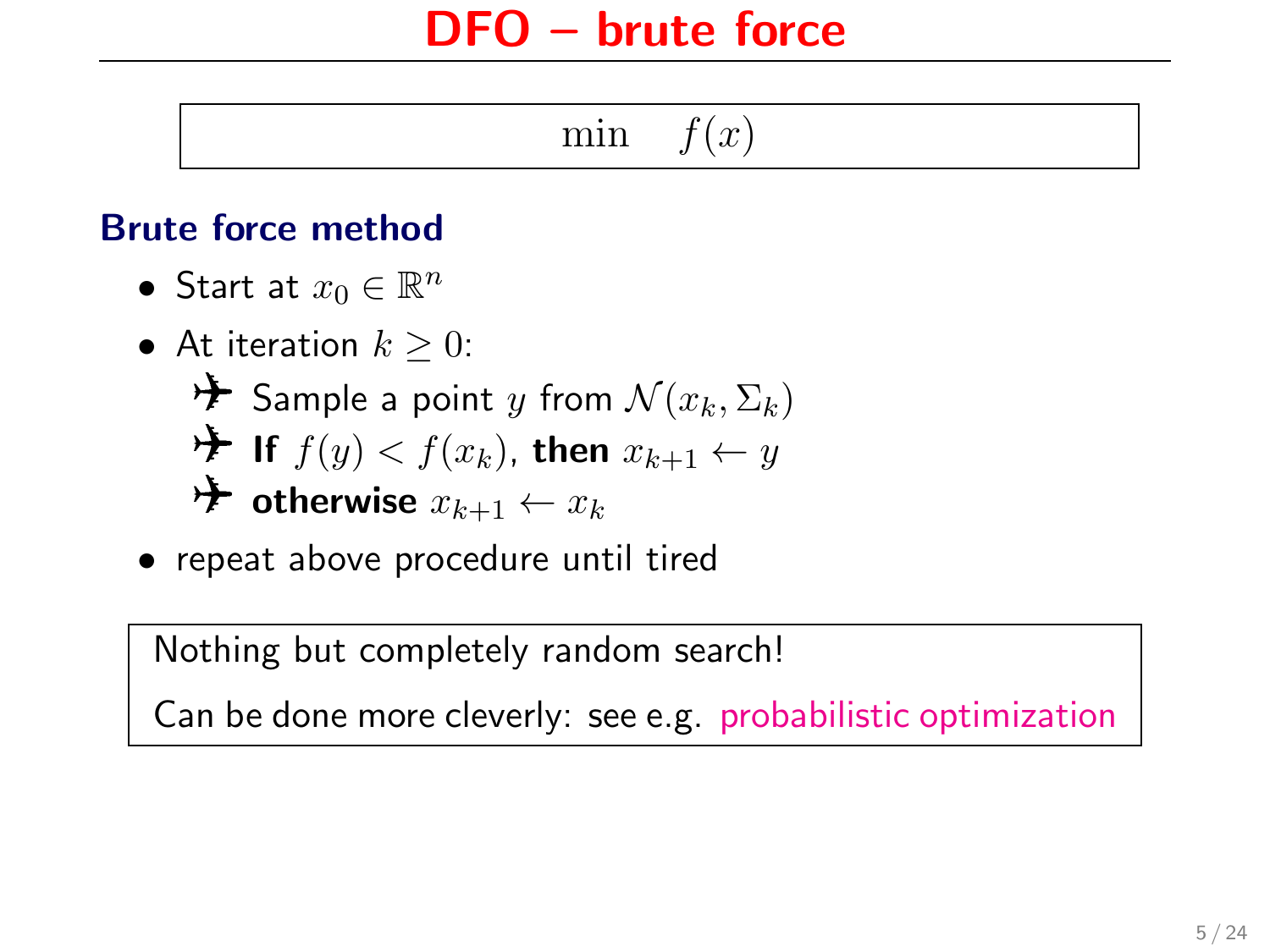$\bullet\,$  At iteration  $k$  pick  $u\in\mathbb{S}^{n-1}$  at random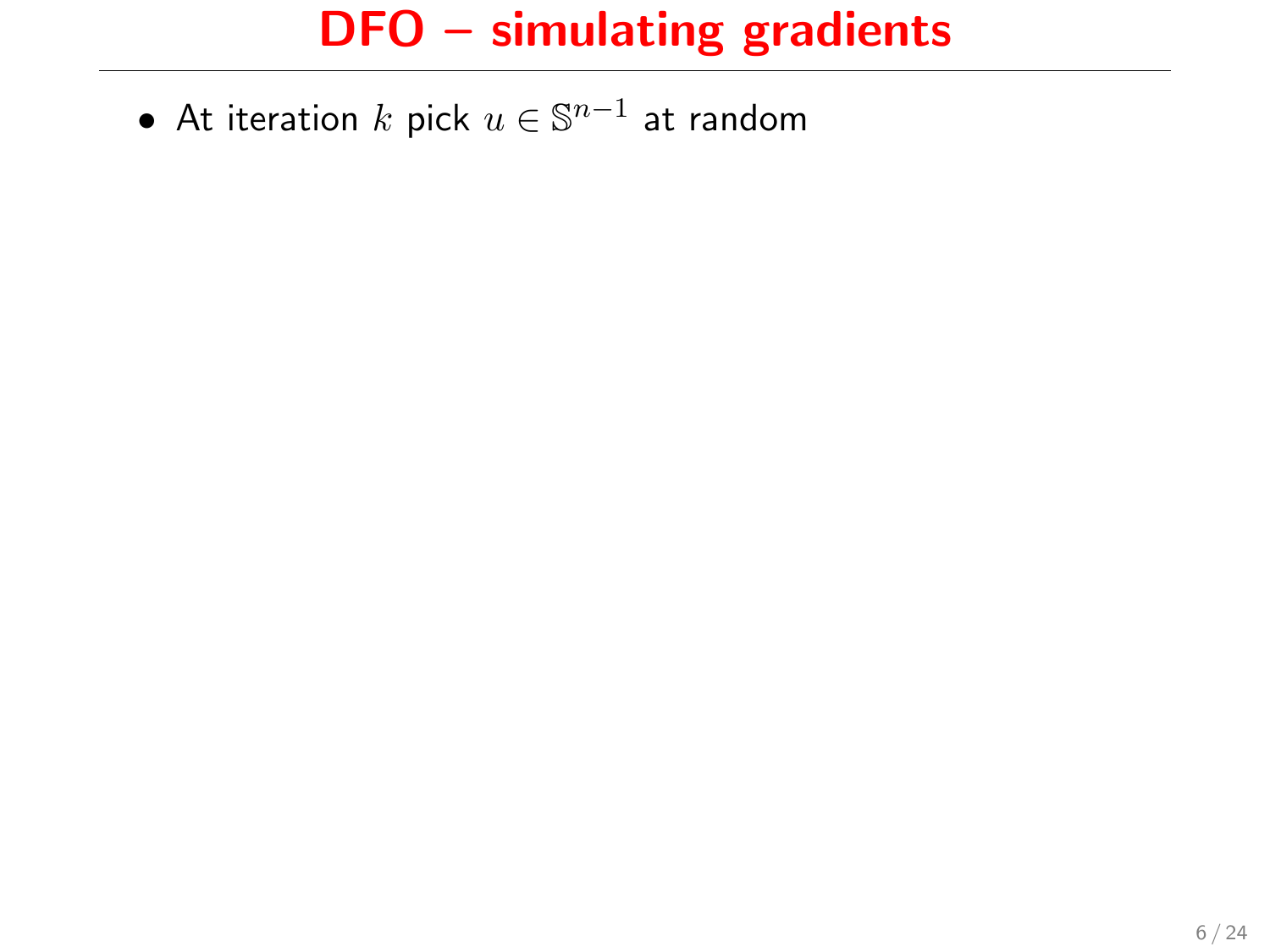- $\bullet\,$  At iteration  $k$  pick  $u\in\mathbb{S}^{n-1}$  at random
- Update the guess as

$$
x_{k+1} = x_k - h_k \left[ \frac{f(x_k + \mu_k u) - f(x_k)}{\mu_k} \right] u
$$

Scheme might "work" as  $\mu_k \to 0$ ; it becomes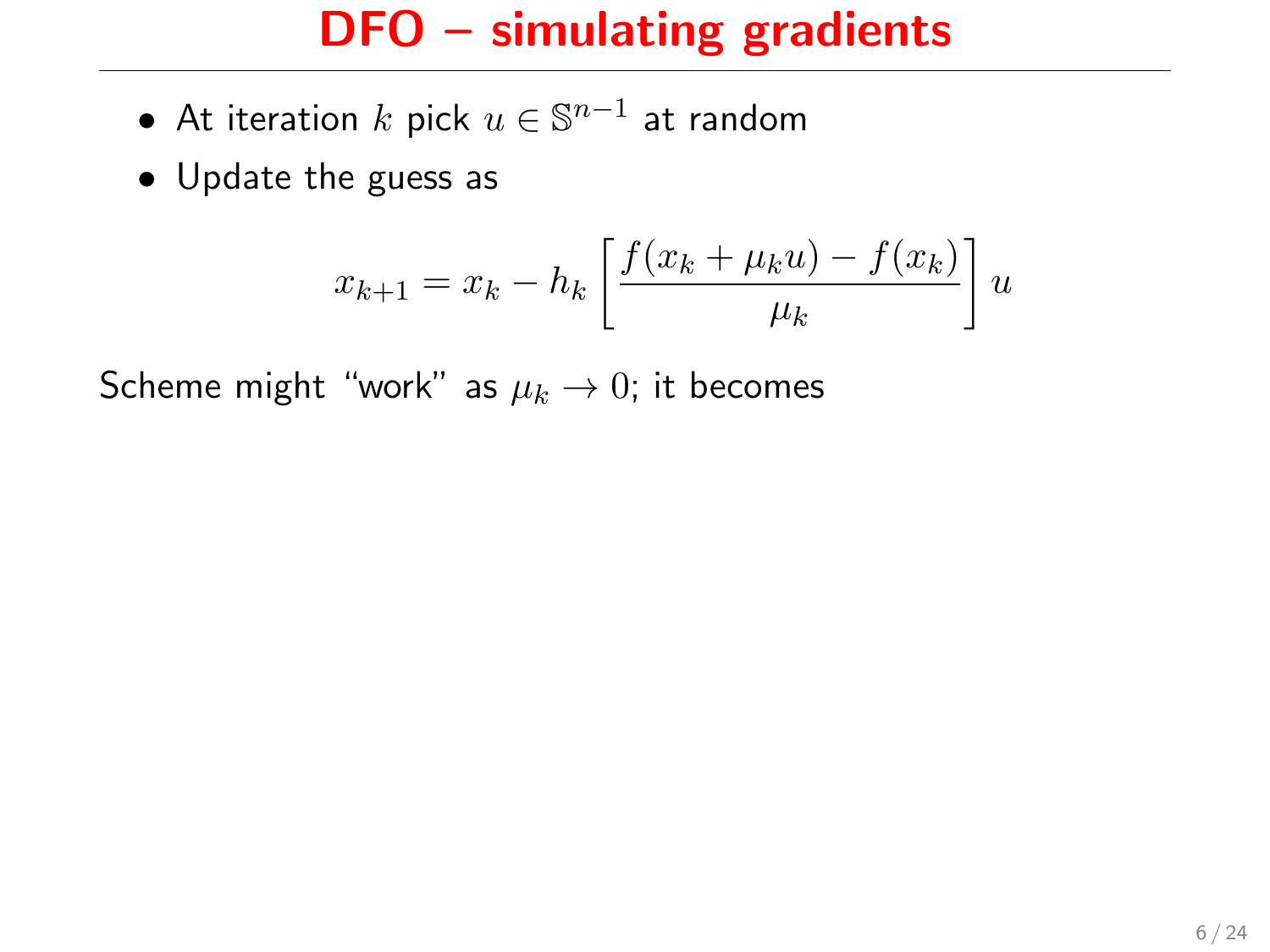- $\bullet\,$  At iteration  $k$  pick  $u\in\mathbb{S}^{n-1}$  at random
- Update the guess as

$$
x_{k+1} = x_k - h_k \left[ \frac{f(x_k + \mu_k u) - f(x_k)}{\mu_k} \right] u
$$

Scheme might "work" as  $\mu_k \to 0$ ; it becomes

$$
x_{k+1} = x_k - h_k \underbrace{f'(x_k; u)}_{\dots \dots \dots \dots}
$$
 u,

directional deriv

(notice that if f is differentiable, then  $f'(x; u) = \langle \nabla f(x), u \rangle$ )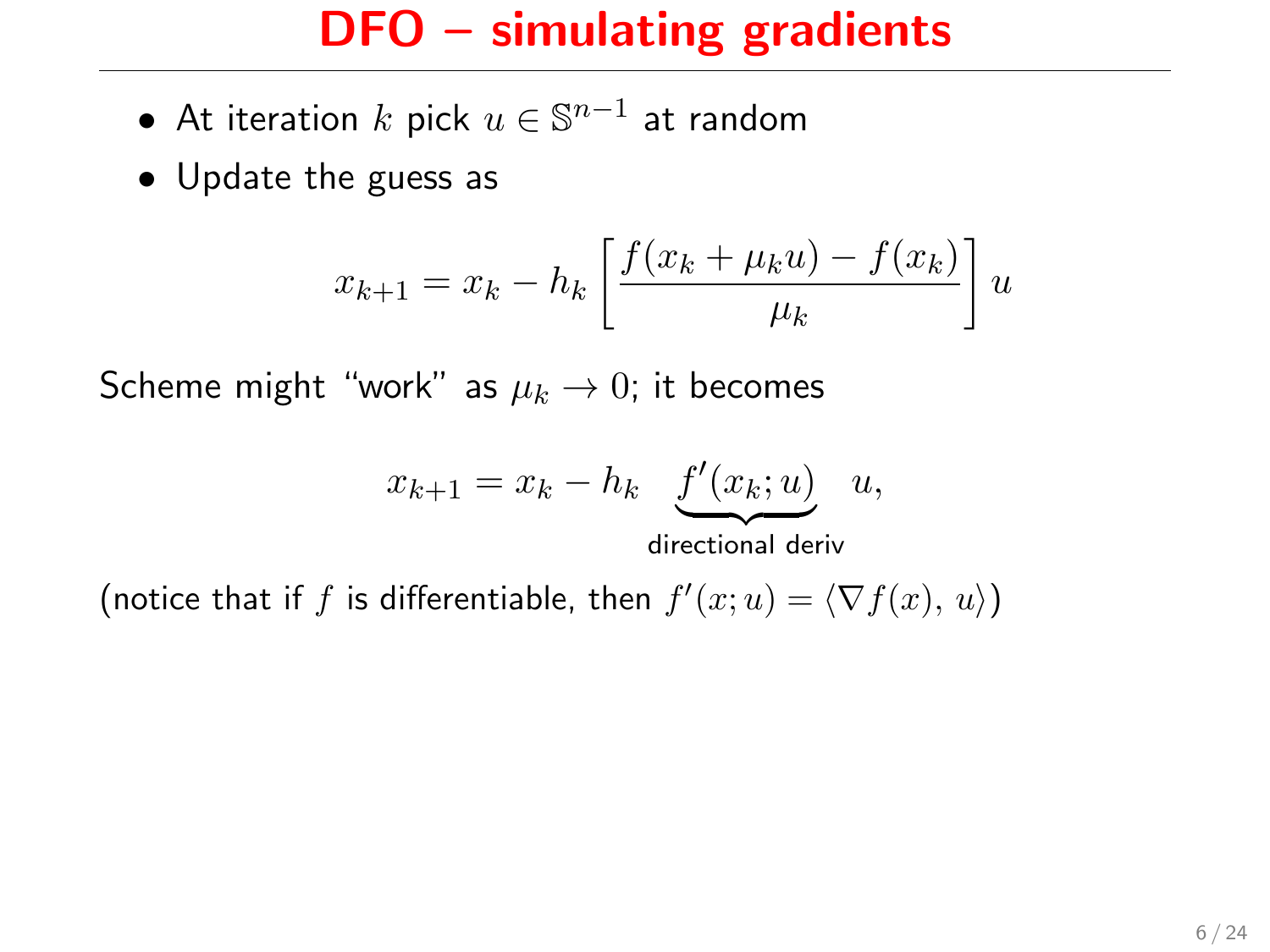- $\bullet\,$  At iteration  $k$  pick  $u\in\mathbb{S}^{n-1}$  at random
- Update the guess as

$$
x_{k+1} = x_k - h_k \left[ \frac{f(x_k + \mu_k u) - f(x_k)}{\mu_k} \right] u
$$

Scheme might "work" as  $\mu_k \to 0$ ; it becomes

$$
x_{k+1} = x_k - h_k \underbrace{f'(x_k; u)}_{\text{directional deriv}} u,
$$

(notice that if f is differentiable, then  $f'(x; u) = \langle \nabla f(x), u \rangle$ )

 $\triangleright$  Directional derivatives much simpler than gradient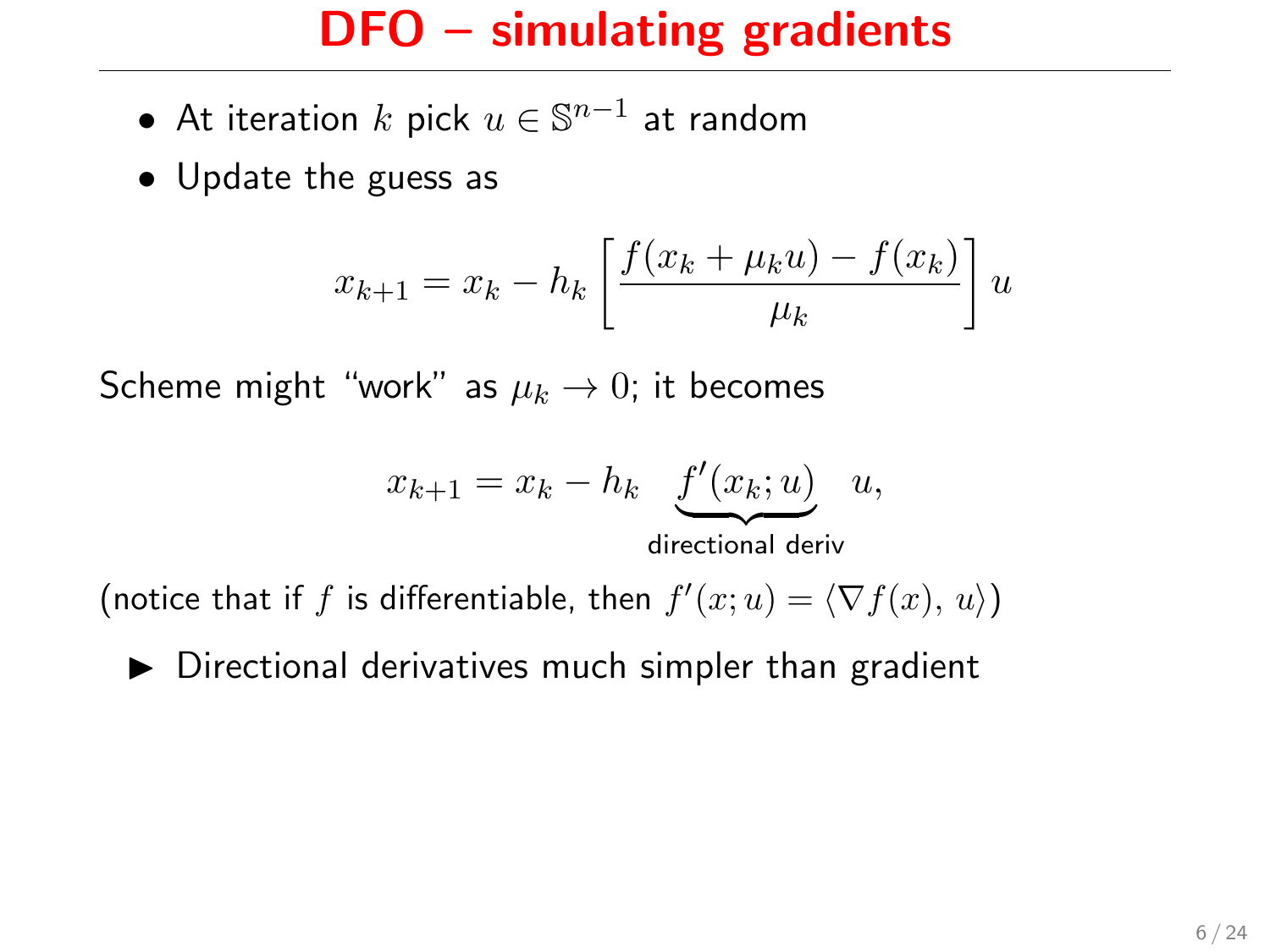- $\bullet\,$  At iteration  $k$  pick  $u\in\mathbb{S}^{n-1}$  at random
- Update the guess as

$$
x_{k+1} = x_k - h_k \left[ \frac{f(x_k + \mu_k u) - f(x_k)}{\mu_k} \right] u
$$

Scheme might "work" as  $\mu_k \to 0$ ; it becomes

$$
x_{k+1} = x_k - h_k \underbrace{f'(x_k; u)}_{\text{directional deriv}} u,
$$

(notice that if f is differentiable, then  $f'(x; u) = \langle \nabla f(x), u \rangle$ )

- $\triangleright$  Directional derivatives much simpler than gradient
- $\blacktriangleright$  Can be reasonably approximated by finite differences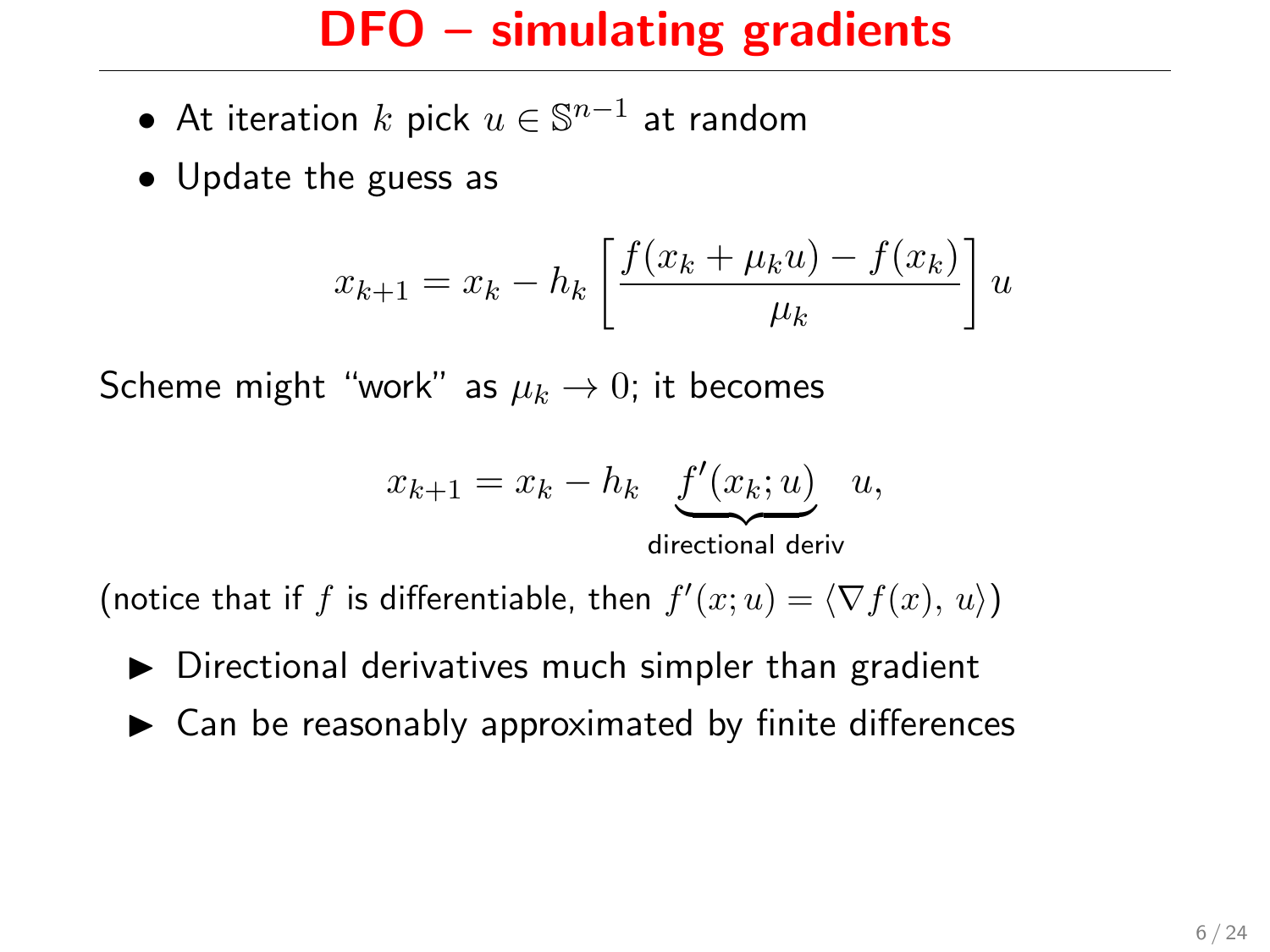- $\bullet\,$  At iteration  $k$  pick  $u\in\mathbb{S}^{n-1}$  at random
- Update the guess as

$$
x_{k+1} = x_k - h_k \left[ \frac{f(x_k + \mu_k u) - f(x_k)}{\mu_k} \right] u
$$

Scheme might "work" as  $\mu_k \to 0$ ; it becomes

$$
x_{k+1} = x_k - h_k \underbrace{f'(x_k; u)}_{\text{directional deriv}} u,
$$

(notice that if f is differentiable, then  $f'(x; u) = \langle \nabla f(x), u \rangle$ )

- $\triangleright$  Directional derivatives much simpler than gradient
- $\blacktriangleright$  Can be reasonably approximated by finite differences
- $\blacktriangleright$  Even for nonconvex functions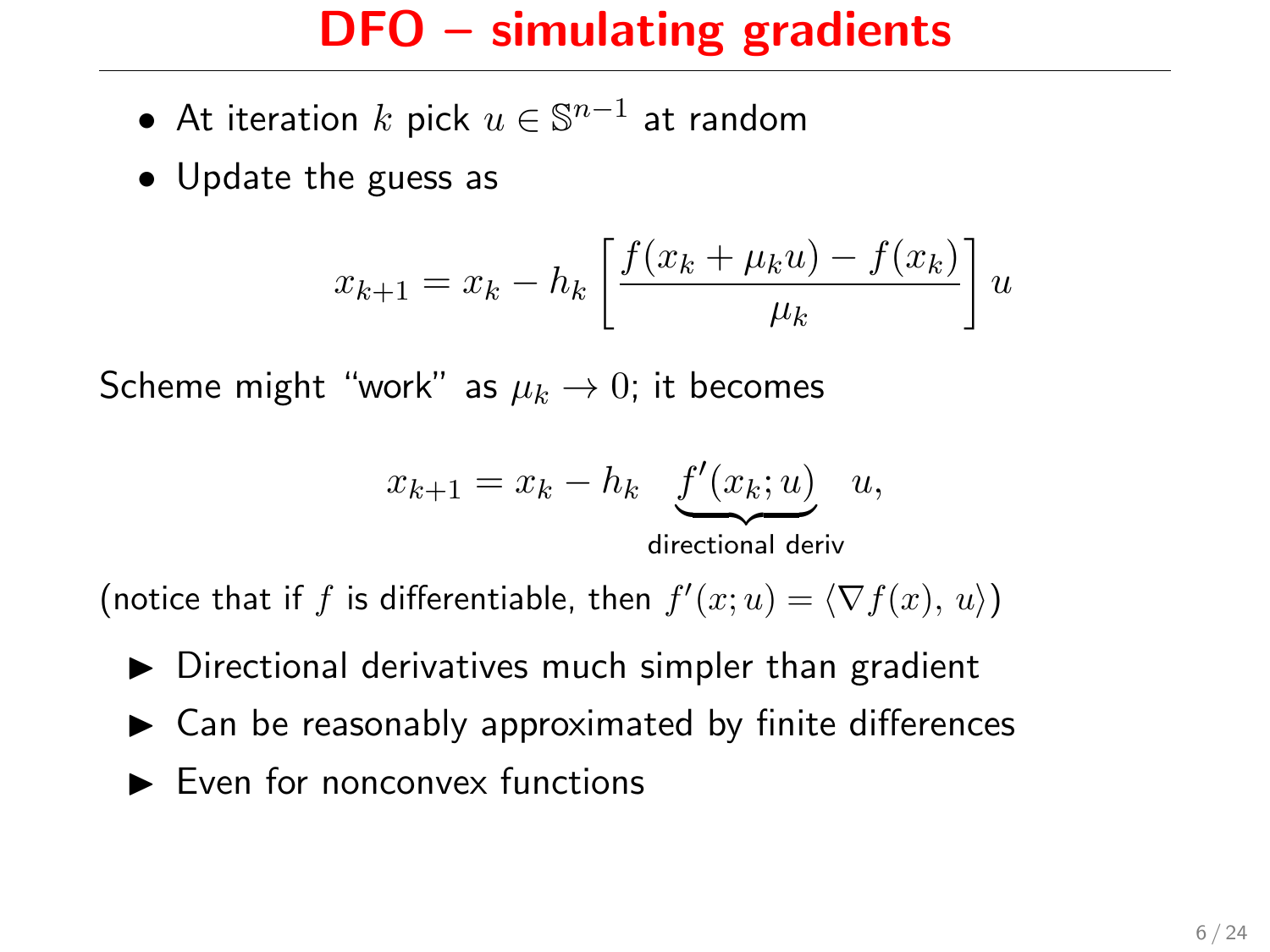**Def.** (Smoothing). Let  $\mu > 0$ , and  $u \sim P$  with density p, then  $f_\mu(x):=\int f(x+\mu u)p(u)du.$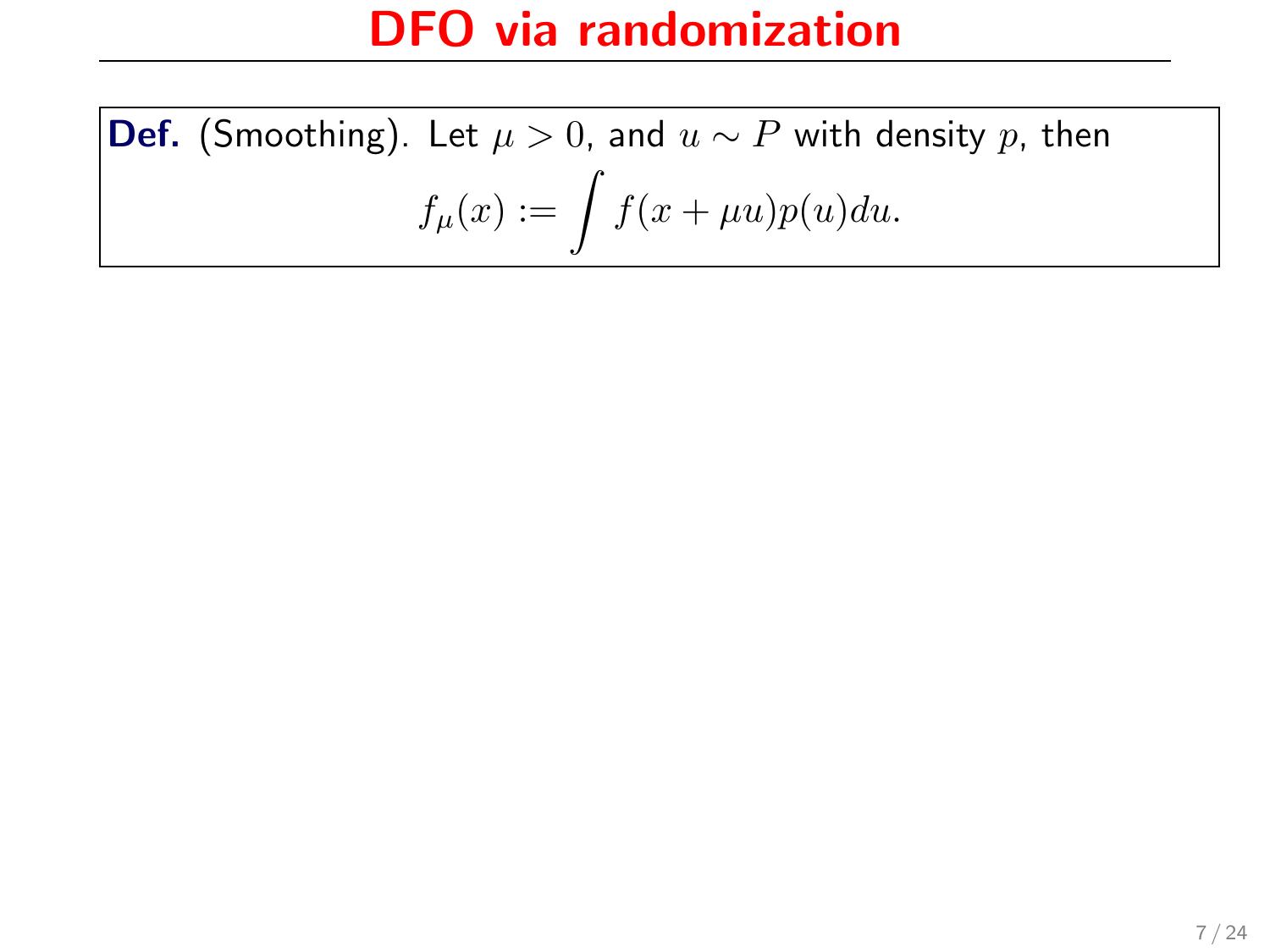**Def.** (Smoothing). Let  $\mu > 0$ , and  $u \sim P$  with density p, then  $f_\mu(x):=\int f(x+\mu u)p(u)du.$ 

#### Main ideas today:

♦ For deterministic  $f(x)$ ,

$$
x_{k+1} = x_k - h_k f'(x_k; u)u,
$$

at worst  $O(n)$  slower than usual subgradient method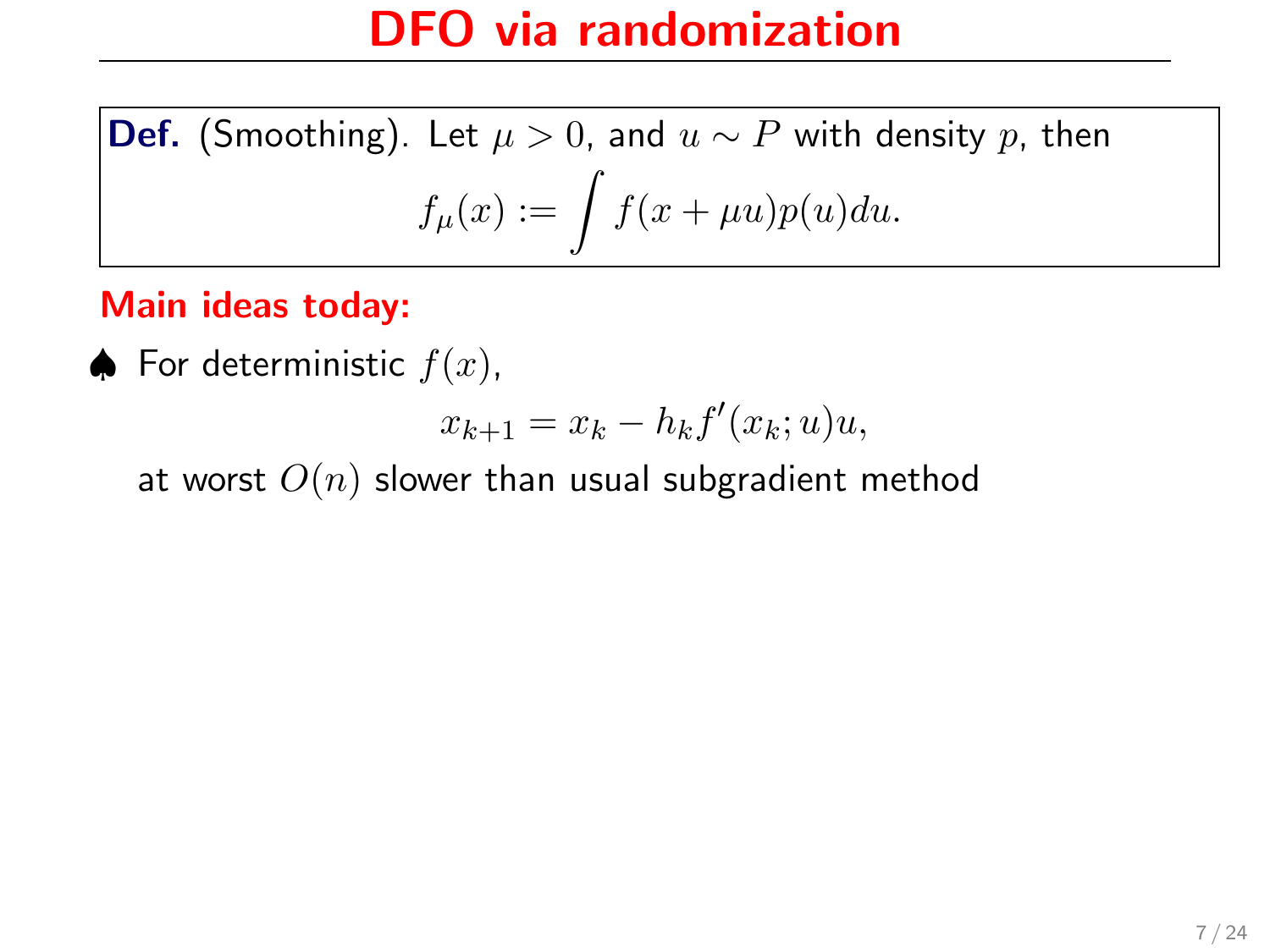**Def.** (Smoothing). Let  $\mu > 0$ , and  $u \sim P$  with density p, then  $f_\mu(x):=\int f(x+\mu u)p(u)du.$ 

#### Main ideas today:

♦ For deterministic  $f(x)$ ,

$$
x_{k+1} = x_k - h_k f'(x_k; u)u,
$$

at worst  $O(n)$  slower than usual subgradient method

♠ Finite-differencing version

$$
x_{k+1} = x_k - h_k \left[ \frac{f(x_k + \mu_k u) - f(x_k)}{\mu_k} \right] u,
$$

at worst  $O(n^2)$  slower.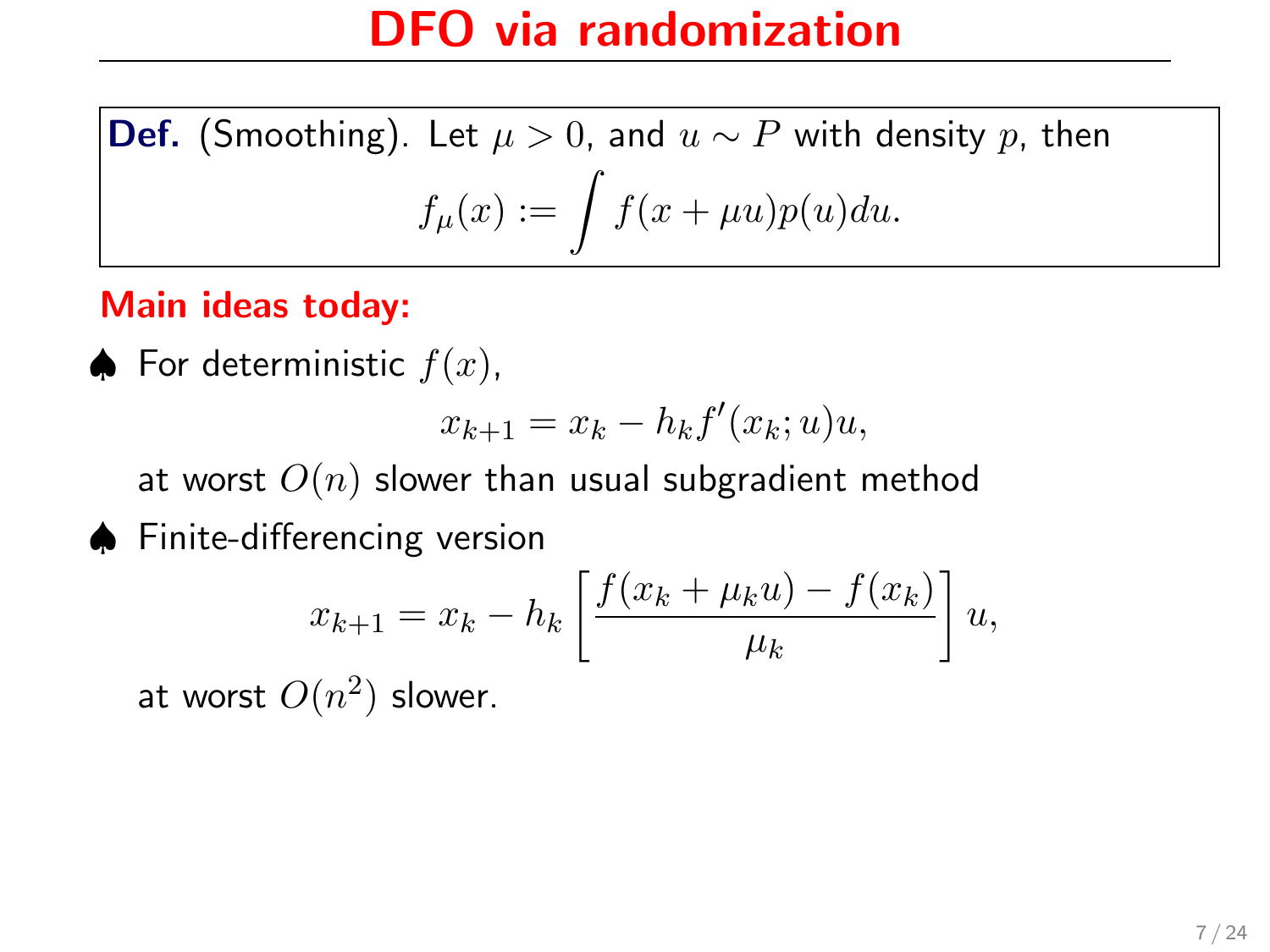**Def.** (Smoothing). Let  $\mu > 0$ , and  $u \sim P$  with density p, then  $f_\mu(x):=\int f(x+\mu u)p(u)du.$ 

#### Main ideas today:

♦ For deterministic  $f(x)$ ,

$$
x_{k+1} = x_k - h_k f'(x_k; u)u,
$$

at worst  $O(n)$  slower than usual subgradient method

♠ Finite-differencing version

$$
x_{k+1} = x_k - h_k \left[ \frac{f(x_k + \mu_k u) - f(x_k)}{\mu_k} \right] u,
$$

at worst  $O(n^2)$  slower.

♦ For stochastic optimization, i.e.,  $f(x) = E_z[F(x, z)]$ , both iterations above extend naturally.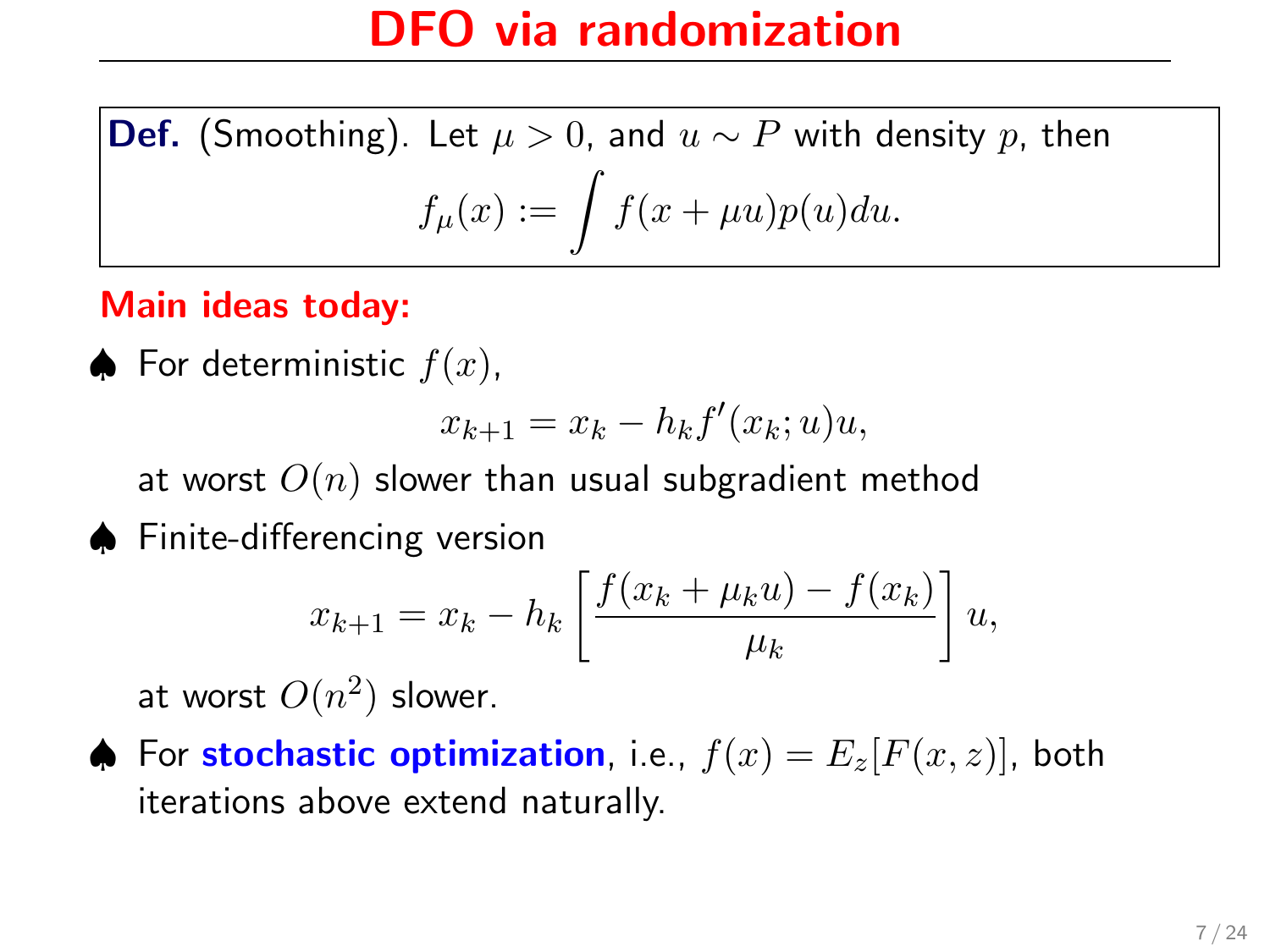- ¤ $\bullet$  We'll work in some Euclidean space  $E$ ; let its dual be  $E^*$
- ष्ङि (If  $E$  is column-vectors in  $\mathbb{R}^n$ , then  $E^*$  are row vectors in  $\mathbb{R}^n)$
- $E^*$  Let  $B = B^*$  ≻ 0 be a linear operator from  $E^* \to E$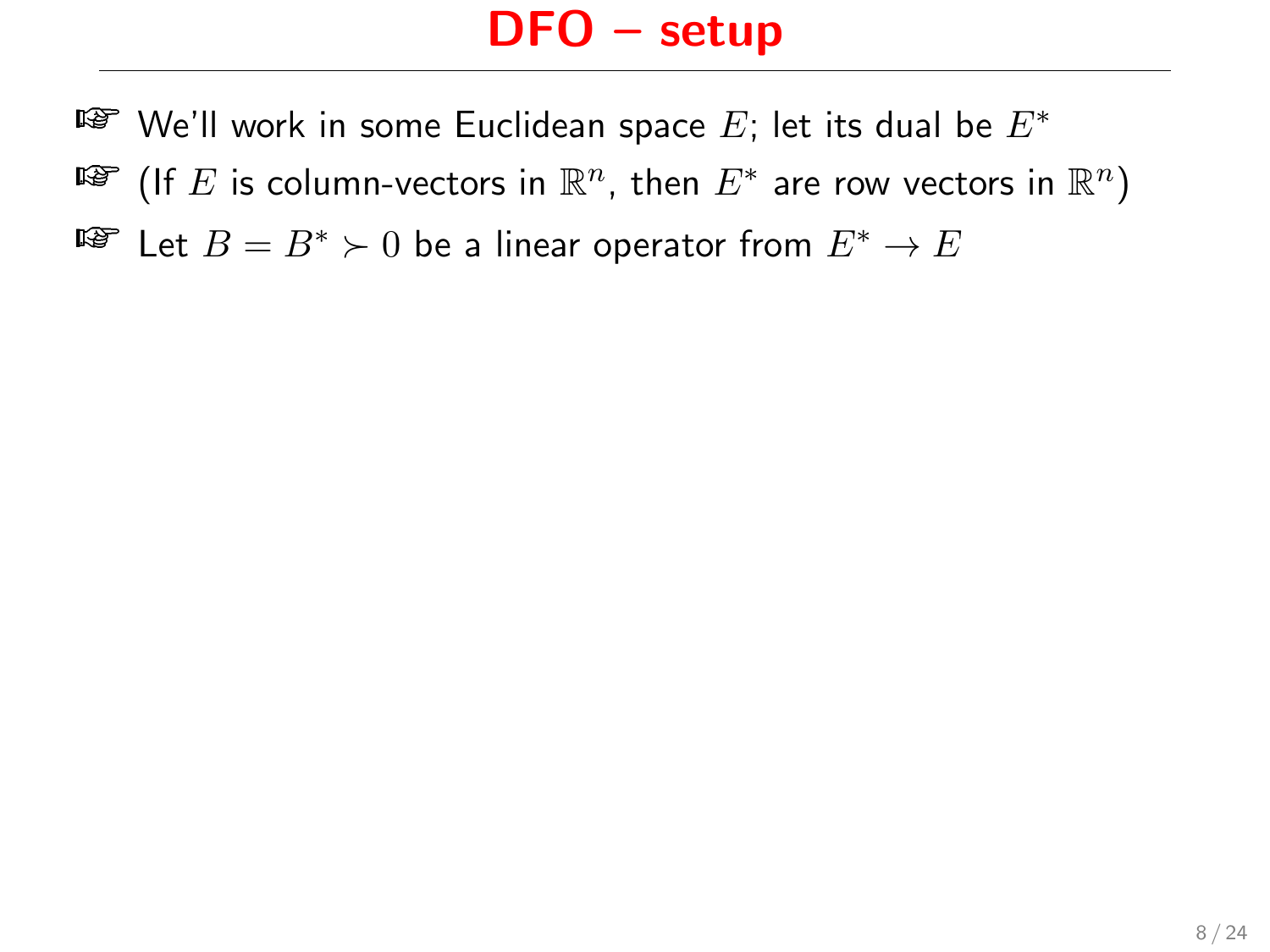¤ $\bullet$  We'll work in some Euclidean space  $E$ ; let its dual be  $E^*$ ष्ङि (If  $E$  is column-vectors in  $\mathbb{R}^n$ , then  $E^*$  are row vectors in  $\mathbb{R}^n)$ ™ Let  $B=B^*\succ 0$  be a linear operator from  $E^*\to E$ 

We'll use the following pair of norms (dual to each other)

$$
||x|| = \langle Bx, x \rangle^{1/2}, \quad x \in E,
$$
  
 $||g||_* = \langle g, B^{-1}g \rangle^{1/2}, \quad g \in E^*.$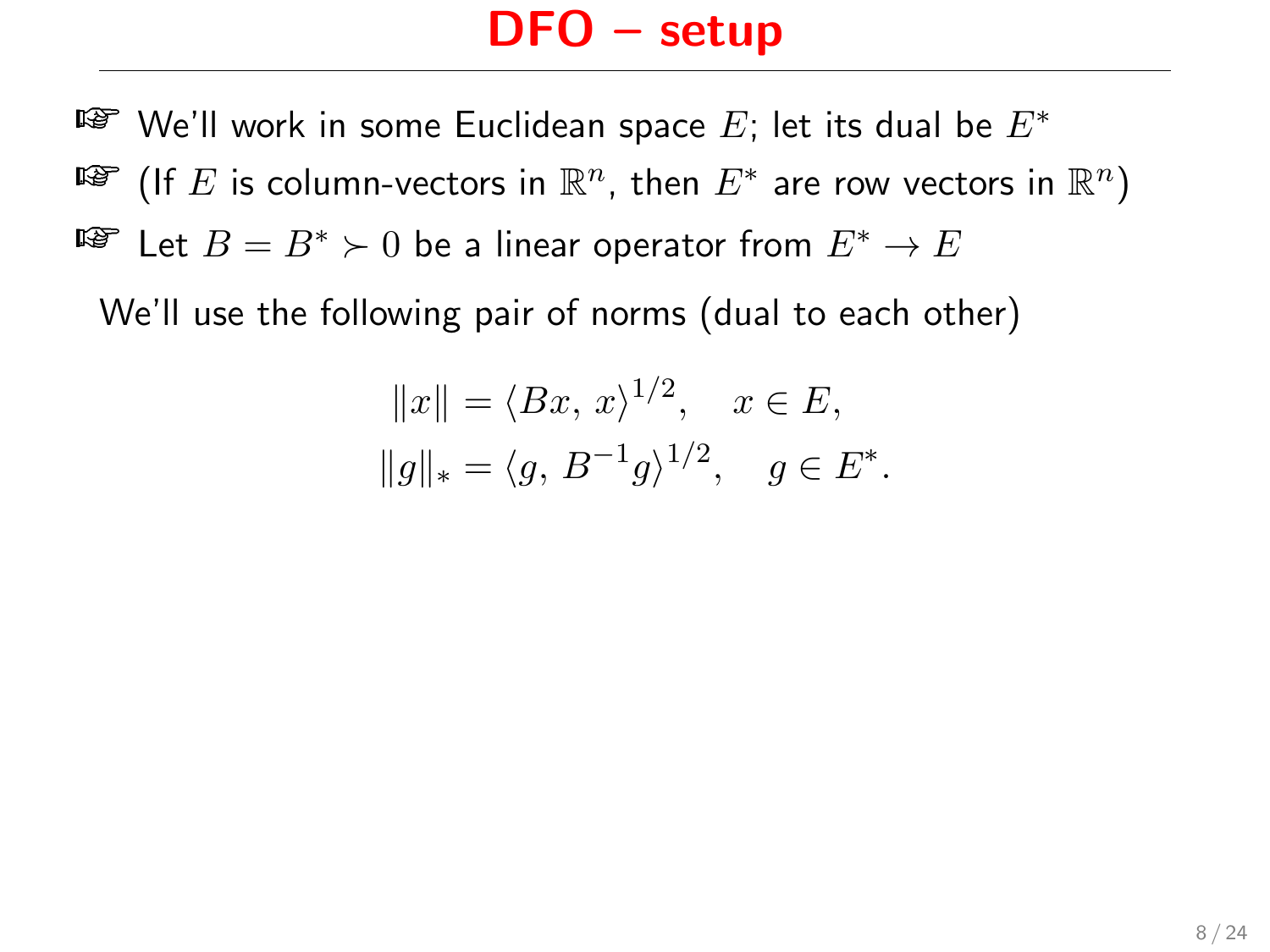¤ $\bullet$  We'll work in some Euclidean space  $E$ ; let its dual be  $E^*$ ष्ङि (If  $E$  is column-vectors in  $\mathbb{R}^n$ , then  $E^*$  are row vectors in  $\mathbb{R}^n)$ ™ Let  $B=B^*\succ 0$  be a linear operator from  $E^*\to E$ 

We'll use the following pair of norms (dual to each other)

$$
||x|| = \langle Bx, x \rangle^{1/2}, \quad x \in E,
$$
  
 $||g||_* = \langle g, B^{-1}g \rangle^{1/2}, \quad g \in E^*.$ 

#### Function classes

$$
\blacktriangleright \ f \in C_{L_0}^0(E): \ |f(x) - f(y)| \le L_0(f) \|x - y\|, \ x, y \in E
$$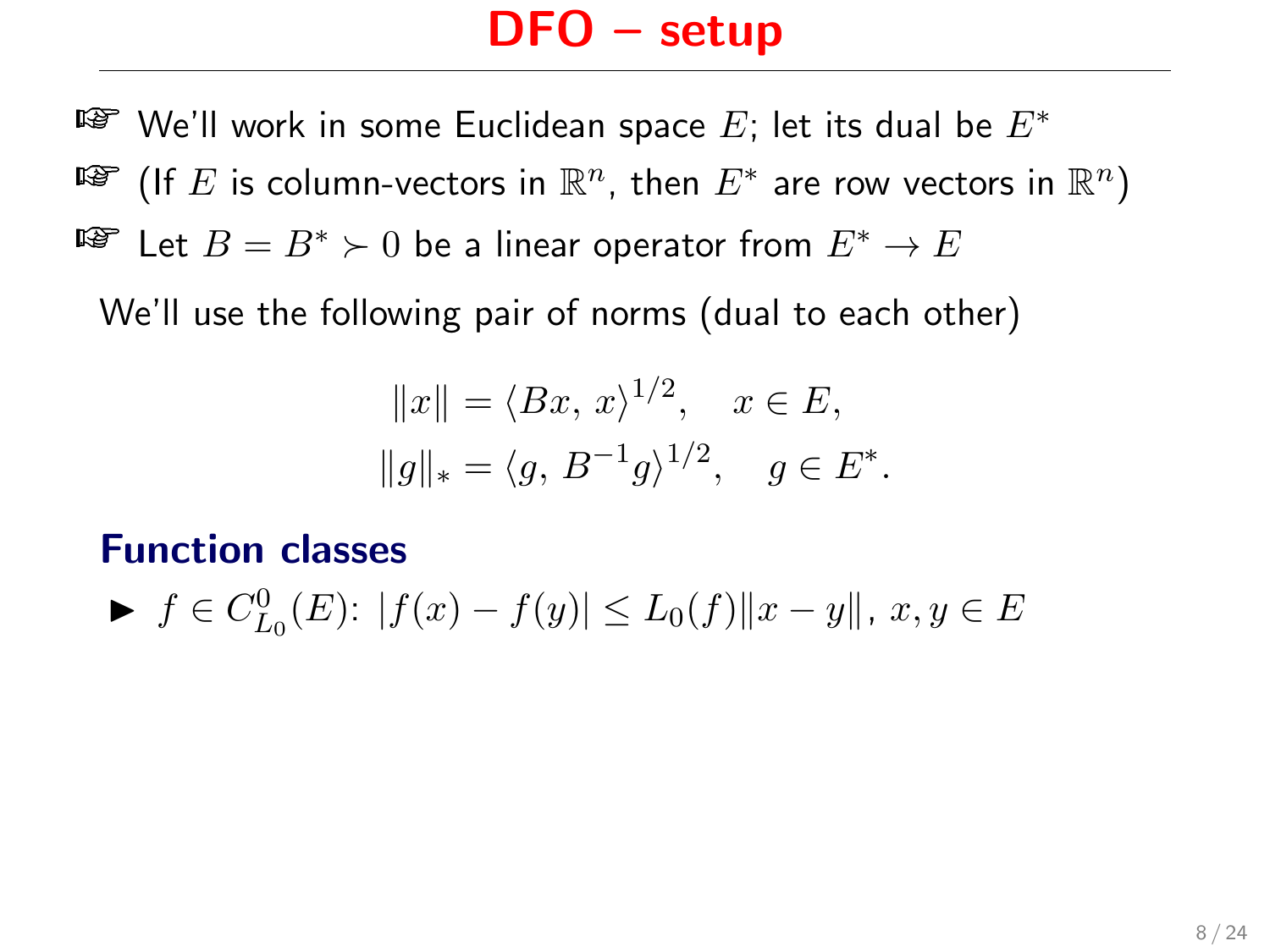¤ $\bullet$  We'll work in some Euclidean space  $E$ ; let its dual be  $E^*$ ष्ङि (If  $E$  is column-vectors in  $\mathbb{R}^n$ , then  $E^*$  are row vectors in  $\mathbb{R}^n)$  $E^*$  Let  $B = B^*$  ≻ 0 be a linear operator from  $E^* \to E$ 

We'll use the following pair of norms (dual to each other)

$$
||x|| = \langle Bx, x \rangle^{1/2}, \quad x \in E,
$$
  
 $||g||_* = \langle g, B^{-1}g \rangle^{1/2}, \quad g \in E^*.$ 

#### Function classes

- ►  $f \in C_{L_0}^0(E)$ :  $|f(x) f(y)| \le L_0(f) ||x y||$ ,  $x, y \in E$
- $\blacktriangleright$   $f \in C_{L_1}^1(E)$ :  $\|\nabla f(x) \nabla f(y)\|_* \leq L_1(f) \|x y\|, x, y \in E$ Equivalently:

 $|f(y) - f(y) - \langle \nabla f(x), y - x \rangle| \leq \frac{1}{2}L_1(f) \|x - y\|^2$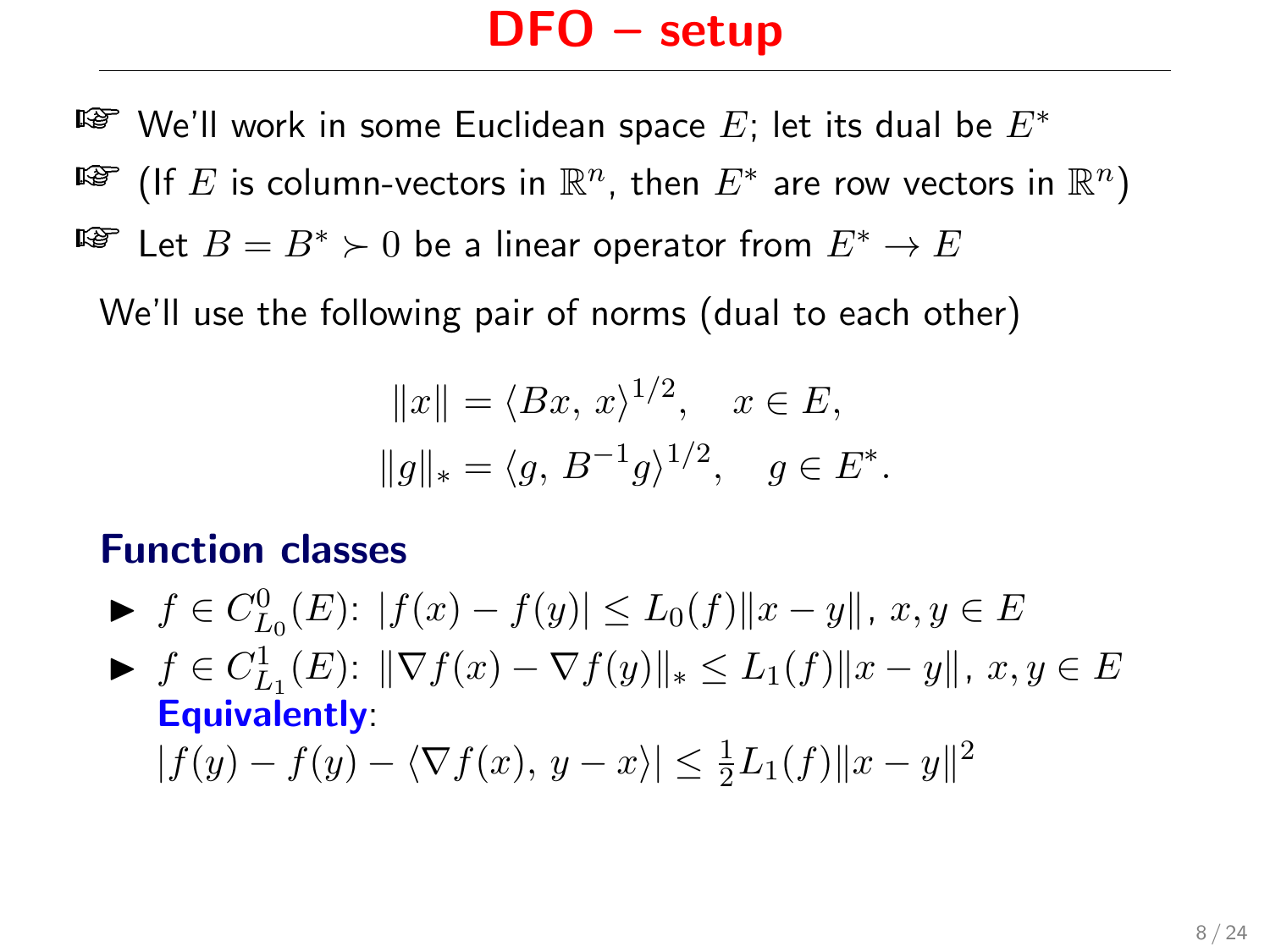**Assumption:** Let  $f : E \to \mathbb{R}$ . Assume at each  $x \in E$ , directional derivative of  $f$  exists in every direction.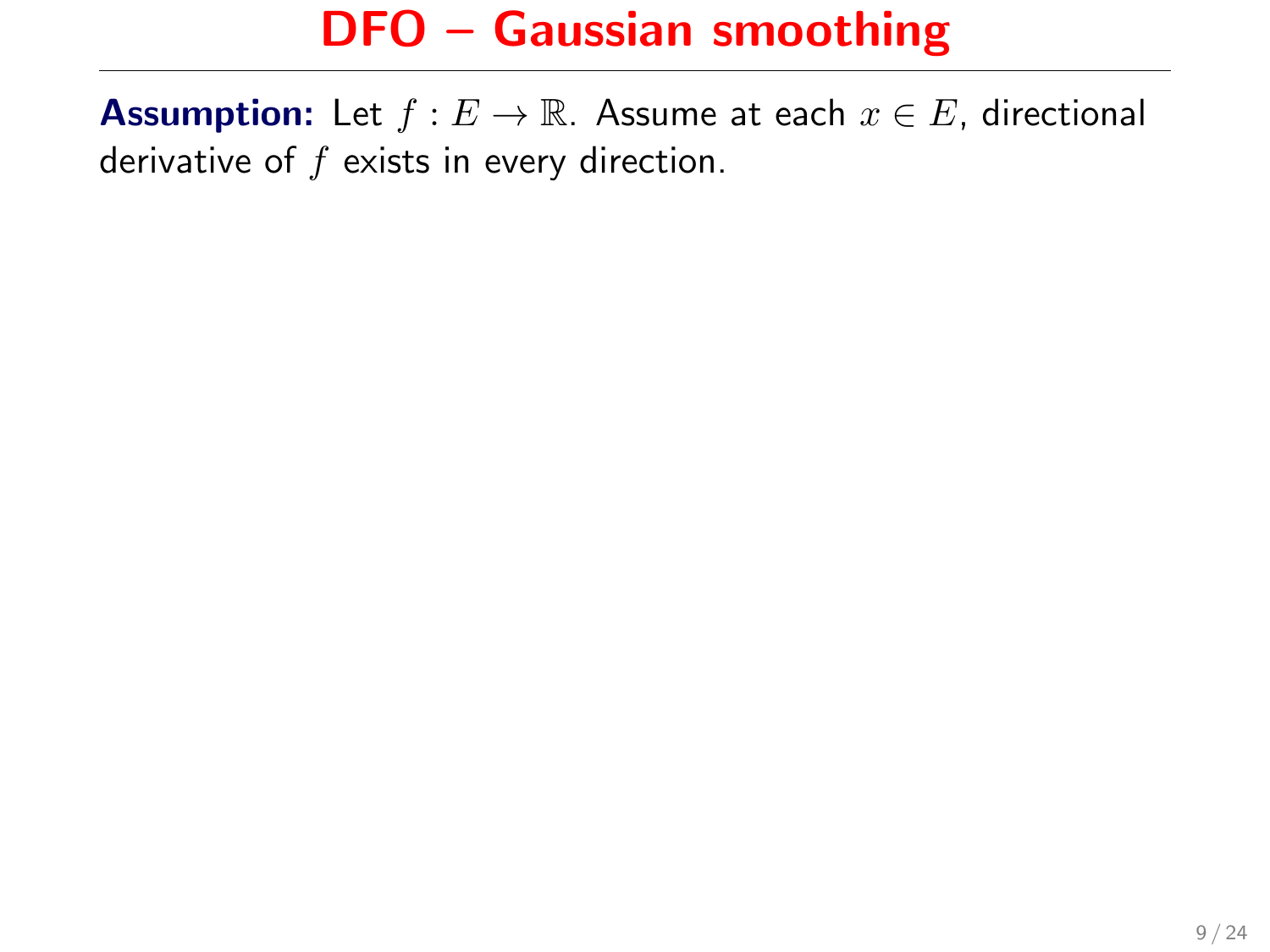**Assumption:** Let  $f : E \to \mathbb{R}$ . Assume at each  $x \in E$ , directional derivative of  $f$  exists in every direction.

**Def.** (Gaussian approximation.) Let  $\mu \geq 0$ , we define

$$
f_{\mu}(x) := \frac{1}{\kappa} \int_{E} f(x + \mu u) e^{-\frac{1}{2}||u||^2} du.
$$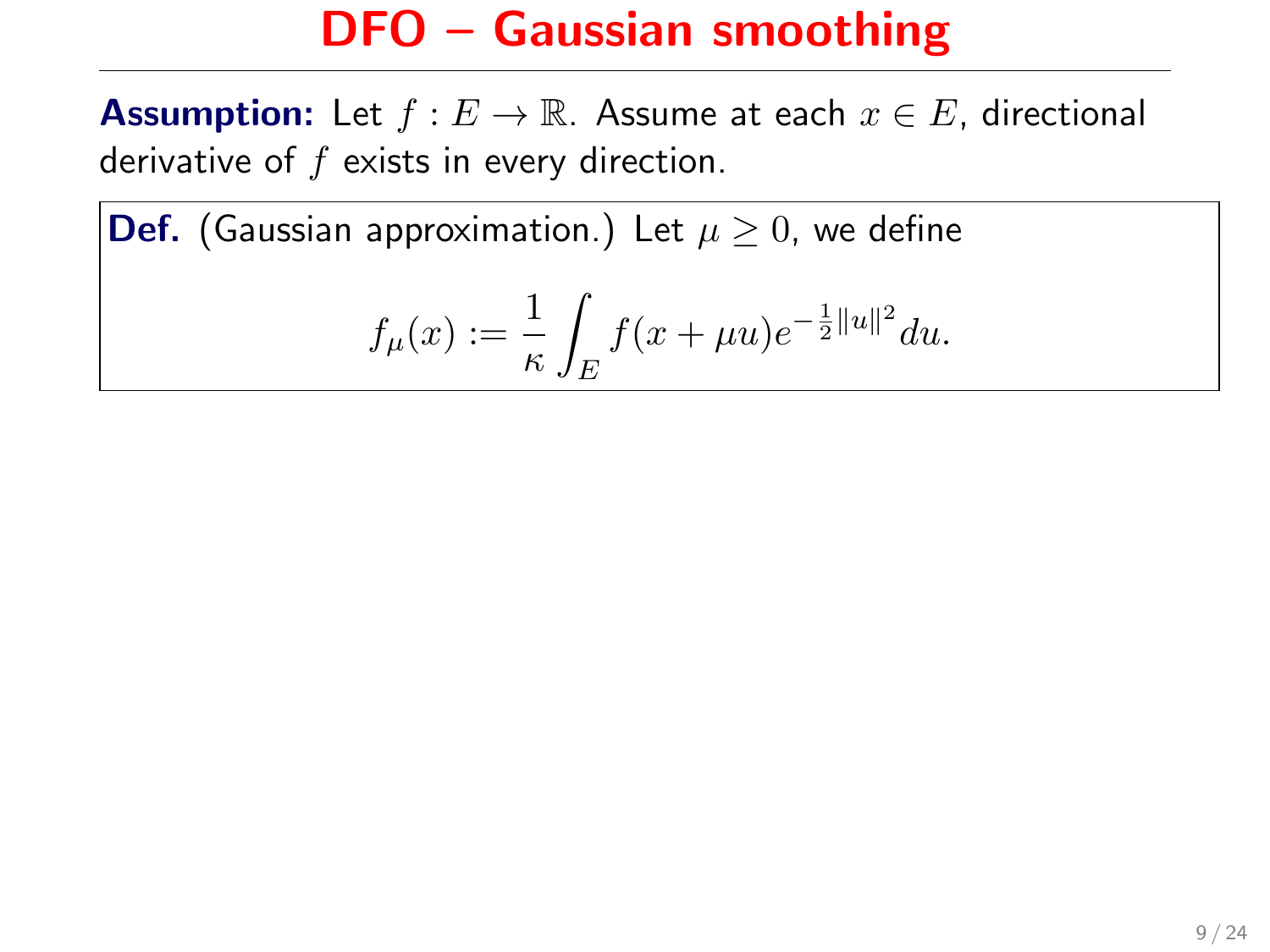**Assumption:** Let  $f : E \to \mathbb{R}$ . Assume at each  $x \in E$ , directional derivative of  $f$  exists in every direction.

**Def.** (Gaussian approximation.) Let  $\mu \geq 0$ , we define

$$
f_{\mu}(x) := \frac{1}{\kappa} \int_{E} f(x + \mu u) e^{-\frac{1}{2} ||u||^2} du.
$$

#### Notes:

- $\bigtriangledown \blacklozenge$  Remember, we are using:  $\|u\|^2 = \langle Bu,\, u\rangle$
- $\bigstar$   $\kappa$  is the normalization constant  $\kappa:=\int_E e^{-\frac{1}{2}\|u\|^2}du$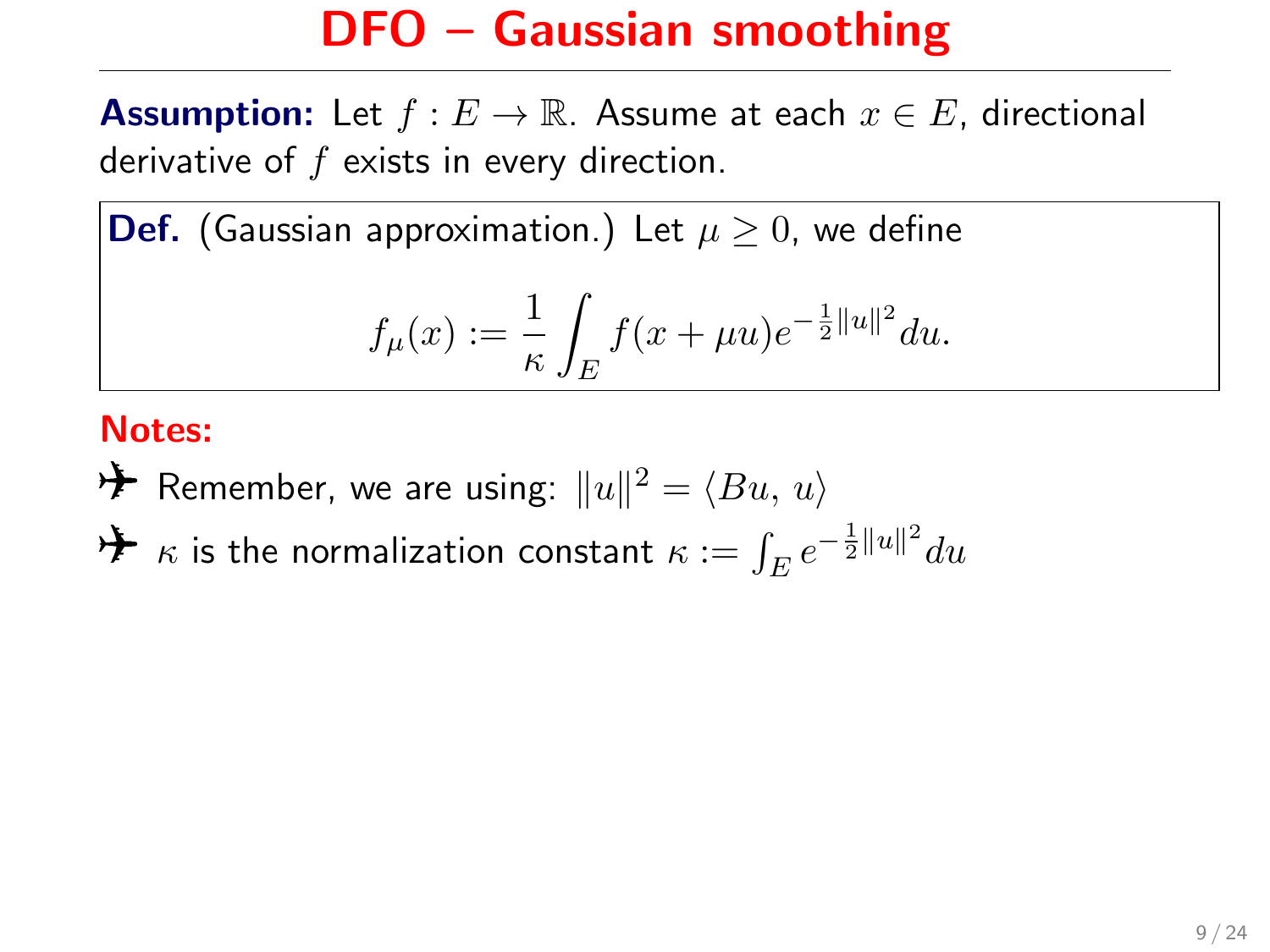**Assumption:** Let  $f : E \to \mathbb{R}$ . Assume at each  $x \in E$ , directional derivative of  $f$  exists in every direction.

**Def.** (Gaussian approximation.) Let  $\mu \geq 0$ , we define

$$
f_{\mu}(x) := \frac{1}{\kappa} \int_{E} f(x + \mu u) e^{-\frac{1}{2} ||u||^2} du.
$$

#### Notes:

 $\bigtriangledown \blacklozenge$  Remember, we are using:  $\|u\|^2 = \langle Bu,\, u\rangle$ 

 $\bigstar$   $\kappa$  is the normalization constant  $\kappa:=\int_E e^{-\frac{1}{2}\|u\|^2}du$ 

Key point: Smoothed function  $f_\mu$  nicer than  $f(x)$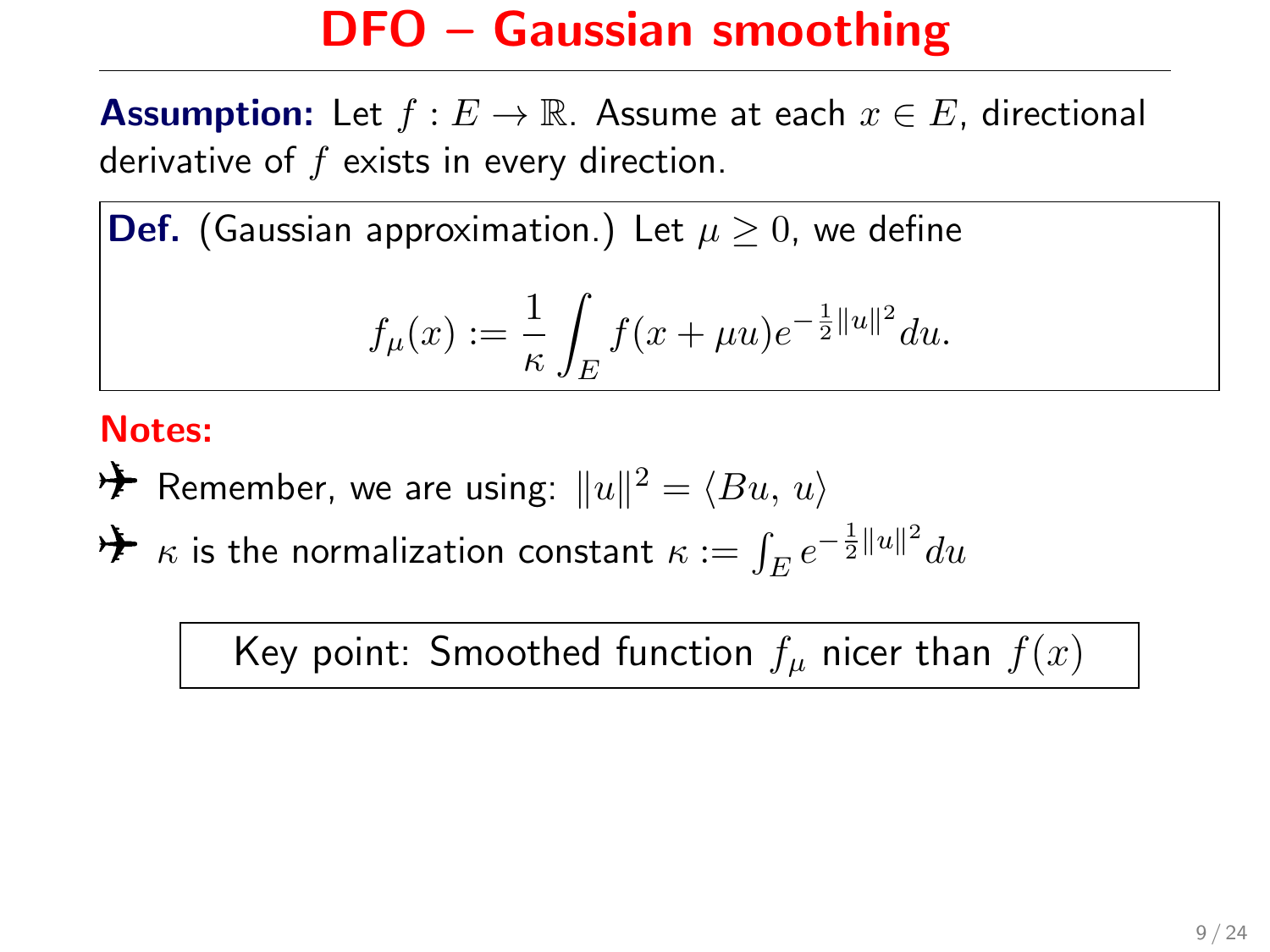IF If f is convex, then  $f_\mu$  is also convex (nonneg weighted sum)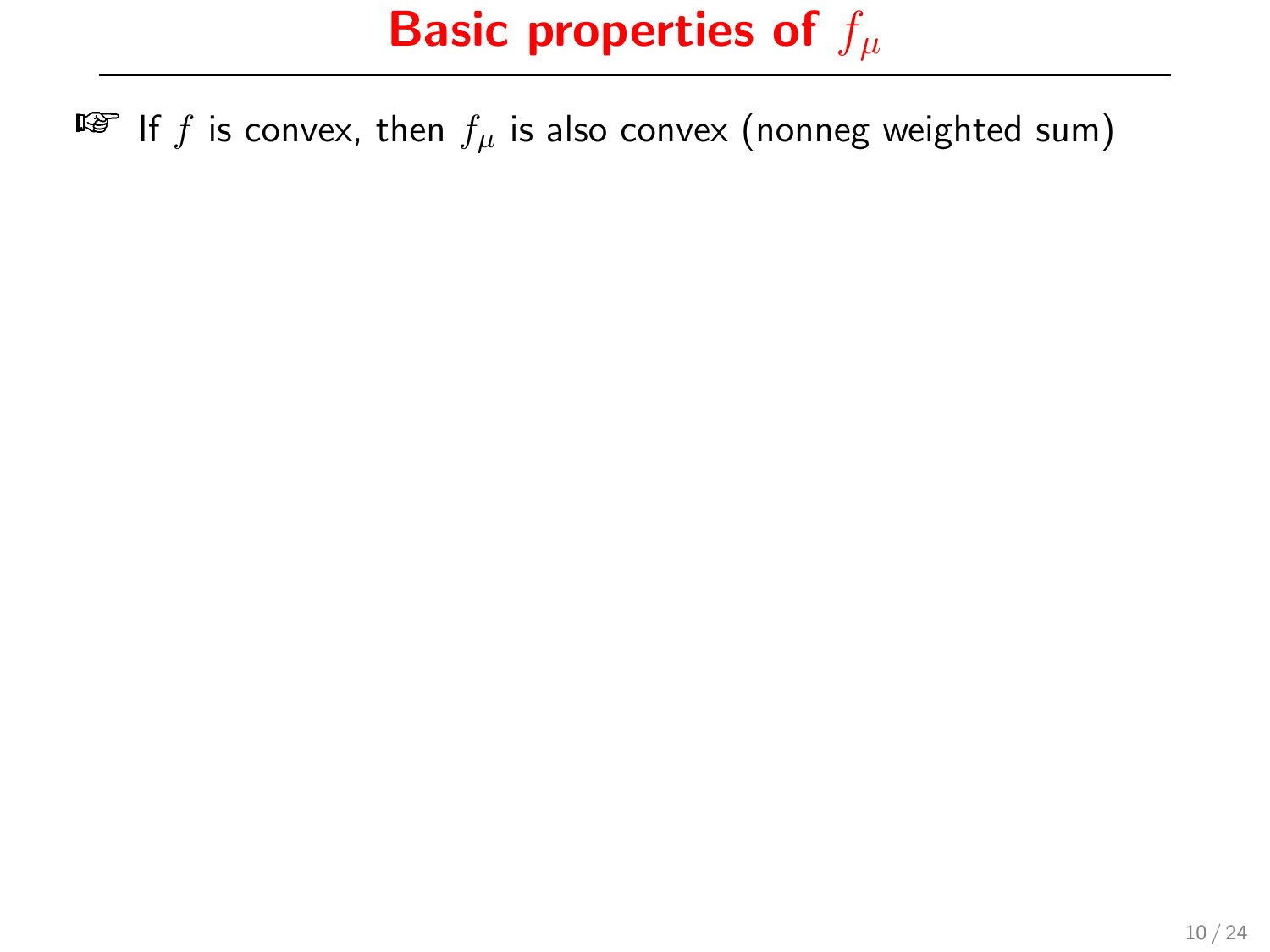IF If f is convex, then  $f_\mu$  is also convex (nonneg weighted sum)  $\mathbb{F}$   $f(x) \leq f_u(x)$ .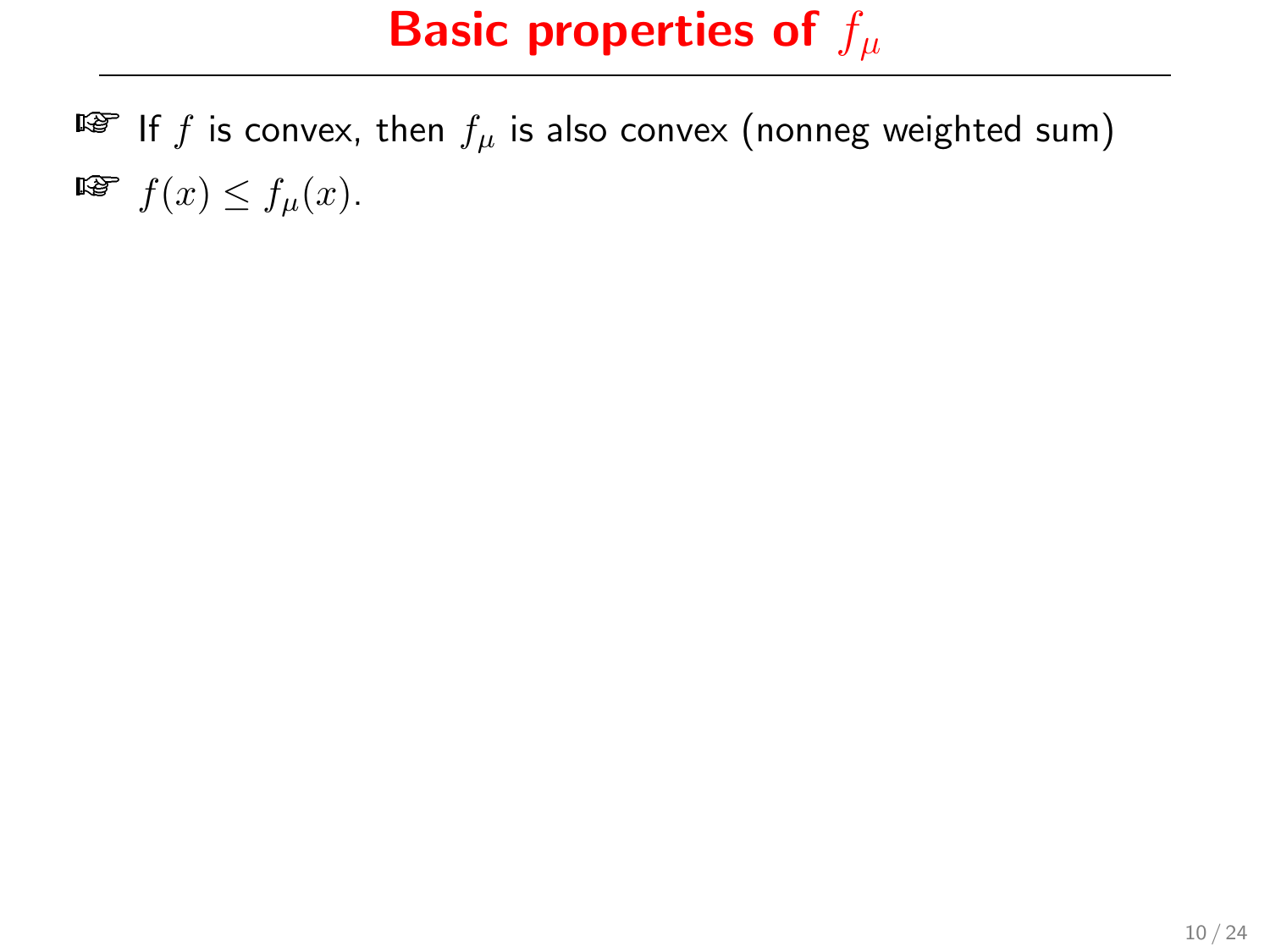IF If f is convex, then  $f_\mu$  is also convex (nonneg weighted sum) **Fi**  $f(x) \le f_u(x)$ . Proof: Let  $g \in \partial f(x)$ , then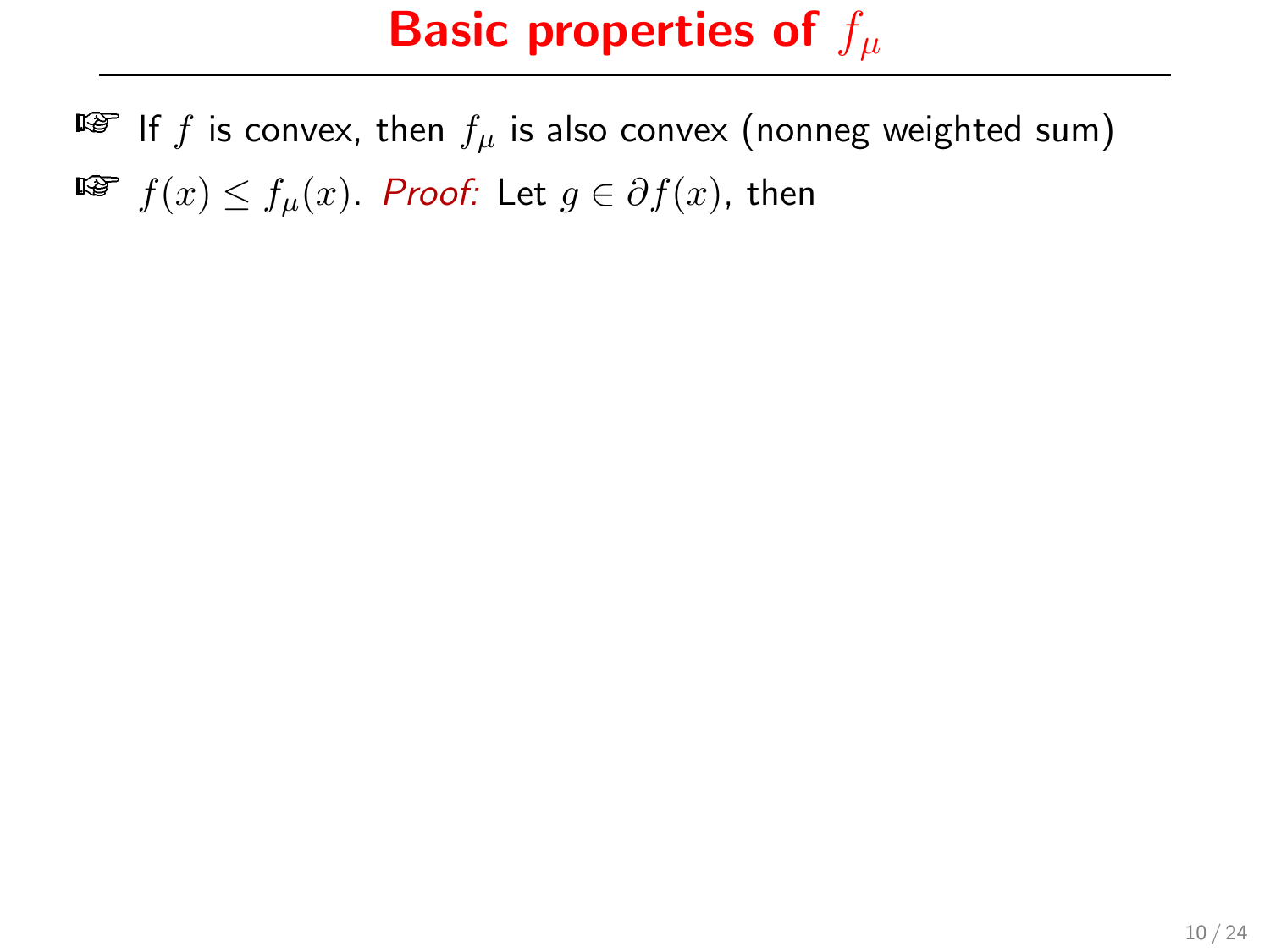IF If f is convex, then  $f_\mu$  is also convex (nonneg weighted sum) **Fi**  $f(x) \le f_u(x)$ . Proof: Let  $g \in \partial f(x)$ , then 22.23.24

$$
f_{\mu}(x) = \frac{1}{\kappa} \int_{E} f(x + \mu u) e^{-\frac{1}{2}||u||^{2}} du
$$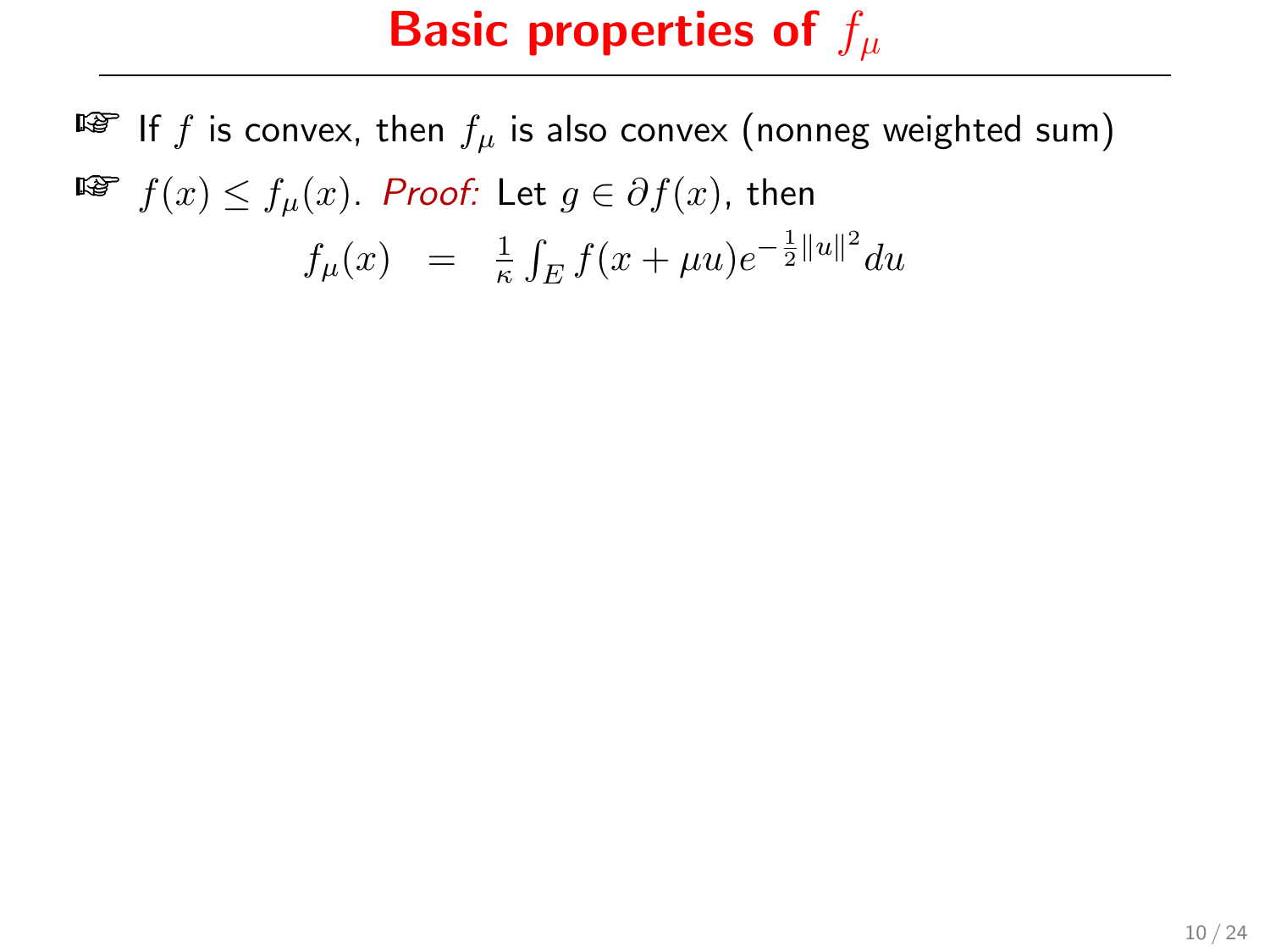$\mathbb{F}$  If f is convex, then  $f_u$  is also convex (nonneg weighted sum) **F** $f(x) \le f_u(x)$ . Proof: Let  $g \in \partial f(x)$ , then  $f_{\mu}(x) = \frac{1}{\kappa} \int_{E} f(x + \mu u) e^{-\frac{1}{2} ||u||^2} du$  $\geq \frac{1}{\kappa}$  $\frac{1}{\kappa} \int_E \left[ f(x) + \mu \langle g, u \rangle \right] e^{-\frac{1}{2} ||u||^2} du$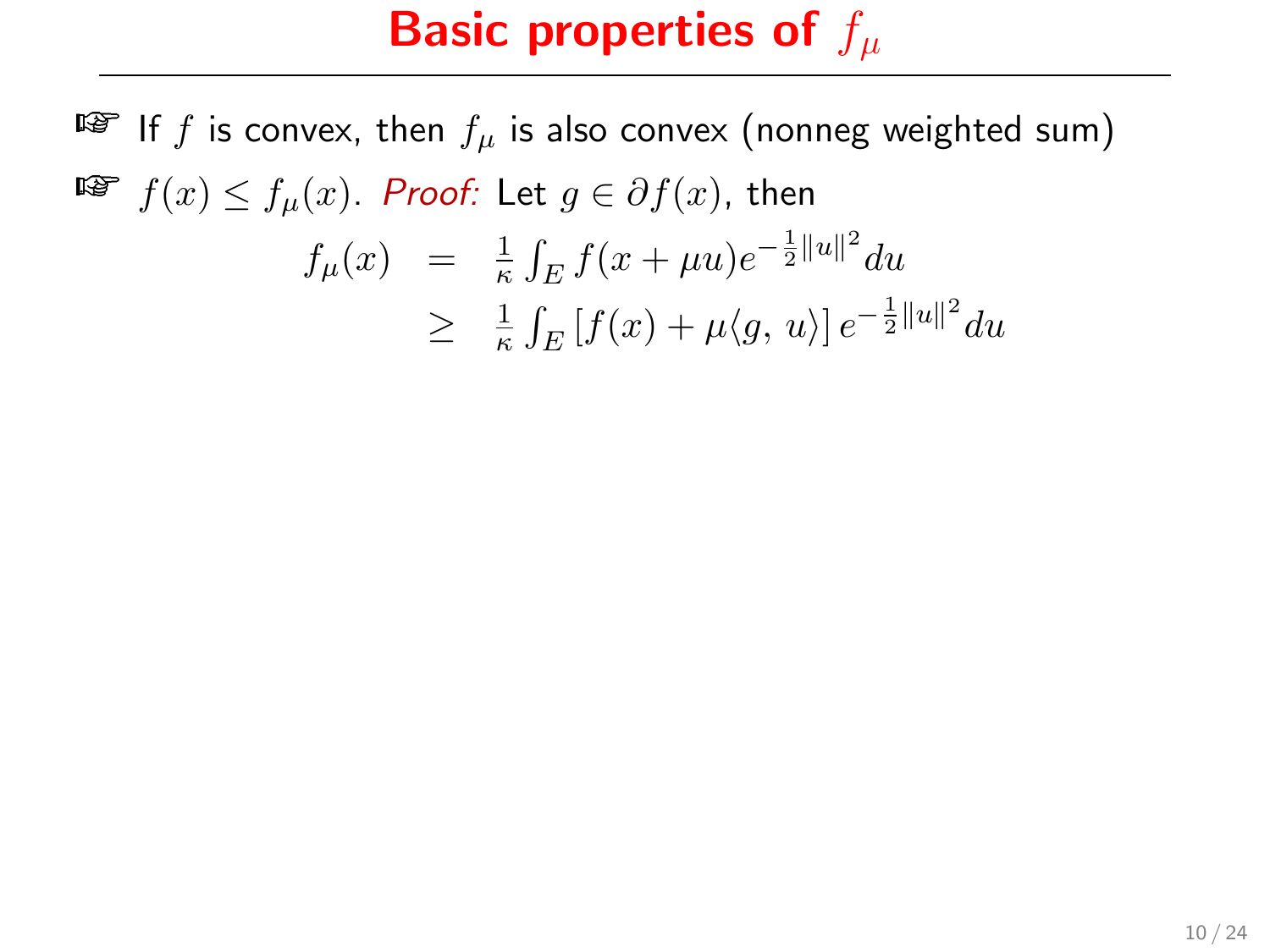$\mathbb{F}$  If f is convex, then  $f_u$  is also convex (nonneg weighted sum) **Fi**  $f(x) \le f_u(x)$ . Proof: Let  $g \in \partial f(x)$ , then  $f_{\mu}(x) = \frac{1}{\kappa} \int_{E} f(x + \mu u) e^{-\frac{1}{2} ||u||^2} du$  $\geq \frac{1}{\kappa}$  $\frac{1}{\kappa} \int_E \left[ f(x) + \mu \langle g, u \rangle \right] e^{-\frac{1}{2} ||u||^2} du$ 

 $= f(x),$ 

last line follows as  $\frac{1}{\kappa} \int_E ue^{-\frac{1}{2}\|u\|^2} du = 0$  (mean-zero Gaussian)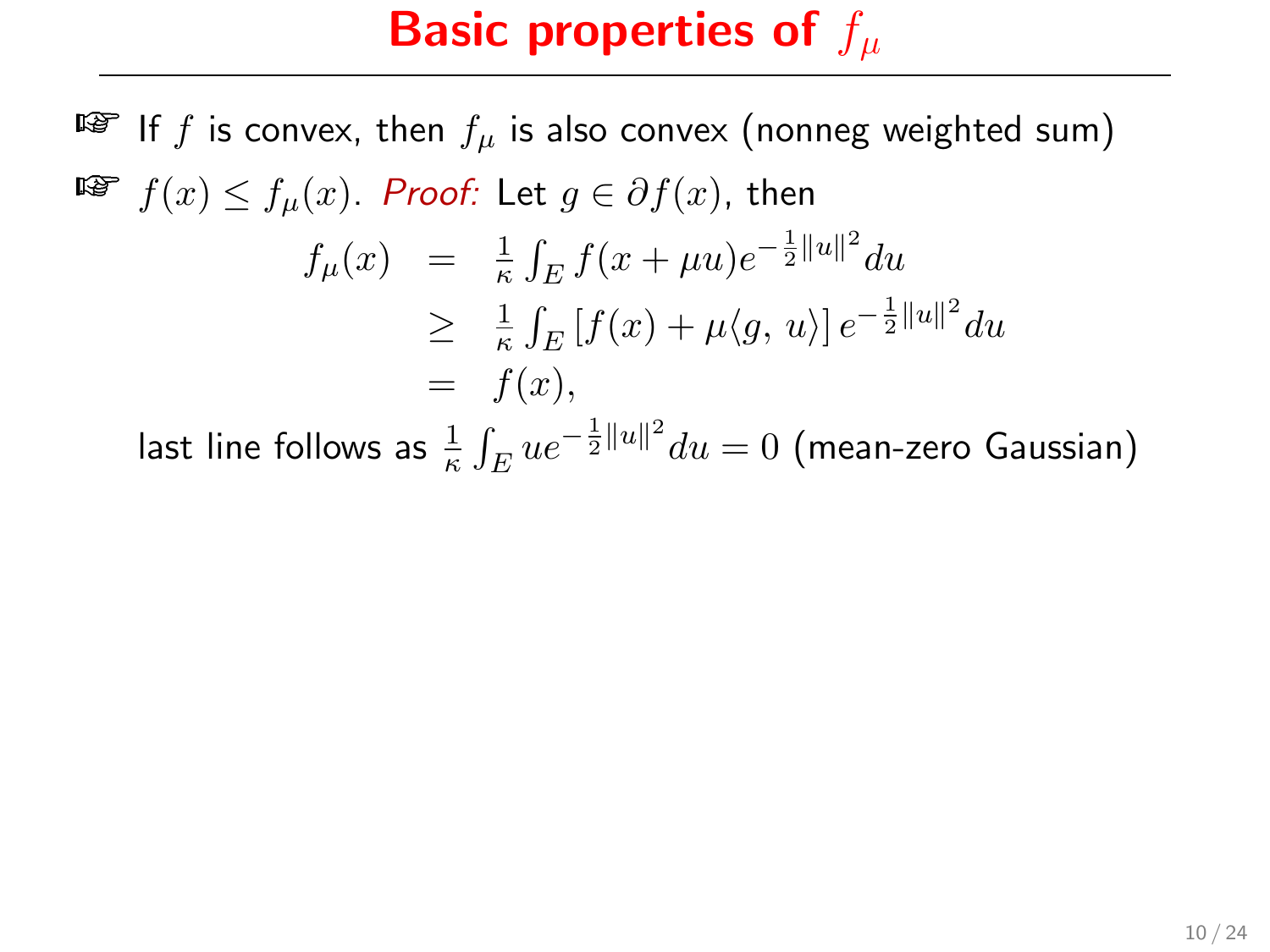$\mathbb{F}$  If f is convex, then  $f_u$  is also convex (nonneg weighted sum) **Fi**  $f(x) \le f_u(x)$ . Proof: Let  $g \in \partial f(x)$ , then  $f_{\mu}(x) = \frac{1}{\kappa} \int_{E} f(x + \mu u) e^{-\frac{1}{2} ||u||^2} du$  $\geq \frac{1}{\kappa}$  $\frac{1}{\kappa} \int_E \left[ f(x) + \mu \langle g, u \rangle \right] e^{-\frac{1}{2} ||u||^2} du$  $= f(x),$ last line follows as  $\frac{1}{\kappa} \int_E ue^{-\frac{1}{2}\|u\|^2} du = 0$  (mean-zero Gaussian)

**■** If  $f \in C_{L_0}^0$ , then  $f_\mu \in C_{L_0}^0$  with  $L_0(f_\mu) \le L_0(f)$ .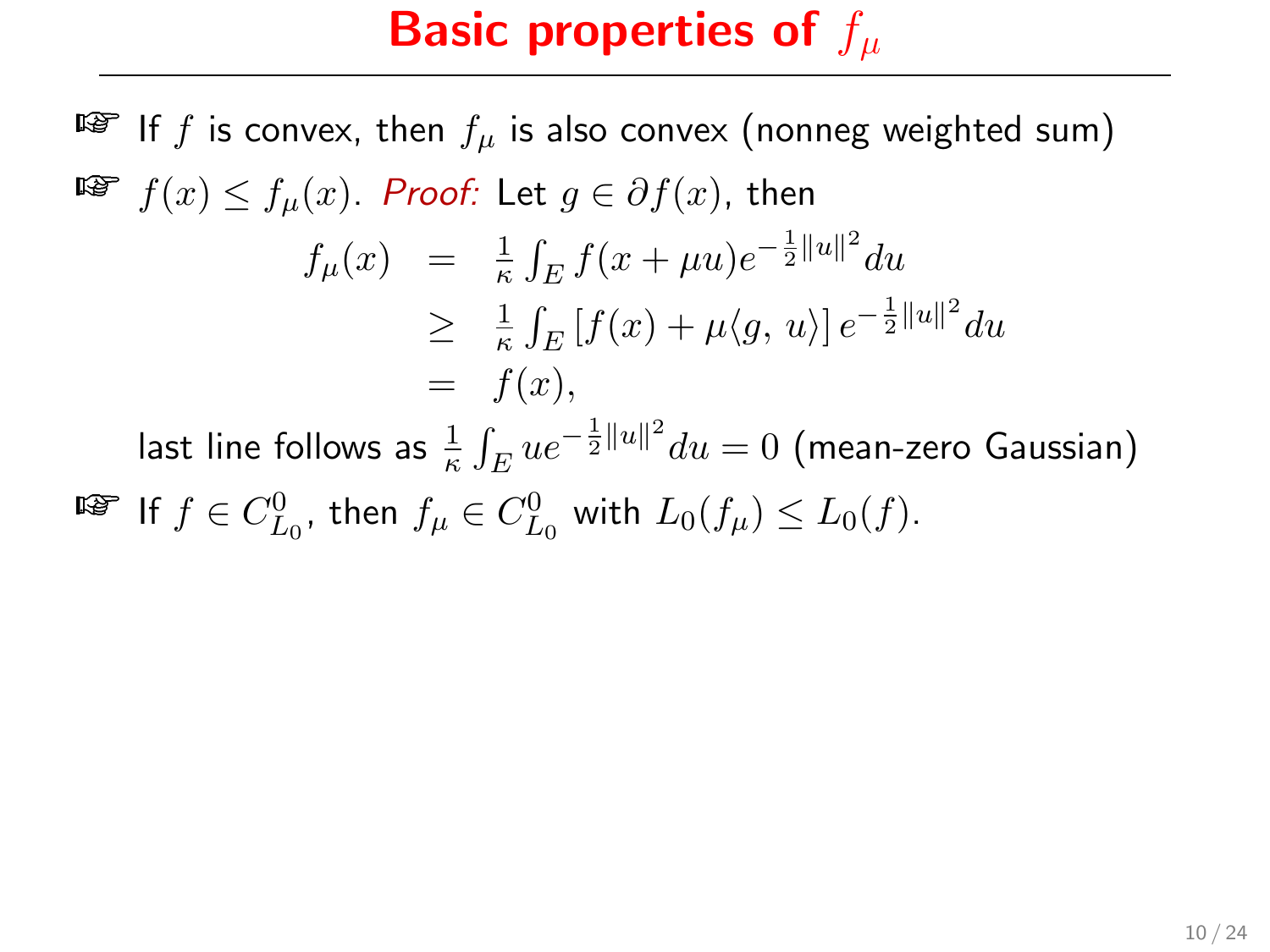$\mathbb{F}$  If f is convex, then  $f_u$  is also convex (nonneg weighted sum) **F** $f(x) \le f_u(x)$ . Proof: Let  $g \in \partial f(x)$ , then  $f_{\mu}(x) = \frac{1}{\kappa} \int_{E} f(x + \mu u) e^{-\frac{1}{2} ||u||^2} du$  $\geq \frac{1}{\kappa}$  $\frac{1}{\kappa} \int_E \left[ f(x) + \mu \langle g, u \rangle \right] e^{-\frac{1}{2} ||u||^2} du$  $= f(x)$ . last line follows as  $\frac{1}{\kappa} \int_E ue^{-\frac{1}{2}\|u\|^2} du = 0$  (mean-zero Gaussian)  $\mathbb{E}$  If  $f \in C_{L_0}^0$ , then  $f_{\mu} \in C_{L_0}^0$  with  $L_0(f_{\mu}) \leq L_0(f)$ . Proof:  $|f_\mu(x) - f_\mu(y)| \leq \frac{1}{\kappa} \int_E |f(x + \mu u) - f(y + \mu u)|e^{-\frac{1}{2}||u||^2} du$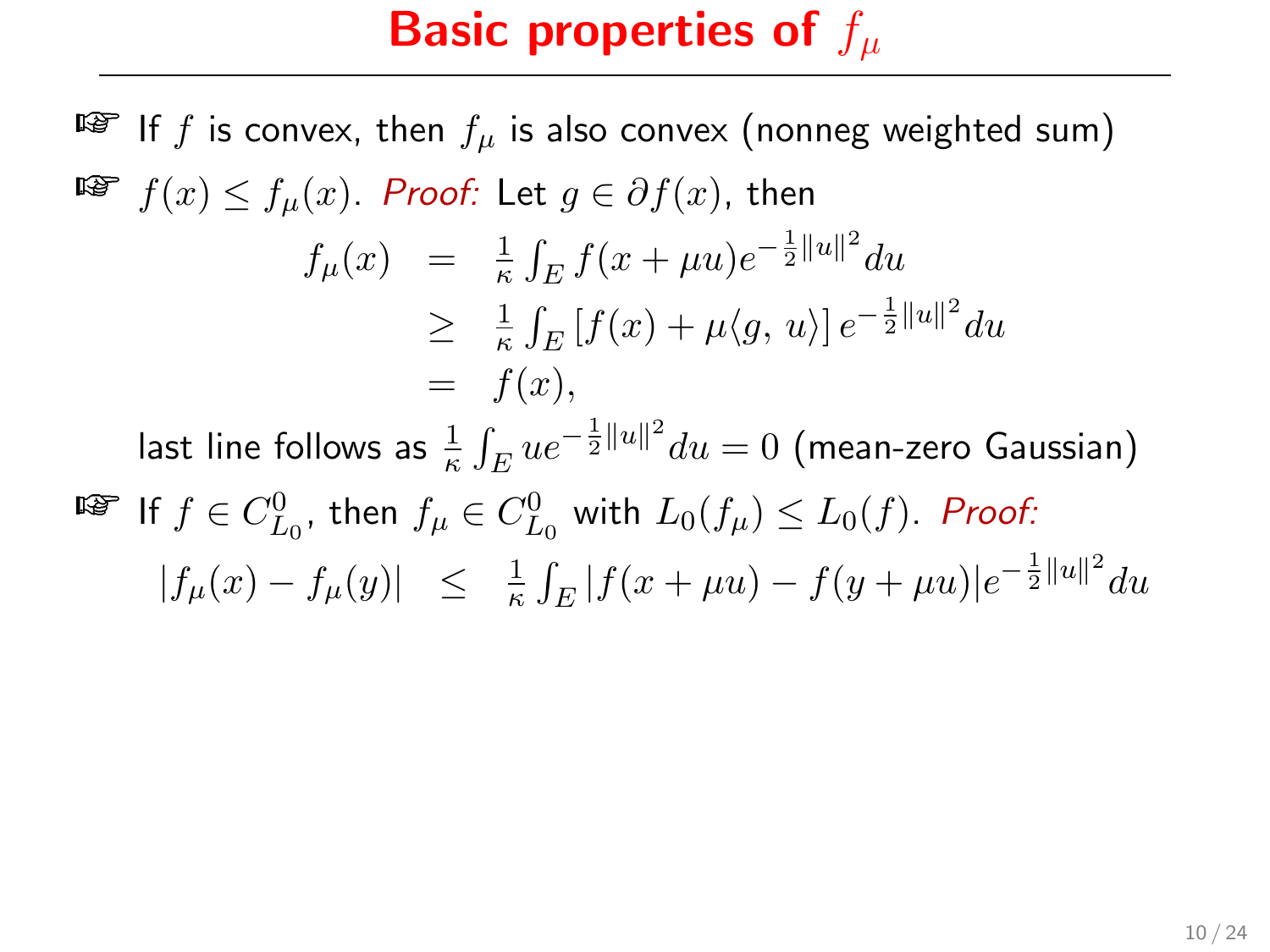$\mathbb{F}$  If f is convex, then  $f_u$  is also convex (nonneg weighted sum) **Fi**  $f(x) \le f_u(x)$ . Proof: Let  $g \in \partial f(x)$ , then  $f_{\mu}(x) = \frac{1}{\kappa} \int_{E} f(x + \mu u) e^{-\frac{1}{2} ||u||^2} du$  $\geq \frac{1}{\kappa}$  $\frac{1}{\kappa} \int_E \left[ f(x) + \mu \langle g, u \rangle \right] e^{-\frac{1}{2} ||u||^2} du$  $= f(x)$ . last line follows as  $\frac{1}{\kappa} \int_E ue^{-\frac{1}{2}\|u\|^2} du = 0$  (mean-zero Gaussian)  $\mathbb{E}$  If  $f \in C_{L_0}^0$ , then  $f_{\mu} \in C_{L_0}^0$  with  $L_0(f_{\mu}) \leq L_0(f)$ . Proof:  $|f_\mu(x) - f_\mu(y)| \leq \frac{1}{\kappa} \int_E |f(x + \mu u) - f(y + \mu u)|e^{-\frac{1}{2}||u||^2} du$  $\leq L_0(f) \|x - y\|_{\kappa}^{\frac{1}{k}}$  $\frac{1}{\kappa} \int_E e^{-\frac{1}{2}||u||^2} du$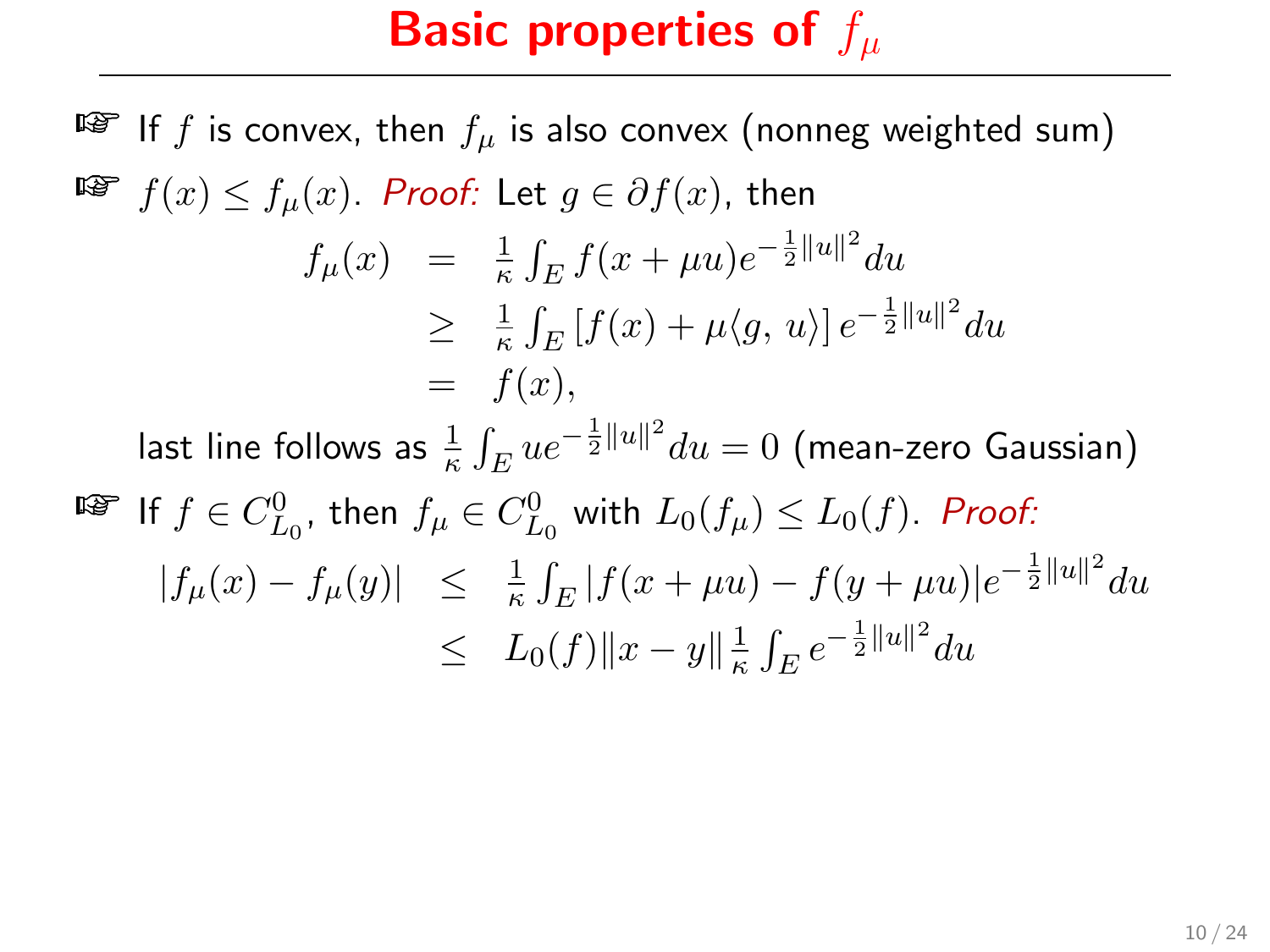$\mathbb{F}$  If f is convex, then  $f_u$  is also convex (nonneg weighted sum) **Fi**  $f(x) \le f_u(x)$ . Proof: Let  $g \in \partial f(x)$ , then  $f_{\mu}(x) = \frac{1}{\kappa} \int_{E} f(x + \mu u) e^{-\frac{1}{2} ||u||^2} du$  $\geq \frac{1}{\kappa}$  $\frac{1}{\kappa} \int_E \left[ f(x) + \mu \langle g, u \rangle \right] e^{-\frac{1}{2} ||u||^2} du$  $= f(x)$ . last line follows as  $\frac{1}{\kappa} \int_E ue^{-\frac{1}{2}\|u\|^2} du = 0$  (mean-zero Gaussian)  $\mathbb{E}$  If  $f \in C_{L_0}^0$ , then  $f_{\mu} \in C_{L_0}^0$  with  $L_0(f_{\mu}) \leq L_0(f)$ . Proof:  $|f_\mu(x) - f_\mu(y)| \leq \frac{1}{\kappa} \int_E |f(x + \mu u) - f(y + \mu u)|e^{-\frac{1}{2}||u||^2} du$  $\leq L_0(f) \|x - y\|_{\kappa}^{\frac{1}{k}}$  $\frac{1}{\kappa} \int_E e^{-\frac{1}{2}||u||^2} du$  $= L_0(f) ||x - y||.$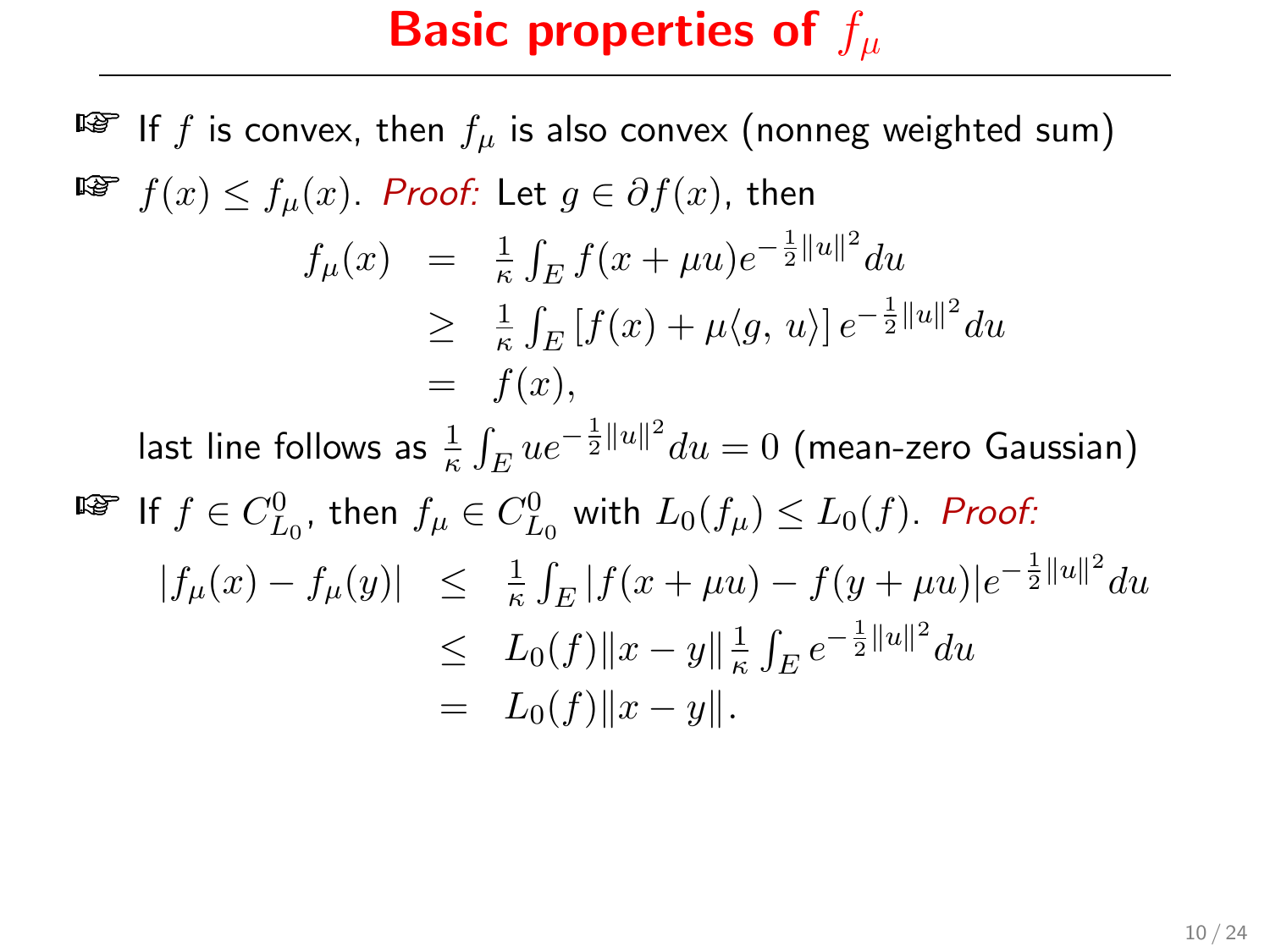$\mathbb{F}$  If f is convex, then  $f_u$  is also convex (nonneg weighted sum) **Fi**  $f(x) \le f_u(x)$ . Proof: Let  $g \in \partial f(x)$ , then  $f_{\mu}(x) = \frac{1}{\kappa} \int_{E} f(x + \mu u) e^{-\frac{1}{2} ||u||^2} du$  $\geq \frac{1}{\kappa}$  $\frac{1}{\kappa} \int_E \left[ f(x) + \mu \langle g, u \rangle \right] e^{-\frac{1}{2} ||u||^2} du$  $= f(x)$ . last line follows as  $\frac{1}{\kappa} \int_E ue^{-\frac{1}{2}\|u\|^2} du = 0$  (mean-zero Gaussian)  $\mathbb{E}$  If  $f \in C_{L_0}^0$ , then  $f_{\mu} \in C_{L_0}^0$  with  $L_0(f_{\mu}) \leq L_0(f)$ . Proof:  $|f_\mu(x) - f_\mu(y)| \leq \frac{1}{\kappa} \int_E |f(x + \mu u) - f(y + \mu u)|e^{-\frac{1}{2}||u||^2} du$  $\leq L_0(f) \|x - y\|_{\kappa}^{\frac{1}{k}}$  $\frac{1}{\kappa} \int_E e^{-\frac{1}{2}||u||^2} du$  $= L_0(f) \|x - y\|.$ 

**EXECUTE:** Similarly, prove that

$$
\|\nabla f_{\mu}(x) - \nabla f_{\mu}(y)\|_{*} \le L_{1}(f) \|x - y\|, \quad x, y \in E.
$$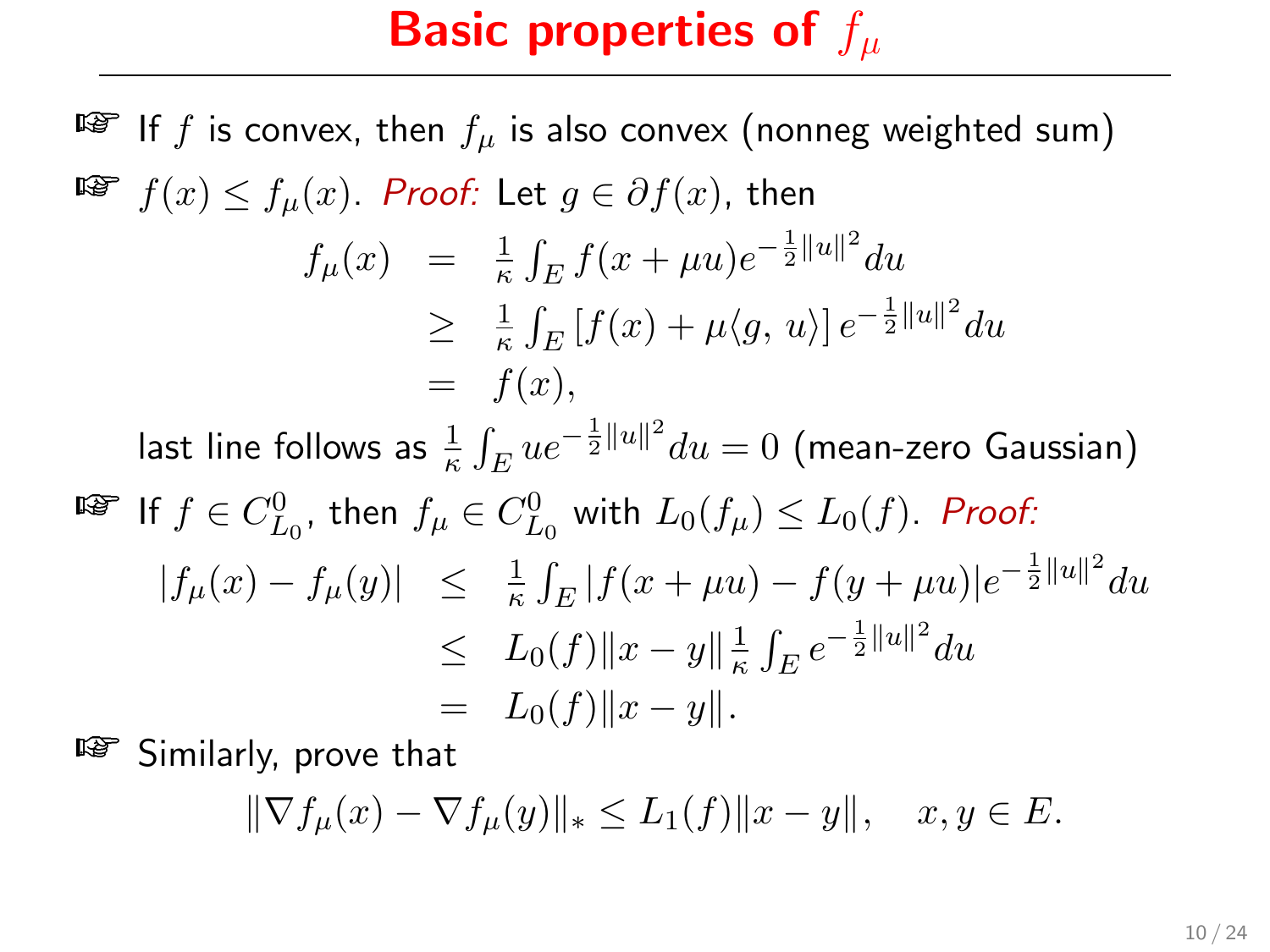We saw:  $f(x) \le f_{\mu}(x)$ . What about  $f_{\mu}(x) \le f(x)+?$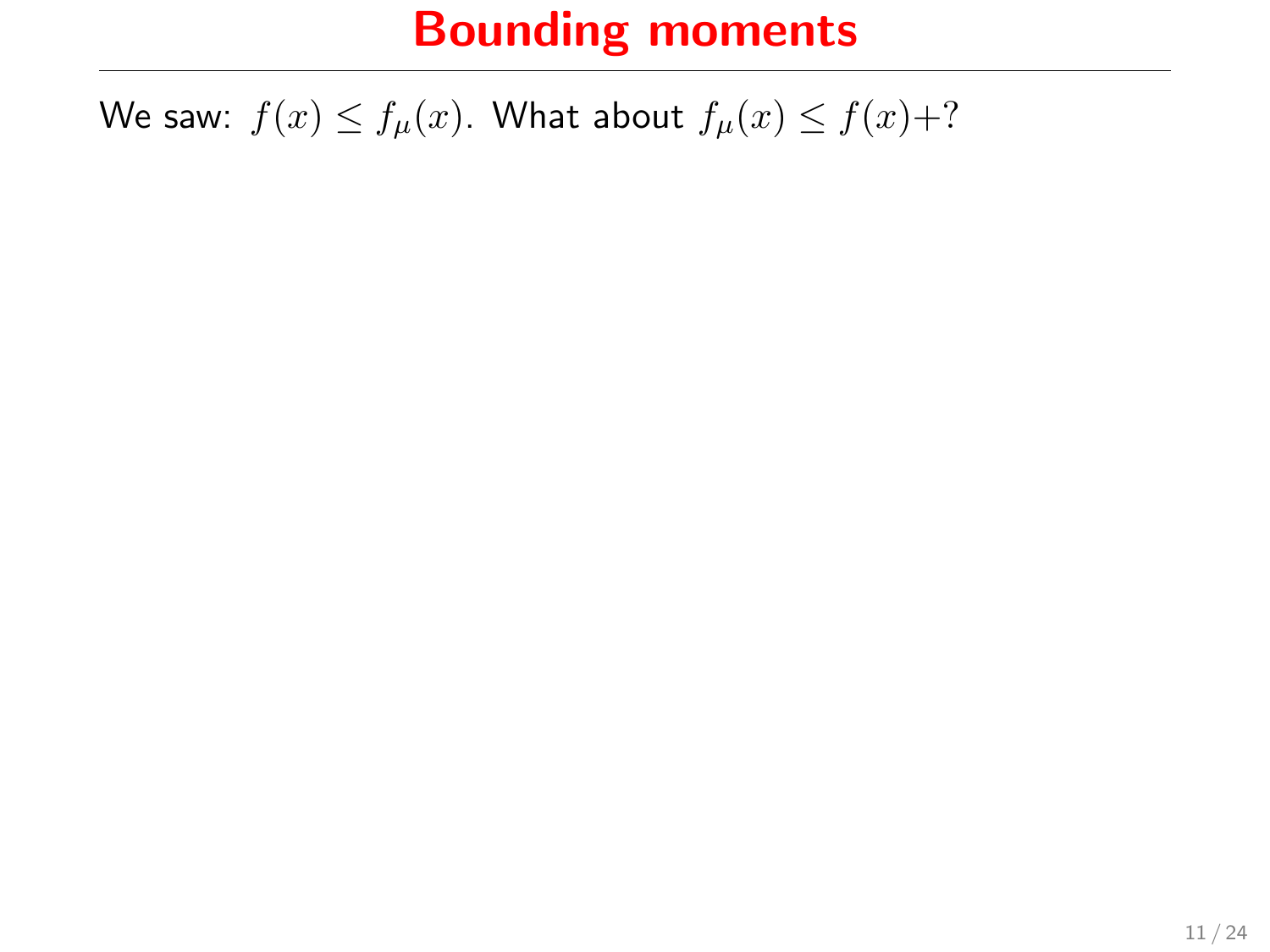We saw:  $f(x) \le f_{\mu}(x)$ . What about  $f_{\mu}(x) \le f(x)+?$ 

Seek bounds on

$$
\theta(p) := \frac{1}{\kappa} \int_E \|u\|^p e^{-\frac{1}{2} \|u\|^2} du.
$$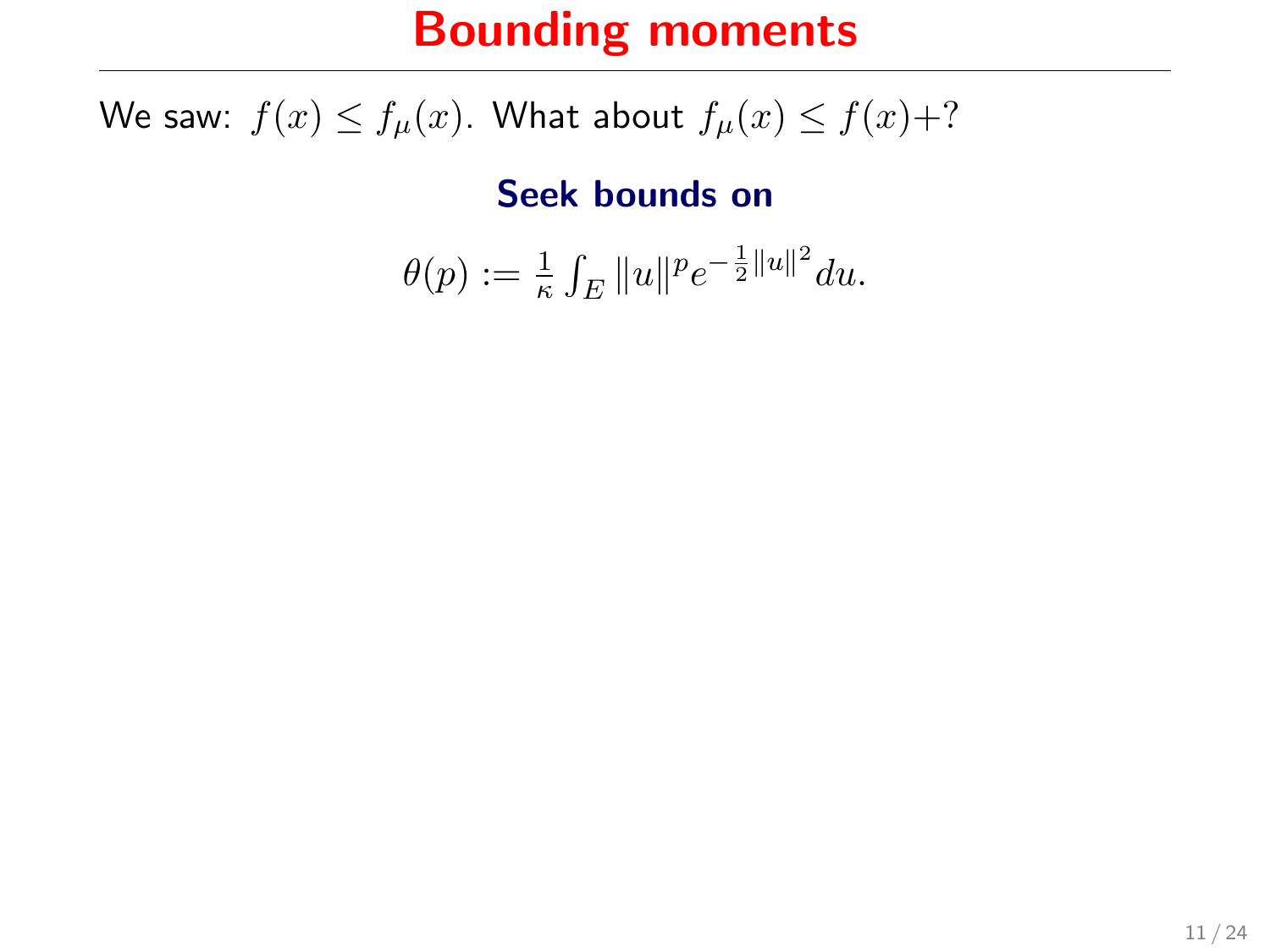We saw:  $f(x) \le f_{\mu}(x)$ . What about  $f_{\mu}(x) \le f(x)+?$ 

Seek bounds on

$$
\theta(p):=\tfrac{1}{\kappa} \int_E \|u\|^p e^{-\frac{1}{2}\|u\|^2} du.
$$

**Lemma** Let  $p \geq 0$ . The function  $\log \theta(p)$  is convex.

Proof: Simple exercise.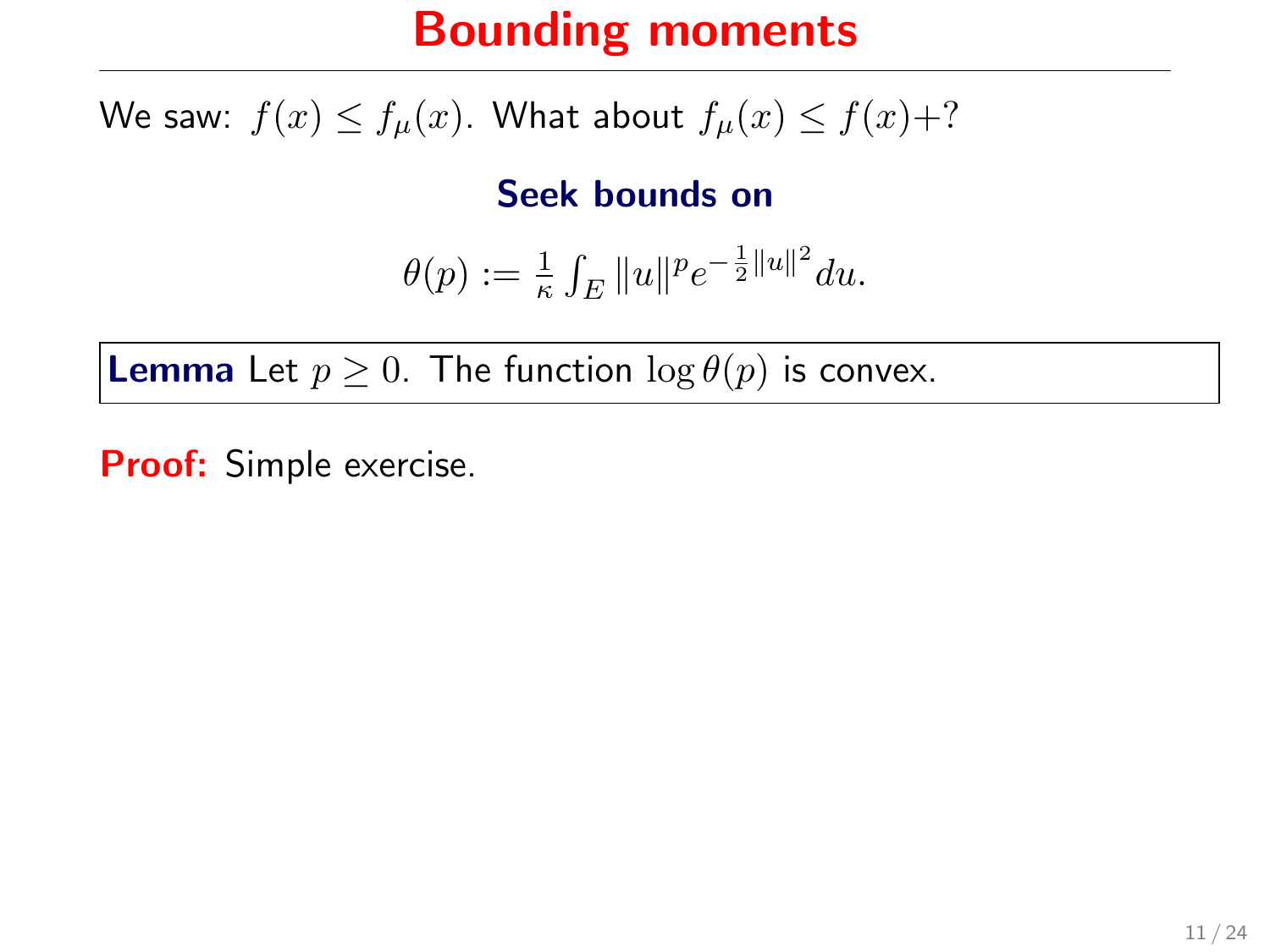We saw:  $f(x) \le f_u(x)$ . What about  $f_u(x) \le f(x)+?$ 

Seek bounds on

$$
\theta(p) := \frac{1}{\kappa} \int_E \|u\|^p e^{-\frac{1}{2} \|u\|^2} du.
$$

**Lemma** Let  $p > 0$ . The function  $\log \theta(p)$  is convex.

**Proof:** Simple exercise. **Two easy cases:**  $p = 0$  and  $p = 2$ 

$$
p = 0, \qquad \theta(0) = \frac{1}{\kappa} \int_E e^{-\frac{1}{2}||u||^2} du = 1
$$
  

$$
p = 2, \qquad \theta(2) = \frac{1}{\kappa} \int_E ||u||^2 e^{-\frac{1}{2}||u||^2} du = n.
$$

**Proof:**  $\log \int e^{-\frac{1}{2}||u||^2} du = \log \int e^{-\frac{1}{2}\langle Bu, u \rangle} du = \frac{1}{2} (n \log(2\pi) - \log \det(B)).$ Differentiate both sides wrt  $B$  to obtain,  $\frac{1}{\kappa} \int_E uu^* e^{-\frac{1}{2}||u||^2} du = B^{-1}$ . Now multiply by  $B$  and take trace.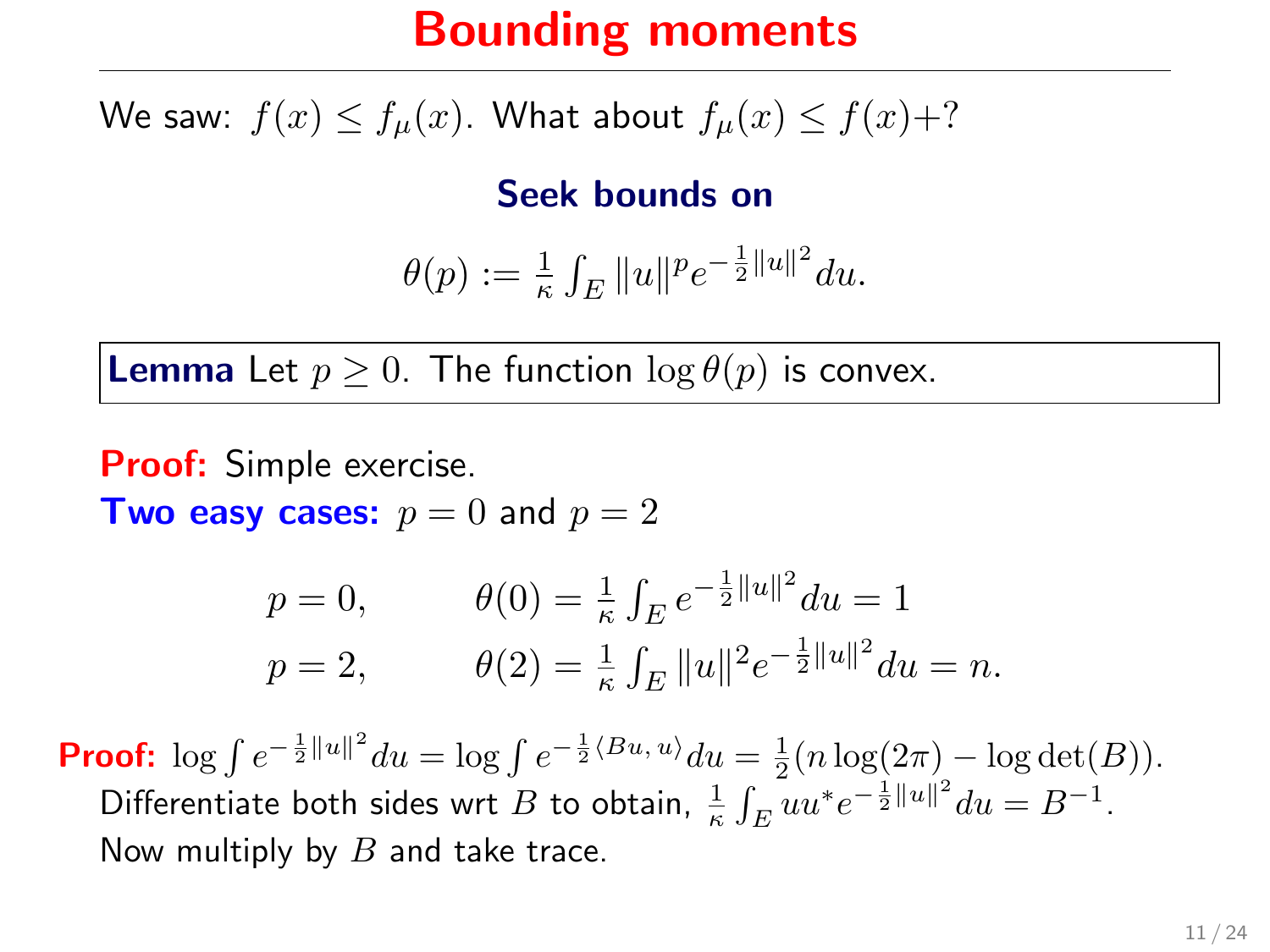**Lemma** For  $p \in [0, 2]$ , we have  $\theta(p) \leq n^{p/2}$ . For  $p \geq 2$  we have two-sided bounds  $n^{p/2} \le \theta(p) \le (p+n)^{p/2}.$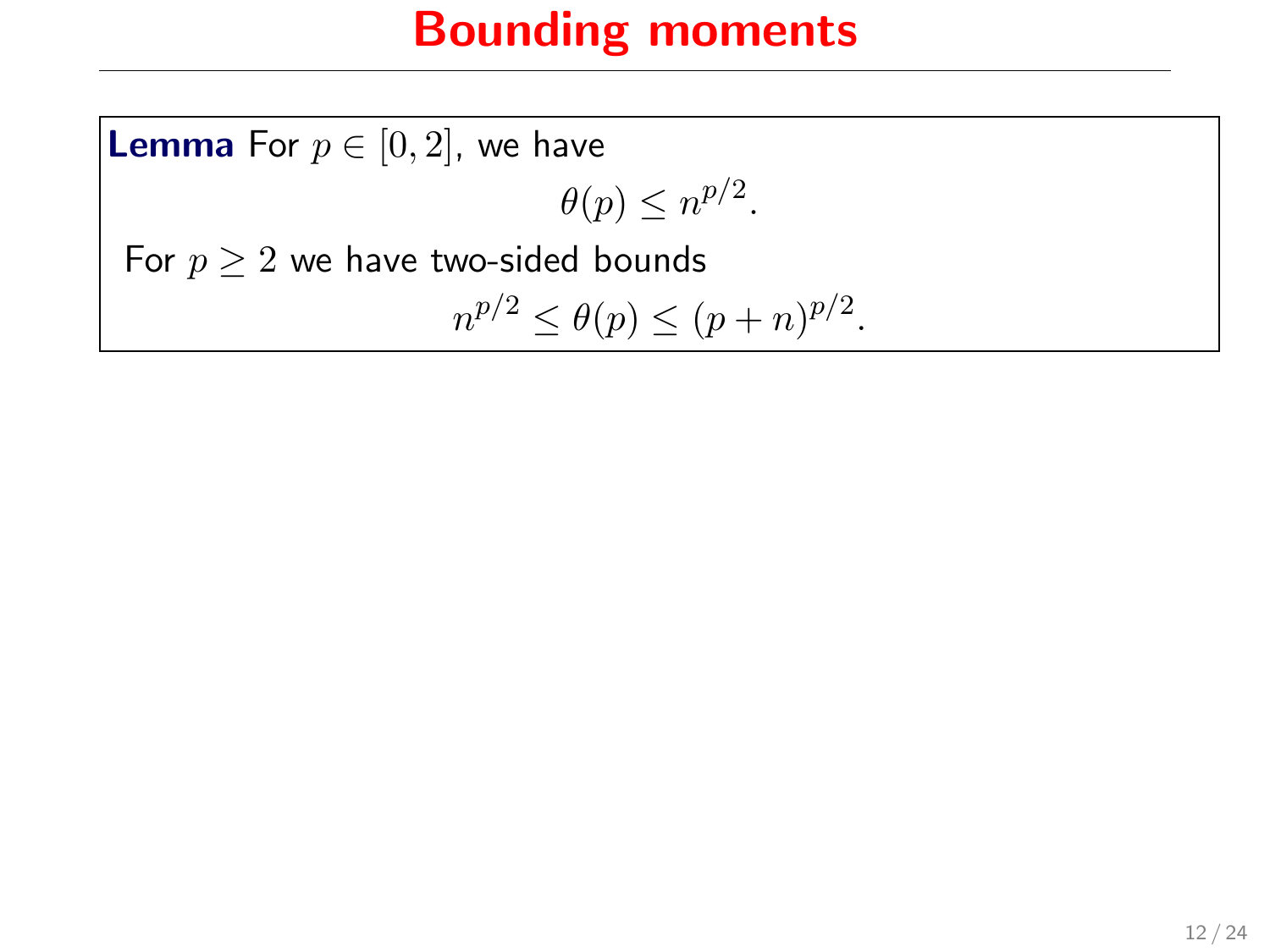**Lemma** For  $p \in [0, 2]$ , we have  $\theta(p) \leq n^{p/2}$ . For  $p \geq 2$  we have two-sided bounds  $n^{p/2} \le \theta(p) \le (p+n)^{p/2}.$ 

Proof:

 $\triangleright$  Say,  $p \in [0, 2]$ . Since  $\log \theta(p)$  is convex, write  $p = (1 - \alpha) \cdot 0 + \alpha \cdot 2$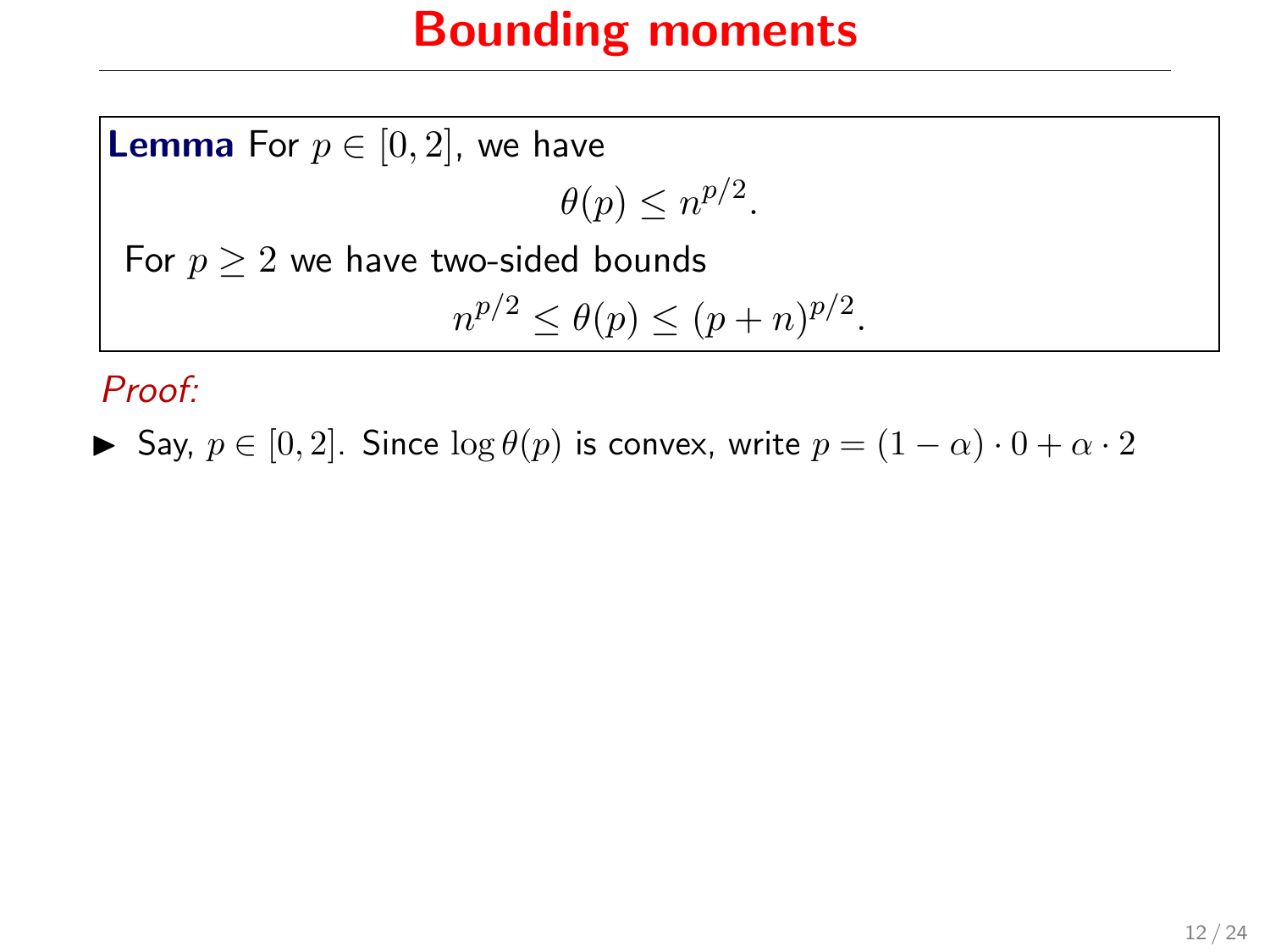**Lemma** For  $p \in [0, 2]$ , we have  $\theta(p) \leq n^{p/2}$ .

For  $p \geq 2$  we have two-sided bounds

$$
n^{p/2} \le \theta(p) \le (p+n)^{p/2}.
$$

Proof:

- $\triangleright$  Say,  $p \in [0, 2]$ . Since  $\log \theta(p)$  is convex, write  $p = (1 \alpha) \cdot 0 + \alpha \cdot 2$
- $\blacktriangleright$  Thus,  $\log \theta(p) \leq (1 \alpha) \log \theta(0) + \alpha \log \theta(2)$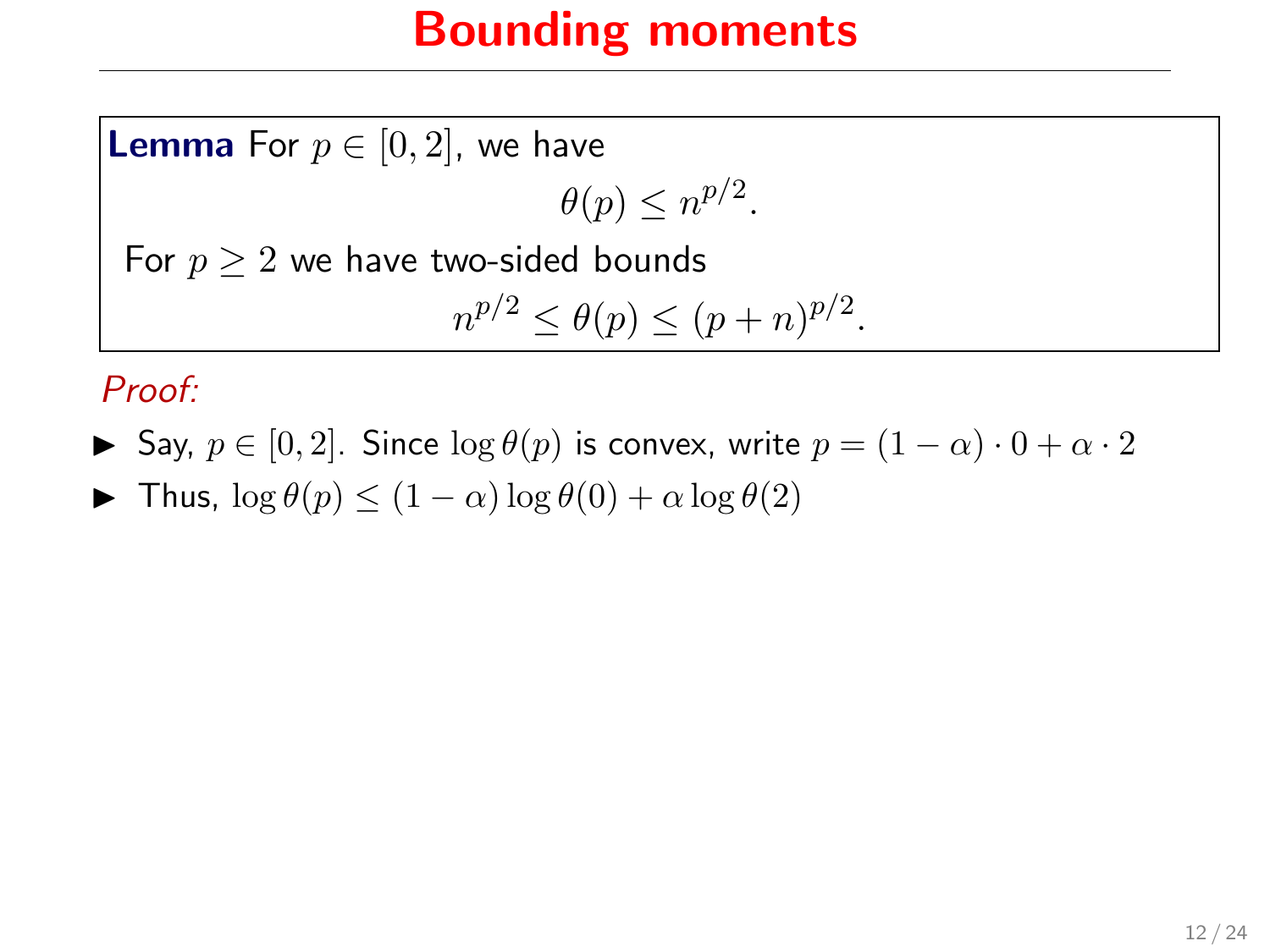**Lemma** For  $p \in [0, 2]$ , we have

 $\theta(p) \leq n^{p/2}$ .

For  $p \geq 2$  we have two-sided bounds

$$
n^{p/2} \le \theta(p) \le (p+n)^{p/2}.
$$

#### Proof:

- $\triangleright$  Say,  $p \in [0, 2]$ . Since  $\log \theta(p)$  is convex, write  $p = (1 \alpha) \cdot 0 + \alpha \cdot 2$
- $\blacktriangleright$  Thus,  $\log \theta(p) \leq (1 \alpha) \log \theta(0) + \alpha \log \theta(2)$
- So we get:  $\log \theta(p) \leq \frac{p}{2} \log n$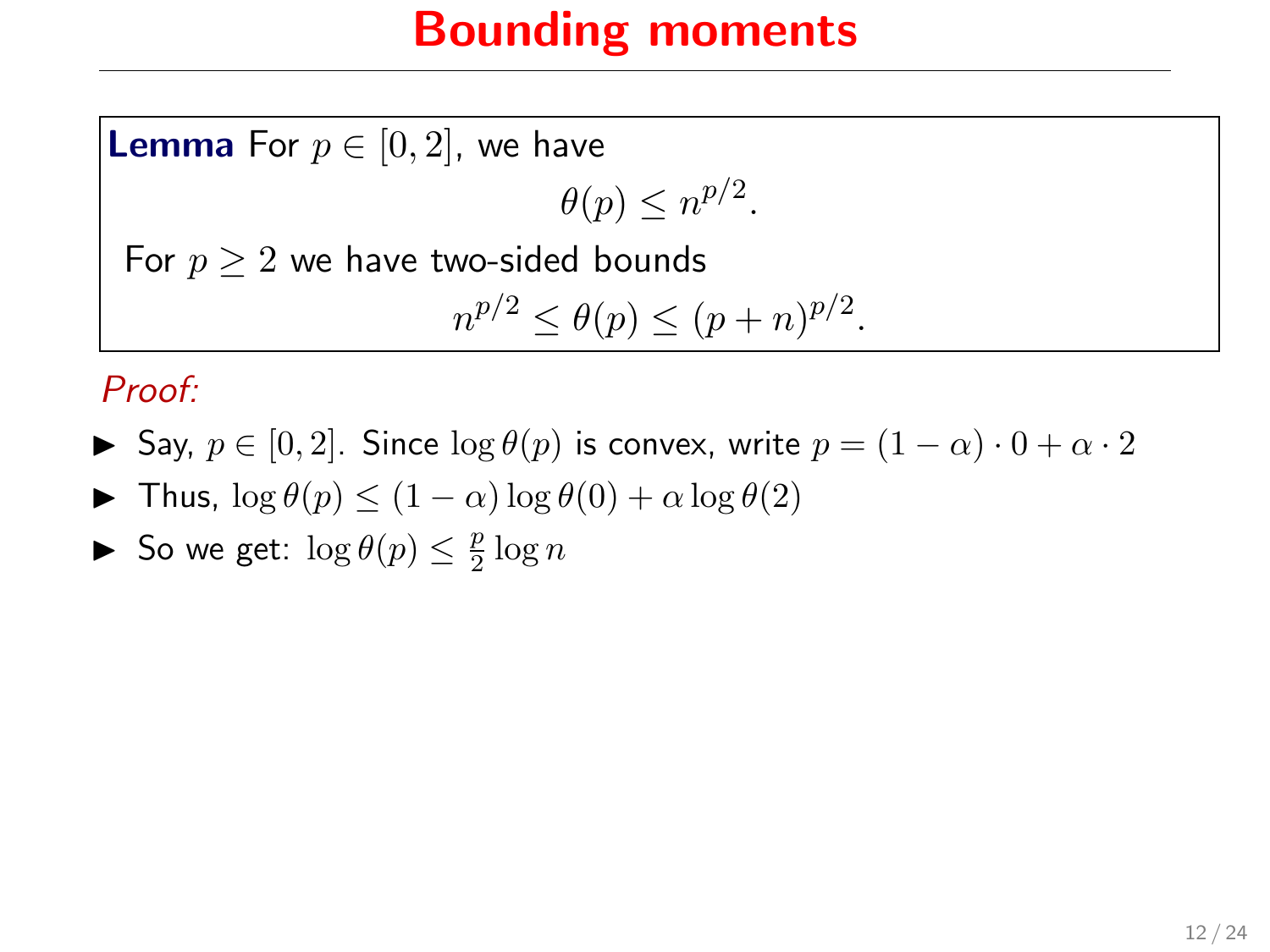**Lemma** For  $p \in [0, 2]$ , we have

 $\theta(p) \leq n^{p/2}$ .

For  $p \geq 2$  we have two-sided bounds

$$
n^{p/2} \le \theta(p) \le (p+n)^{p/2}.
$$

#### Proof:

- $\triangleright$  Say,  $p \in [0, 2]$ . Since  $\log \theta(p)$  is convex, write  $p = (1 \alpha) \cdot 0 + \alpha \cdot 2$
- $\blacktriangleright$  Thus,  $\log \theta(p) < (1-\alpha) \log \theta(0) + \alpha \log \theta(2)$
- So we get:  $\log \theta(p) \leq \frac{p}{2} \log n$
- ▶ The other case,  $p \geq 2$  requires some more work.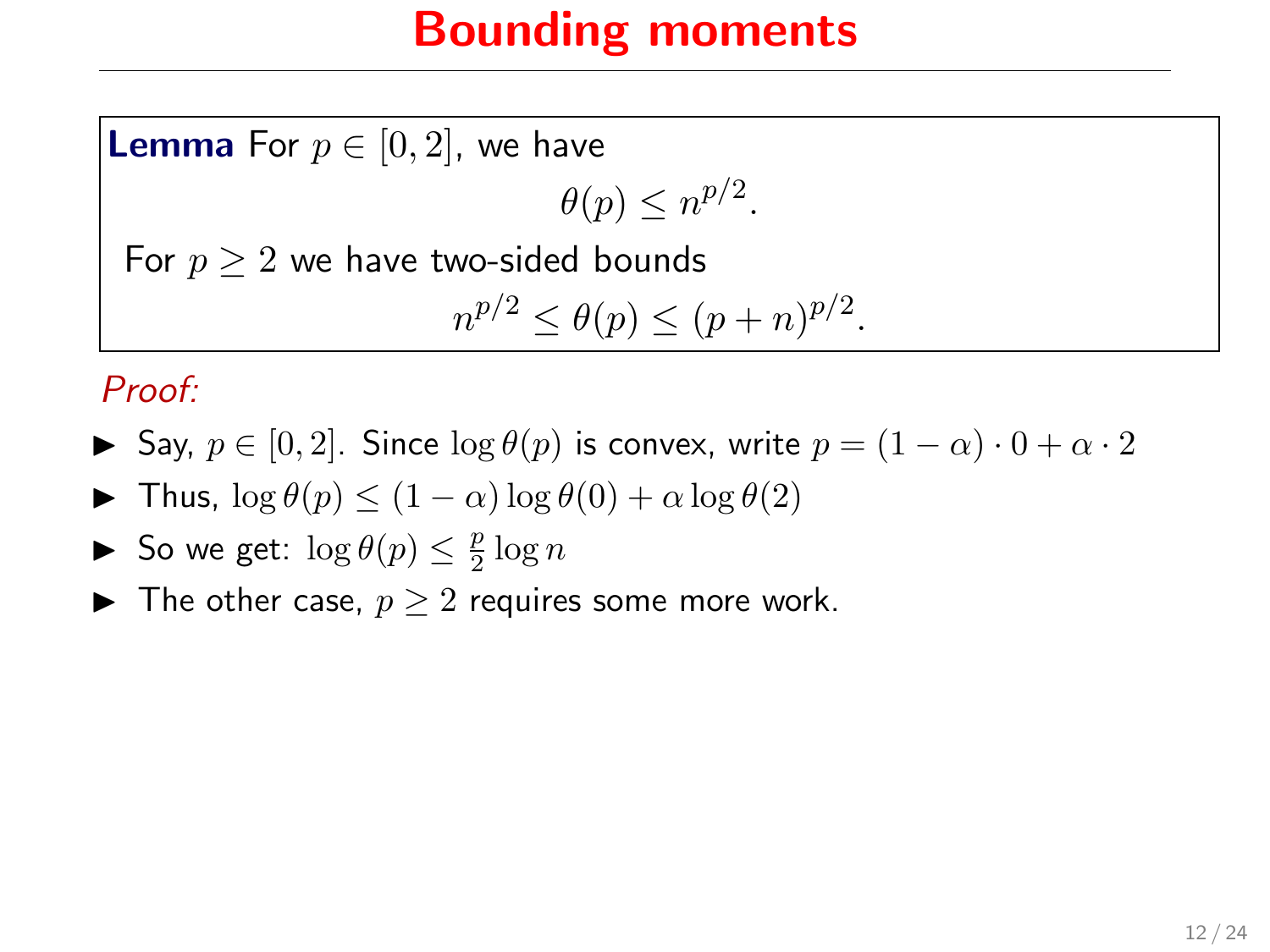**Theorem A.** If  $f \in C_{L_0}^0$  then  $|f_{\mu}(x) - f(x)| \leq \mu L_0(f)$ √  $n, \quad x \in E$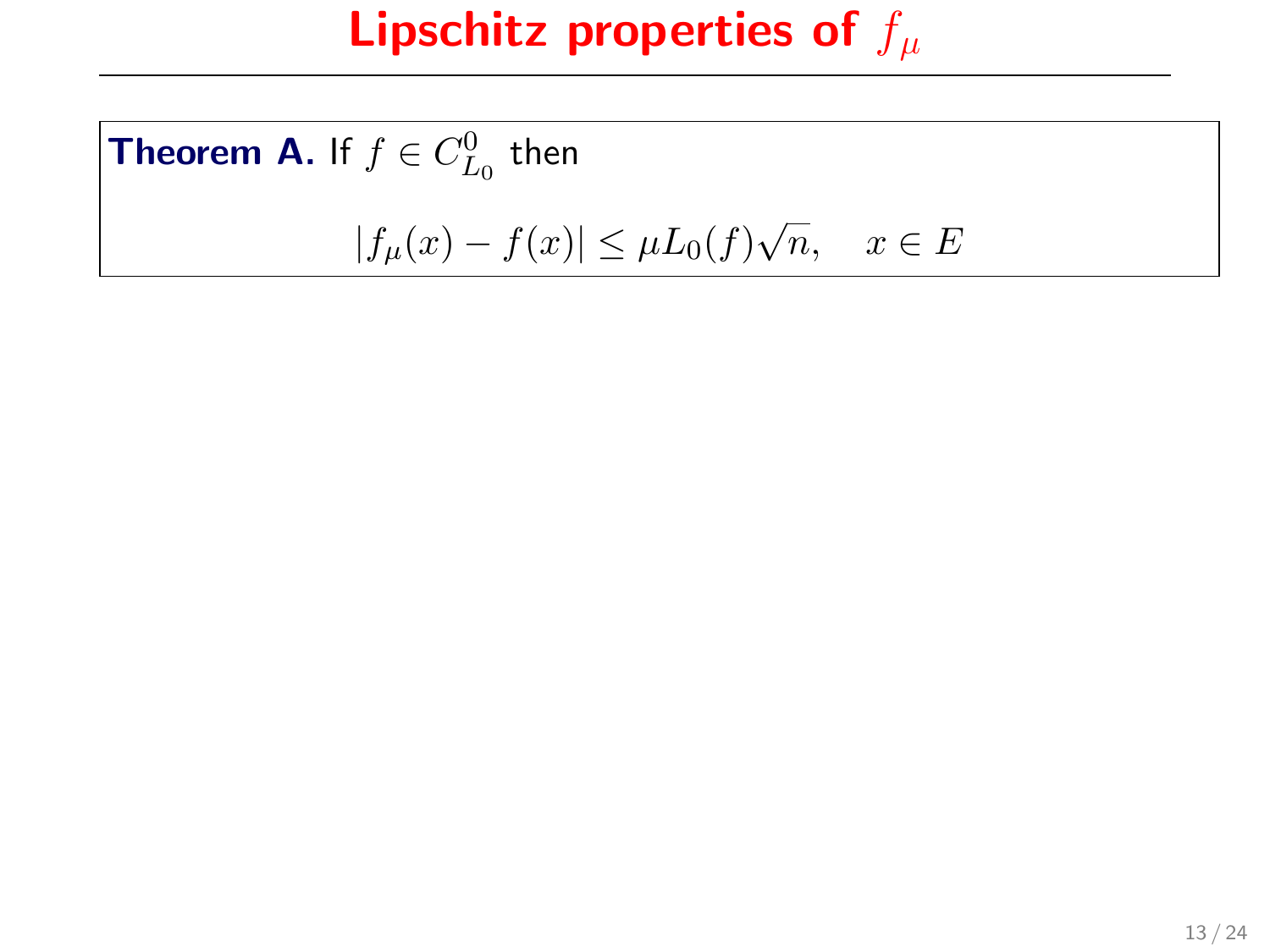**Theorem A.** If  $f \in C_{L_0}^0$  then  $|f_{\mu}(x) - f(x)| \leq \mu L_0(f)$ √  $n, \quad x \in E$ **Proof:** We have  $f_{\mu}(x) - f(x) = \frac{1}{\kappa} \int_E [f(x + \mu u) - f(x)] e^{-\frac{1}{2} ||u||^2} du$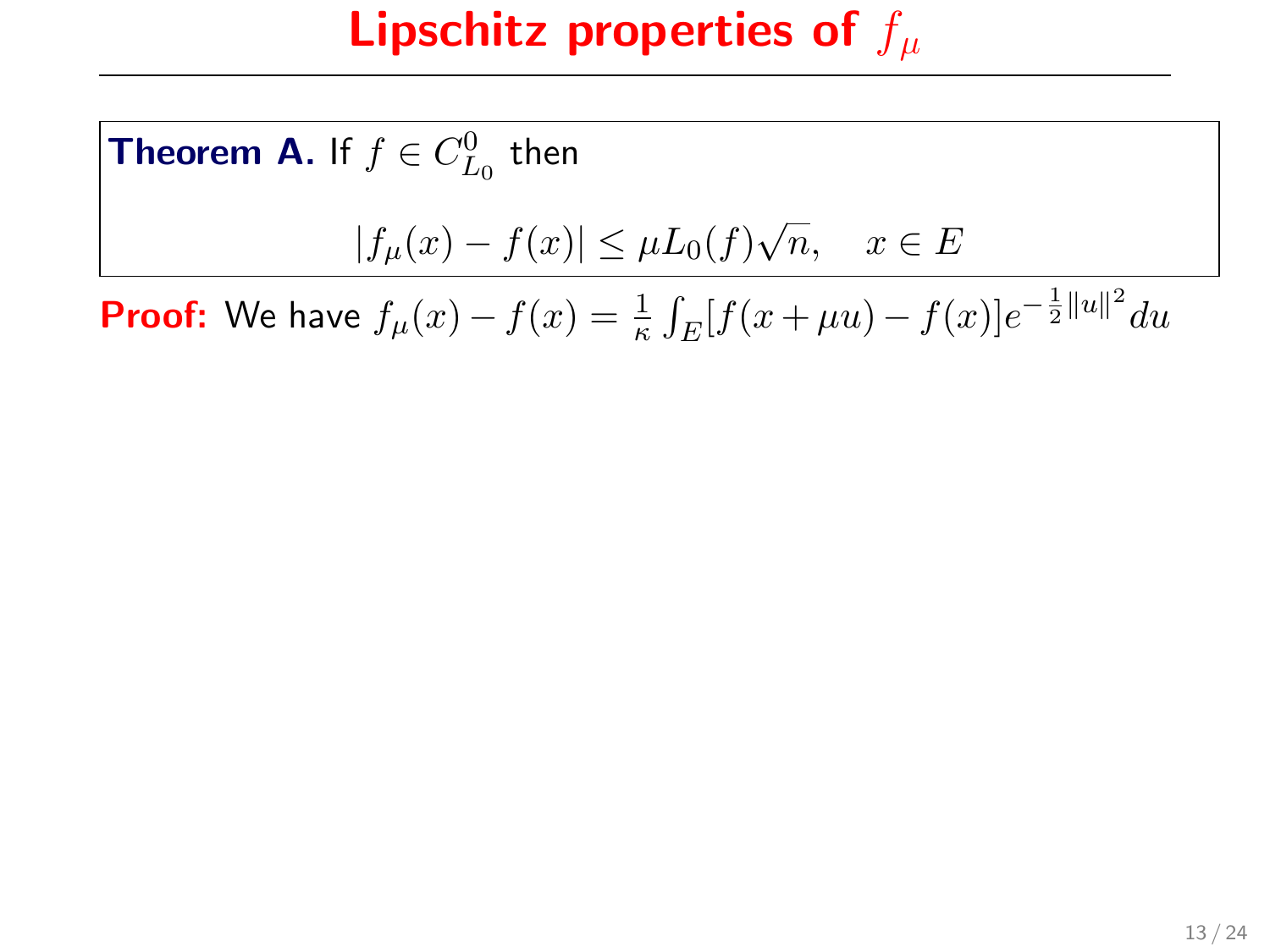**Theorem A.** If  $f \in C_{L_0}^0$  then  $|f_{\mu}(x) - f(x)| \leq \mu L_0(f)$ √  $n, \quad x \in E$ **Proof:** We have  $f_{\mu}(x) - f(x) = \frac{1}{\kappa} \int_E [f(x + \mu u) - f(x)] e^{-\frac{1}{2} ||u||^2} du$  $|f_{\mu}(x) - f(x)| \leq \frac{1}{\kappa} \int_E [f(x + \mu u) - f(x)] e^{-\frac{1}{2}||u||^2} du$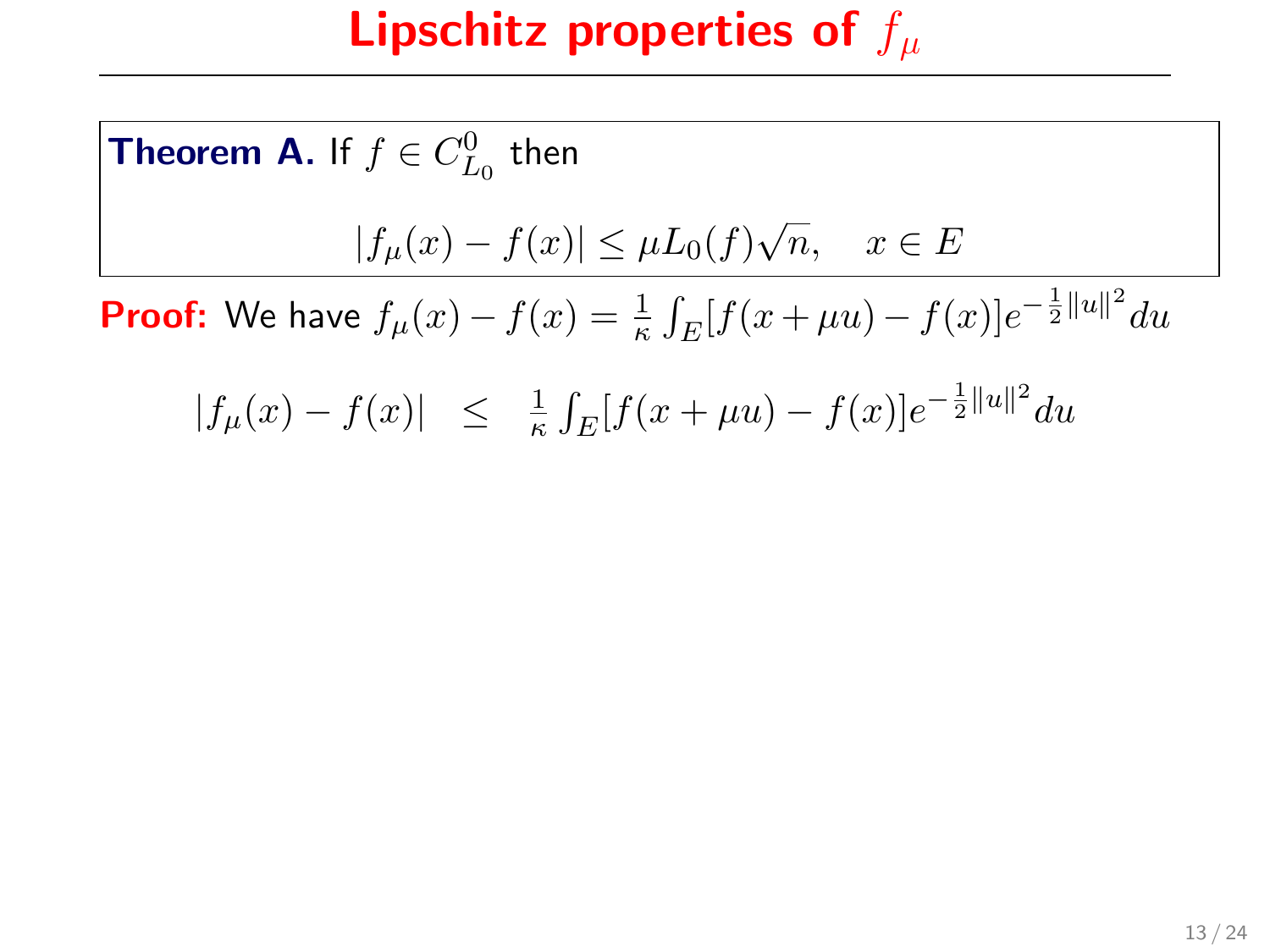**Theorem A.** If 
$$
f \in C_{L_0}^0
$$
 then  
\n
$$
|f_{\mu}(x) - f(x)| \leq \mu L_0(f)\sqrt{n}, \quad x \in E
$$
\n**Proof:** We have  $f_{\mu}(x) - f(x) = \frac{1}{\kappa} \int_E [f(x + \mu u) - f(x)]e^{-\frac{1}{2}||u||^2} du$   
\n $|f_{\mu}(x) - f(x)| < \frac{1}{\kappa} \int_E [f(x + \mu u) - f(x)]e^{-\frac{1}{2}||u||^2} du$ 

$$
|f_{\mu}(x) - f(x)| \leq \frac{1}{\kappa} \int_{E} [f(x + \mu u) - f(x)] e^{-\frac{1}{2}||u||^{2}} du
$$
  

$$
\leq \frac{\mu L_{0}(f)}{\kappa} \int_{E} ||u|| e^{-\frac{1}{2}||u||^{2}} du
$$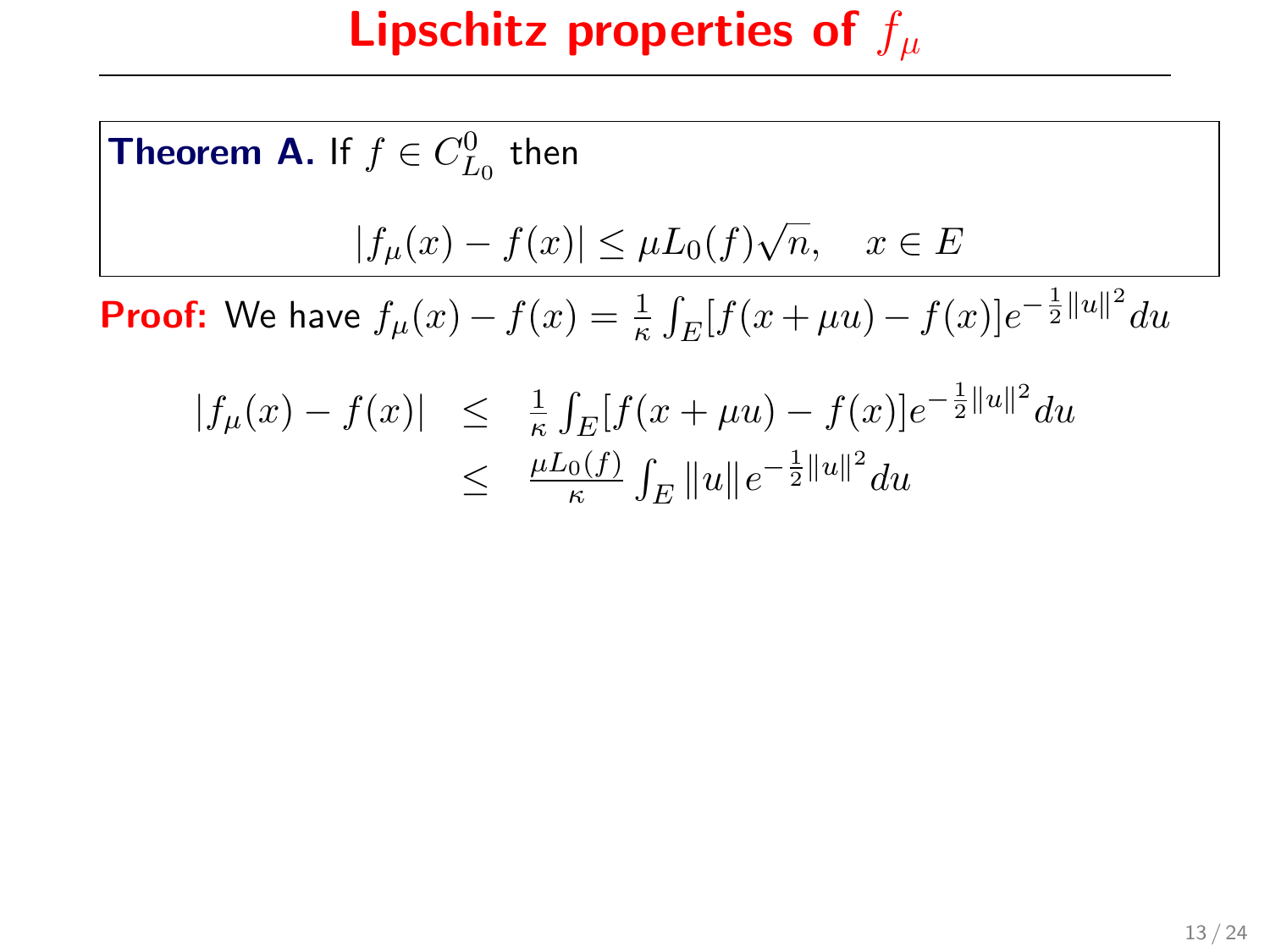**Theorem A.** If 
$$
f \in C_{L_0}^0
$$
 then  
\n
$$
|f_{\mu}(x) - f(x)| \leq \mu L_0(f)\sqrt{n}, \quad x \in E
$$
\n**Proof:** We have  $f_{\mu}(x) - f(x) = \frac{1}{\kappa} \int_E [f(x + \mu u) - f(x)]e^{-\frac{1}{2}||u||^2} du$   
\n
$$
|f_{\mu}(x) - f(x)| \leq \frac{1}{\kappa} \int_E [f(x + \mu u) - f(x)]e^{-\frac{1}{2}||u||^2} du
$$
\n
$$
\leq \frac{\mu L_0(f)}{\kappa} \int_E ||u||e^{-\frac{1}{2}||u||^2} du
$$

n.

 $\leq$   $\mu L_0(f)$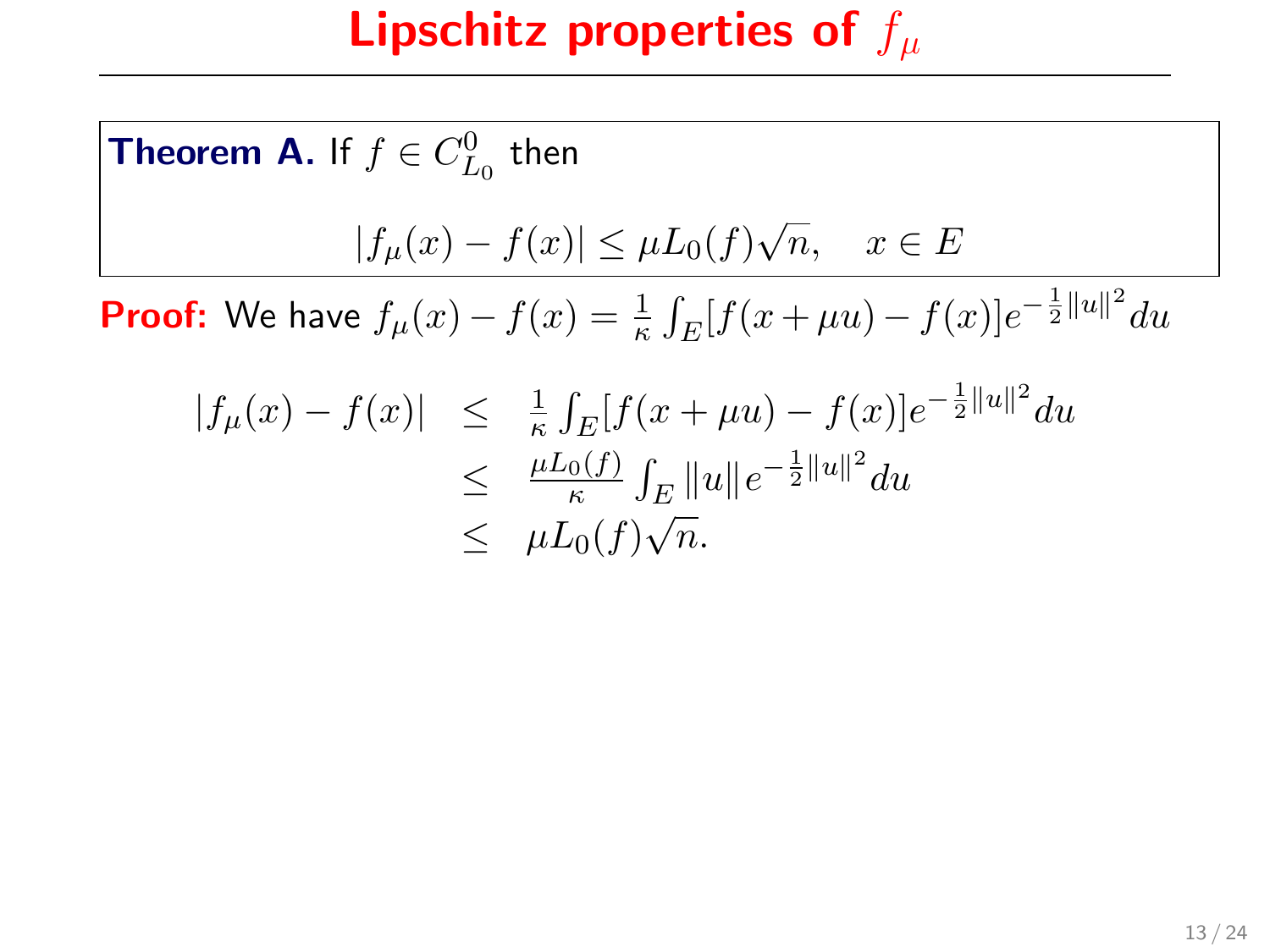**Theorem B.** If 
$$
f \in C_{L_1}^1
$$
 then  
\n
$$
|f_{\mu}(x) - f(x)| \le \frac{\mu^2}{2} L_1(f) n, \quad x \in E.
$$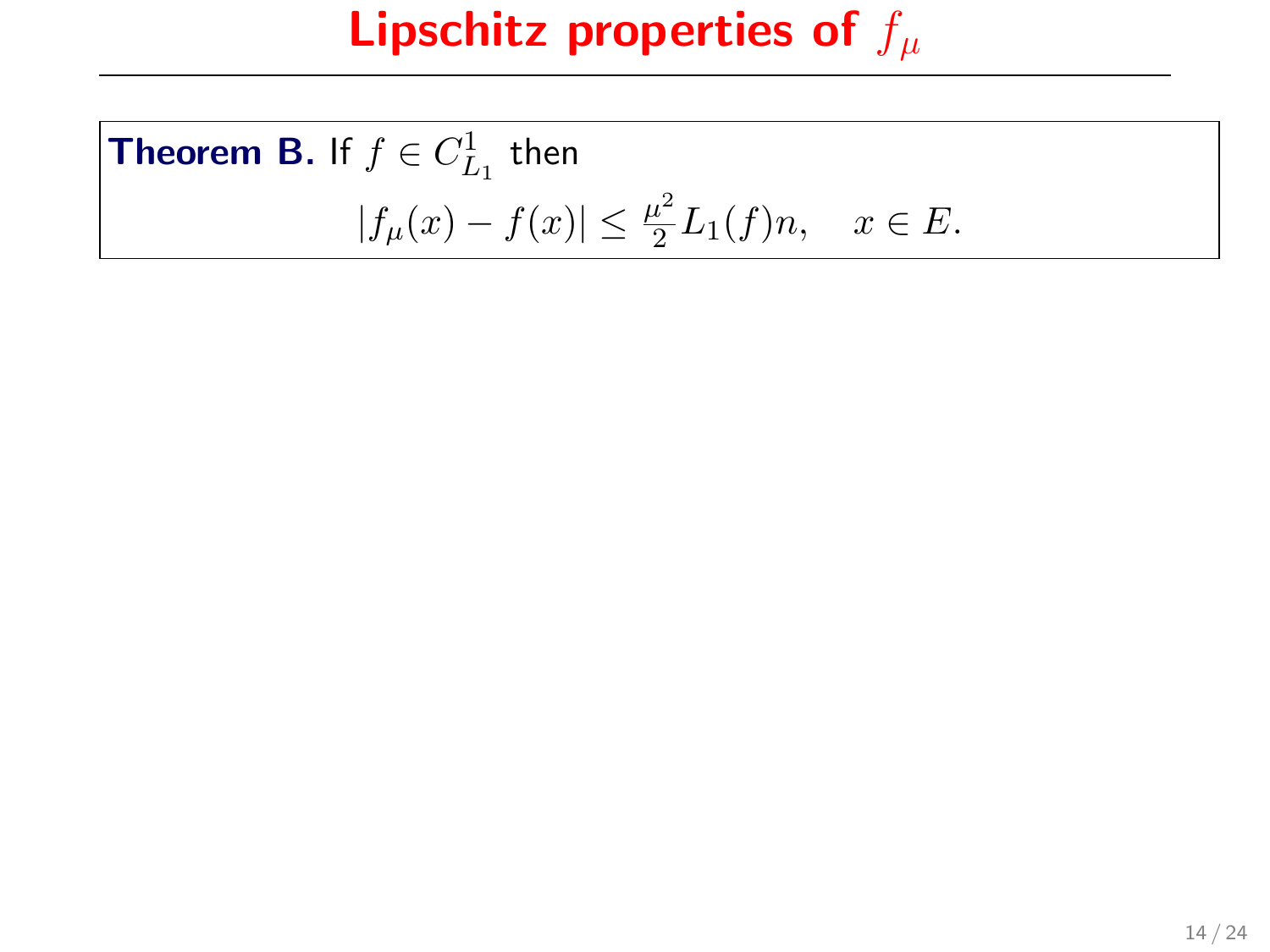**Theorem B.** If 
$$
f \in C_{L_1}^1
$$
 then  
\n
$$
|f_{\mu}(x) - f(x)| \le \frac{\mu^2}{2} L_1(f) n, \quad x \in E.
$$

**Proof:** If  $f \in C_{L_1}^1$ , then

 $f_{\mu}(x) - f(x) = \frac{1}{\kappa} \int_E [f(x + \mu u) - f(x) - \mu \langle \nabla f(x), u \rangle] e^{-\frac{1}{2}||u||^2} du$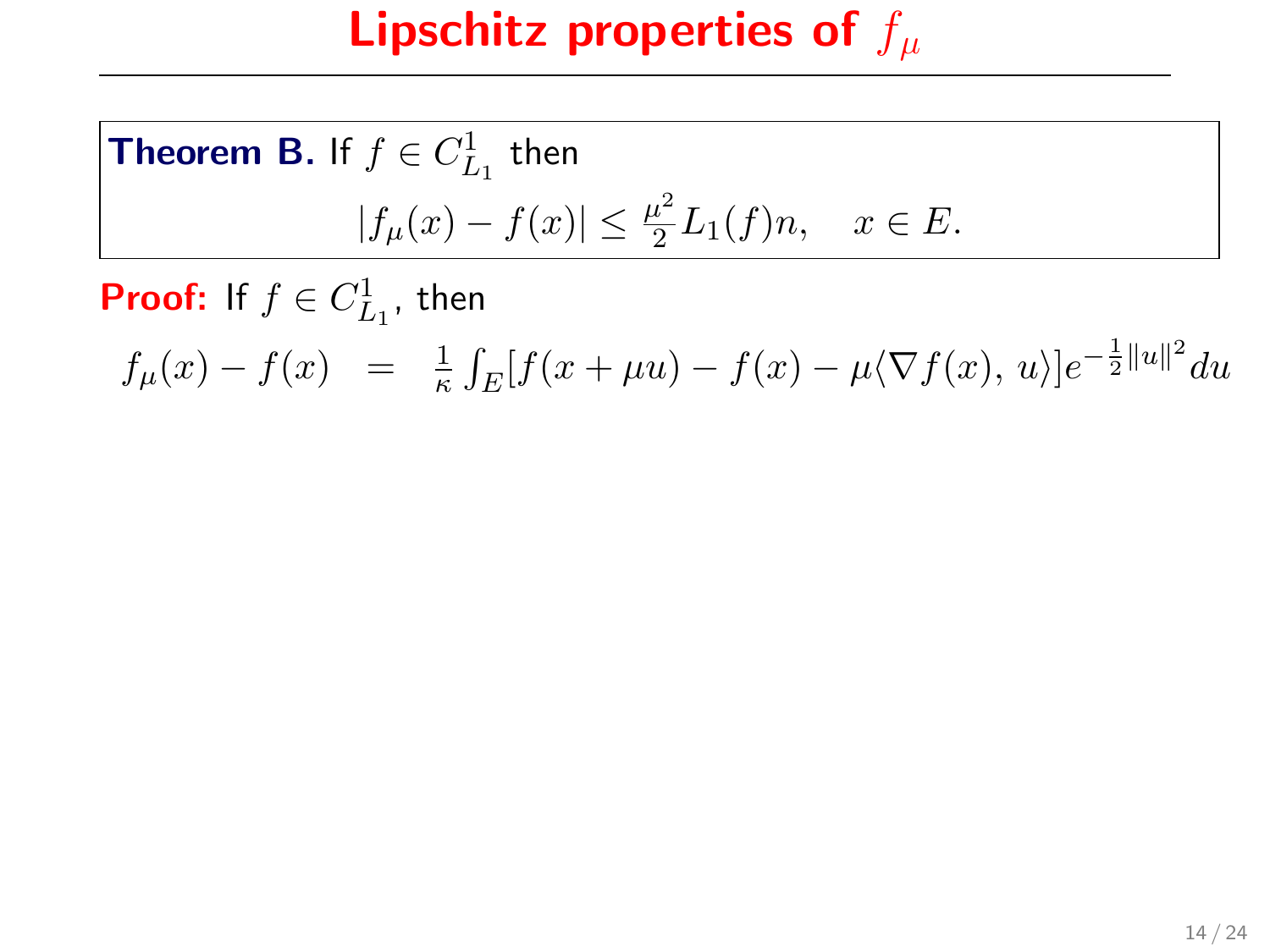**Theorem B.** If 
$$
f \in C_{L_1}^1
$$
 then  
\n
$$
|f_{\mu}(x) - f(x)| \le \frac{\mu^2}{2} L_1(f) n, \quad x \in E.
$$

**Proof:** If  $f \in C_{L_1}^1$ , then

$$
f_{\mu}(x) - f(x) = \frac{1}{\kappa} \int_{E} [f(x + \mu u) - f(x) - \mu \langle \nabla f(x), u \rangle] e^{-\frac{1}{2}||u||^{2}} du
$$
  
\n
$$
|f_{\mu}(x) - f(x)| \leq \frac{\mu^{2} L_{1}(f)}{2\kappa} \int_{E} ||u||^{2} e^{-\frac{1}{2}||u||^{2}} du
$$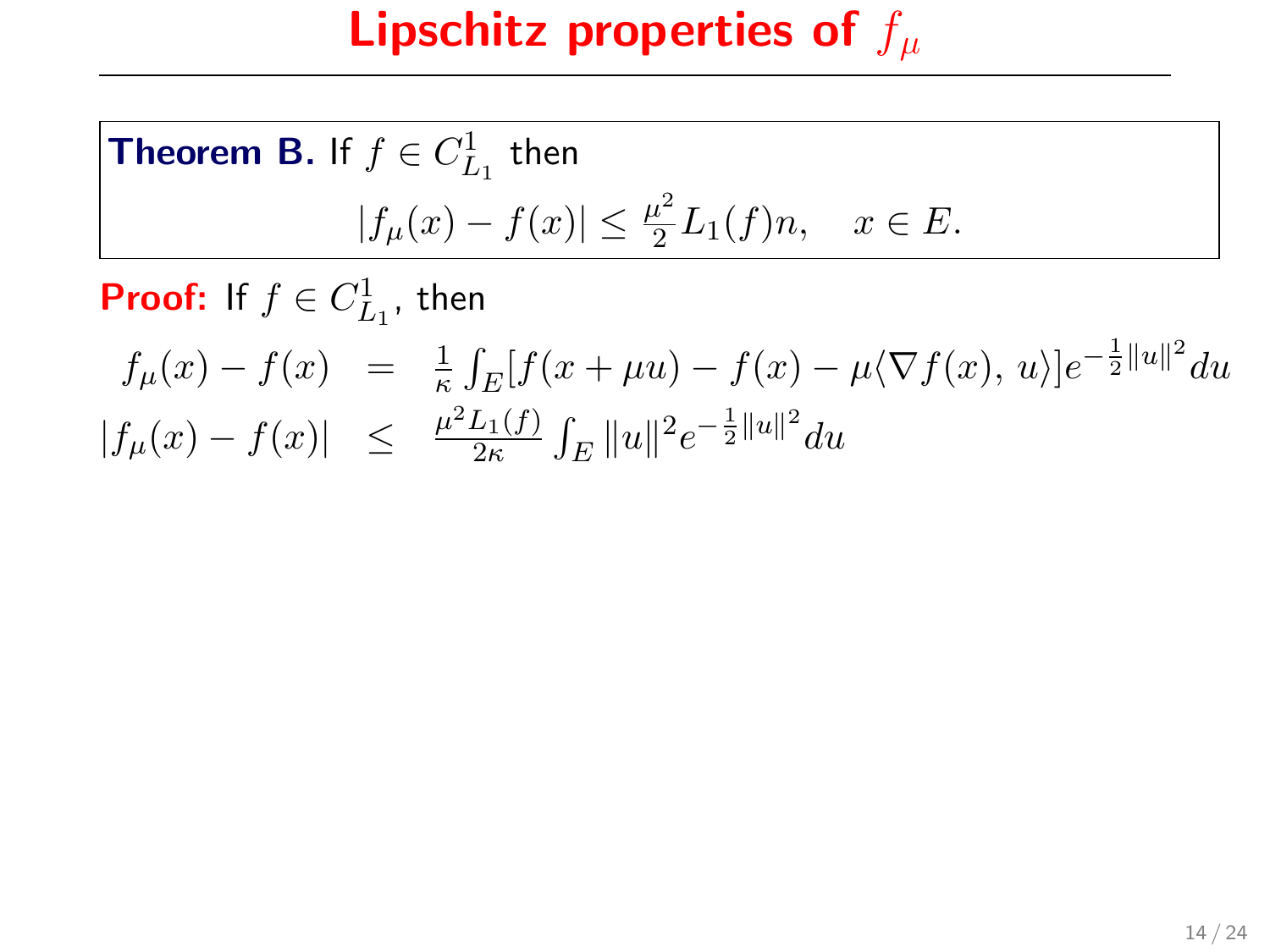# Lipschitz properties of  $f_\mu$

**Theorem B.** If 
$$
f \in C_{L_1}^1
$$
 then  
\n
$$
|f_{\mu}(x) - f(x)| \le \frac{\mu^2}{2} L_1(f) n, \quad x \in E.
$$

**Proof:** If  $f \in C_{L_1}^1$ , then

$$
f_{\mu}(x) - f(x) = \frac{1}{\kappa} \int_{E} [f(x + \mu u) - f(x) - \mu \langle \nabla f(x), u \rangle] e^{-\frac{1}{2} ||u||^{2}} du
$$
  
\n
$$
|f_{\mu}(x) - f(x)| \leq \frac{\mu^{2} L_{1}(f)}{2\kappa} \int_{E} ||u||^{2} e^{-\frac{1}{2} ||u||^{2}} du
$$
  
\n
$$
= \frac{\mu^{2} L_{1}(f)}{2} n.
$$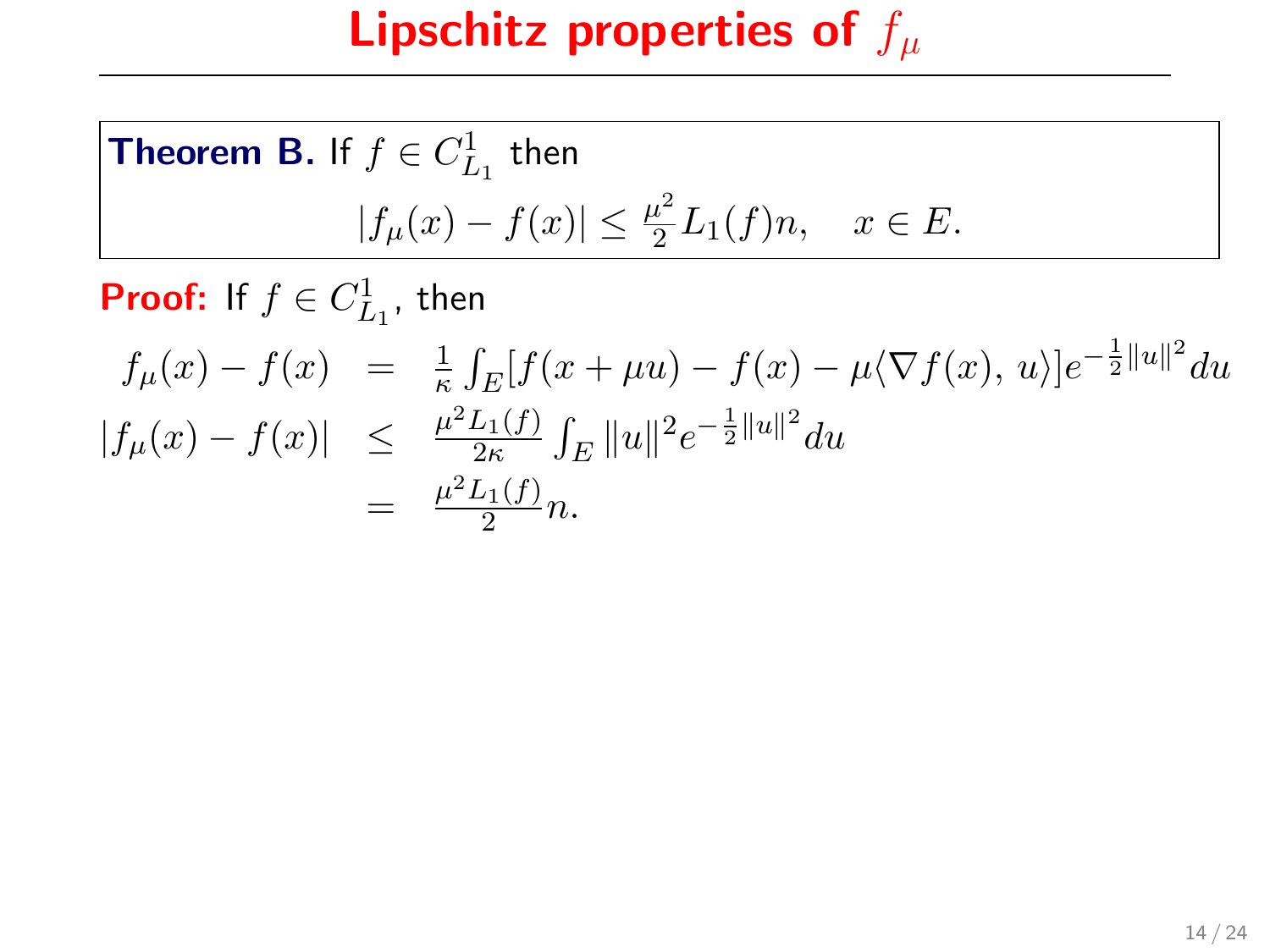**Lemma** If  $f \in C_{L_0}^0$ , then  $f_\mu \in C_{L_1}^1$ .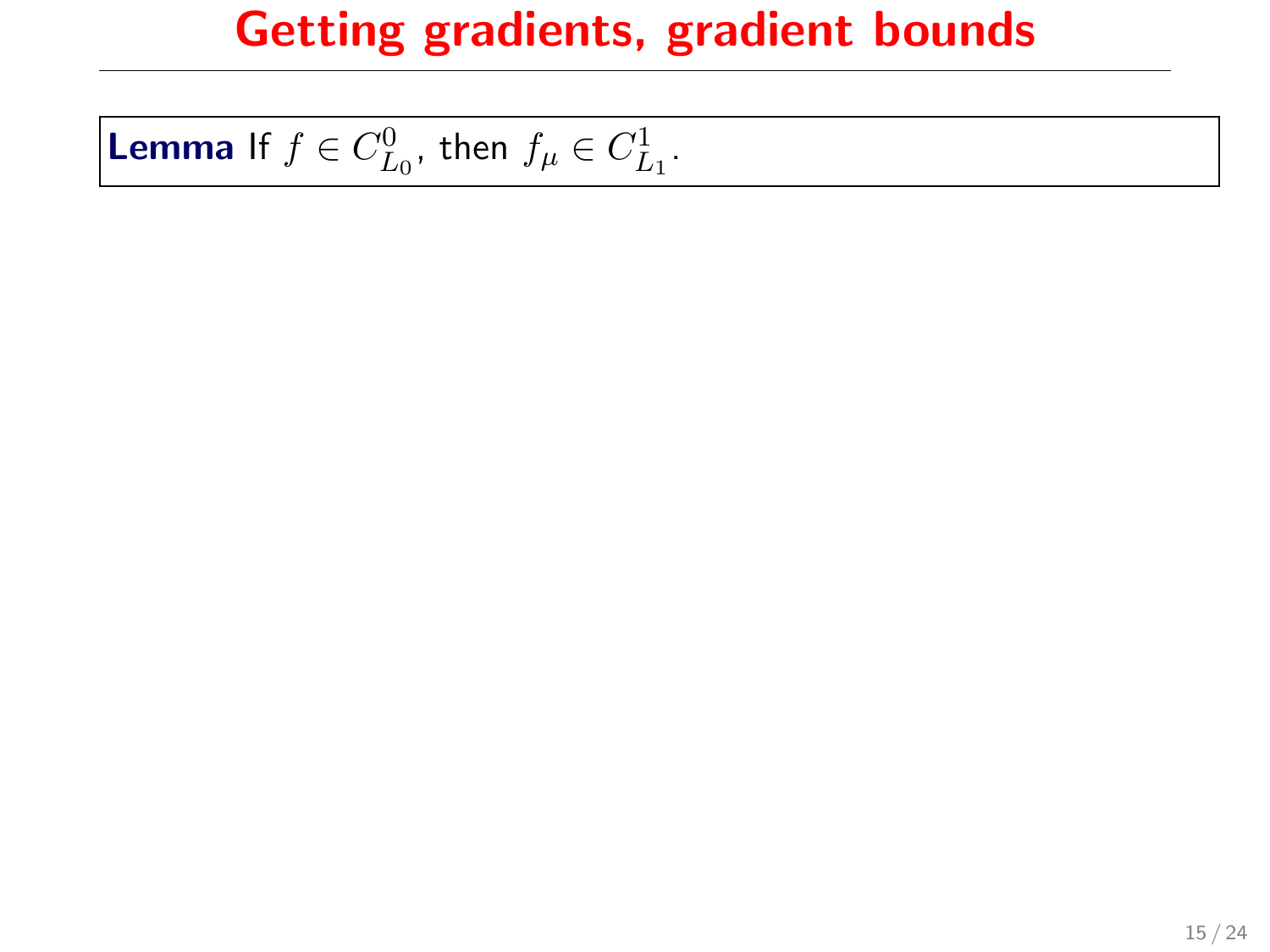# **Lemma** If  $f \in C_{L_0}^0$ , then  $f_\mu \in C_{L_1}^1$ .

 $\blacktriangleright$  This lemma justifies the name "smoothing"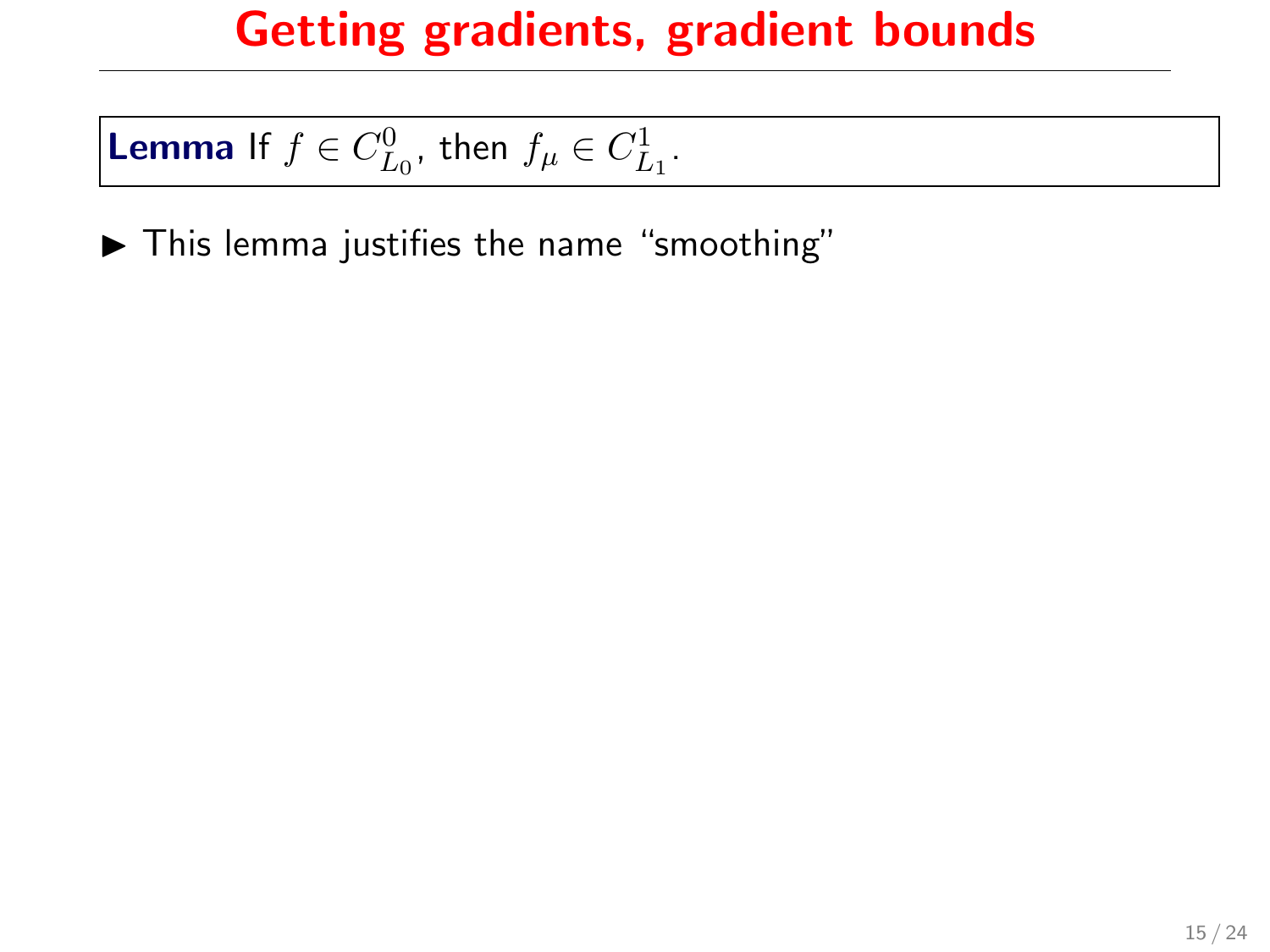**Lemma** If  $f \in C_{L_0}^0$ , then  $f_\mu \in C_{L_1}^1$ .

 $\blacktriangleright$  This lemma justifies the name "smoothing" **Proof:** We show that  $f_{\mu} \in C_{L_1}^1$  with √

$$
L_1(f_\mu) = \frac{2\sqrt{n}}{\mu}L_0(f).
$$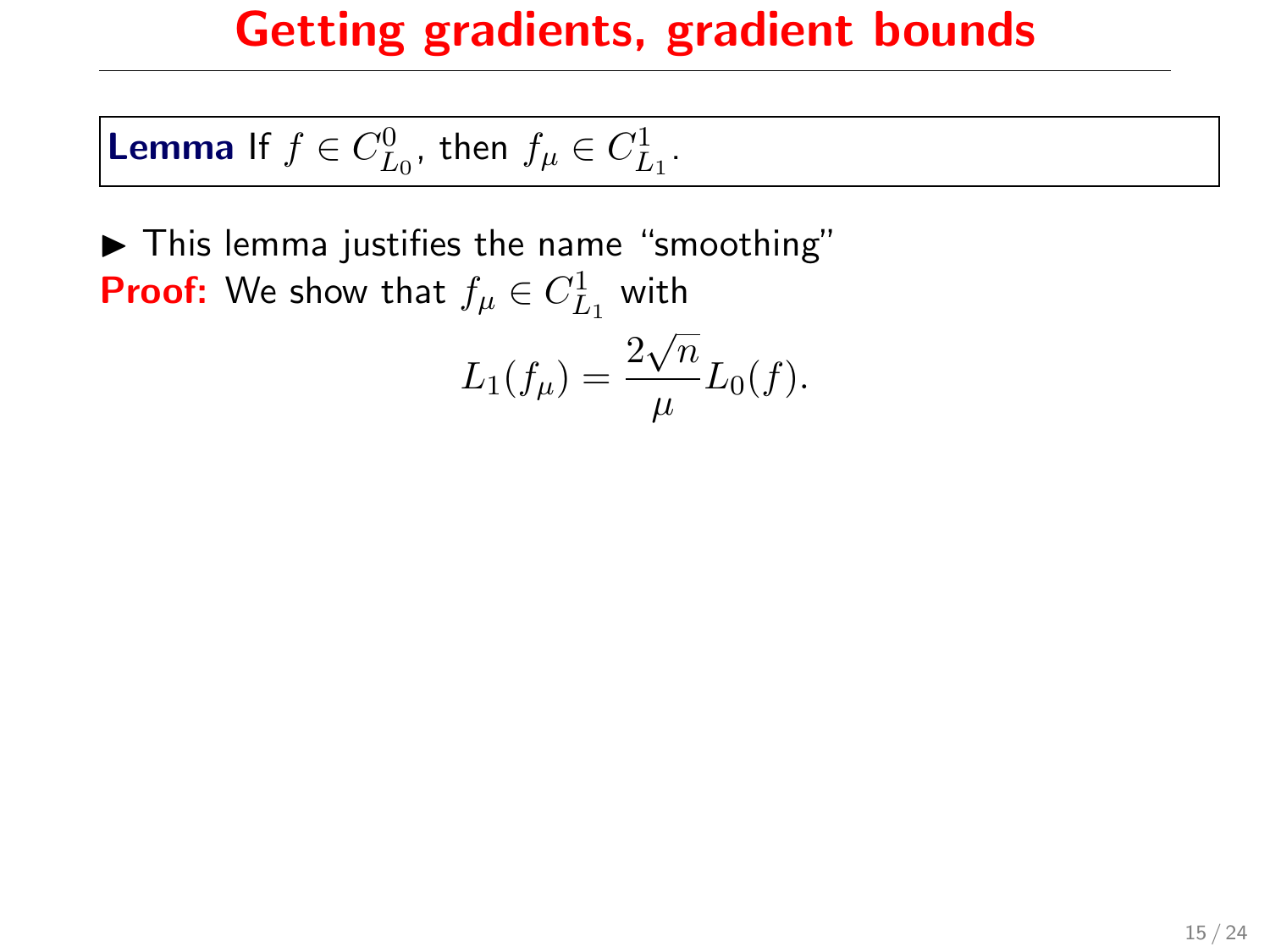**Lemma** If  $f \in C_{L_0}^0$ , then  $f_\mu \in C_{L_1}^1$ .

 $\blacktriangleright$  This lemma justifies the name "smoothing" **Proof:** We show that  $f_{\mu} \in C_{L_1}^1$  with √

$$
L_1(f_\mu) = \frac{2\sqrt{n}}{\mu} L_0(f).
$$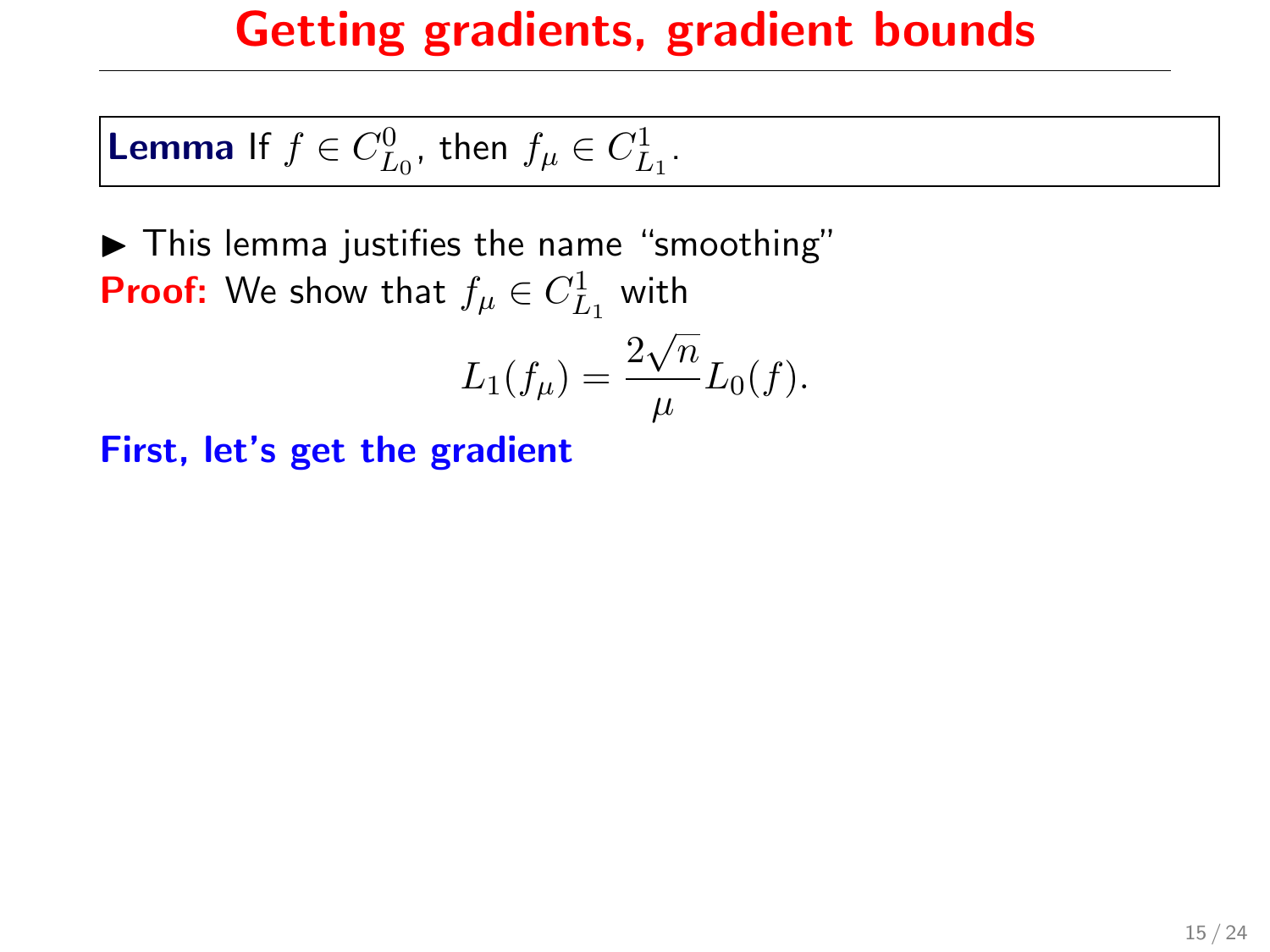**Lemma** If  $f \in C_{L_0}^0$ , then  $f_\mu \in C_{L_1}^1$ .

 $\blacktriangleright$  This lemma justifies the name "smoothing" **Proof:** We show that  $f_{\mu} \in C_{L_1}^1$  with √

$$
L_1(f_\mu) = \frac{2\sqrt{n}}{\mu} L_0(f).
$$

$$
f_{\mu}(x) = \frac{1}{\kappa} \int_{E} f(x + \mu u) e^{-\frac{1}{2}||u||^{2}} du,
$$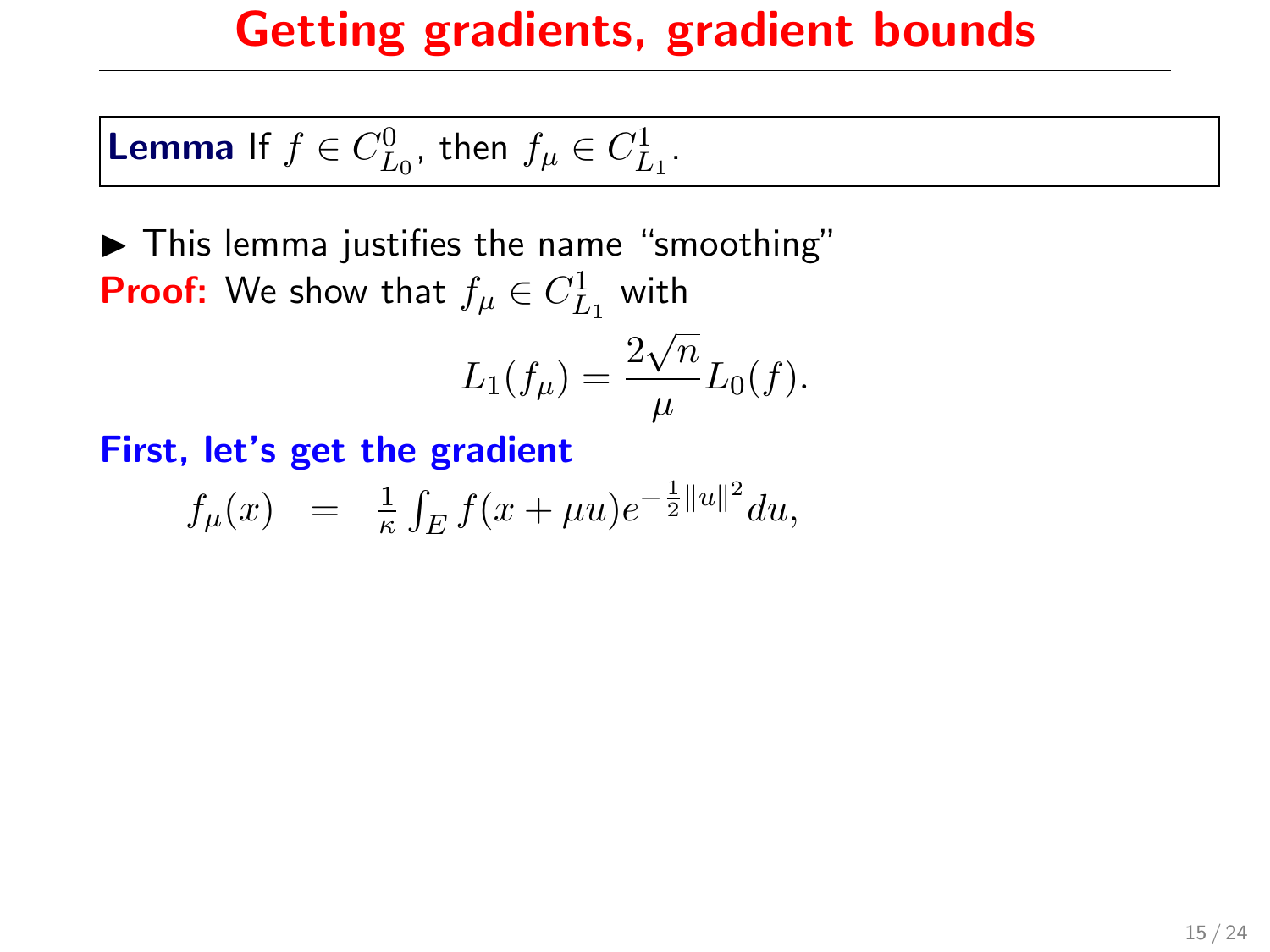**Lemma** If  $f \in C_{L_0}^0$ , then  $f_\mu \in C_{L_1}^1$ .

 $\blacktriangleright$  This lemma justifies the name "smoothing" **Proof:** We show that  $f_{\mu} \in C_{L_1}^1$  with √

$$
L_1(f_\mu) = \frac{2\sqrt{n}}{\mu} L_0(f).
$$

$$
f_{\mu}(x) = \frac{1}{\kappa} \int_{E} f(x + \mu u) e^{-\frac{1}{2}||u||^{2}} du,
$$
  
\n
$$
f_{\mu}(x) = \frac{1}{\kappa \mu^{n}} \int_{E} f(y) e^{-\frac{1}{2\mu^{2}}||y - x||^{2}} dy, \quad (y = x + (\mu I)u)
$$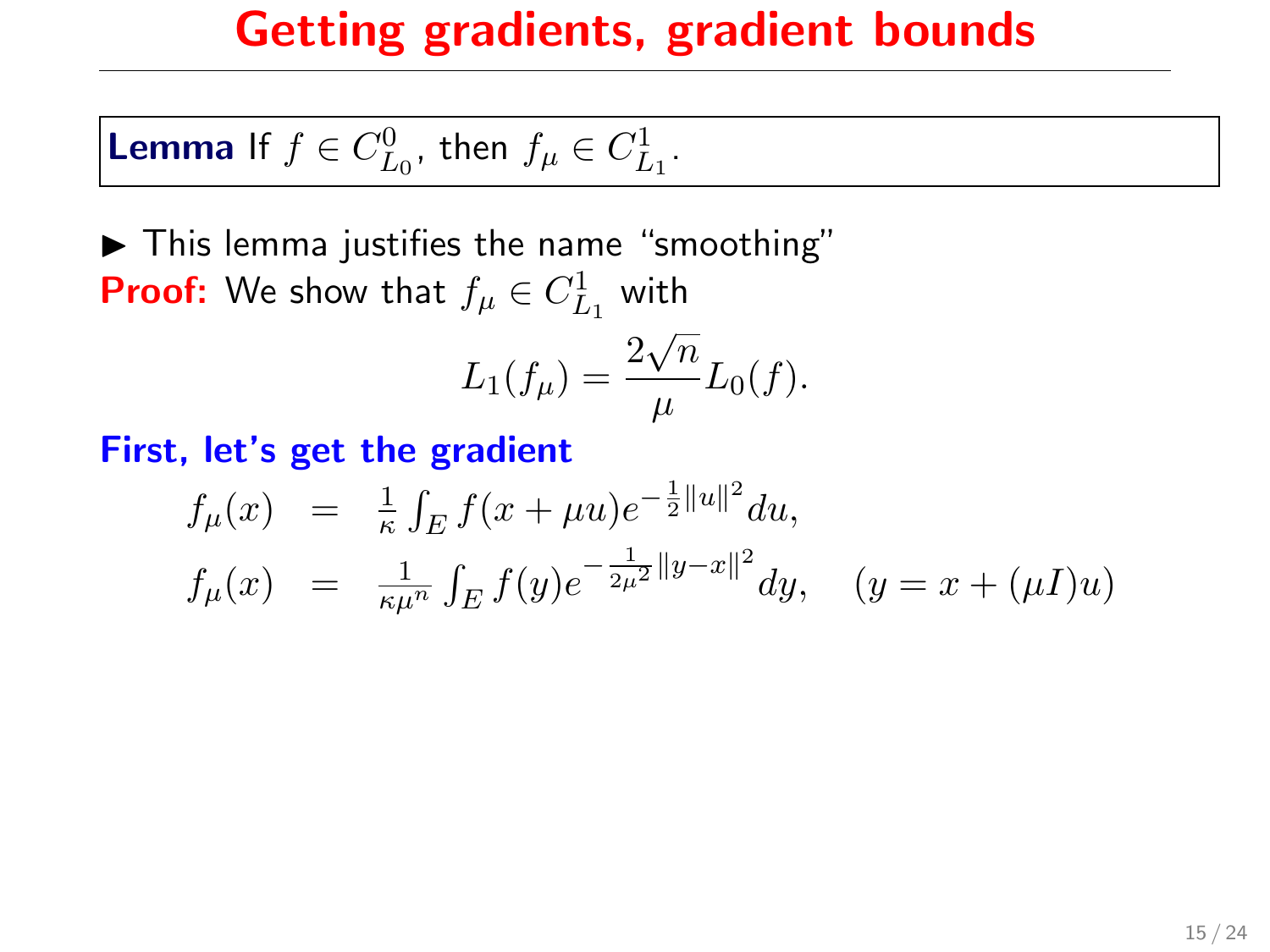**Lemma** If  $f \in C_{L_0}^0$ , then  $f_\mu \in C_{L_1}^1$ .

 $\blacktriangleright$  This lemma justifies the name "smoothing" **Proof:** We show that  $f_{\mu} \in C_{L_1}^1$  with

$$
L_1(f_{\mu}) = \frac{2\sqrt{n}}{\mu}L_0(f).
$$

$$
f_{\mu}(x) = \frac{1}{\kappa} \int_{E} f(x + \mu u) e^{-\frac{1}{2}||u||^{2}} du,
$$
  
\n
$$
f_{\mu}(x) = \frac{1}{\kappa \mu^{n}} \int_{E} f(y) e^{-\frac{1}{2\mu^{2}}||y - x||^{2}} dy, \quad (y = x + (\mu I)u)
$$
  
\n
$$
\nabla f_{\mu}(x) = \frac{1}{\mu^{n} \kappa} \int_{E} f(y) e^{-\frac{1}{2\mu^{2}}||y - x||^{2}} \frac{1}{\mu^{2}} B(y - x) dy
$$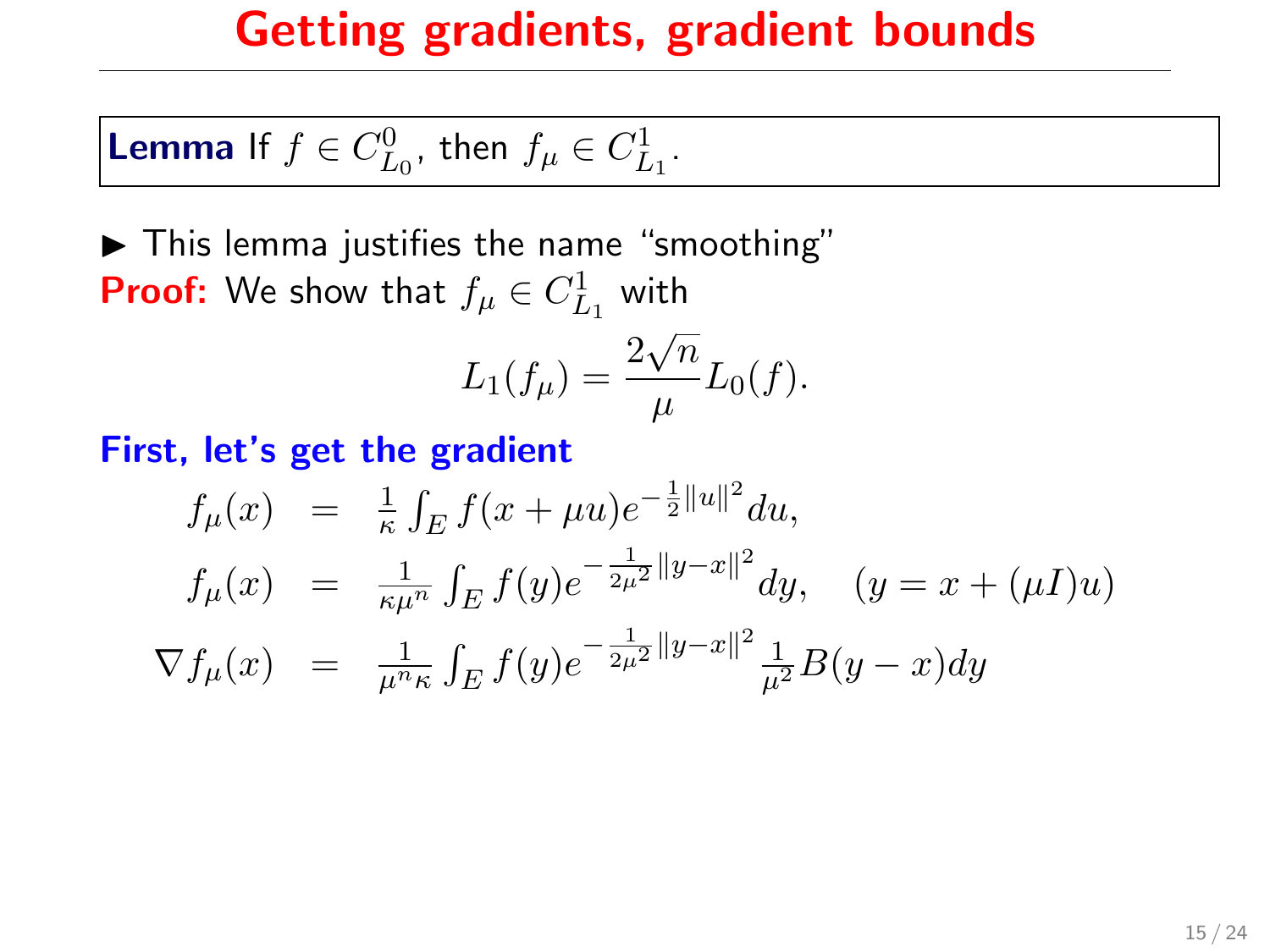**Lemma** If 
$$
f \in C_{L_0}^0
$$
, then  $f_\mu \in C_{L_1}^1$ .

 $\blacktriangleright$  This lemma justifies the name "smoothing" **Proof:** We show that  $f_{\mu} \in C_{L_1}^1$  with √

$$
L_1(f_\mu) = \frac{2\sqrt{n}}{\mu}L_0(f).
$$

$$
f_{\mu}(x) = \frac{1}{\kappa} \int_{E} f(x + \mu u) e^{-\frac{1}{2}||u||^{2}} du,
$$
  
\n
$$
f_{\mu}(x) = \frac{1}{\kappa \mu^{n}} \int_{E} f(y) e^{-\frac{1}{2\mu^{2}}||y - x||^{2}} dy, \quad (y = x + (\mu I)u)
$$
  
\n
$$
\nabla f_{\mu}(x) = \frac{1}{\mu^{n_{\kappa}}} \int_{E} f(y) e^{-\frac{1}{2\mu^{2}}||y - x||^{2}} \frac{1}{\mu^{2}} B(y - x) dy
$$
  
\n
$$
= \frac{1}{\mu \kappa} \int_{E} f(x + \mu u) e^{-\frac{1}{2}||u||^{2}} Bu du
$$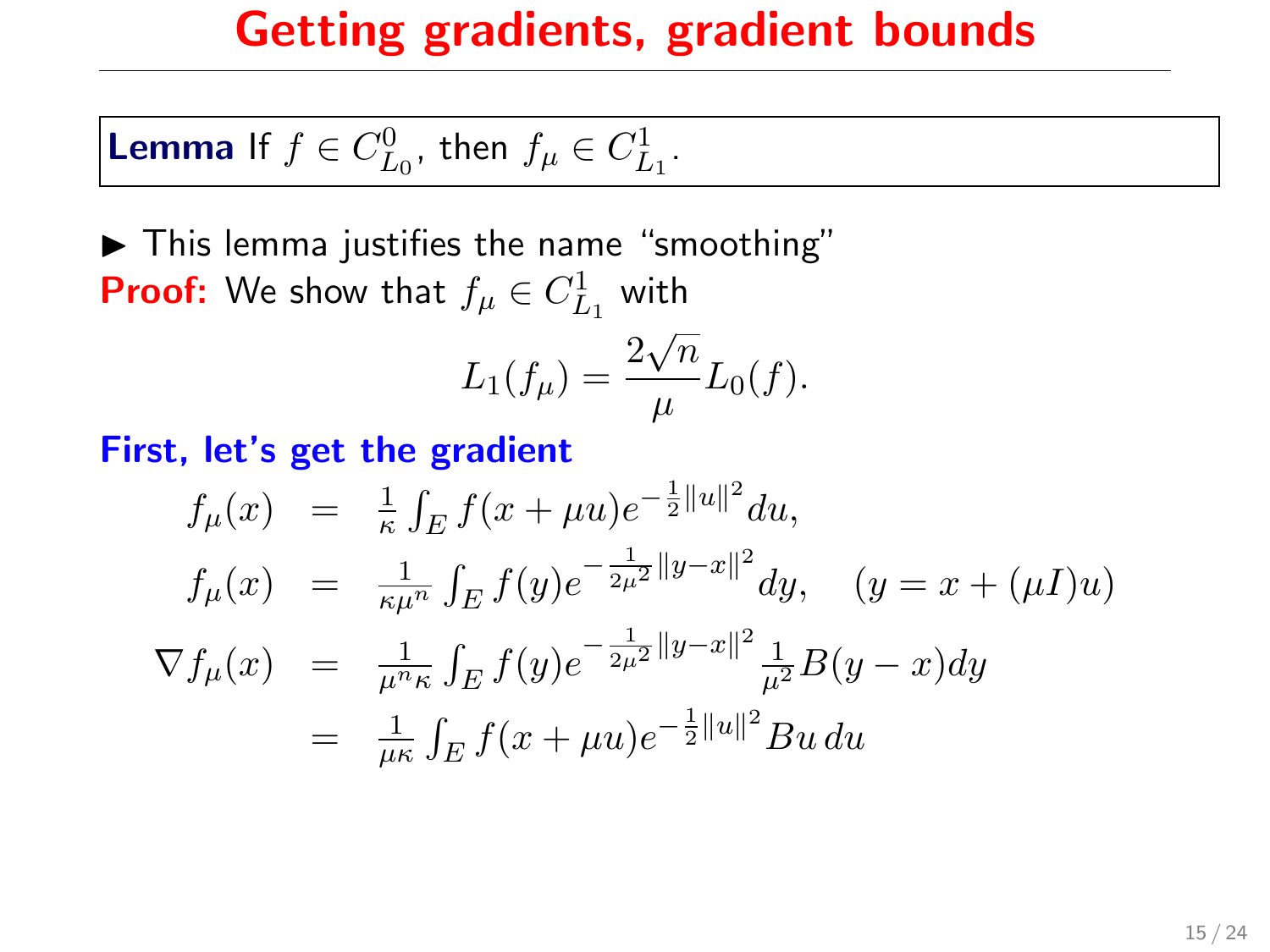**Lemma** If 
$$
f \in C_{L_0}^0
$$
, then  $f_\mu \in C_{L_1}^1$ .

 $\blacktriangleright$  This lemma justifies the name "smoothing" **Proof:** We show that  $f_{\mu} \in C_{L_1}^1$  with √

$$
L_1(f_\mu) = \frac{2\sqrt{n}}{\mu}L_0(f).
$$

$$
f_{\mu}(x) = \frac{1}{\kappa} \int_{E} f(x + \mu u) e^{-\frac{1}{2}||u||^{2}} du,
$$
  
\n
$$
f_{\mu}(x) = \frac{1}{\kappa \mu^{n}} \int_{E} f(y) e^{-\frac{1}{2\mu^{2}}||y - x||^{2}} dy, \quad (y = x + (\mu I)u)
$$
  
\n
$$
\nabla f_{\mu}(x) = \frac{1}{\mu^{n} \kappa} \int_{E} f(y) e^{-\frac{1}{2\mu^{2}}||y - x||^{2}} \frac{1}{\mu^{2}} B(y - x) dy
$$
  
\n
$$
= \frac{1}{\mu \kappa} \int_{E} f(x + \mu u) e^{-\frac{1}{2}||u||^{2}} Bu du
$$
  
\n
$$
= \frac{1}{\kappa} \int_{E} \frac{f(x + \mu u) - f(x)}{\mu} e^{-\frac{1}{2}||u||^{2}} Bu du.
$$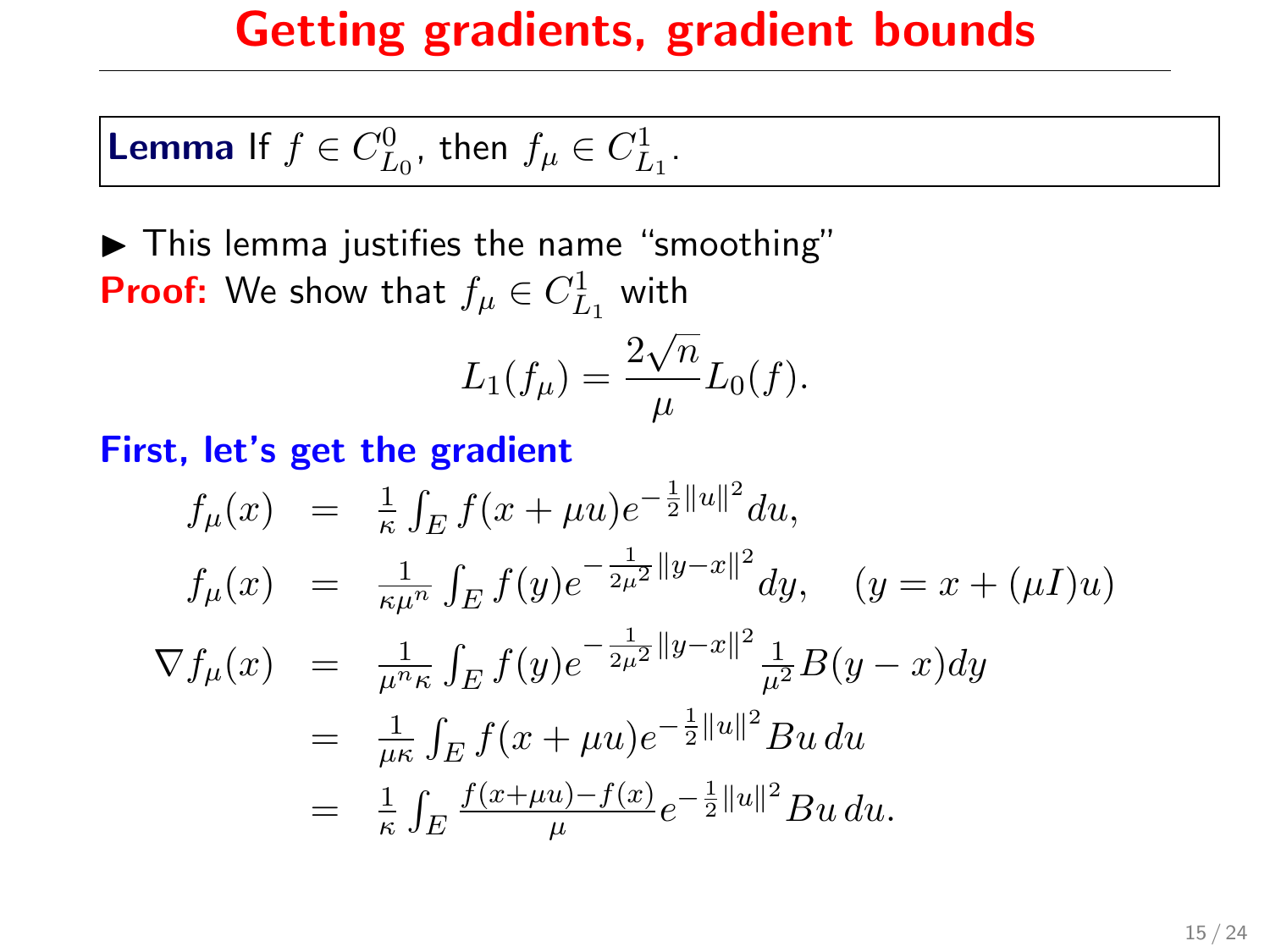We show that  $f_{\mu} \in C^1_{L_1}$  with

$$
L_1(f_{\mu}) = \frac{2\sqrt{n}}{\mu}L_0(f).
$$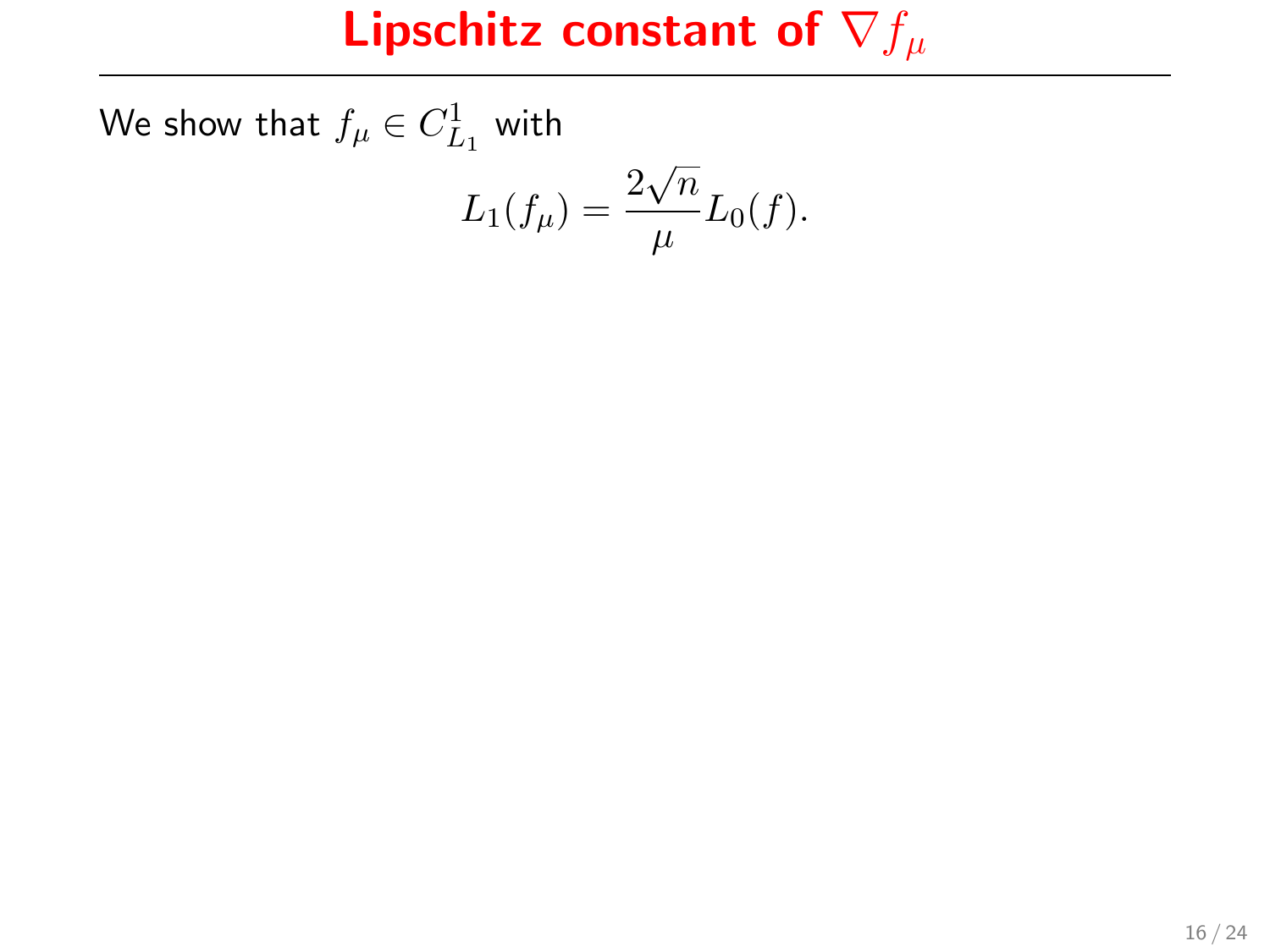We show that  $f_{\mu} \in C^1_{L_1}$  with

$$
L_1(f_\mu) = \frac{2\sqrt{n}}{\mu} L_0(f).
$$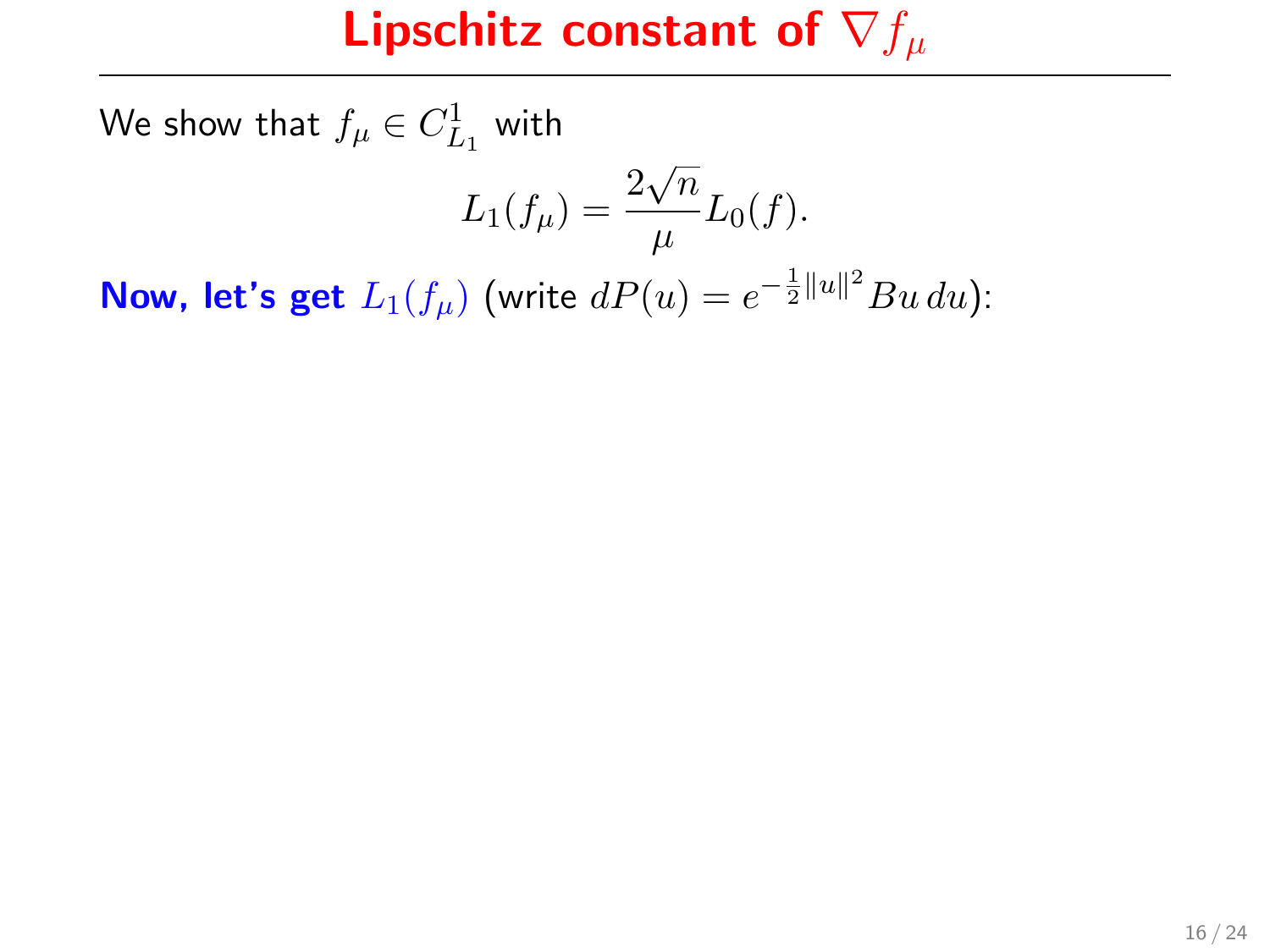We show that  $f_{\mu} \in C^1_{L_1}$  with

$$
L_1(f_\mu) = \frac{2\sqrt{n}}{\mu} L_0(f).
$$

$$
\|\nabla f_{\mu}(x) - \nabla f_{\mu}(y)\|_{*} = \frac{1}{\kappa} \int_{E} \left[ \frac{f(x + \mu u) - f(x) + f(y) - f(y + \mu u)}{\mu} \right] dP(u)
$$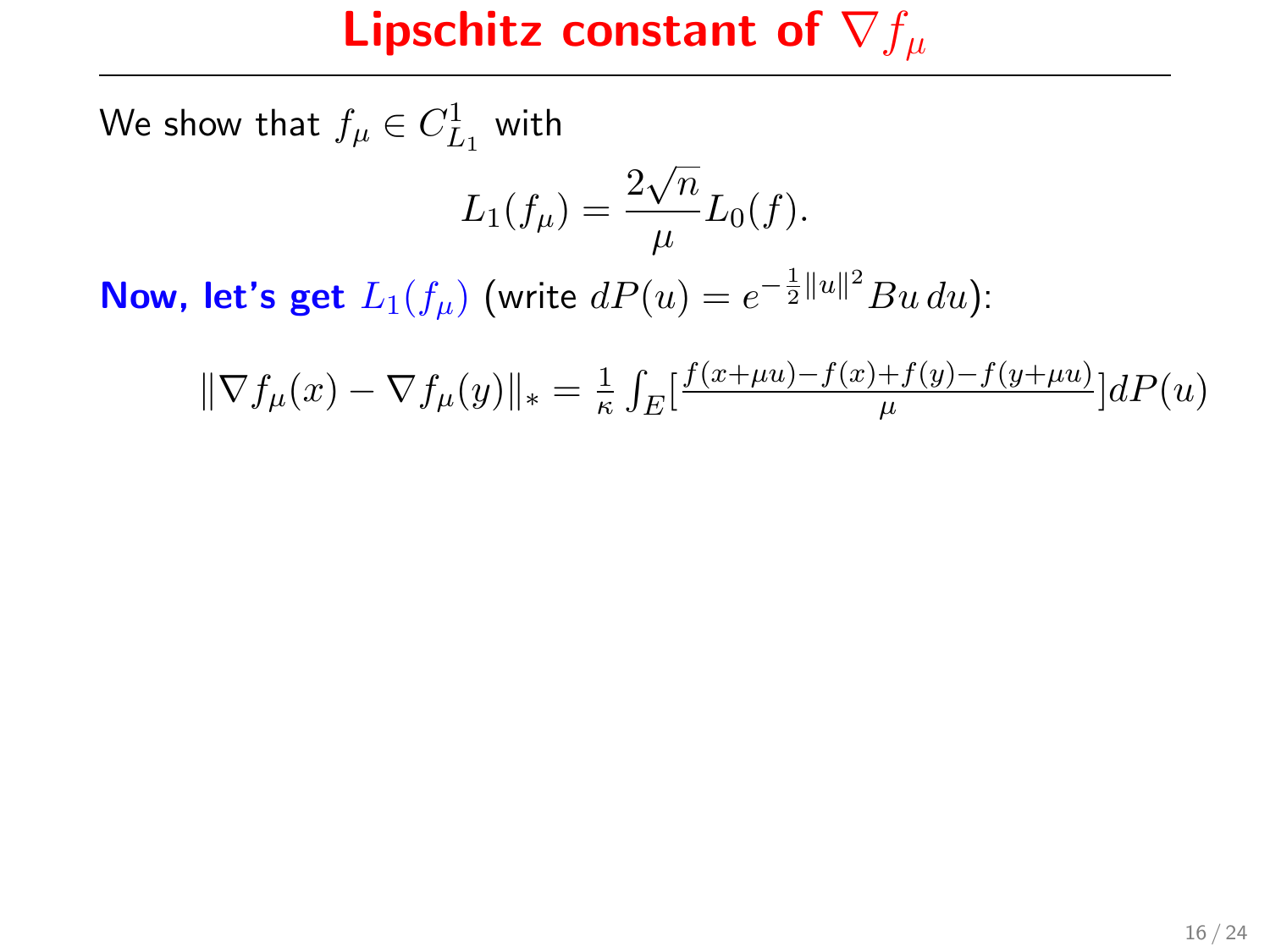We show that  $f_{\mu} \in C^1_{L_1}$  with

$$
L_1(f_\mu) = \frac{2\sqrt{n}}{\mu} L_0(f).
$$

$$
\|\nabla f_{\mu}(x) - \nabla f_{\mu}(y)\|_{*} = \frac{1}{\kappa} \int_{E} \left[ \frac{f(x + \mu u) - f(x) + f(y) - f(y + \mu u)}{\mu} \right] dP(u)
$$
  

$$
\leq \frac{1}{\mu \kappa} \int_{E} |f(x + \mu u) - f(x) + f(y) - f(y + \mu u)| \|Bu\|_{2} e^{-\frac{1}{2} \|u\|^{2}} du
$$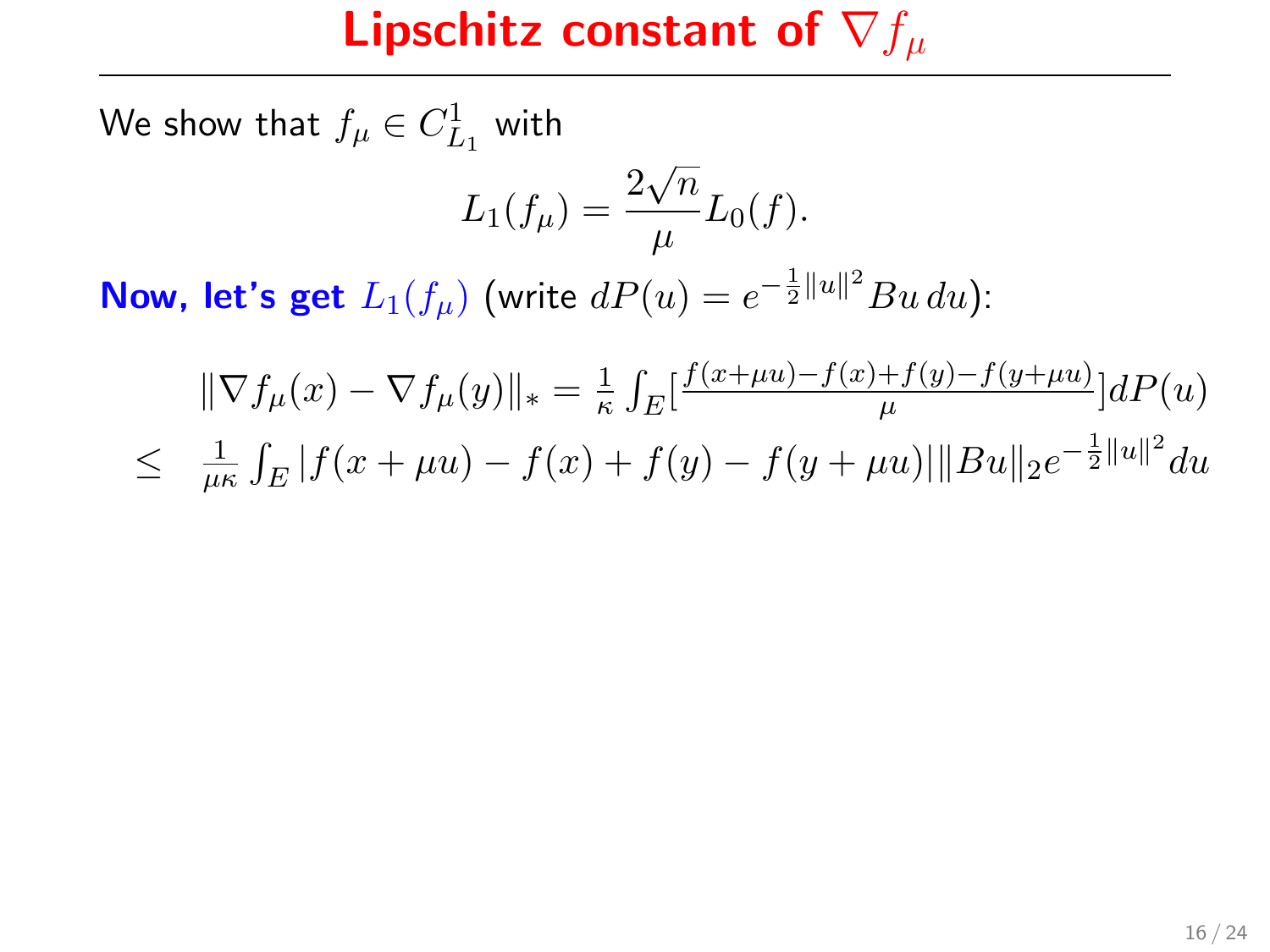We show that  $f_{\mu} \in C^1_{L_1}$  with

$$
L_1(f_\mu) = \frac{2\sqrt{n}}{\mu} L_0(f).
$$

$$
\begin{aligned}\n\|\nabla f_{\mu}(x) - \nabla f_{\mu}(y)\|_{*} &= \frac{1}{\kappa} \int_{E} \left[ \frac{f(x + \mu u) - f(x) + f(y) - f(y + \mu u)}{\mu} \right] dP(u) \\
&\leq \frac{1}{\mu \kappa} \int_{E} |f(x + \mu u) - f(x) + f(y) - f(y + \mu u) | \|Bu\|_{2} e^{-\frac{1}{2} \|u\|^{2}} du \\
&\leq \frac{2L_{0}(f)}{\kappa \mu} \int_{E} \|u\| e^{-\frac{1}{2} \|u\|^{2}} du \\
&\leq \frac{2L_{0}(f)}{\mu} \sqrt{n}.\n\end{aligned}
$$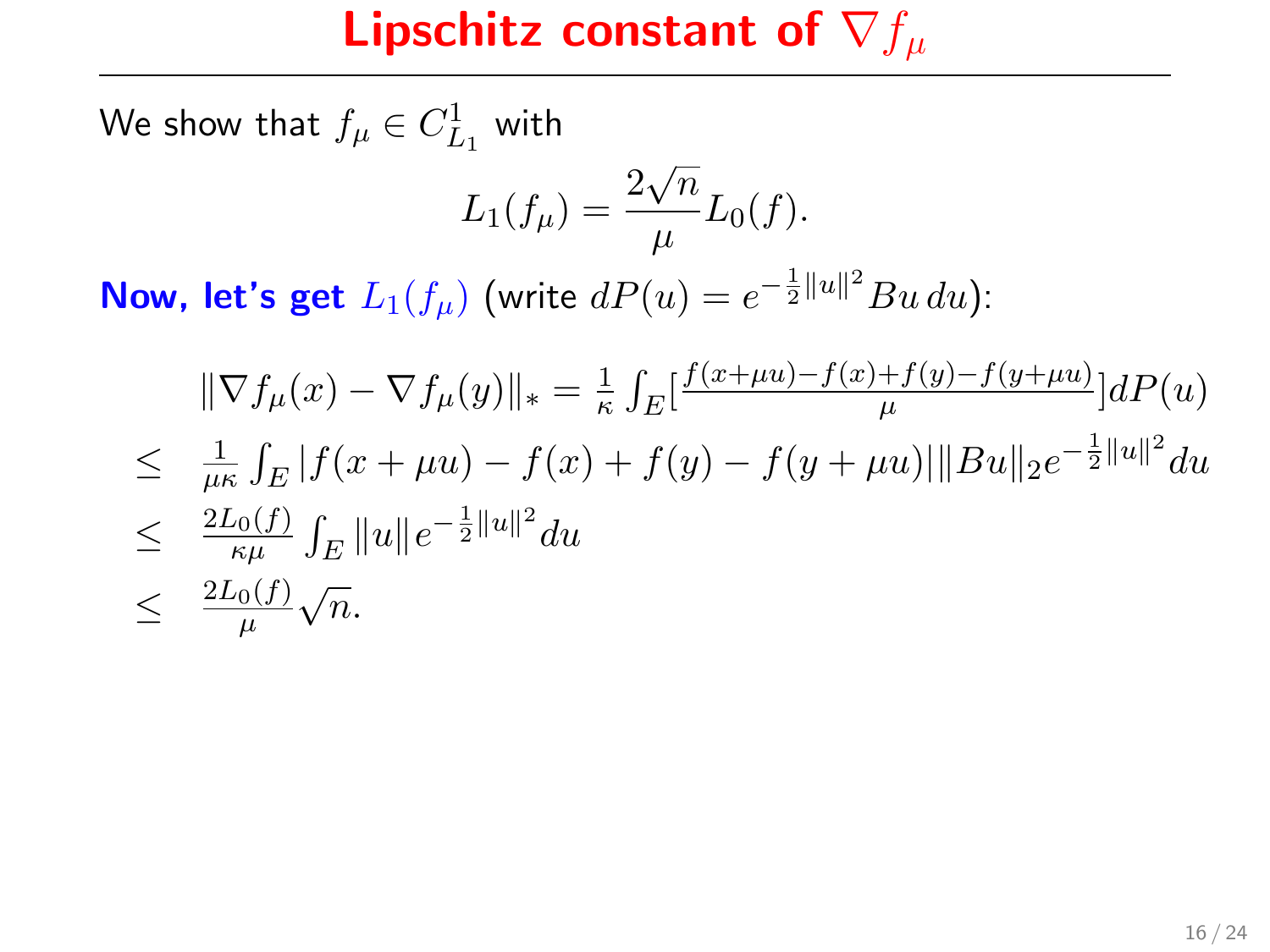Let  $u \sim \mathcal{N}(0, B^{-1}).$  For  $\mu \geq 0,$  we define  $\boldsymbol{\mathsf{gradient}\text{-}free}$  oracles ¤ङ $\texttt{Sample}\,\,u\in E$  and return  $g_{\mu}(x)=\left\lceil \frac{f(x+\mu u)-f(x)}{\mu}\right\rceil$  $\frac{u)-f(x)}{\mu}\Big|Bu$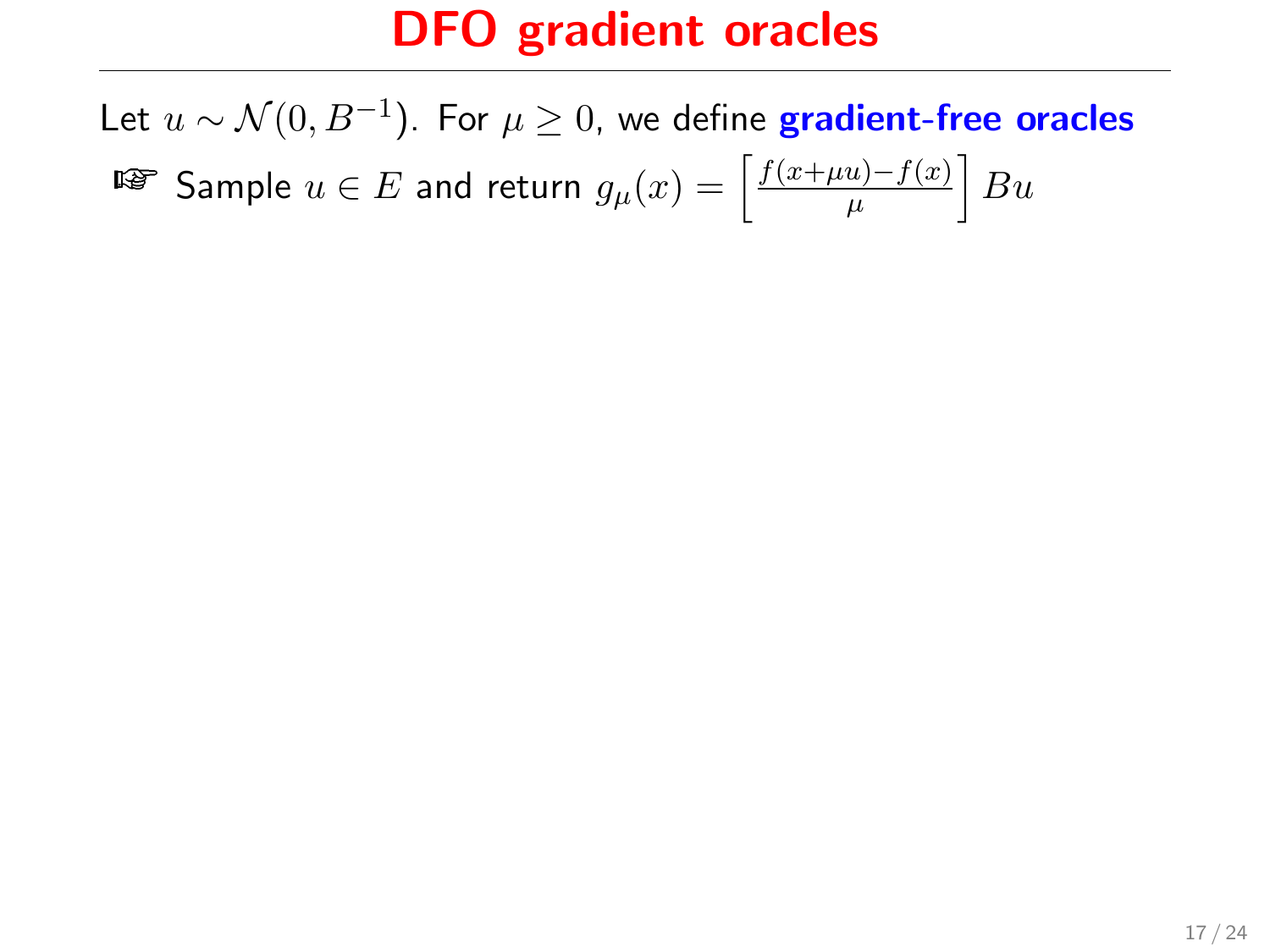Let  $u \sim \mathcal{N}(0, B^{-1}).$  For  $\mu \geq 0,$  we define  $\boldsymbol{\mathsf{gradient}\text{-}free}$  oracles ¤ङ $\texttt{Sample}\,\,u\in E$  and return  $g_{\mu}(x)=\left\lceil \frac{f(x+\mu u)-f(x)}{\mu}\right\rceil$  $\frac{u)-f(x)}{\mu}\Big|Bu$  $\widehat{g}_{\mu}(x)=\left[\frac{f(x+\mu u)-f(x-\mu u)}{2\mu}\right]$  $\frac{1-f(x-\mu u)}{2\mu}\Big|Bu$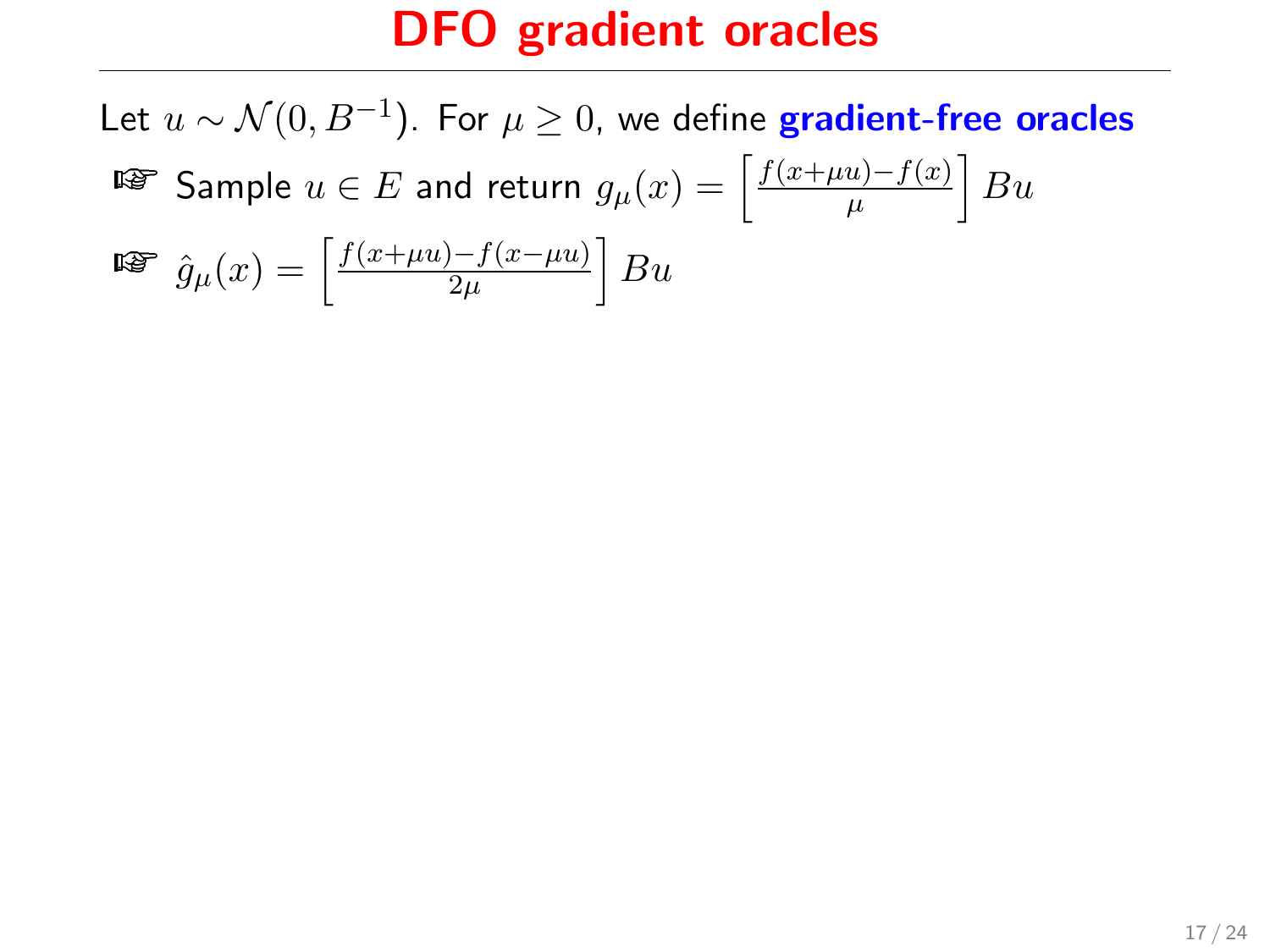Let  $u \sim \mathcal{N}(0, B^{-1}).$  For  $\mu \geq 0,$  we define  $\boldsymbol{\mathsf{gradient}\text{-}free}$  oracles ¤ङ $\texttt{Sample}\,\,u\in E$  and return  $g_{\mu}(x)=\left\lceil \frac{f(x+\mu u)-f(x)}{\mu}\right\rceil$  $\frac{u)-f(x)}{\mu}\Big|Bu$  $\widehat{g}_{\mu}(x)=\left[\frac{f(x+\mu u)-f(x-\mu u)}{2\mu}\right]$  $\frac{1-f(x-\mu u)}{2\mu}\Big|Bu$  $\mathbb{F}$  More generally:  $g_0(x) = f'(x, u) \cdot Bu$ Note:

$$
f'(x, u) = \lim_{\mu \downarrow 0} \frac{f(x + \mu u) - f(x)}{\mu}
$$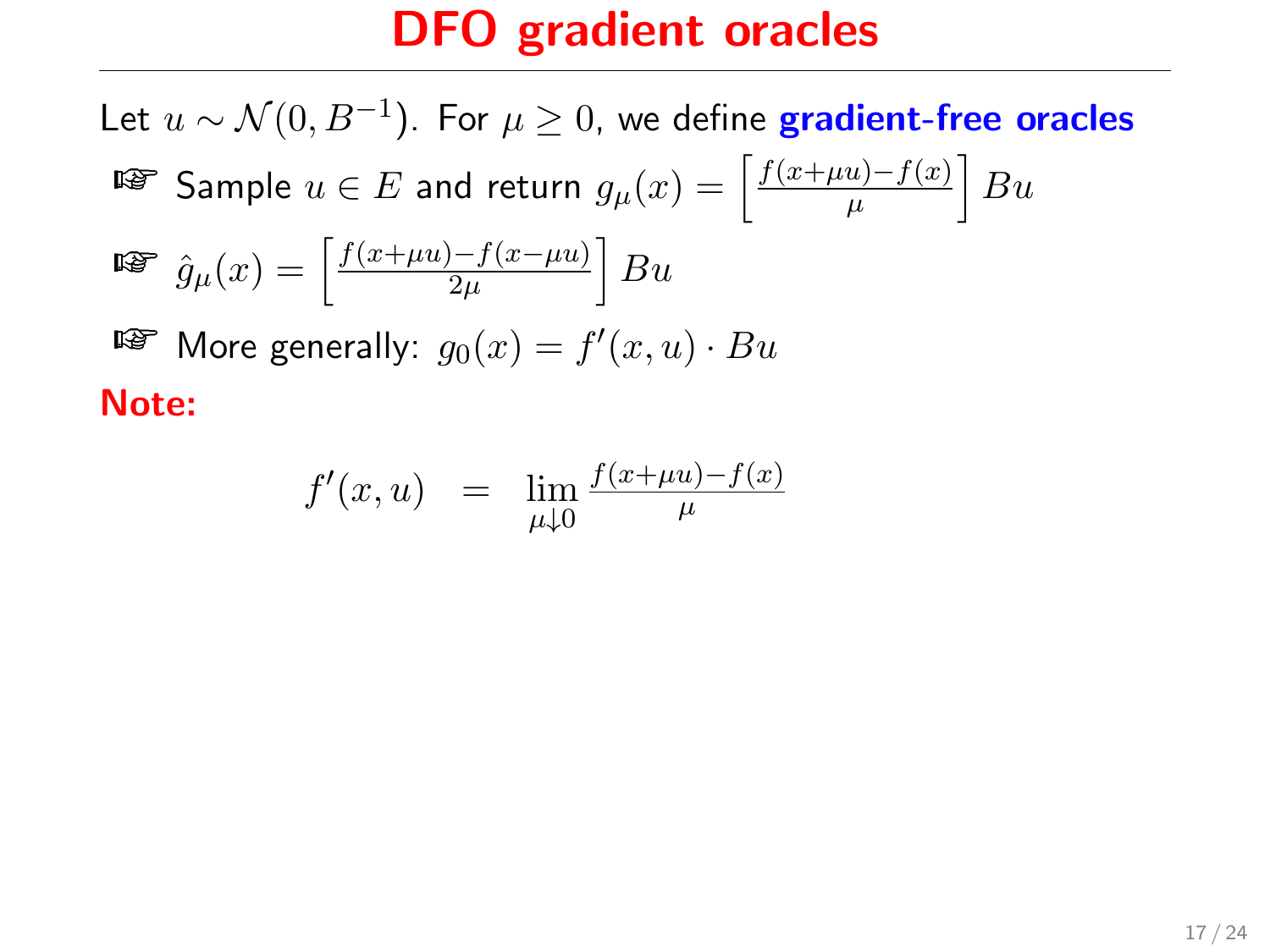Let  $u \sim \mathcal{N}(0, B^{-1}).$  For  $\mu \geq 0,$  we define  $\boldsymbol{\mathsf{gradient}\text{-}free}$  oracles ¤ङ $\texttt{Sample}\,\,u\in E$  and return  $g_{\mu}(x)=\left\lceil \frac{f(x+\mu u)-f(x)}{\mu}\right\rceil$  $\frac{u)-f(x)}{\mu}\Big|Bu$  $\widehat{g}_{\mu}(x)=\left[\frac{f(x+\mu u)-f(x-\mu u)}{2\mu}\right]$  $\frac{1-f(x-\mu u)}{2\mu}\Big|Bu$  $\mathbb{F}$  More generally:  $g_0(x) = f'(x, u) \cdot Bu$ Note:

$$
f'(x, u) = \lim_{\mu \downarrow 0} \frac{f(x + \mu u) - f(x)}{\mu}
$$
  

$$
\nabla f_0(x) = \frac{1}{\kappa} \int_E f'(x, u) e^{-\frac{1}{2} ||u||^2} Bu \, du.
$$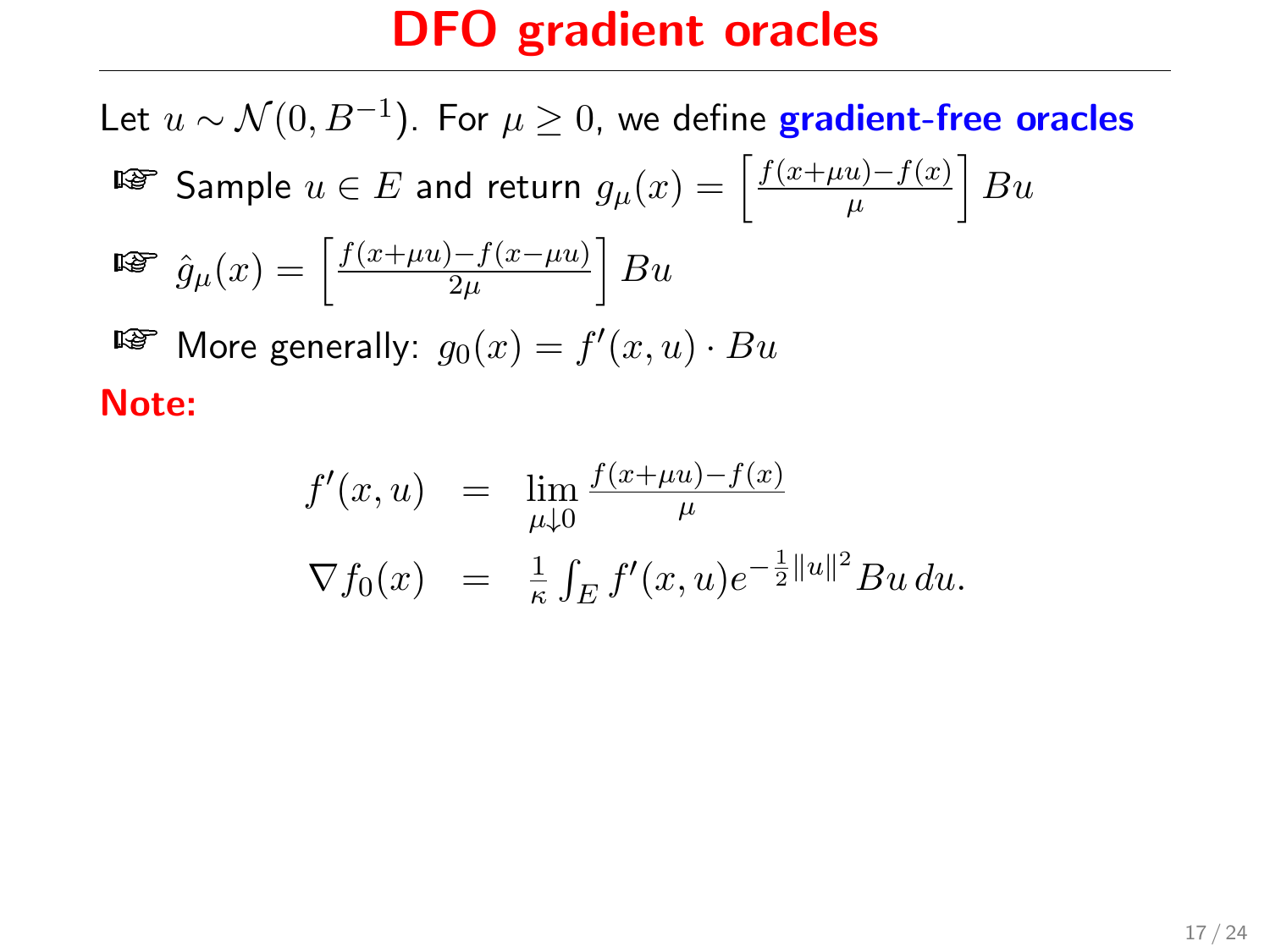Let  $u \sim \mathcal{N}(0, B^{-1}).$  For  $\mu \geq 0,$  we define  $\boldsymbol{\mathsf{gradient}\text{-}free}$  oracles ¤ङ $\texttt{Sample}\,\,u\in E$  and return  $g_{\mu}(x)=\left\lceil \frac{f(x+\mu u)-f(x)}{\mu}\right\rceil$  $\frac{u)-f(x)}{\mu}\Big|Bu$  $\widehat{g}_{\mu}(x)=\left[\frac{f(x+\mu u)-f(x-\mu u)}{2\mu}\right]$  $\frac{1-f(x-\mu u)}{2\mu}\Big|Bu$  $\mathbb{F}$  More generally:  $g_0(x) = f'(x, u) \cdot Bu$ Note:

$$
f'(x, u) = \lim_{\mu \downarrow 0} \frac{f(x + \mu u) - f(x)}{\mu}
$$
  

$$
\nabla f_0(x) = \frac{1}{\kappa} \int_E f'(x, u) e^{-\frac{1}{2} ||u||^2} Bu \, du.
$$

**Exercise:** If f is differentiable at x, show that  $\nabla f_0(x) = \nabla f(x)$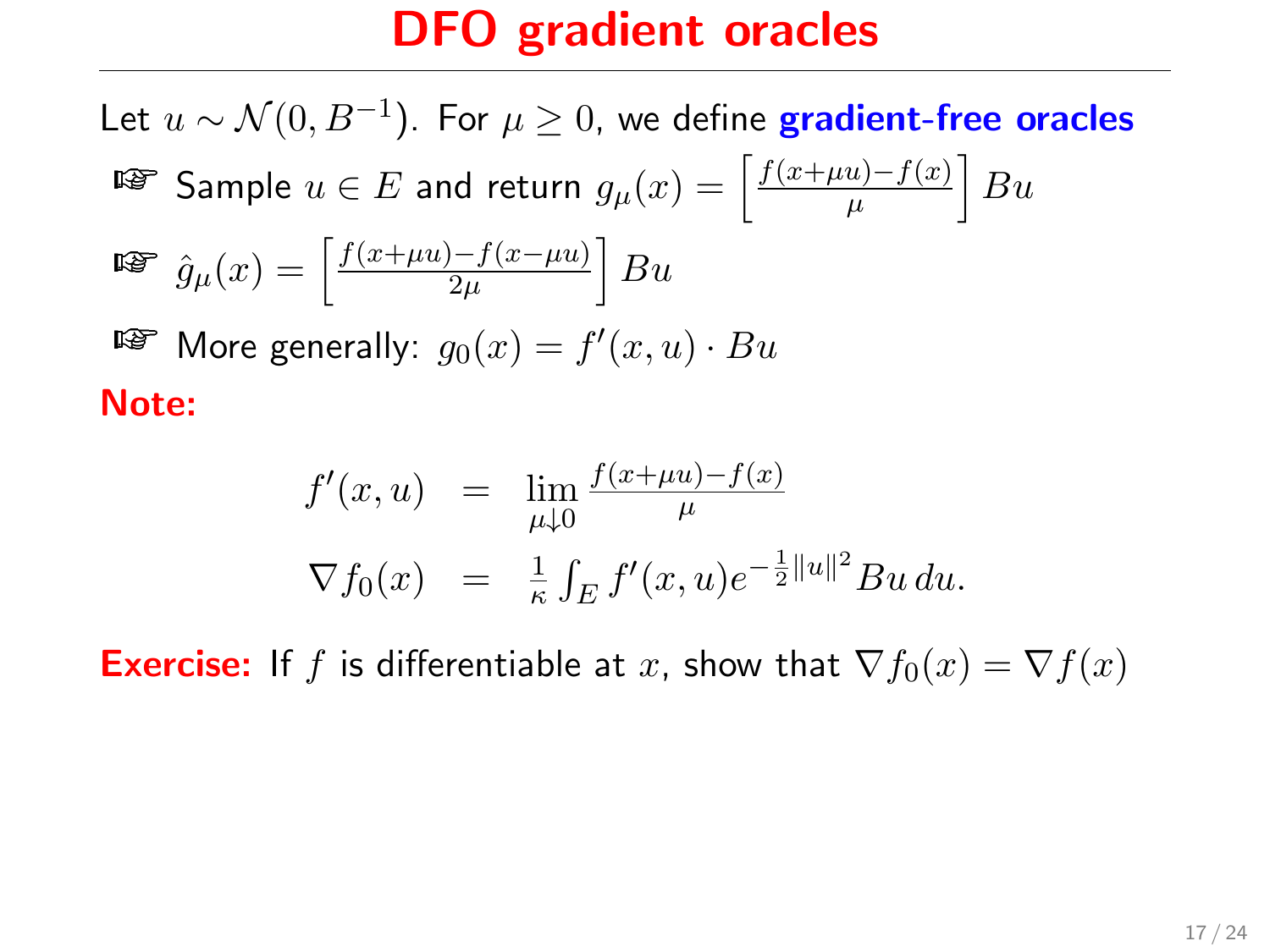$$
\min_{x \in \mathcal{X}} f(x)
$$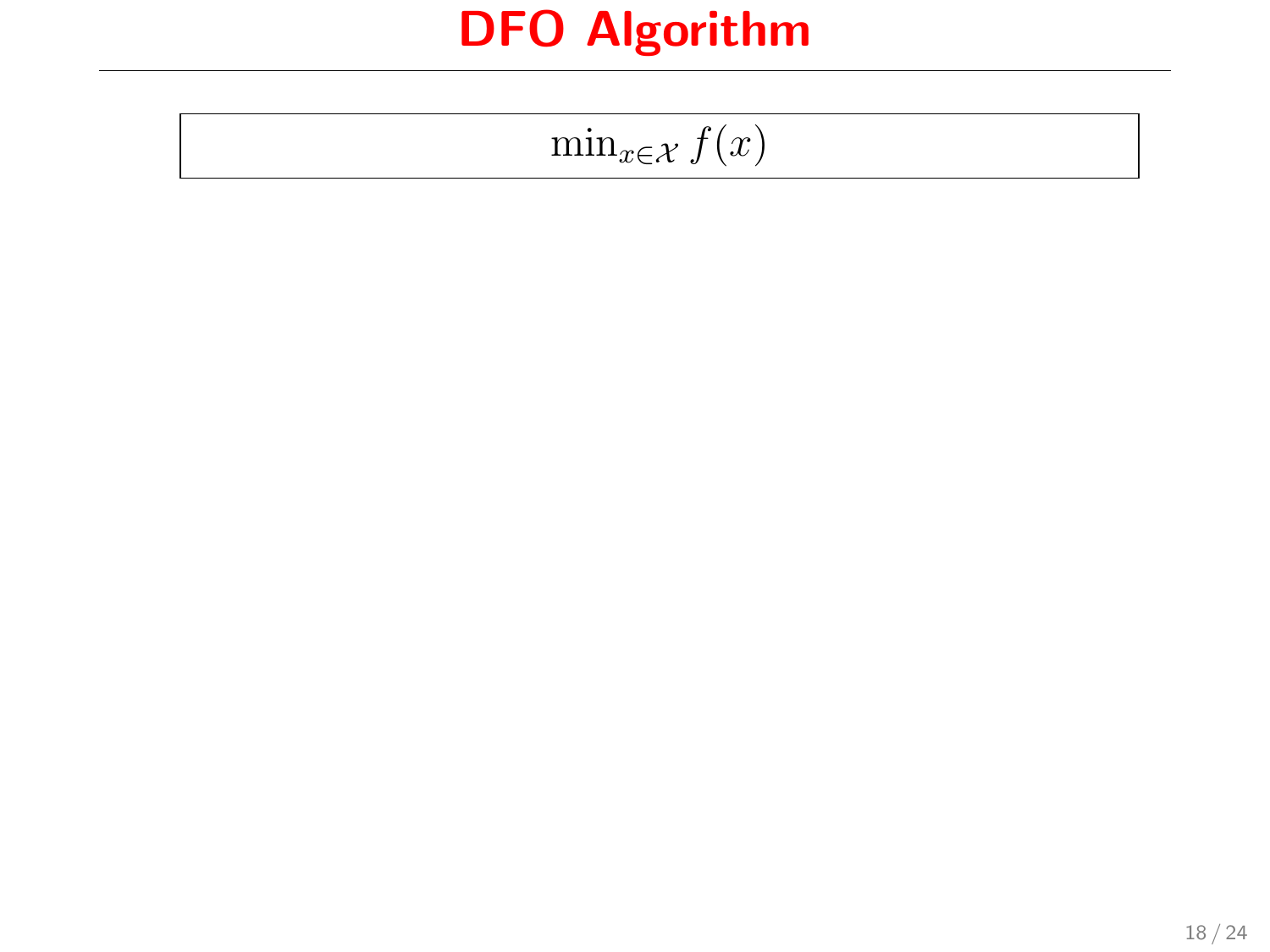$\min_{x \in \mathcal{X}} f(x)$ 

#### Method:  $\mathcal{R}_{\mu}$

• Choose  $x_0 \in \mathcal{X}$  (If  $\mu = 0$ ,  $x_0$  must be unconstrained min!)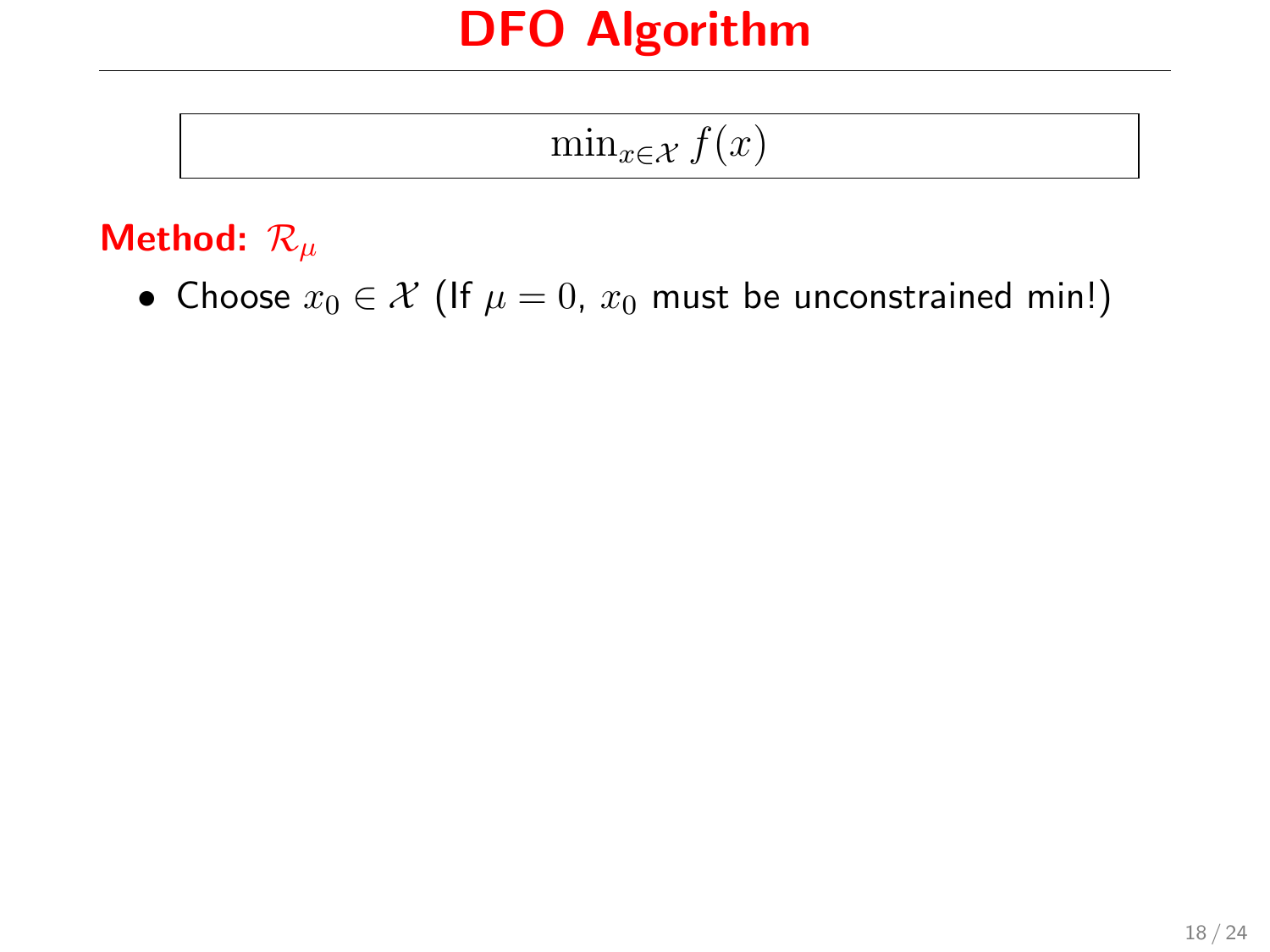$\min_{x \in \mathcal{X}} f(x)$ 

#### Method:  $\mathcal{R}_{\mu}$

- Choose  $x_0 \in \mathcal{X}$  (If  $\mu = 0$ ,  $x_0$  must be unconstrained min!)
- At iteration  $k \geq 0$ :  $\rightarrow$  Generate  $u_k$  ∈  $E$  and compute  $g_\mu(x_k)$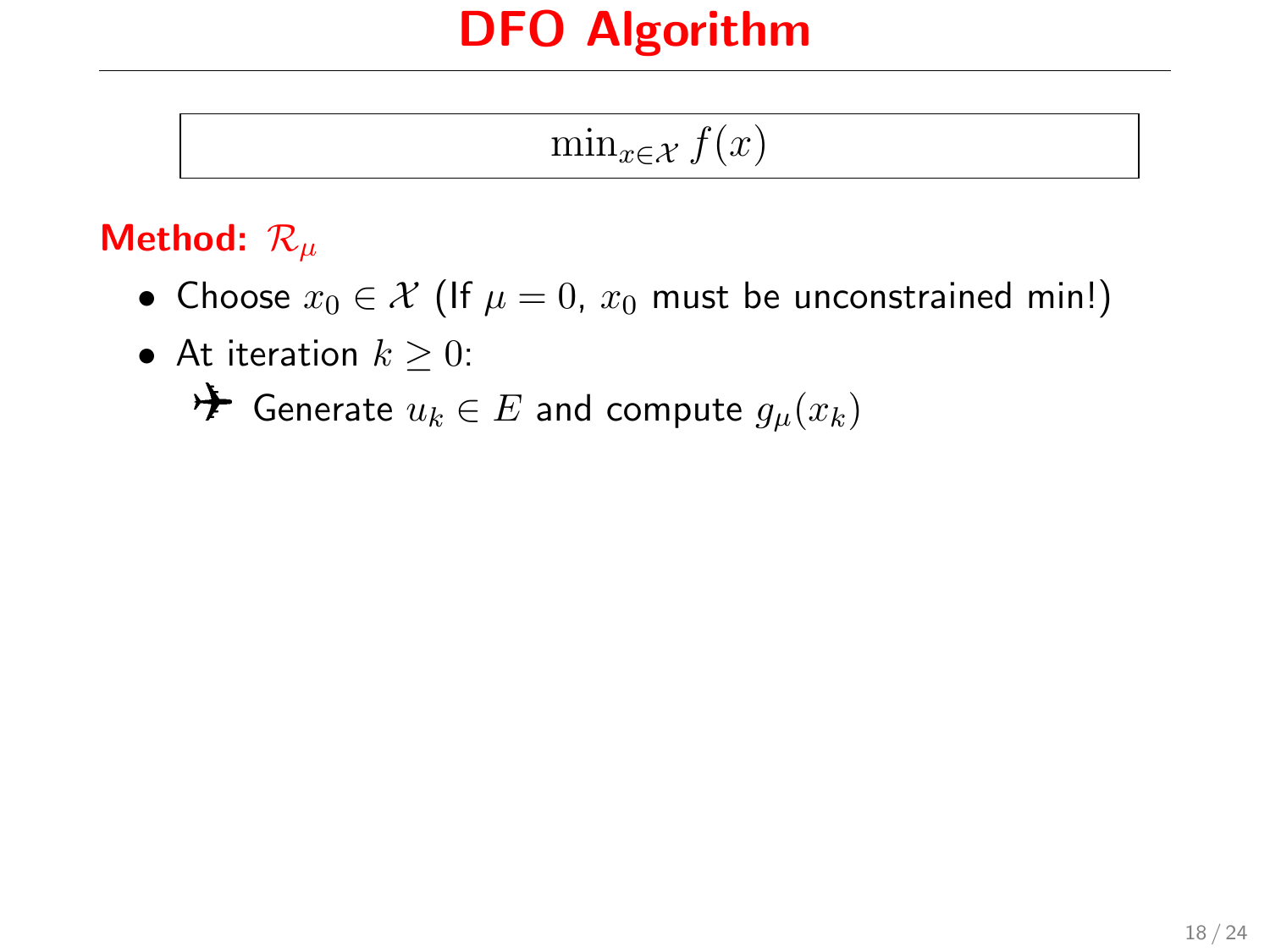$\min_{x \in \mathcal{X}} f(x)$ 

#### Method:  $\mathcal{R}_{\mu}$

• Choose  $x_0 \in \mathcal{X}$  (If  $\mu = 0$ ,  $x_0$  must be unconstrained min!)

\n- At iteration 
$$
k \geq 0
$$
:
\n- \n  $\blacktriangleright$  Generate  $u_k \in E$  and compute  $g_\mu(x_k)$
\n- \n  $\blacktriangleright$  Update  $x_{k+1} = P_\mathcal{X}(x_k - h_k B^{-1} g_\mu(x_k))$
\n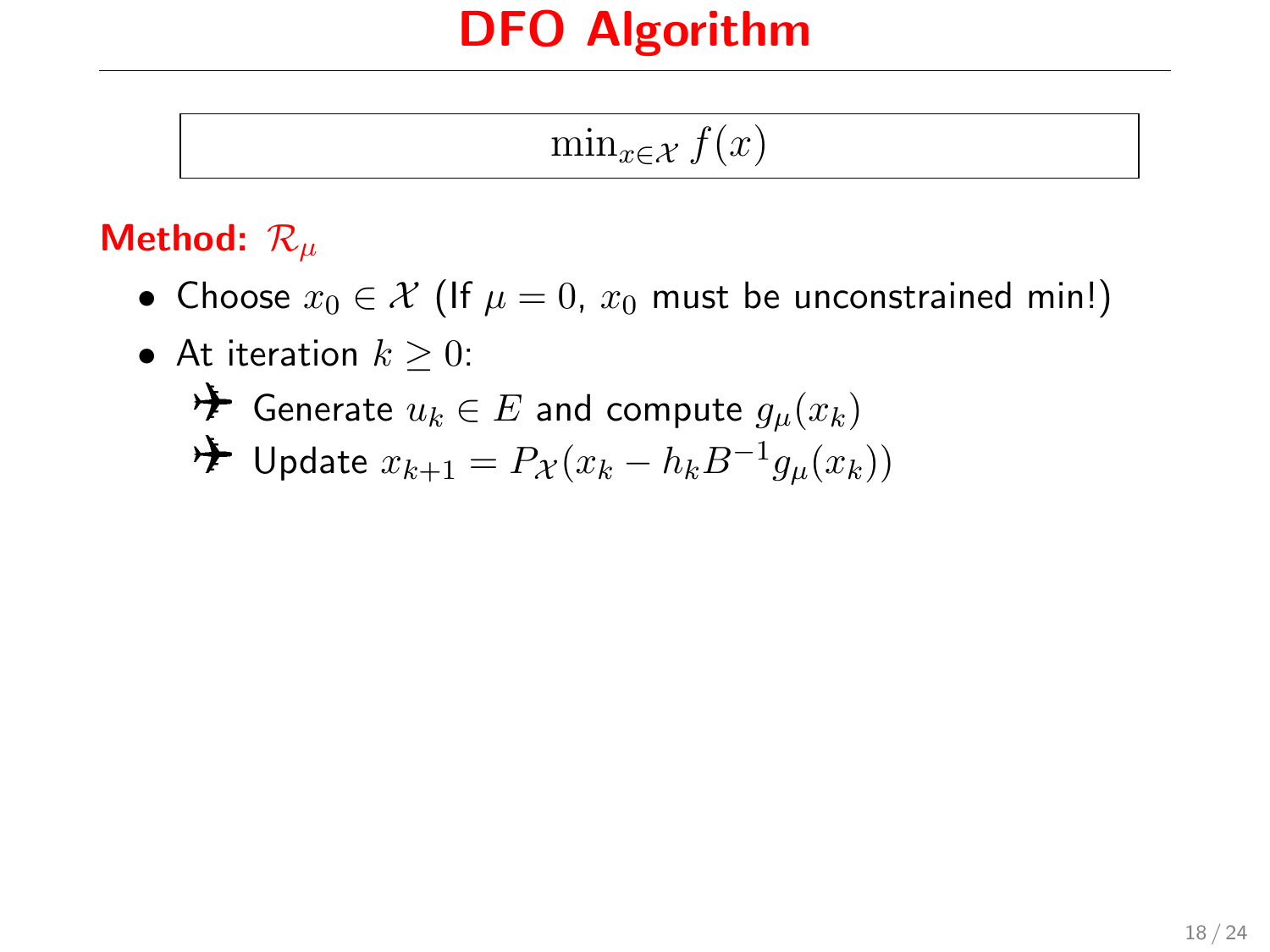$\blacktriangleright$  Method generates a random sequence  $\{x_k\}.$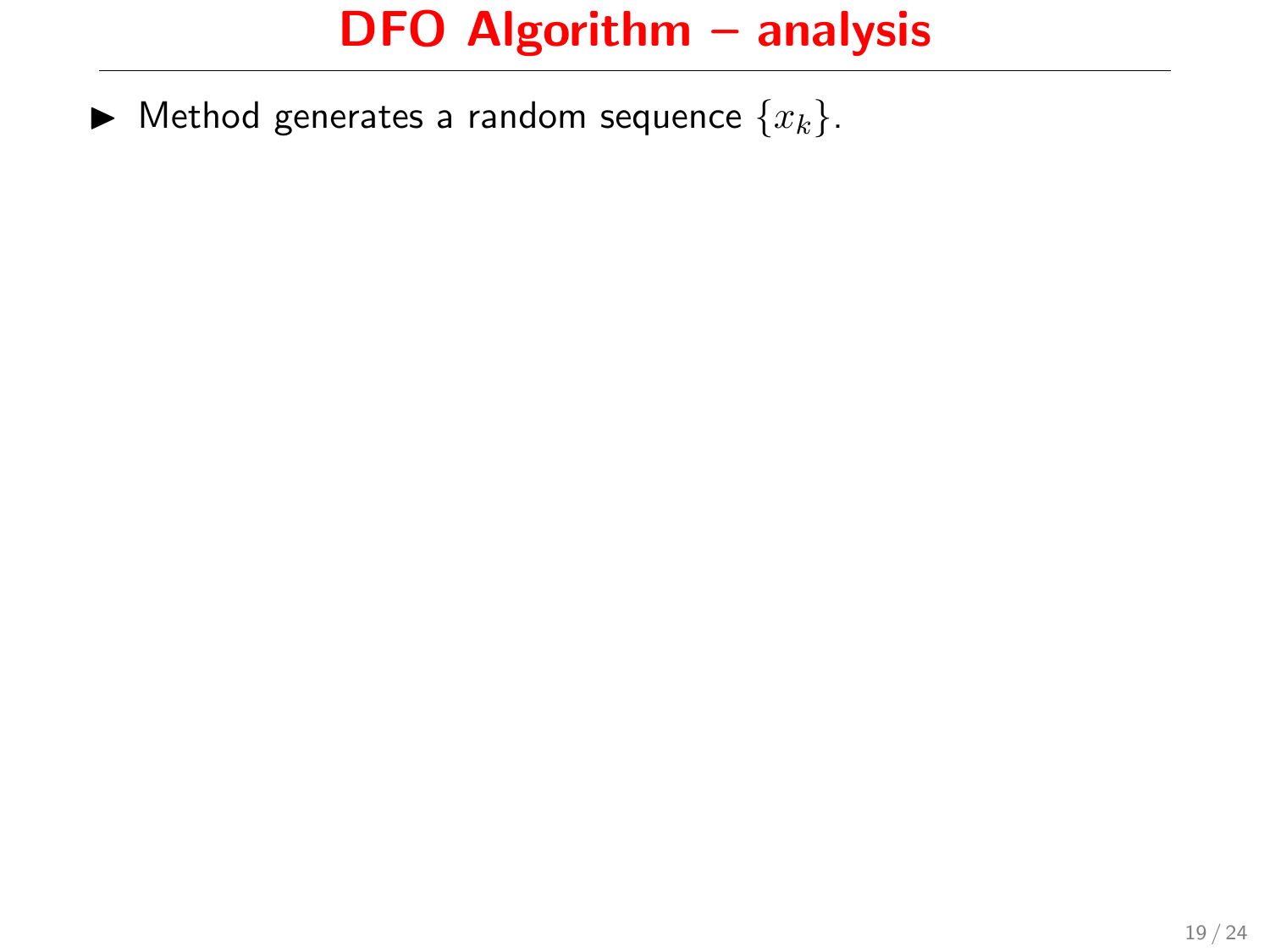- $\blacktriangleright$  Method generates a random sequence  $\{x_k\}.$
- $\triangleright$  Denote collection of random variables up to iteration  $k$  as

$$
\mathcal{U}_k:=(u_0,u_1,\ldots,u_k),
$$

where  $u_k$  are i.i.d.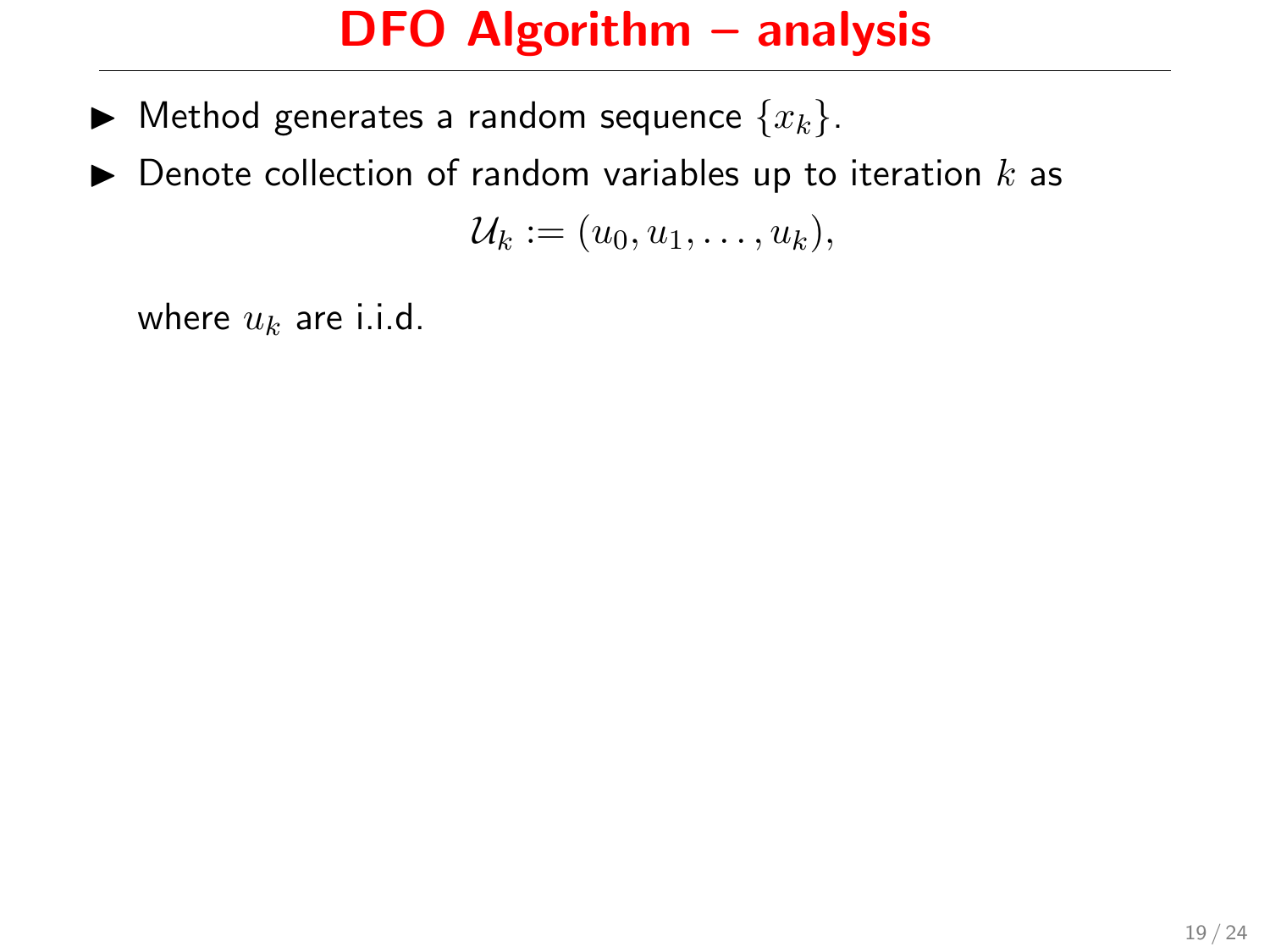- $\blacktriangleright$  Method generates a random sequence  $\{x_k\}$ .
- $\blacktriangleright$  Denote collection of random variables up to iteration  $k$  as  $\mathcal{U}_k := (u_0, u_1, \ldots, u_k),$

where  $u_k$  are i.i.d.

► Let  $\phi_0 := f(x_0)$  and  $\phi_k := E_{\mathcal{U}_{k-1}}[f(x_k)]$ , for  $k \geq 1$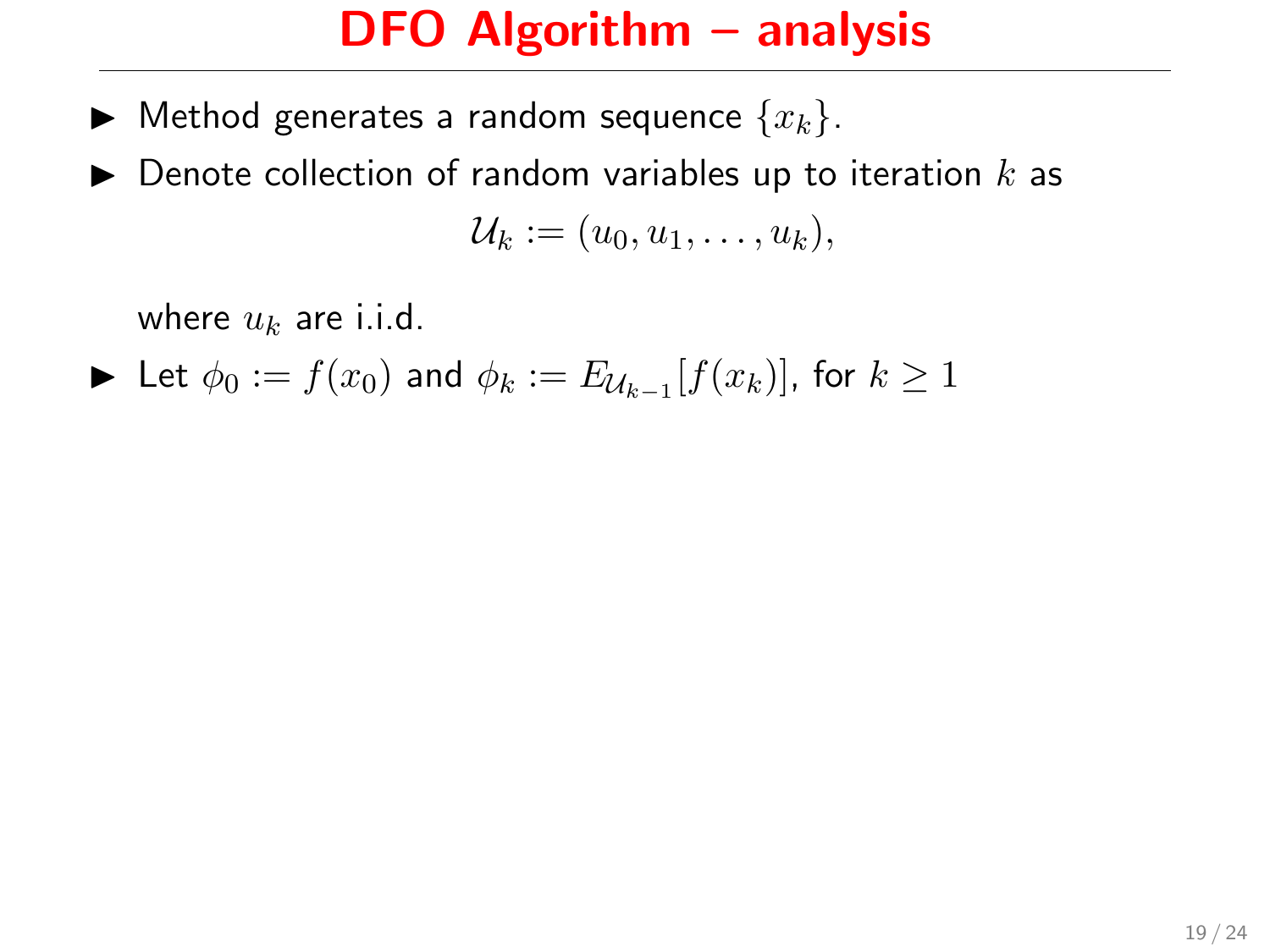- $\blacktriangleright$  Method generates a random sequence  $\{x_k\}$ .
- Denote collection of random variables up to iteration  $k$  as  $\mathcal{U}_k := (u_0, u_1, \ldots, u_k),$

where  $u_k$  are i.i.d.

$$
\blacktriangleright \hbox{ Let } \phi_0:=f(x_0) \hbox{ and } \phi_k:=E_{\mathcal{U}_{k-1}}[f(x_k)], \hbox{ for } k\geq 1
$$

**Theorem** Let  $\{x_k\}$  be generated by  $\mathcal{R}_0$ . Then, for  $T \geq 0$  $\overline{\nabla}^T$  $\sum_{k=0}^{1} h_k(\phi_k - f^*) \leq \frac{1}{2}$  $\frac{1}{2}||x_0 - x^*||^2 + \frac{(n+4)L_0^2(f)}{2}$  $\frac{1}{2}L_{0}^{2}(f)\sum\nolimits_{k}^{T}% \left( \tau_{k}\right) ^{2}K_{k}^{2}(\tau_{k}^{2}+\tau_{k}^{2})$  $\int_{k=0}^{1} h_k^2$ .

Now a subgradient type stepsize selection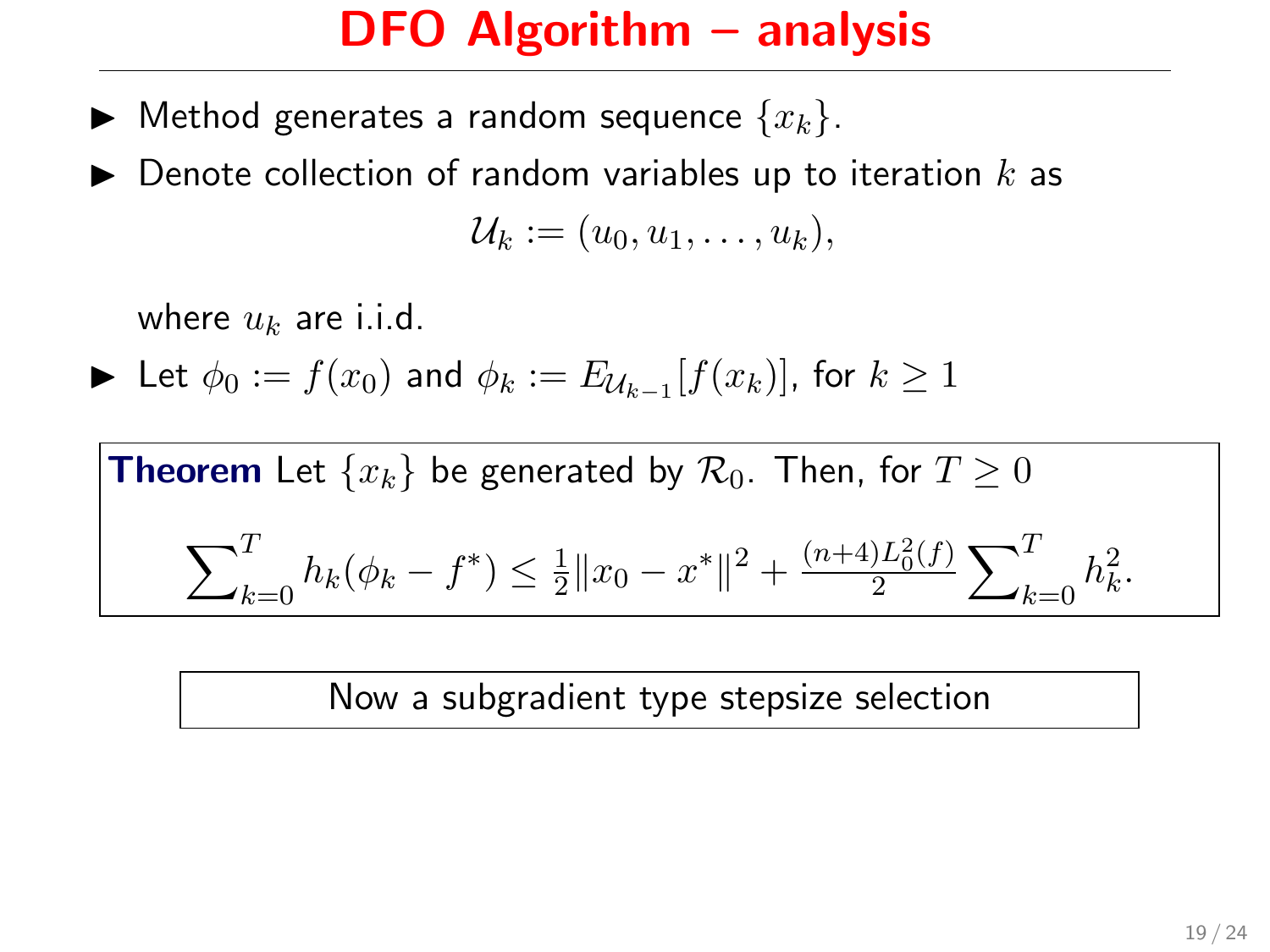$\mathbb{F}$  Define  $S_T := \sum_{k=0}^T h_k$ . **■■ Set**  $\hat{x}_T := \operatorname{argmin}_{0 \le k \le T} f(x_k)$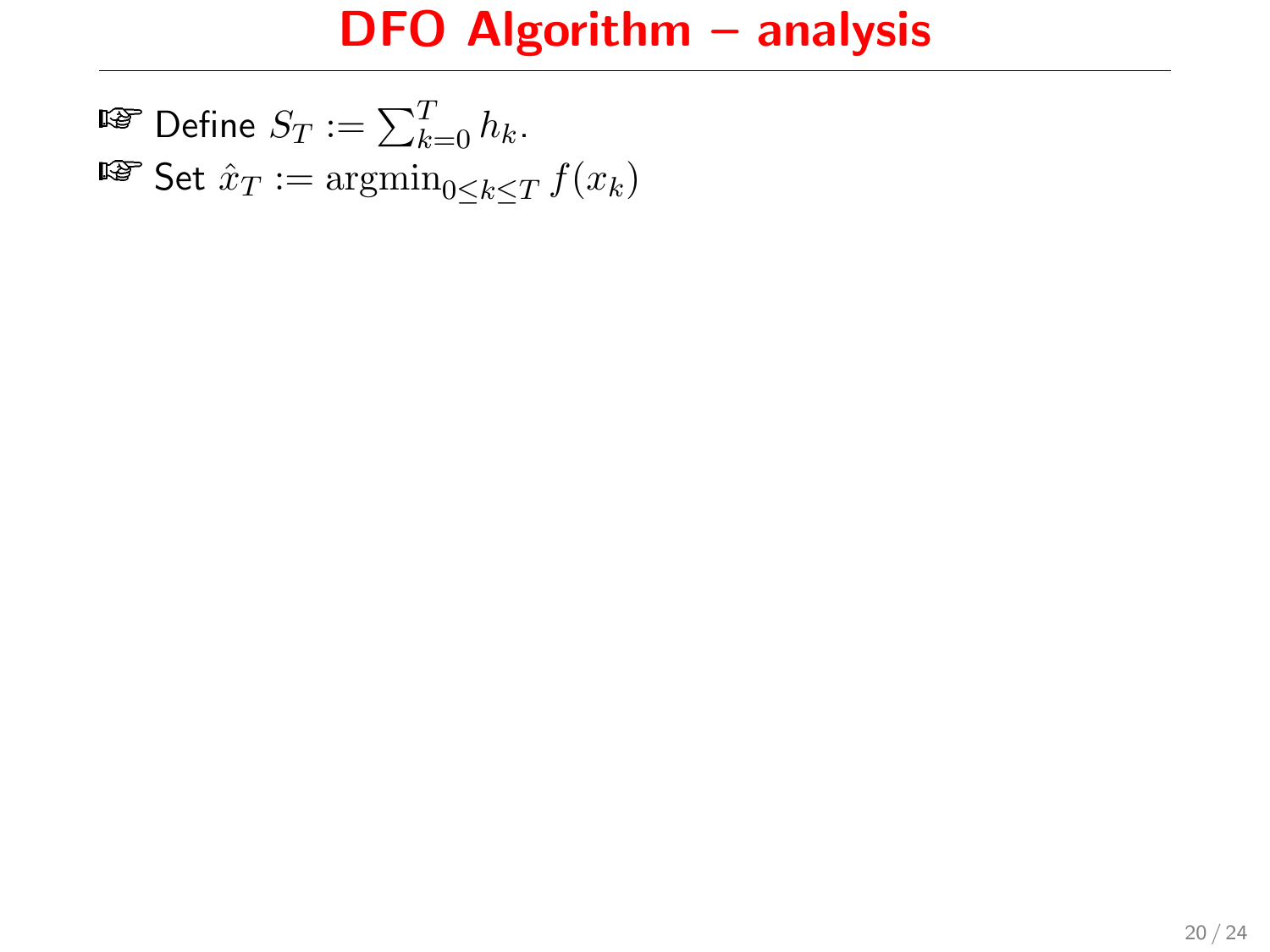$\mathbb{F}$  Define  $S_T := \sum_{k=0}^T h_k$ . **■■ Set**  $\hat{x}_T := \operatorname{argmin}_{0 \leq k \leq T} f(x_k)$ 

**Theorem** With above choice, and assuming  $\|x_0 - x^*\| \leq R$ , we have

$$
E_{\mathcal{U}_{T-1}}[f(\hat{x}_T)] - f^* \le L_0(f)R(n+4)^{1/2}\frac{1}{\sqrt{T+1}}
$$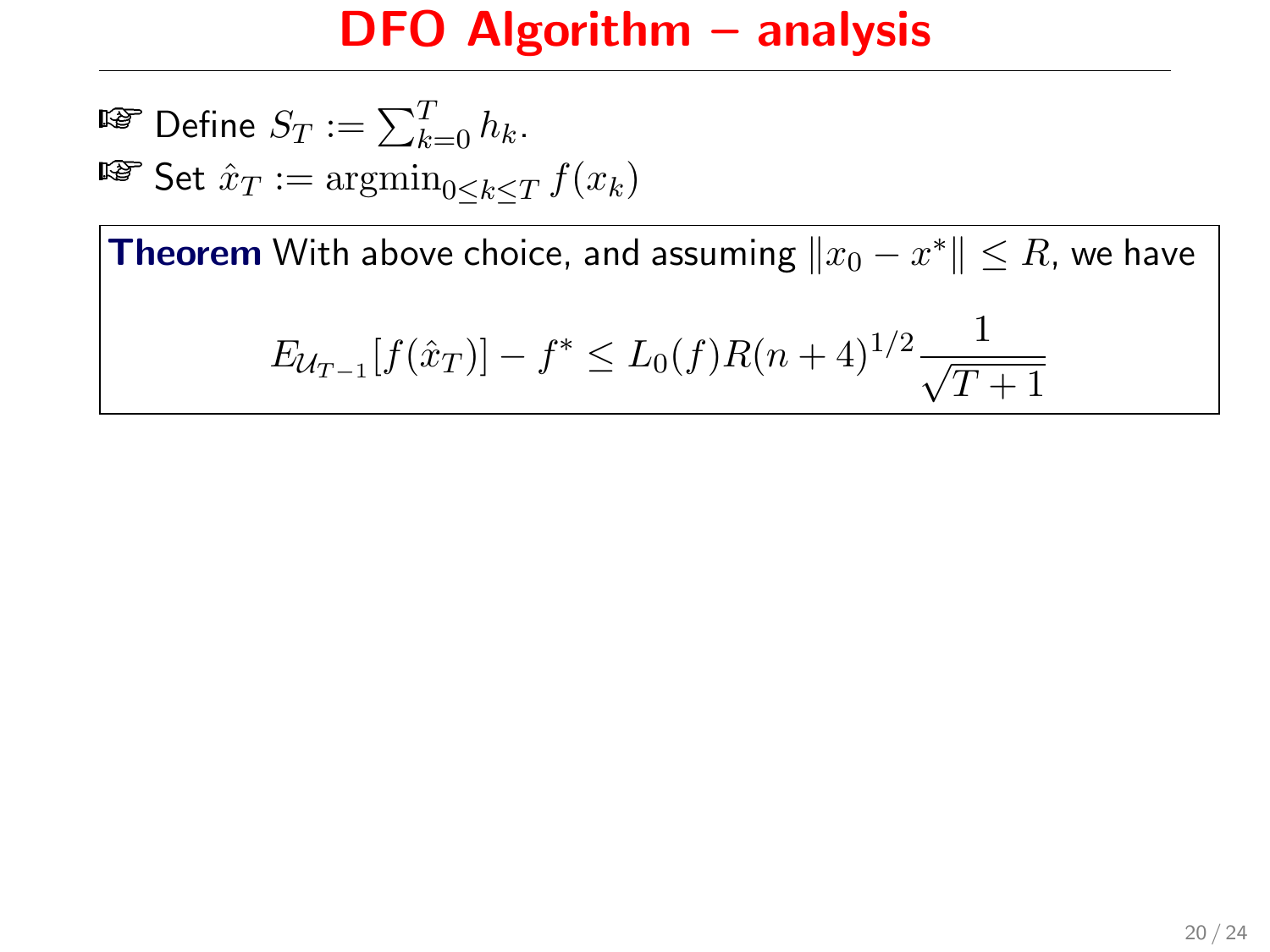$\mathbb{F}$  Define  $S_T := \sum_{k=0}^T h_k$ . **■■ Set**  $\hat{x}_T := \operatorname{argmin}_{0 \leq k \leq T} f(x_k)$ 

**Theorem** With above choice, and assuming  $\|x_0 - x^*\| \leq R$ , we have

$$
E_{\mathcal{U}_{T-1}}[f(\hat{x}_T)] - f^* \le L_0(f)R(n+4)^{1/2}\frac{1}{\sqrt{T+1}}
$$

**Proof:** Let us show this  $O(1/$ √  $T)$  result.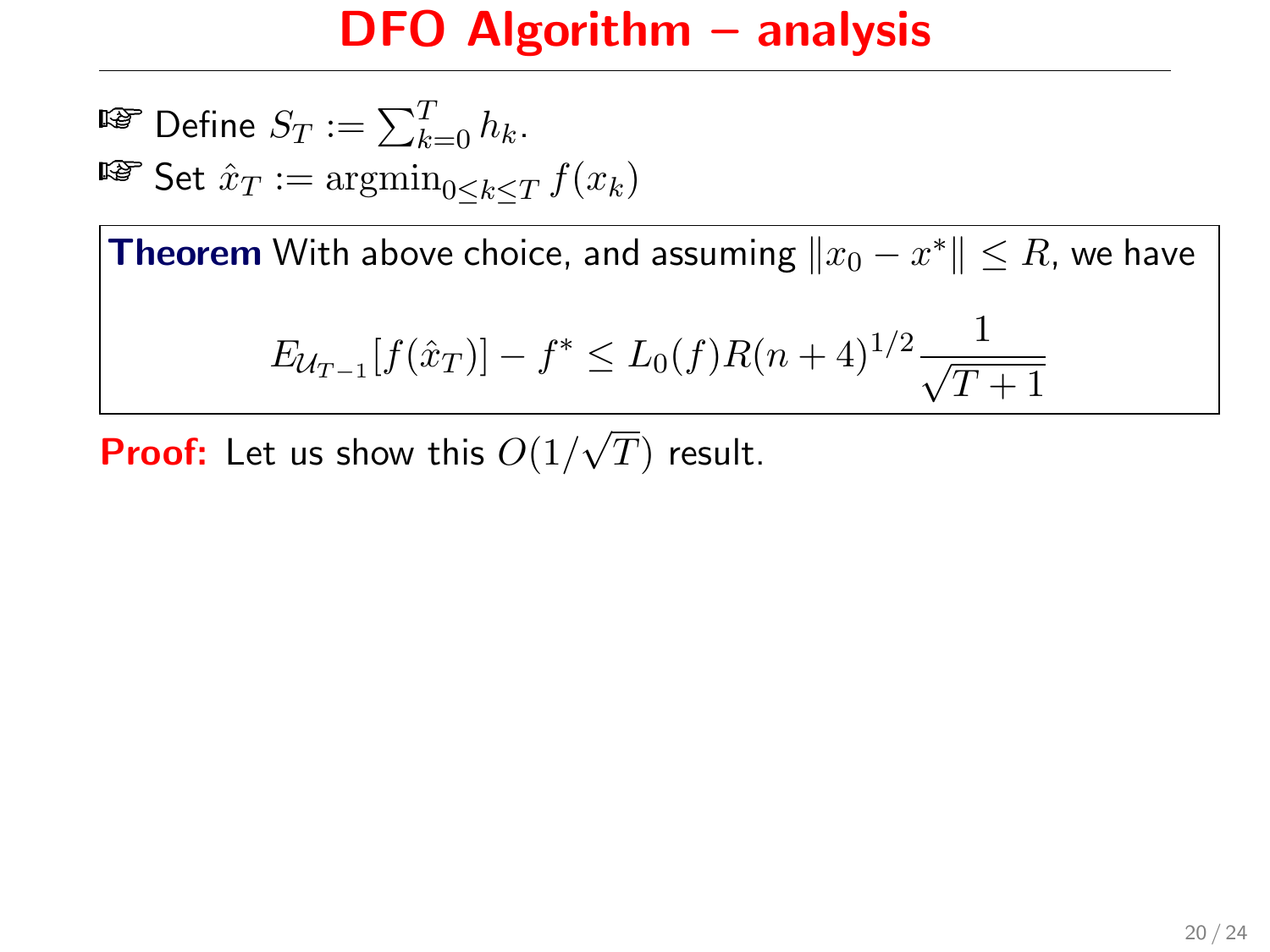$\mathbb{F}$  Define  $S_T := \sum_{k=0}^T h_k$ . **■■ Set**  $\hat{x}_T := \operatorname{argmin}_{0 \leq k \leq T} f(x_k)$ 

**Theorem** With above choice, and assuming  $\|x_0 - x^*\| \leq R$ , we have

$$
E_{\mathcal{U}_{T-1}}[f(\hat{x}_T)] - f^* \le L_0(f)R(n+4)^{1/2}\frac{1}{\sqrt{T+1}}
$$

**Proof:** Let us show this  $O(1/$ √  $T)$  result.

$$
f(\hat{x}_T) - f^* \leq \frac{1}{S_T} \sum_{k=0}^T h_k(f(x_k) - f^*)
$$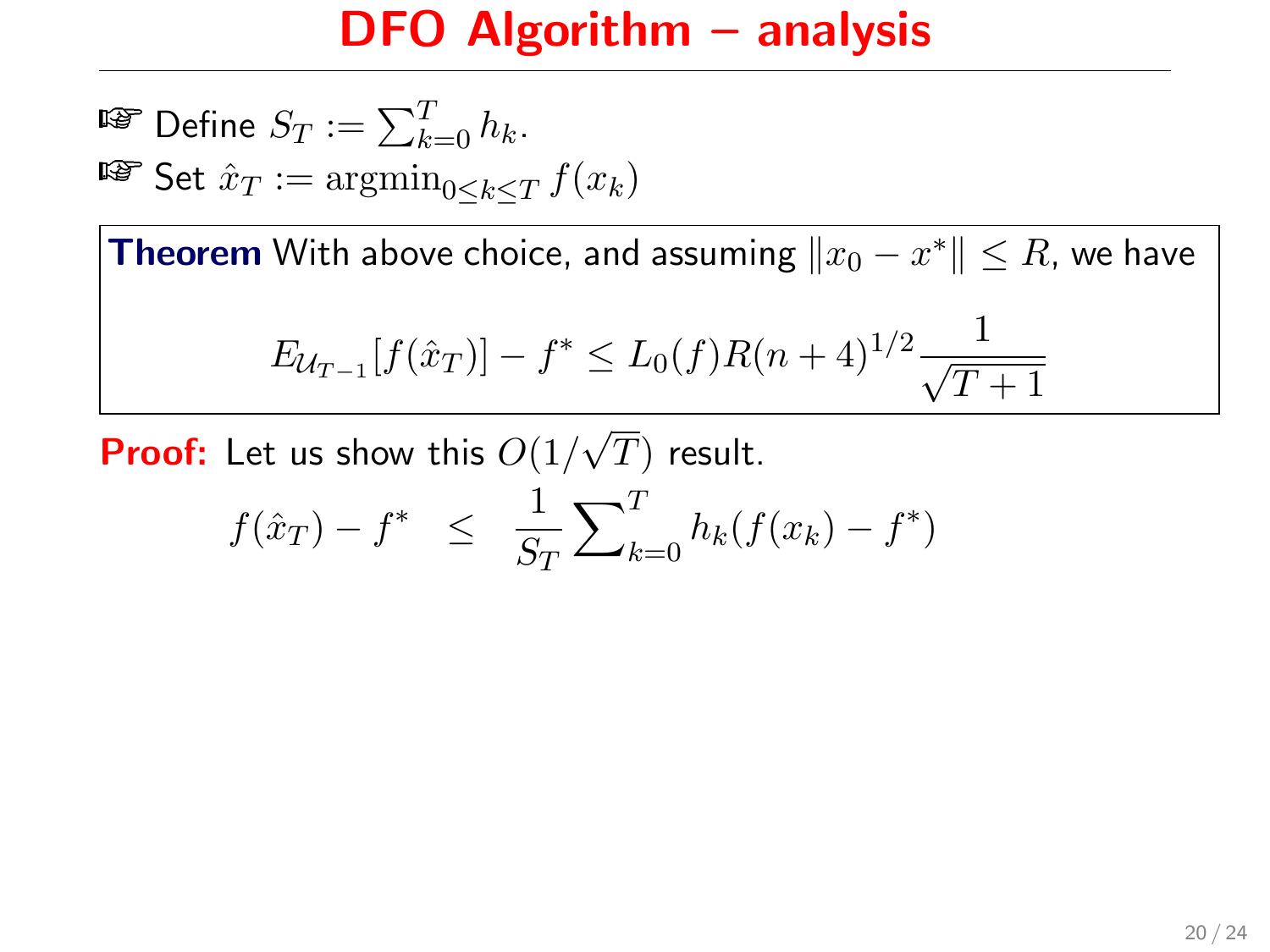$\mathbb{F}$  Define  $S_T := \sum_{k=0}^T h_k$ . **■■ Set**  $\hat{x}_T := \operatorname{argmin}_{0 \leq k \leq T} f(x_k)$ 

**Theorem** With above choice, and assuming  $\|x_0 - x^*\| \leq R$ , we have

$$
E_{\mathcal{U}_{T-1}}[f(\hat{x}_T)] - f^* \le L_0(f)R(n+4)^{1/2}\frac{1}{\sqrt{T+1}}
$$

**Proof:** Let us show this  $O(1/$ √  $T)$  result.

$$
f(\hat{x}_T) - f^* \leq \frac{1}{S_T} \sum_{k=0}^T h_k (f(x_k) - f^*)
$$
  
\n
$$
E_{\mathcal{U}_{T-1}}[f(\hat{x}_T)] - f^* \leq E_{\mathcal{U}_{T-1}} \Big[ \frac{1}{S_T} \sum_{k=0}^T h_k (f(x_k) - f^*) \Big]
$$
  
\n
$$
\leq \frac{1}{S_T} \Big[ \frac{1}{2} ||x_0 - x^*||^2 + \frac{n+4}{2} L_0^2(f) \sum_{k=0}^T h_k^2 \Big]
$$

Now, minimize over  $h_k$  (assuming fixed  $T$ )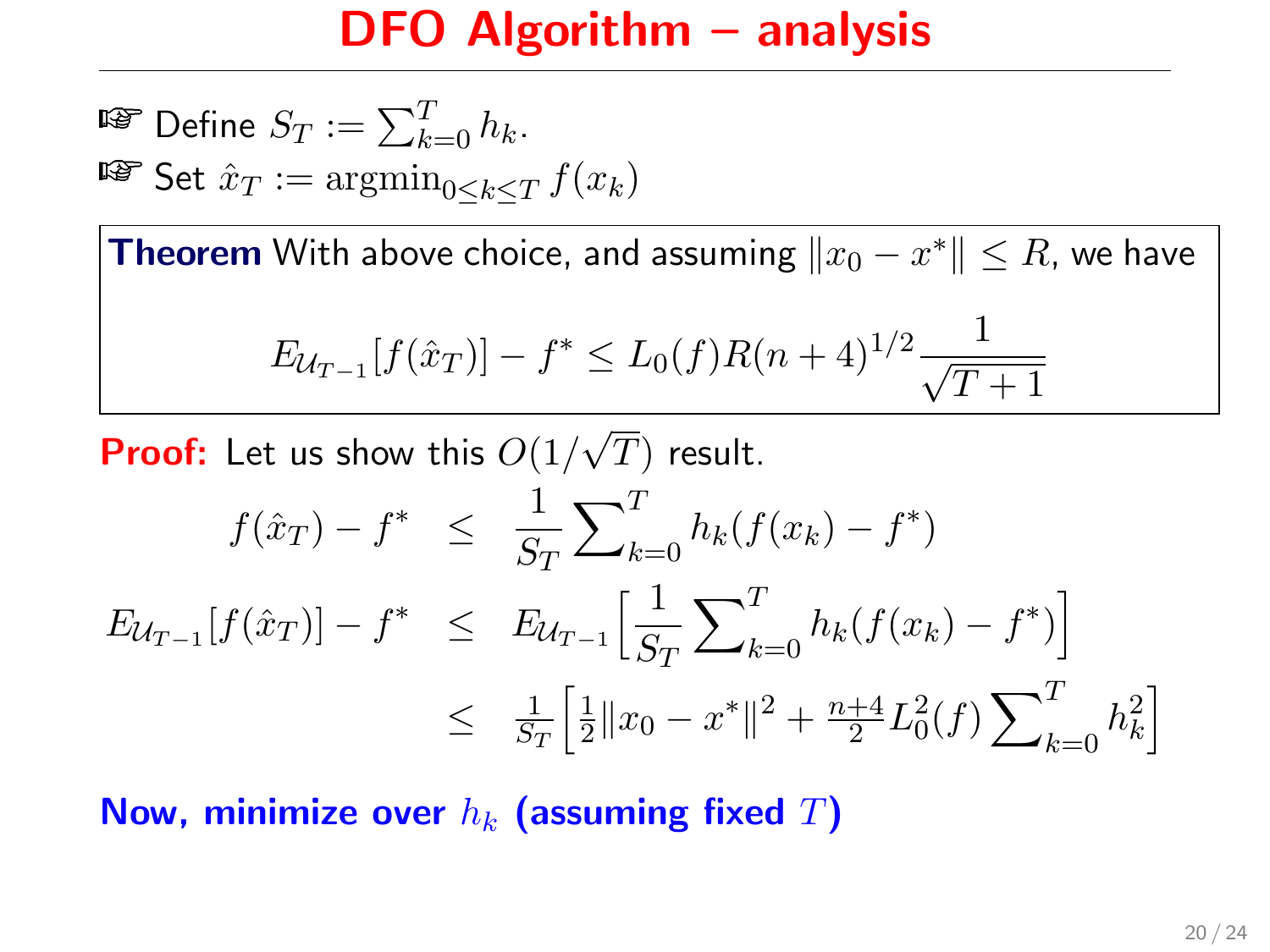#### Fixed step-size  $h_k = \frac{R}{\sqrt{1 + \left(\frac{L}{k}\right)^2 + \left(\frac{L}{k}\right)^2}}$  $n + 4L_0(f)$ √  $T+1$  $, \quad k = 0, \ldots, T.$

Which yields the desired bound.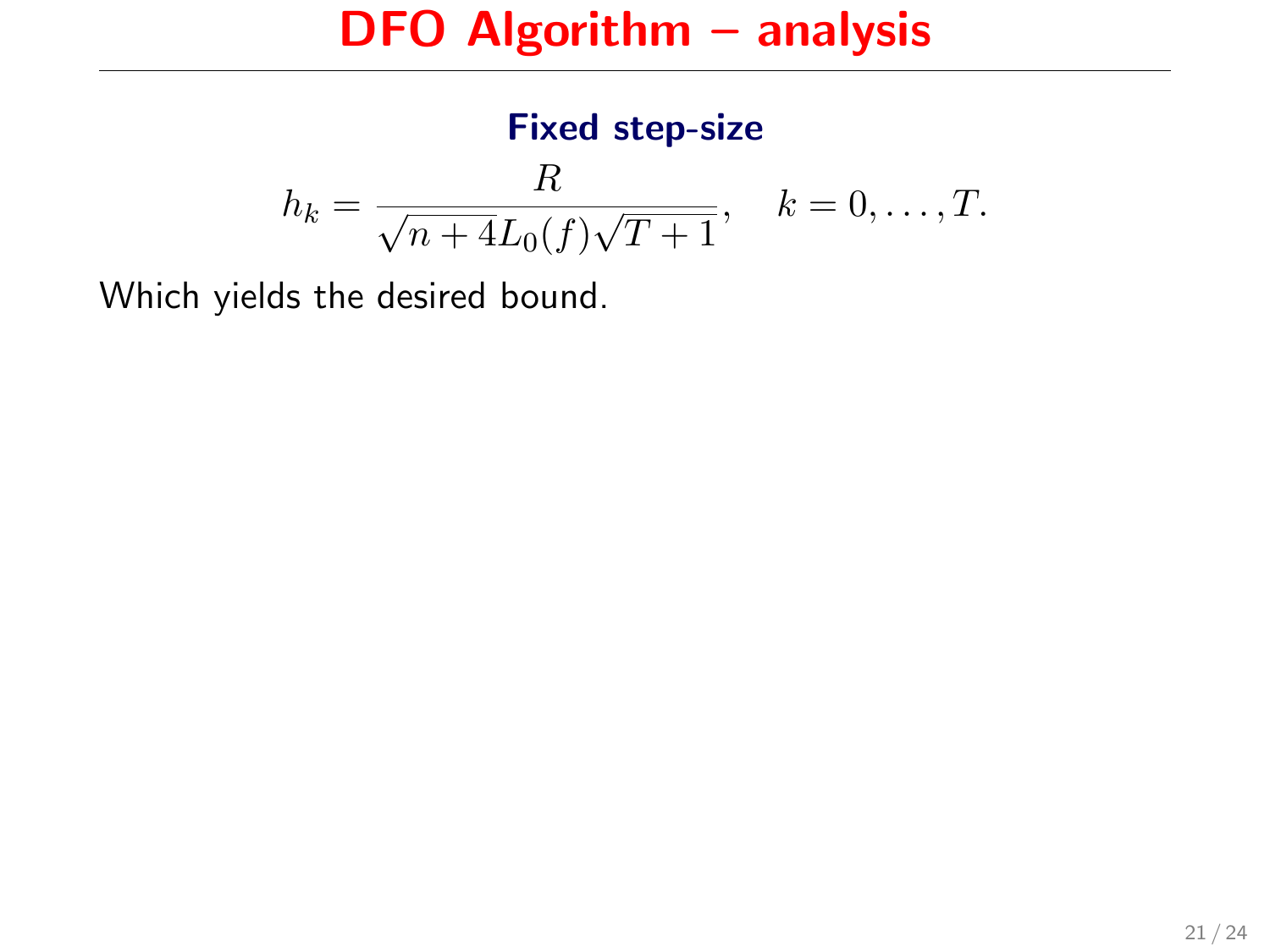#### Fixed step-size

$$
h_k = \frac{R}{\sqrt{n+4L_0(f)\sqrt{T+1}}}, \quad k = 0, ..., T.
$$

Which yields the desired bound.

**Corollary.**  $\mathcal{R}_0$  yields  $E_{\mathcal{U}_{T-1}}[f(\hat{x}_T)] - f^* \leq \epsilon$  in  $(n+4)L_0^2(f)R^2$  $\frac{L_0(f) \mu}{\epsilon^2} = O(1/\epsilon^2),$ iterations.

► Theorem relies on being able to bound  $E_u[\|g_0(x)\|_*^2]$ . For convex  $f$ , this can be shown to be bounded by  $(n+4)[\|\nabla f_0(x)\|_*^2 + nD^2(x)]$ , where **diameter**  $D(x) := \text{diam}\partial f(x)$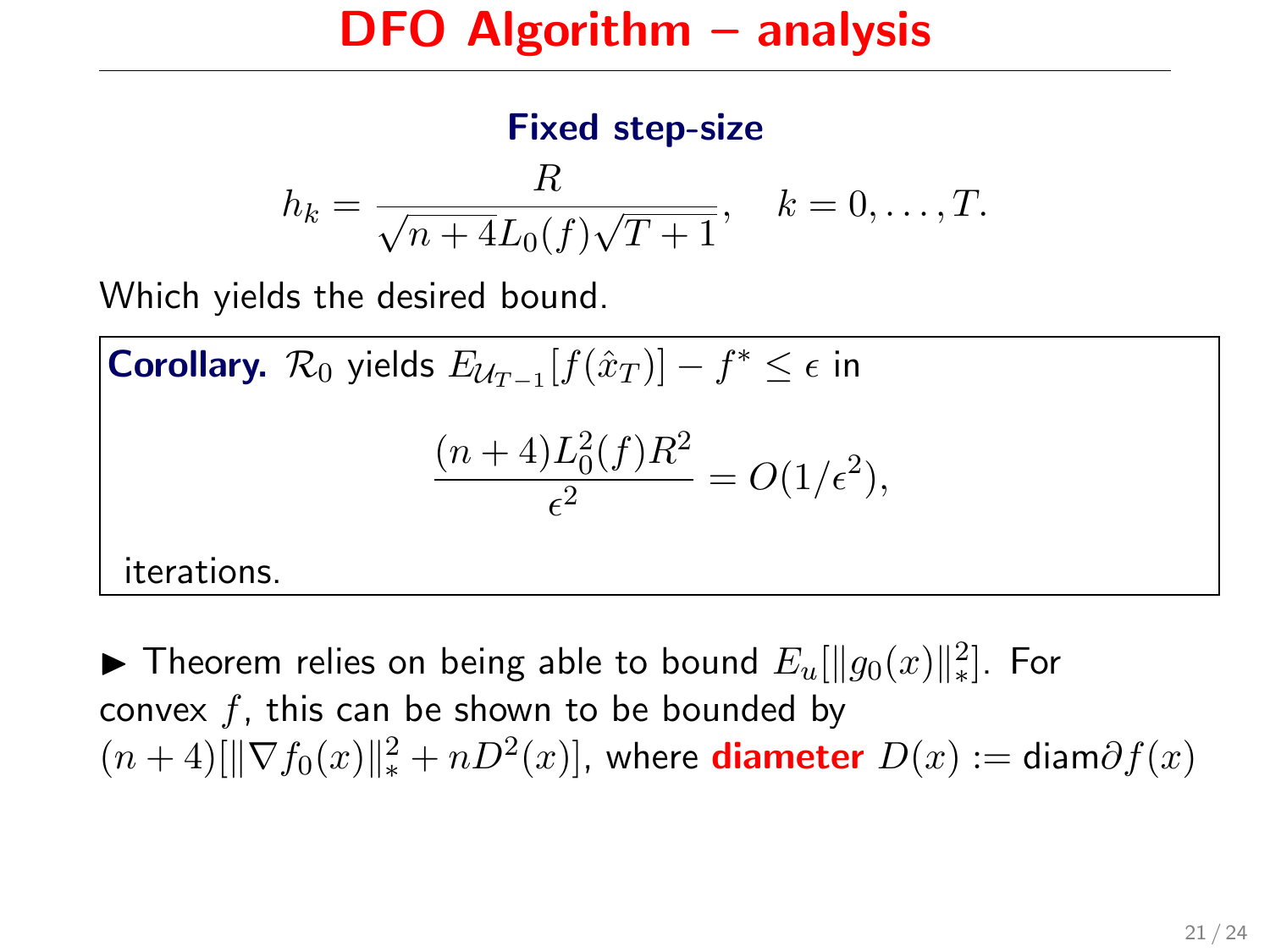For  $\mu > 0$ , we run method  $\mathcal{R}_{\mu}$  for which we have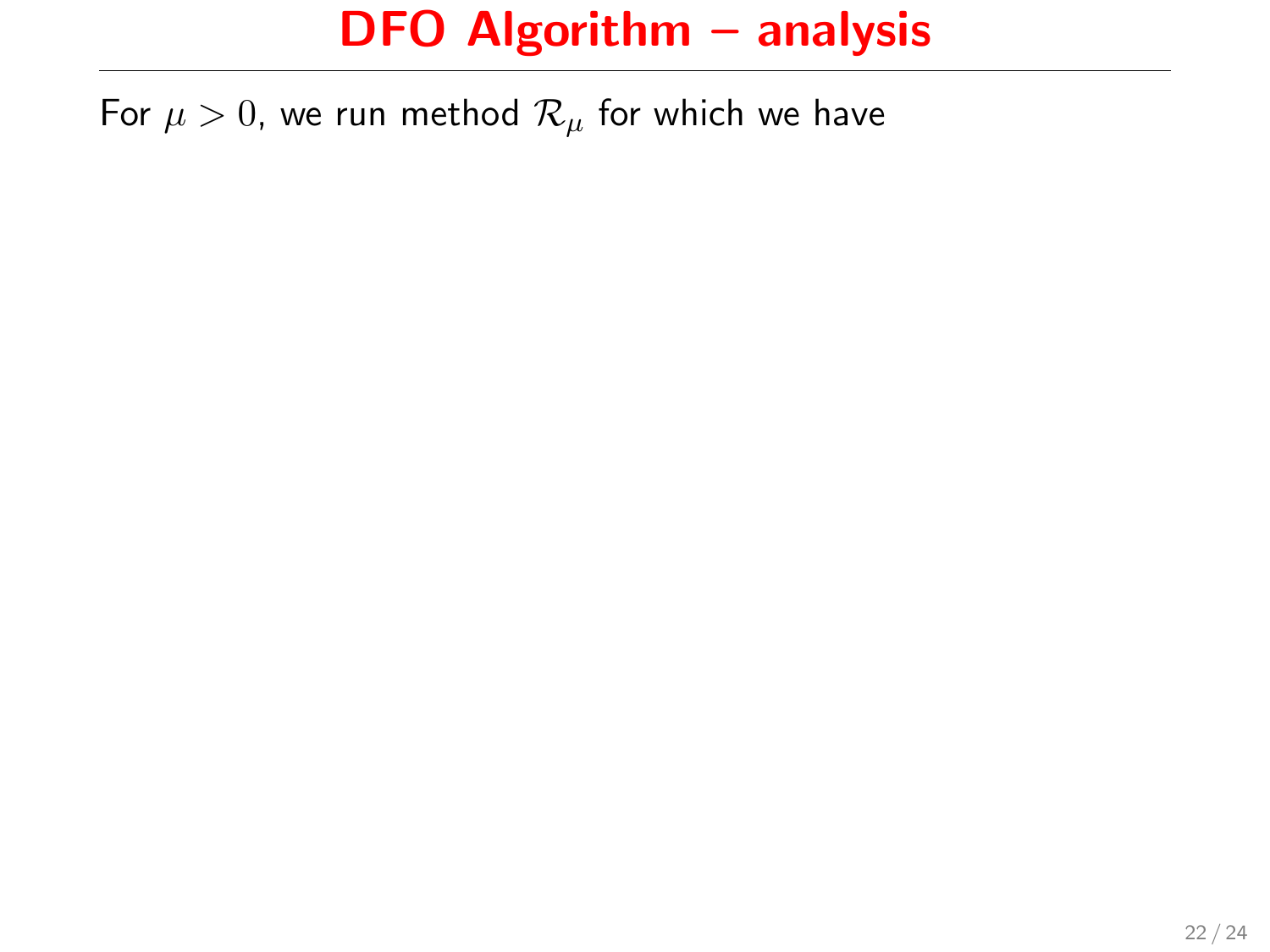# DFO Algorithm – analysis

For  $\mu > 0$ , we run method  $\mathcal{R}_{\mu}$  for which we have

**Theorem Select** 
$$
\mu
$$
 and  $h_k$  as follows  
\n
$$
\mu = \frac{\epsilon}{2L_0(f)\sqrt{n}}, \quad h_k = \frac{R}{(n+4)L_0(f)\sqrt{T+1}}, \quad k = 0, ..., T.
$$
\nThen, we have  $E_{\mathcal{U}_{T-1}}[f(\hat{x}_T)] - f^* \leq \epsilon$ , with\n
$$
T = \frac{4(n+4)^2 L_0^2(f) R^2}{\epsilon^2}.
$$

 $\mathbb{F}$  Note: Dependency on dimension *n* is now quadratic.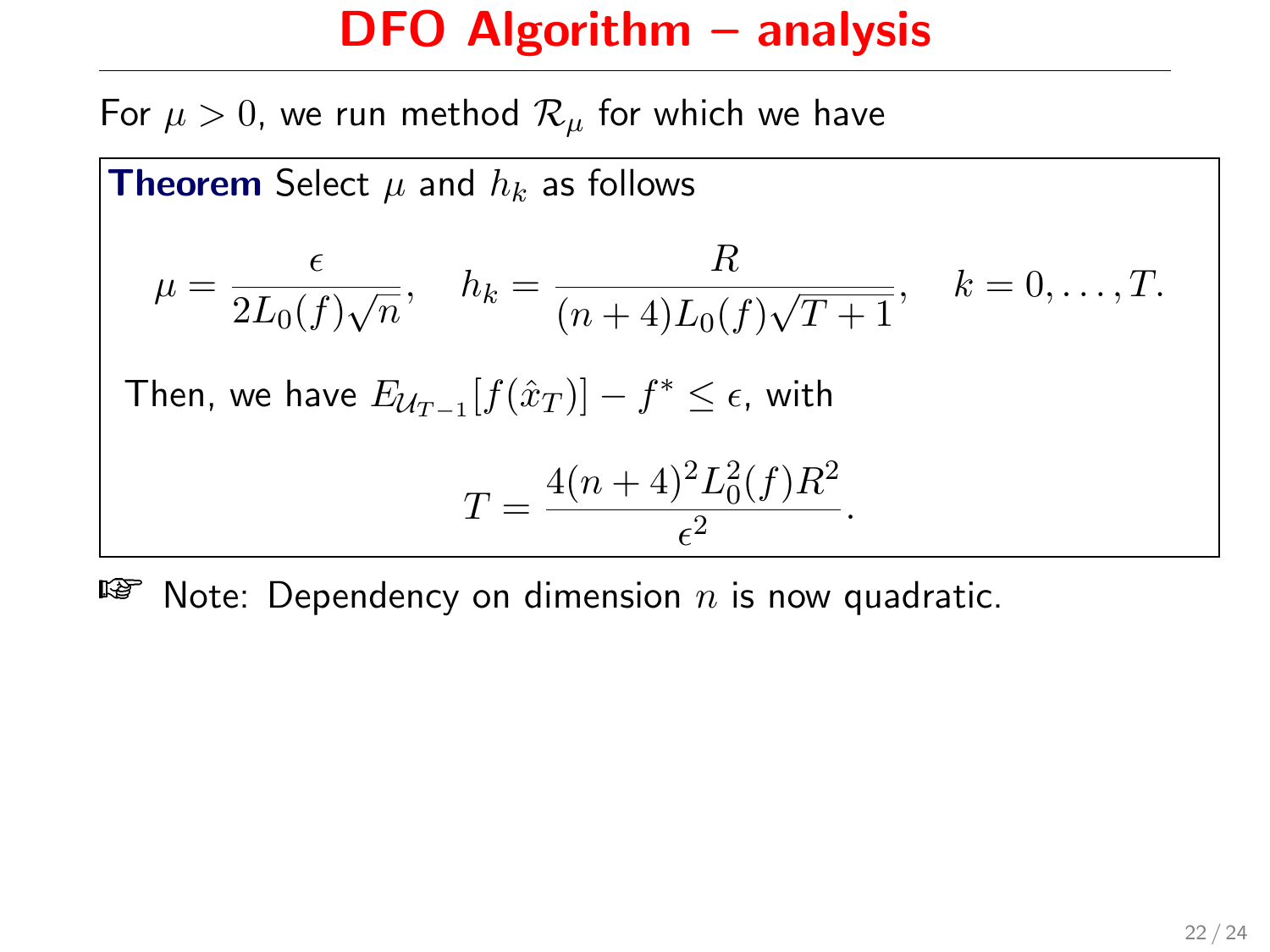$$
f(x) = E_{\xi}[F(x,\xi)] = \int_{\Xi} F(x,\xi)dP(\xi)
$$

▶ Assume  $f \in C_{L_0}^0$  is convex (weaker than all:  $F(x,\xi)$  being convex)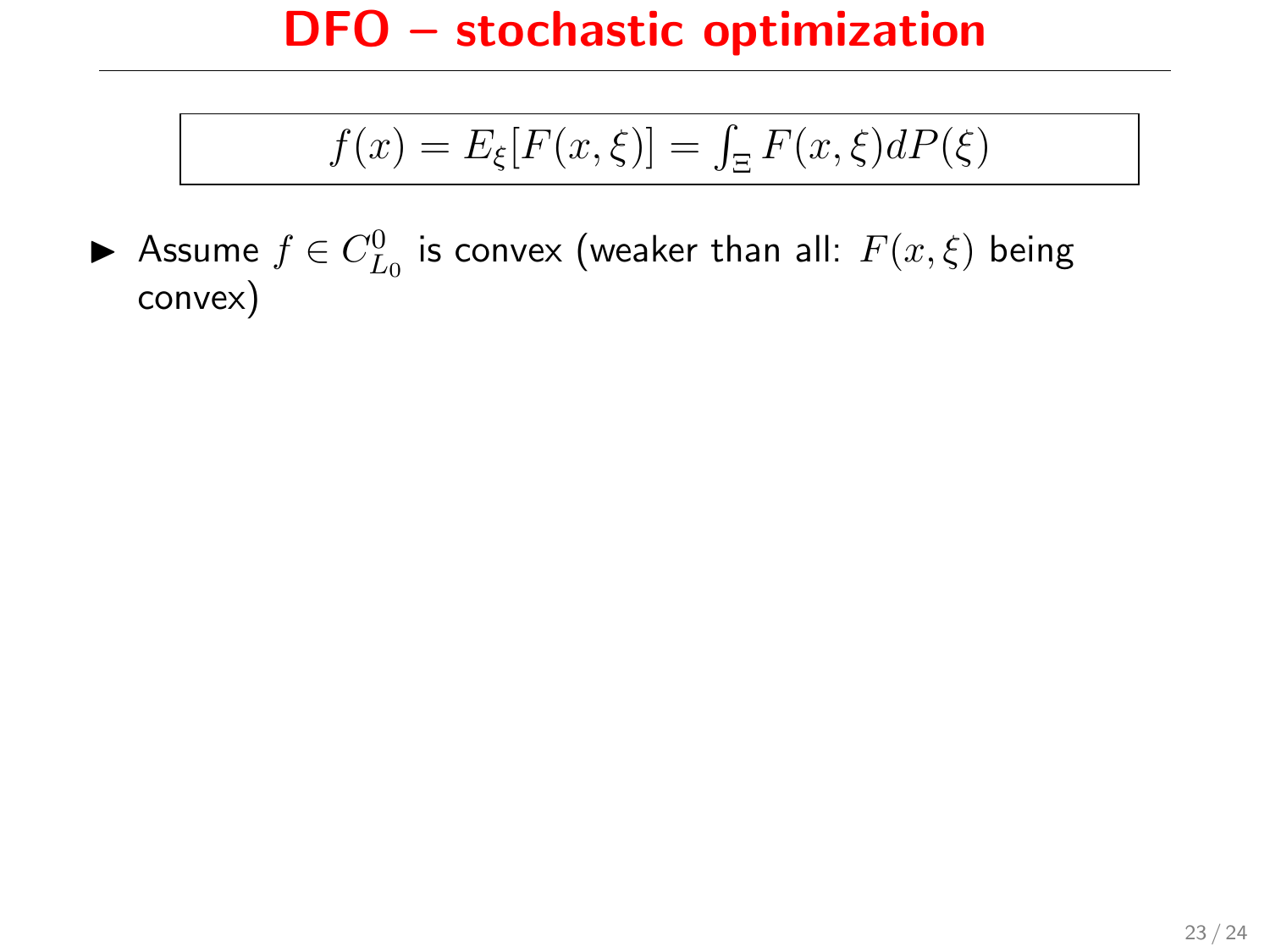$$
f(x) = E_{\xi}[F(x,\xi)] = \int_{\Xi} F(x,\xi)dP(\xi)
$$

- ▶ Assume  $f \in C_{L_0}^0$  is convex (weaker than all:  $F(x,\xi)$  being convex)
- $\triangleright$  Replace our DF oracles by *DF-stochastic oracles*: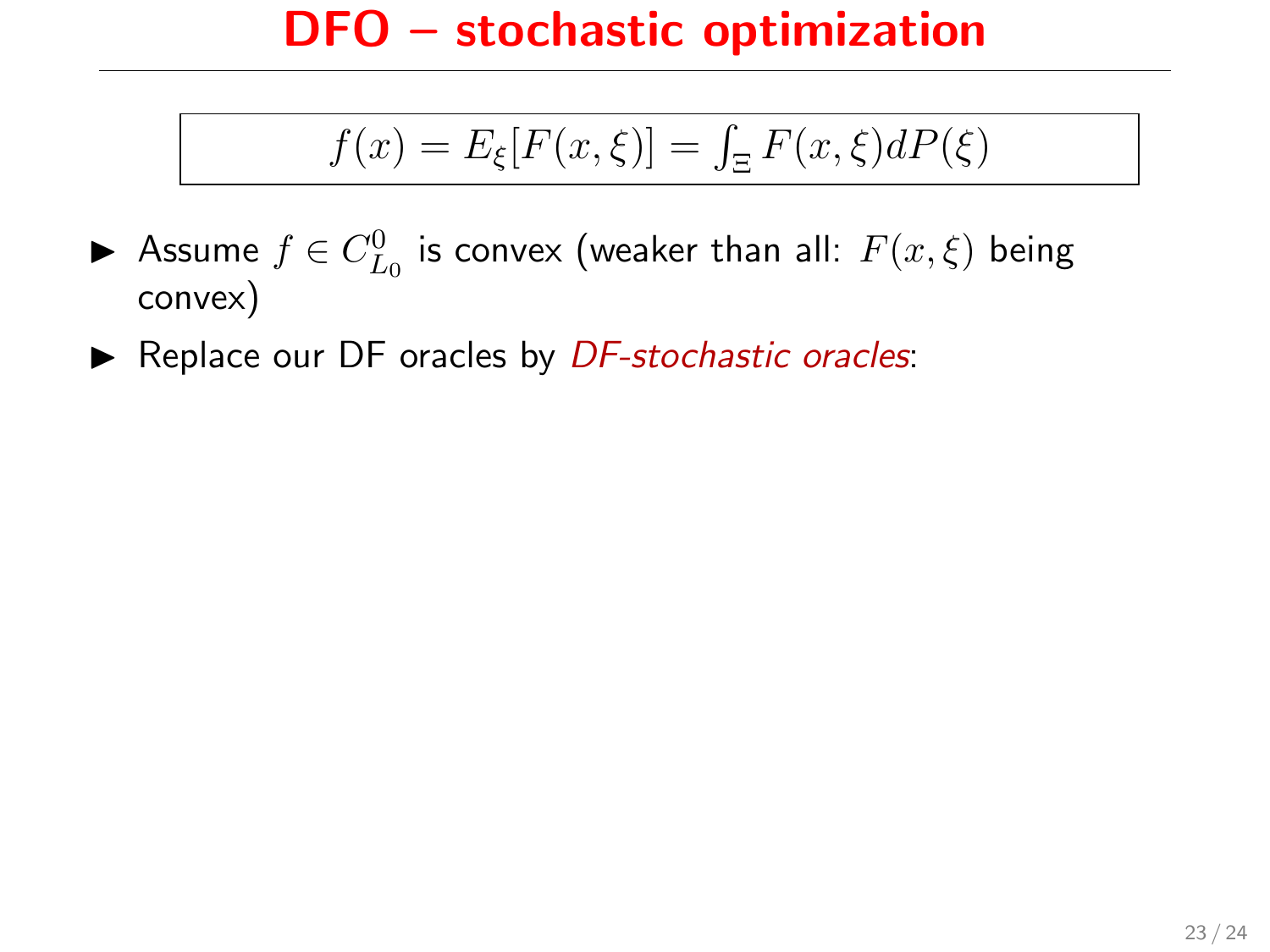$$
f(x) = E_{\xi}[F(x,\xi)] = \int_{\Xi} F(x,\xi)dP(\xi)
$$

- ▶ Assume  $f \in C_{L_0}^0$  is convex (weaker than all:  $F(x,\xi)$  being convex)
- $\triangleright$  Replace our DF oracles by *DF-stochastic oracles*:

$$
\begin{aligned}\n\mathbb{E} \text{ Sample } u \in E, & \xi \in \Xi, \text{ return} \\
s_{\mu}(x) = \left[ \frac{F(x + \mu u, \xi) - F(x, \xi)}{\mu} \right] B u\n\end{aligned}
$$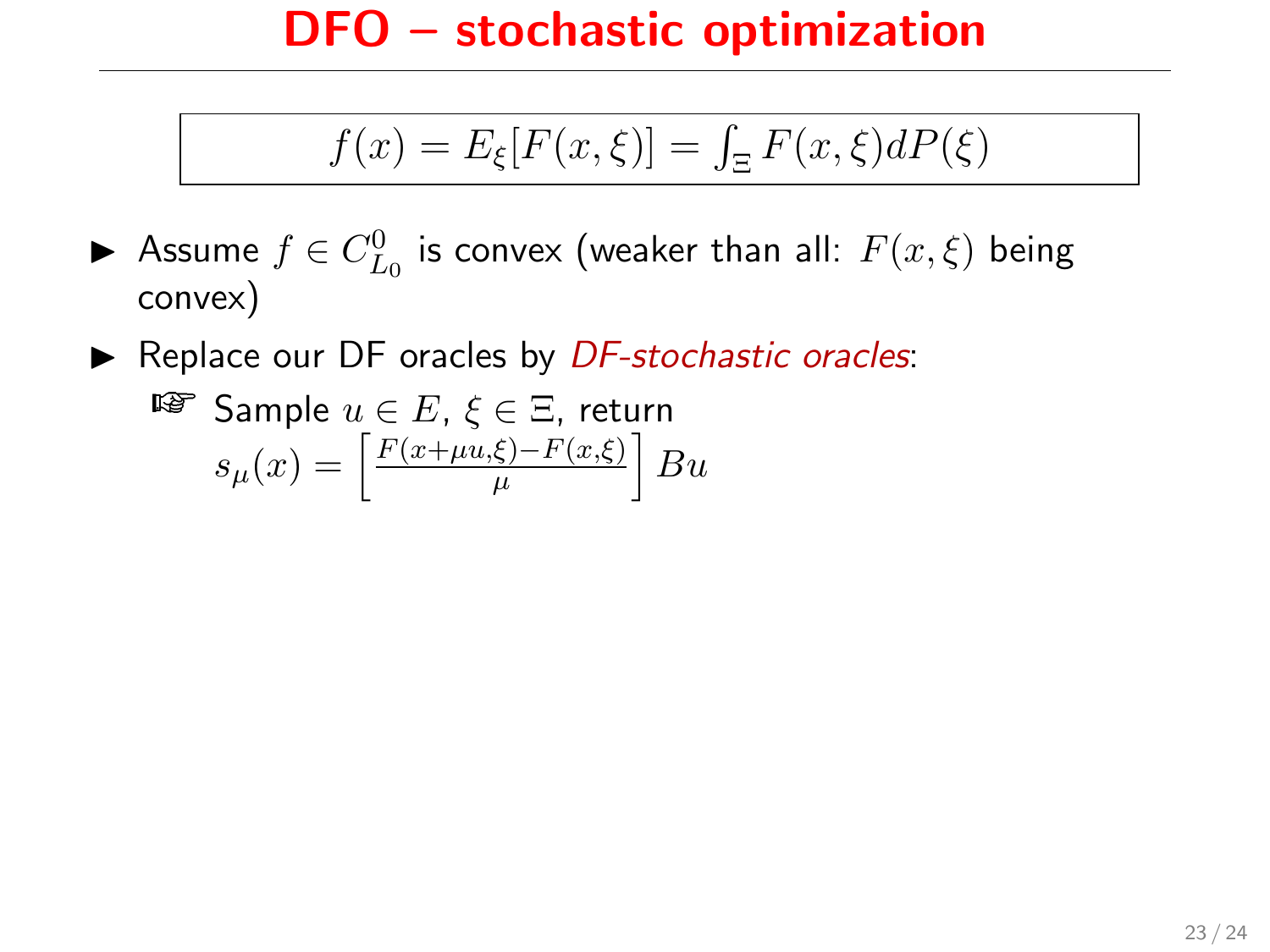$$
f(x) = E_{\xi}[F(x,\xi)] = \int_{\Xi} F(x,\xi)dP(\xi)
$$

- ▶ Assume  $f \in C_{L_0}^0$  is convex (weaker than all:  $F(x,\xi)$  being convex)
- $\triangleright$  Replace our DF oracles by *DF-stochastic oracles*:

$$
\begin{aligned}\n\text{Example } u \in E, & \xi \in \Xi, \text{ return} \\
s_{\mu}(x) = \left[ \frac{F(x + \mu u, \xi) - F(x, \xi)}{\mu} \right] B u \\
\text{Example } u \in E, & \xi \in \Xi, \text{ return}\n\end{aligned}
$$

$$
\begin{aligned}\n\text{Example } u \in E, & \xi \in \Xi, \text{ return} \\
\hat{s}_{\mu}(x) = \left[ \frac{F(x + \mu u, \xi) - F(x - \mu u, \xi)}{2\mu} \right] Bu\n\end{aligned}
$$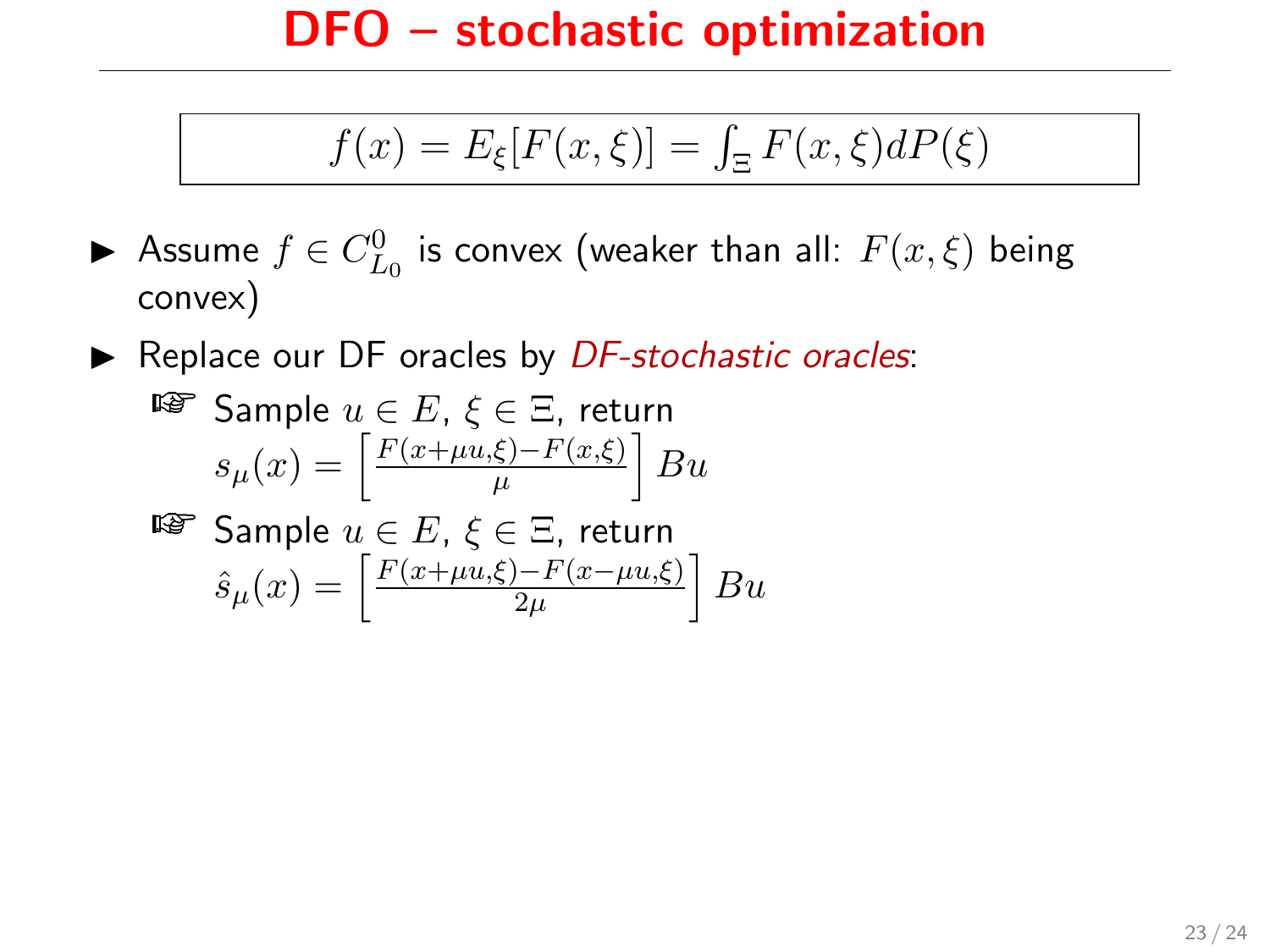$$
f(x) = E_{\xi}[F(x,\xi)] = \int_{\Xi} F(x,\xi)dP(\xi)
$$

- ▶ Assume  $f \in C_{L_0}^0$  is convex (weaker than all:  $F(x,\xi)$  being convex)
- $\triangleright$  Replace our DF oracles by *DF-stochastic oracles*:

$$
\begin{aligned} \n\text{Example } u \in E, \, \xi \in \Xi, \, \text{return} \\ \ns_{\mu}(x) = \left[ \frac{F(x + \mu u, \xi) - F(x, \xi)}{\mu} \right] B u \n\end{aligned}
$$

$$
\begin{aligned}\n\text{Example } u \in E, & \xi \in \Xi, \text{ return} \\
\hat{s}_{\mu}(x) = \left[ \frac{F(x + \mu u, \xi) - F(x - \mu u, \xi)}{2\mu} \right] Bu\n\end{aligned}
$$

 $\mathbb{R}^n$  Sample  $u \in E$ ,  $\xi \in \Xi$ , return  $s_0(x) = F'_x(x,\xi;u) \cdot Bu$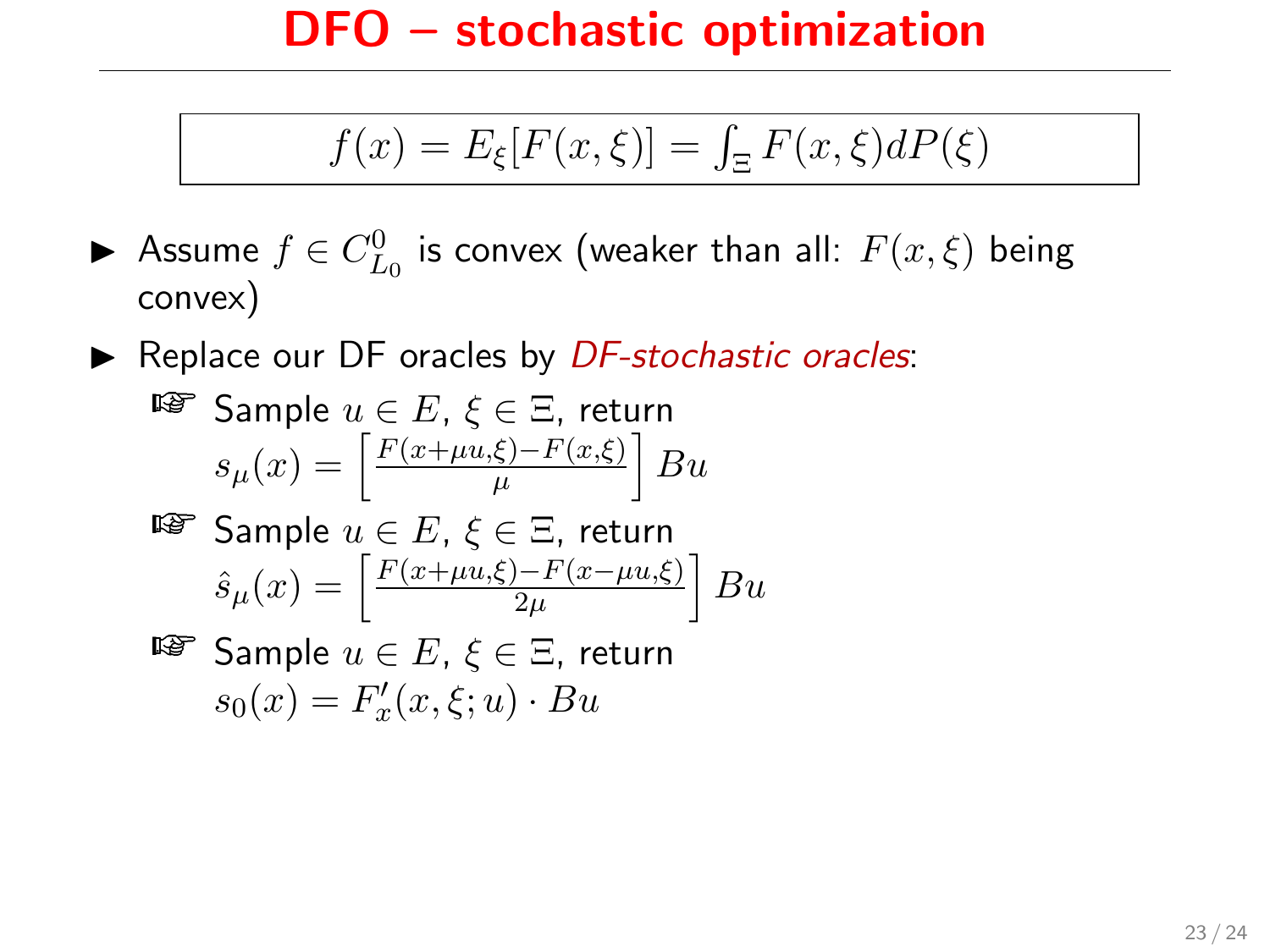$$
f(x) = E_{\xi}[F(x,\xi)] = \int_{\Xi} F(x,\xi)dP(\xi)
$$

- ▶ Assume  $f \in C_{L_0}^0$  is convex (weaker than all:  $F(x,\xi)$  being convex)
- $\triangleright$  Replace our DF oracles by *DF-stochastic oracles*:

$$
\begin{aligned}\n\mathbb{E} &\text{Sample } u \in E, \, \xi \in \Xi, \text{ return} \\
s_{\mu}(x) &= \left[ \frac{F(x + \mu u, \xi) - F(x, \xi)}{\mu} \right] B u\n\end{aligned}
$$

$$
\begin{aligned}\n\text{Example } u \in E, & \xi \in \Xi, \text{ return} \\
\hat{s}_{\mu}(x) = \left[ \frac{F(x + \mu u, \xi) - F(x - \mu u, \xi)}{2\mu} \right] Bu\n\end{aligned}
$$

$$
\begin{aligned}\n\text{For example } u \in E, \, \xi \in \Xi, \text{ return} \\
s_0(x) = F'_x(x, \xi; u) \cdot Bu\n\end{aligned}
$$

Here also one gets  $O(n^2/\epsilon^2)$  for  $\mu>0$